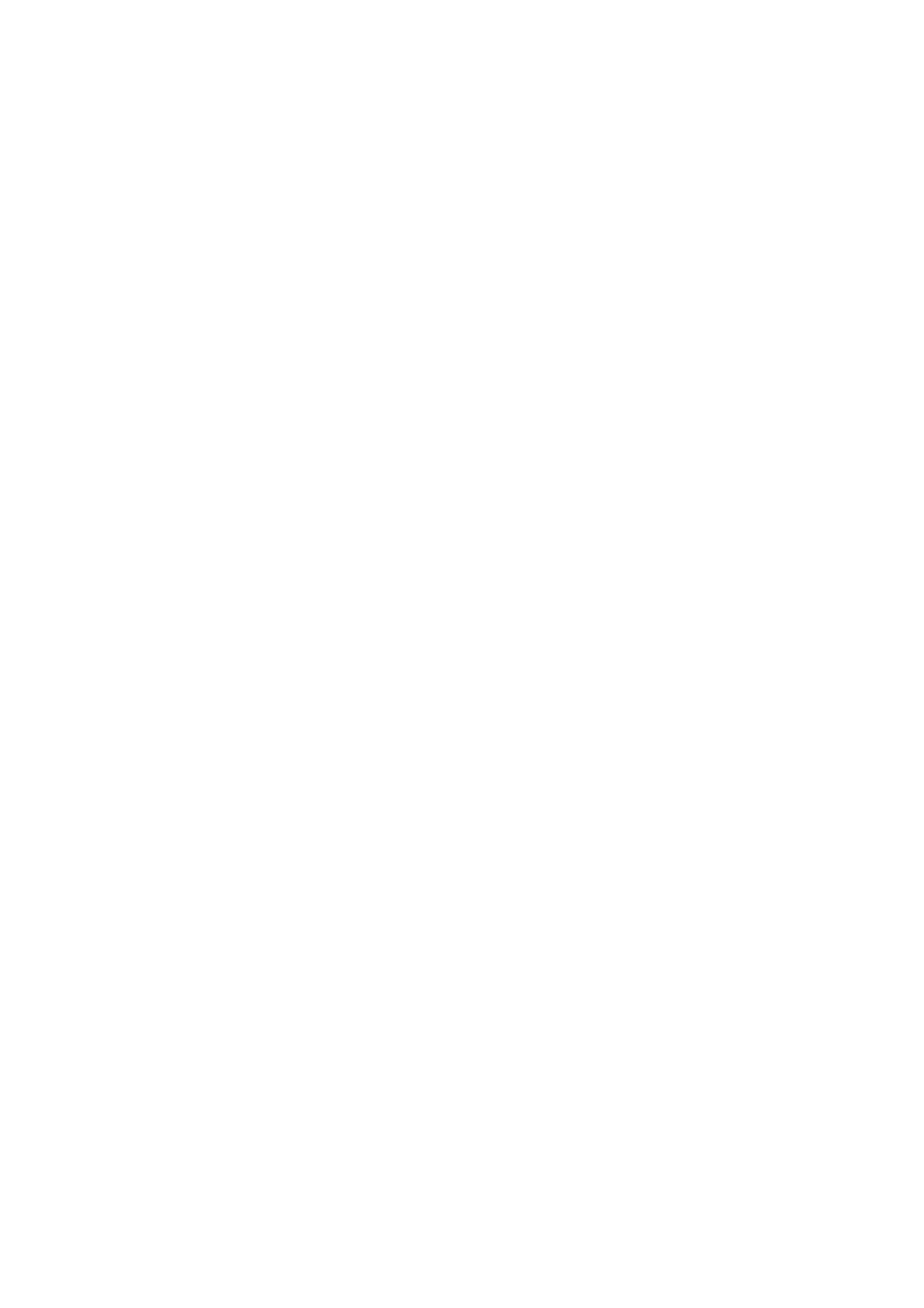## **SCIENTIFIC FORUM ON ANIMAL GENETIC RESOURCES**

#### **Kasino Kursaal, Interlaken 3 September 2007, 10:30 – 18:00**

## **Introduction**

1. The Scientific Forum is intended to be an informal occasion at which some of the key scientific challenges in the management of animal genetic resources can be discussed in depth, before the formal proceedings of the Conference begin.

2. Four papers have therefore been prepared by teams of leading experts in their field to highlight recent scientific developments in each of the main themes dealt with in Part 4 (the state of the art in the management of animal genetic resources) of *The State of the World's Animal Genetic Resources for Food and Agriculture*:

- The dynamics of livestock production systems, the drivers of change,
- Inventory, characterization and monitoring,
- Sustainable use and genetic improvement,
- Conservation of animal genetic resources.

3. Each of these papers will be presented by one of the authors. This will be followed by a panel discussion, in which a representative range of stakeholders has been invited. Questions and comments from the participants in the meeting are then welcomed.

4. The Scientific Forum will end with an open discussion on how the wider society can be involved in the implementation of the *Global Plan of Action*, and in research for development.

5. The Scientific Forum will be interpreted. In order not to waste interpretation time, participants are requested to please be on time.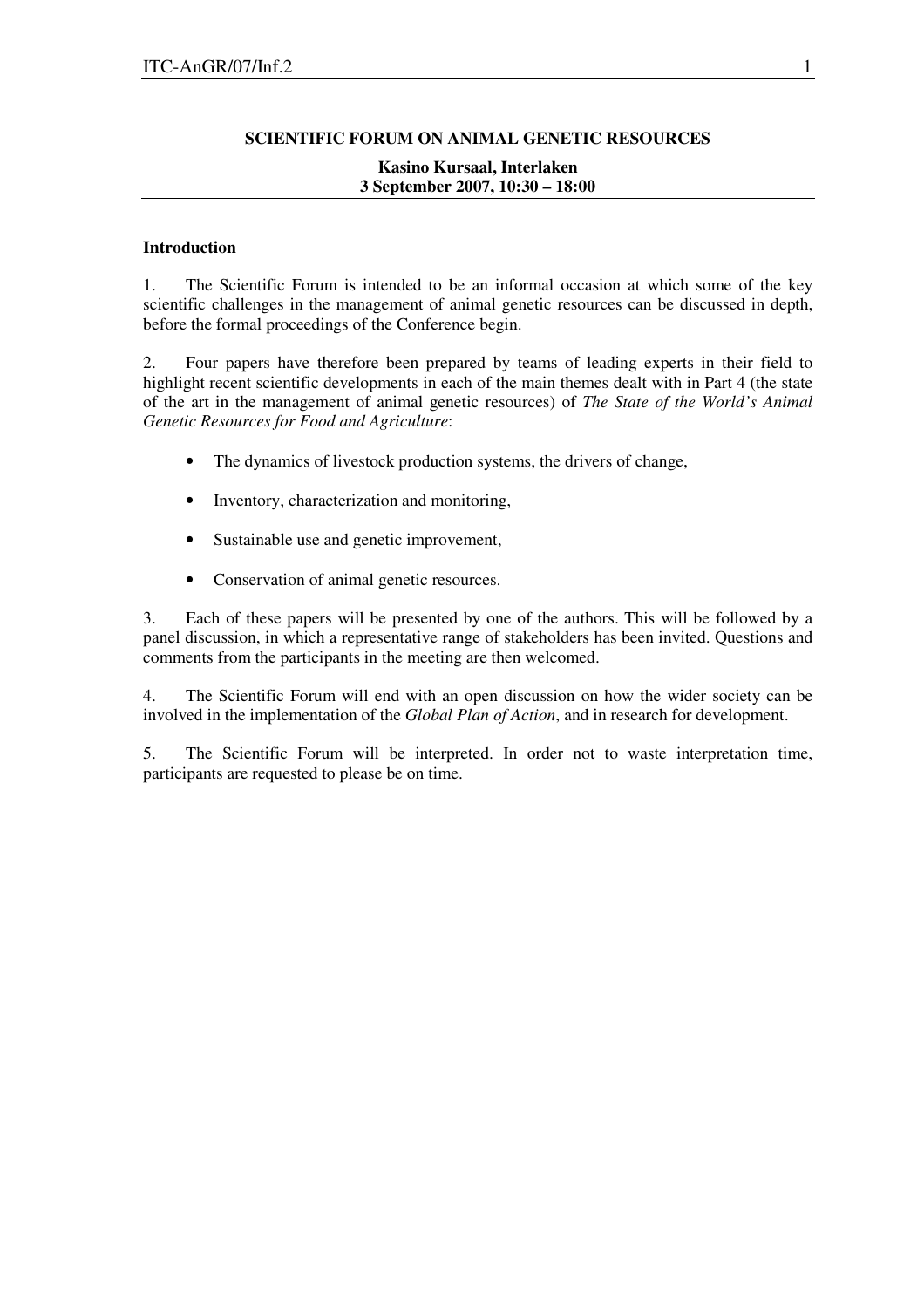# **PROGRAMME AND TIME-TABLE**

## **Aims and expected outcomes of the Scientific Forum**

| $10:30-10:45$ Introduction by the Chairman of the Forum, Mr Fritz Schneider, Swiss College |
|--------------------------------------------------------------------------------------------|
| of Agriculture                                                                             |

# **Dynamics of animal production systems and animal genetic resources: drivers of change and prospects for animal genetic resources**

| $10:45 - 11:05$ | Presentation by Mr Carlos Sere, International Livestock Research Institute<br>(ILRI), Kenya                                |  |  |  |  |  |  |  |
|-----------------|----------------------------------------------------------------------------------------------------------------------------|--|--|--|--|--|--|--|
| $11:05 - 11:40$ | Panel discussion:                                                                                                          |  |  |  |  |  |  |  |
|                 | Mr Ken Laughin, European Forum of Farm Animal Breeders<br>$\bullet$<br>(EFFAB), The Netherlands                            |  |  |  |  |  |  |  |
|                 | Mr Fernando Madeleña, School of Veterinary Sciences, Federal<br>$\bullet$<br>University of Minas Gerais, Brazil            |  |  |  |  |  |  |  |
|                 | Ms Ilse Koehler Rollefson, League for Pastoral Peoples and<br>$\bullet$<br>Endogenous Livestock Development, Germany/India |  |  |  |  |  |  |  |
|                 | to be announced<br>$\bullet$                                                                                               |  |  |  |  |  |  |  |
| $11:40 - 12:15$ | Open discussion: interventions from the floor                                                                              |  |  |  |  |  |  |  |

# *Carlos Sere, Akke van der Zijpp and Ed O. Rege*

## **Inventory, characterization and monitoring**

## *Michèle Tixier-Boichard, Workneh Ayalew and Han Jianlin*

| $12:15 - 12:35$ | Presentation by Ms Michèle Tixier-Boichard, Institut National de la Recherche<br>Agronomique (INRA), France |  |  |  |  |  |
|-----------------|-------------------------------------------------------------------------------------------------------------|--|--|--|--|--|
| $12:35 - 12:55$ | Panel discussion:                                                                                           |  |  |  |  |  |
|                 | Mr Richard Clarke, Rare Breeds Survival Trust (RBST), United<br>$\bullet$<br>Kingdom                        |  |  |  |  |  |
|                 | to be announced                                                                                             |  |  |  |  |  |
|                 | to be announced<br>$\bullet$                                                                                |  |  |  |  |  |
| $12:55 - 13:15$ | Open discussion: interventions from the floor                                                               |  |  |  |  |  |

| $13:15-13:30$ Summary by the Chairman of the morning's discussions |
|--------------------------------------------------------------------|
|--------------------------------------------------------------------|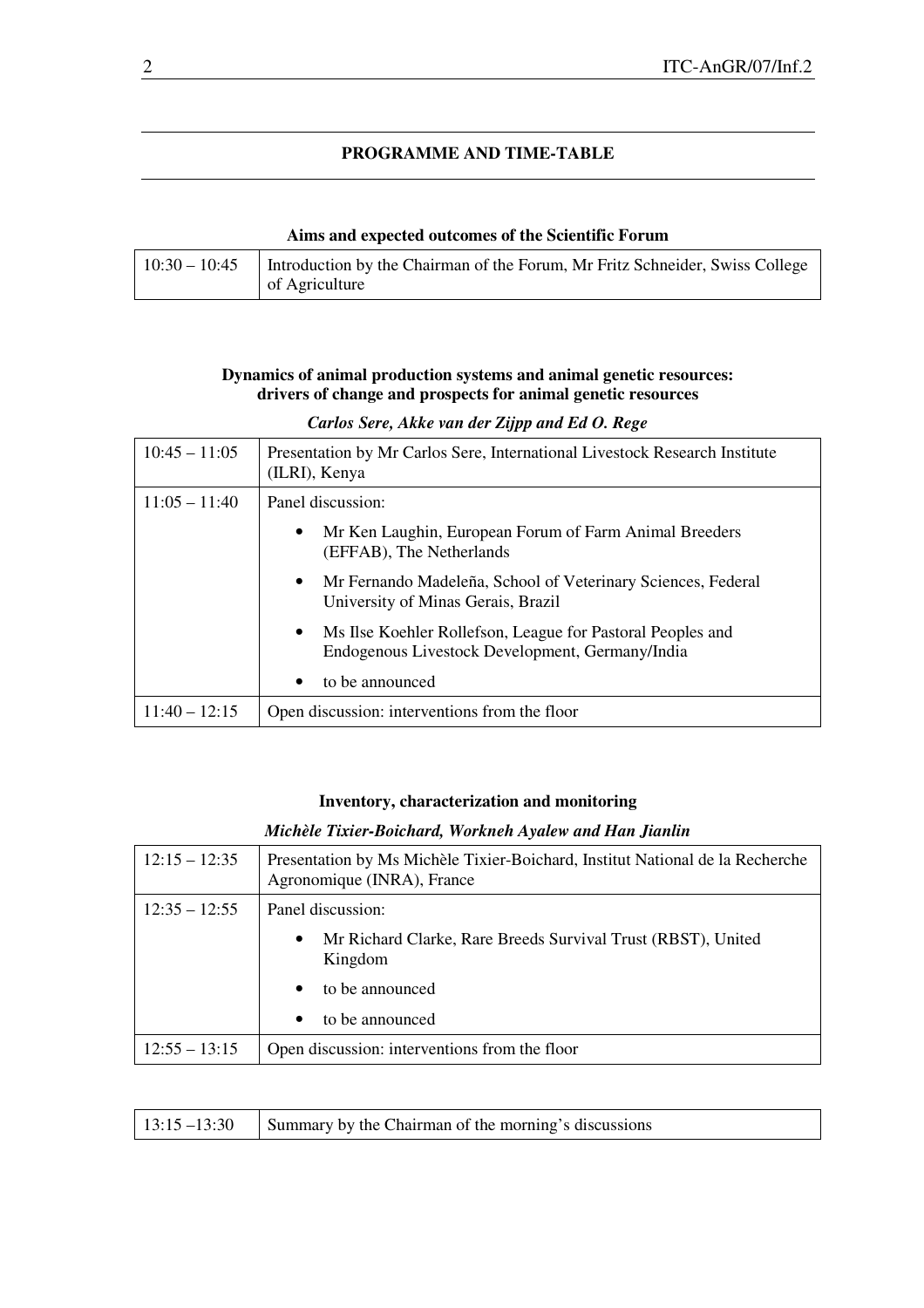# **13:30 – 15:00 Lunch Break**

## **Sustainable use and genetic improvement**

## *Chanda Nimbkar, John Gibson, Mwai Okeyo and Paul Boettcher*

| $15:00 - 15:20$ | Presentation by Ms Chanda Nimbkar, Nimbkar Agricultural Research Institute<br>(NARI), India |  |  |  |  |  |  |
|-----------------|---------------------------------------------------------------------------------------------|--|--|--|--|--|--|
| $15:20 - 15:40$ | Panel discussion:                                                                           |  |  |  |  |  |  |
|                 | Mr Jan Philipsson, Interbull Centre, Sweden<br>$\bullet$                                    |  |  |  |  |  |  |
|                 | Mr Raoul Perezgrovas, Instituto de Estudios Indígenas, Chiapas,<br>$\bullet$<br>Mexico      |  |  |  |  |  |  |
|                 | Ms Xuan Li, South Centre, Switzerland<br>$\bullet$                                          |  |  |  |  |  |  |
| $15:40 - 16:00$ | Open discussion: interventions from the floor                                               |  |  |  |  |  |  |

## **Conservation of animal genetic resources: approaches and technologies for** *in situ* **and** *ex situ* **conservation**

| $16:00 - 16:20$ | Presentation by Mr John Woolliams, Roslin Institute, United Kingdom             |  |  |  |  |  |  |
|-----------------|---------------------------------------------------------------------------------|--|--|--|--|--|--|
| $16:20 - 16:40$ | Panel discussion:                                                               |  |  |  |  |  |  |
|                 | Mr Arthur Mariante, EMBRAPA Genetic Resources and<br>٠<br>Biotechnology, Brazil |  |  |  |  |  |  |
|                 | Ms Nityia Ghotge, ANTHRA, India<br>$\bullet$                                    |  |  |  |  |  |  |
|                 | Mr Jean Boyazoglu, Rare Breeds International, France<br>$\bullet$               |  |  |  |  |  |  |
| $16:40 - 17:00$ | Open discussion: interventions from the floor                                   |  |  |  |  |  |  |

#### *John A. Woolliams, Oswald Matika and James Pattison*

#### **Animal science meets society**

## **How can the wider society be involved in the implementation of the**  *Global Plan of Action***, and in research for development**?

| $17:00 - 17:10$ | What have we learned from today's discussions?                |  |  |  |  |  |
|-----------------|---------------------------------------------------------------|--|--|--|--|--|
|                 | • Introduction by the Chairman                                |  |  |  |  |  |
|                 | $\mid$ 17:10 – 17:35 $\mid$ Interventions from the panellists |  |  |  |  |  |
| $17:35 - 18:00$ | Open discussion: interventions from the floor                 |  |  |  |  |  |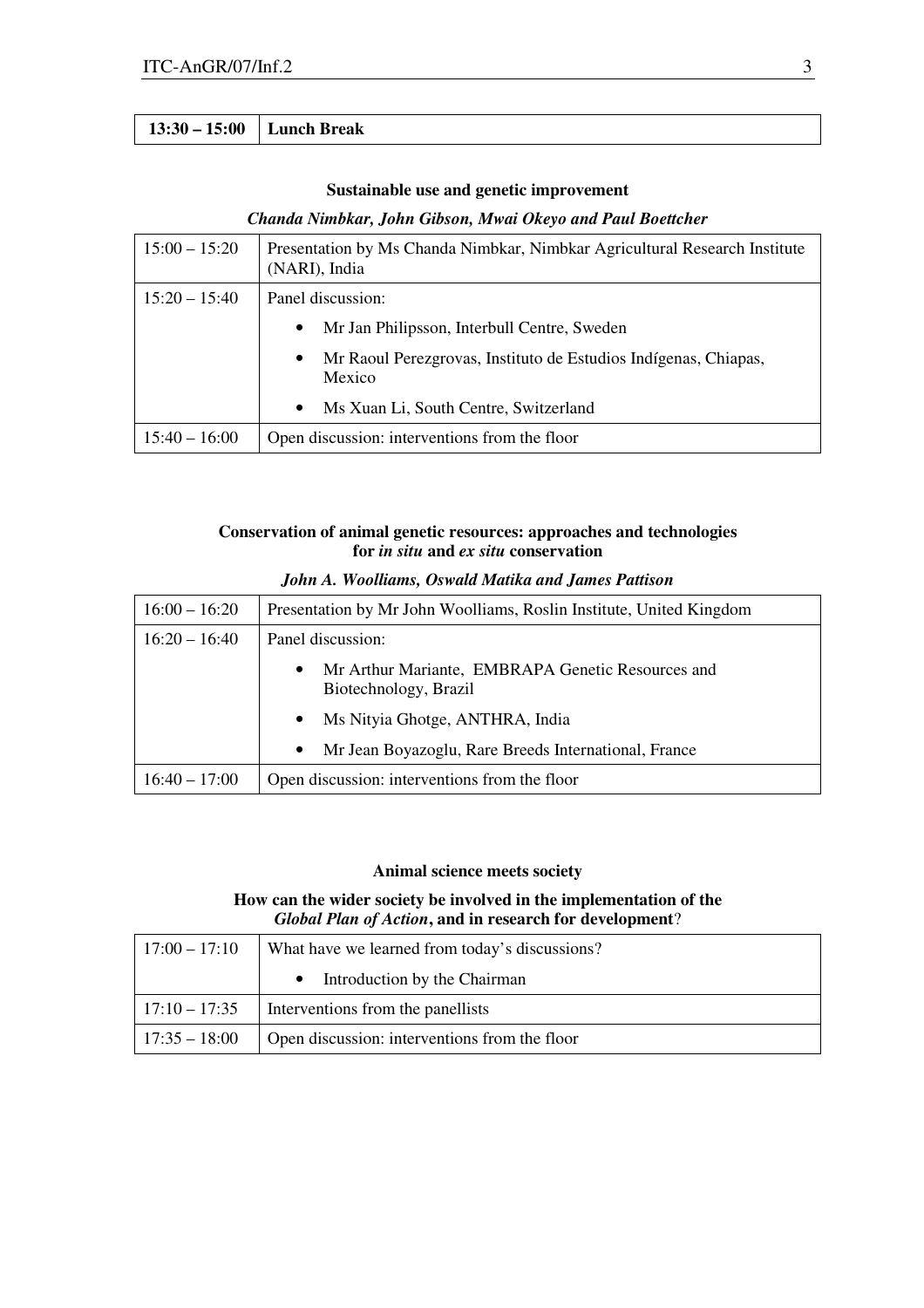#### **DYNAMICS OF LIVESTOCK PRODUCTION SYSTEMS, DRIVERS OF CHANGE AND PROSPECTS FOR ANIMAL GENETIC RESOURCES**

*Carlos Sere<sup>1</sup> , Akke van der Zijpp<sup>2</sup> , Gabrielle Persley<sup>1</sup> and Ed Rege<sup>1</sup>\**

*<sup>1</sup>*International Livestock Research Institute, P.O. Box 30709, Nairobi 00100, Kenya <sup>2</sup> Animal Production Systems Group, Department of Animal Sciences, Wageningen University, P.O. Box 338, 6700 AH Wageningen, The Netherlands

#### **Summary**

 $\overline{a}$ 

This overview analyses the key drivers of change in the global livestock sector and assesses how they are influencing current trends and future prospects in the world's diverse livestock production systems and market chains; and what are their consequent impacts on the management of animal genetic resources for food and agriculture. The trends are occurring in both developing and industrialized countries, but the responses are different. In the developing world, the trends are affecting the ability of livestock to contribute to improving livelihoods and reducing poverty as well as the use of natural resources. In the industrialized world, the narrowing animal genetic resource base in industrial livestock production systems raises the need to maintain a broader range of animal genetic resources to be able to deal with future uncertainties, such as climate change and zoonotic diseases. This chapter discusses:

**What are the global drivers of change for livestock systems? –** Economic development and globalization; changing market demands and the "livestock revolution"; environmental impacts including climate change; and science and technology trends;

**How are the livestock production systems responding to the global drivers of change? –**  Trends in the three main livestock production systems (industrial, crop-livestock and pastoral systems); the range and rate of changes occurring in different systems and how these affect animal genetic resources. The implications are that breeds cannot adapt in time to meet new circumstances. Hence new strategies and interventions are necessary to improve the management of animal genetic resources in situations where these genetic resources are most at risk.

#### **What are the implications for animal genetic resources diversity and for future prospects of their use?**

Industrial livestock production systems are expected to have a limited demand for biodiversity, while crop-livestock and pastoral systems will rely on biodiversity to produce genotypes of improved productivity under changing environmental and socio-economic conditions. All systems will rely on biodiversity, albeit to varying degrees, to cope with expected climate change.

#### **What immediate steps are possible to improve animal genetic resources characterization, use and conservation?**

Appropriate institutional and policy frameworks are required to improve animal genetic resources management and these issues are being addressed at national and intergovernmental levels, in a process led by FAO to promote greater international collaboration on animal genetic resources. Based on an analysis of the current situation, the continuing loss of indigenous breeds and new developments in science and technology, there are several complementary actions that can begin to improve the management of animal genetic resources and maintain future options in an uncertain world. These are summarized here as:

This paper has benefited from inputs from several reviewers and other contributors, and we thank all for their thoughtful insights. We acknowledge the contributions of our colleagues at FAO, particularly Irene Hoffmann, Dafydd Pilling and Henning Steinfeld, and at the International Livestock Research Institute (ILRI): Ade Freeman, Mario Herrero, Olivier Hanotte, Steve Kemp, Sandy McClintock, Sara McClintock, Margaret MacDonald-Levy, Susan MacMillan, Grace Ndungu, An Notenbaert, Mwai Okeyo and Robin Reid.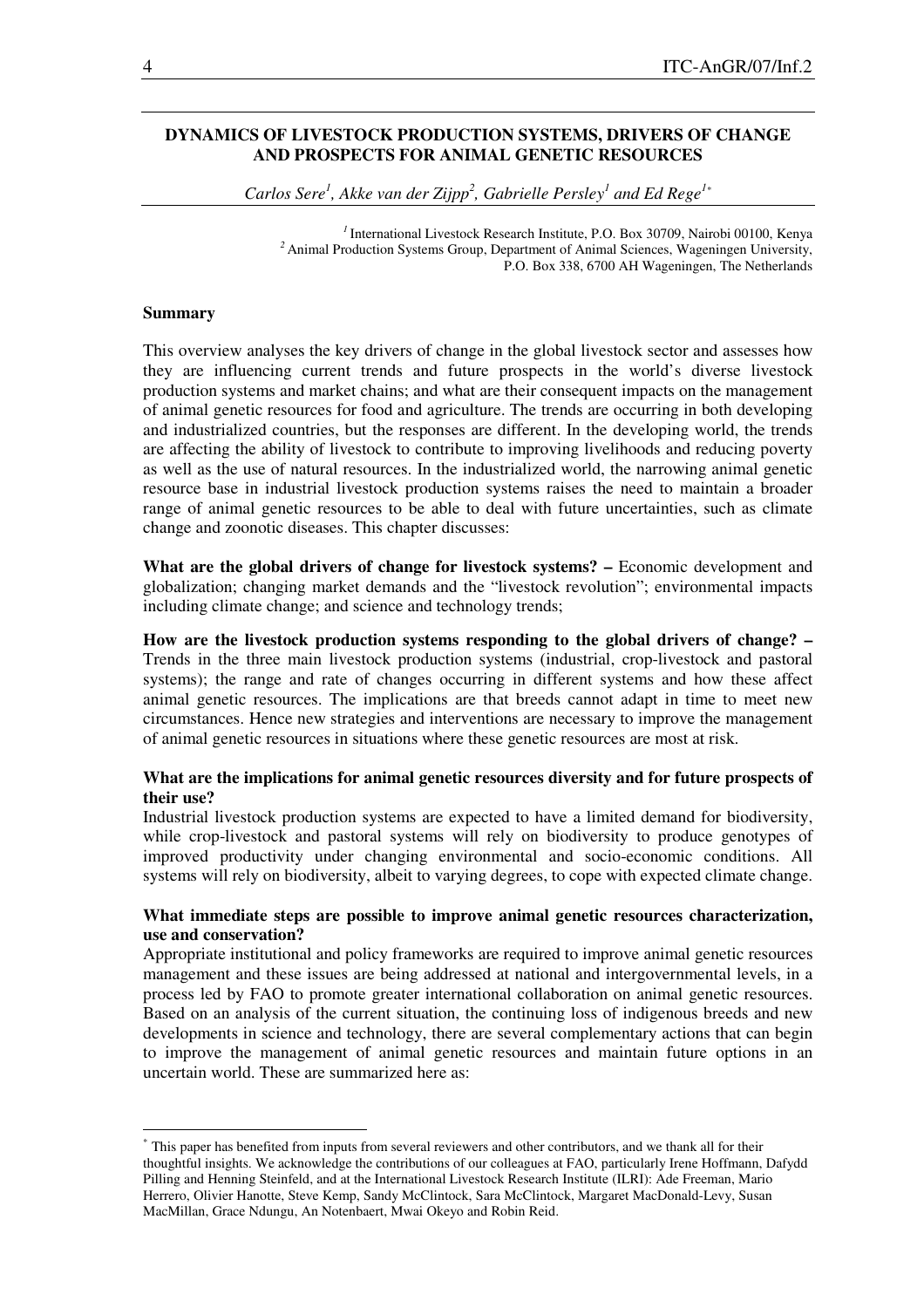*(1) "Keep it on the hoof" –* Encouraging the continuing sustainable use of traditional breeds and *in situ* conservation by providing market-driven incentives, public policy and other support to enable livestock keepers to maintain genetic diversity in their livestock populations.

*(2) "Move it or lose it" –* Enabling access to and the safe movement of animal genetic resources within and between countries, regions and continents is a key factor in use, development and conservation of animal genetic resources globally.

(3) *"Match breeds to environments"* – Understanding the match between livestock populations, breeds and genes with the physical, biological and economic landscape. This *"landscape livestock genomics"* approach offers the means to predict the genotypes most appropriate to a given environment and, in the longer term, to understand the genetic basis of adaptation of the genotype to the environment.

(4) "*Put some in the bank" –-* New technologies make *ex situ, in vitro* conservation of animal genetic resources feasible for critical situations and are a way to provide long-term insurance against future shocks.

The multiple values, functions and consequences of livestock production systems and their rapid rate of change lead to divergent interests within and between countries. Conversely, the uncertainty about the implications of rapid, multifaceted global change for each livestock production system and the resulting future changes in the required genetic make-up of animal genetic resources make collective action to tackle conservation of animal genetic resources a long-term, global public good. Conserving animal genetic resources will not by itself solve these problems, but it is an important first step towards maintaining future options.

Advances in science and the technology, in areas such as reproductive technology, genomics and spatial analysis, as well as progress in conceptualization of global public good production for the future management of animal genetic resources, should enable the international community to address both the short- and long-term challenges in innovative ways.

# **1. INTRODUCTION**

This overview paper analyses the key drivers of change in the global livestock sector and assesses how they are influencing current trends and future prospects in the world's diverse livestock production systems and market chains; and what are their consequent impacts on the management of animal genetic resources for food and agriculture. The trends are occurring in both developing and industrialized countries, but the responses are different. In the developing world, the trends are affecting the ability of livestock to contribute to improving livelihoods and reducing poverty as well as the use of natural resources. In the industrialized world, the narrowing animal genetic resource base in industrial livestock production systems raises the need to maintain a broader range of animal genetic resources to be able to deal with future uncertainties, such as climate change and zoonotic diseases.

The range of livestock covered here are domesticated species, particularly the five major economic species (cattle, sheep, goats, chickens and pigs). There are no detailed figures yet to link specific breeds with specific production systems. We are tackling the problems from a production system angle. Throughout the paper, and based on the findings of *The State of the World's Animal Genetic Resources for Food and Agriculture*, we use the approximation that commercial breeds, as a subgroup of international transboundary breeds, are used in intensive, high-external input livestock production systems (termed "industrial systems"), and that local breeds are the basis in most extensive and low-external input systems. These are called here "pastoral systems" and "crop-livestock systems", respectively. This paper covers four main areas: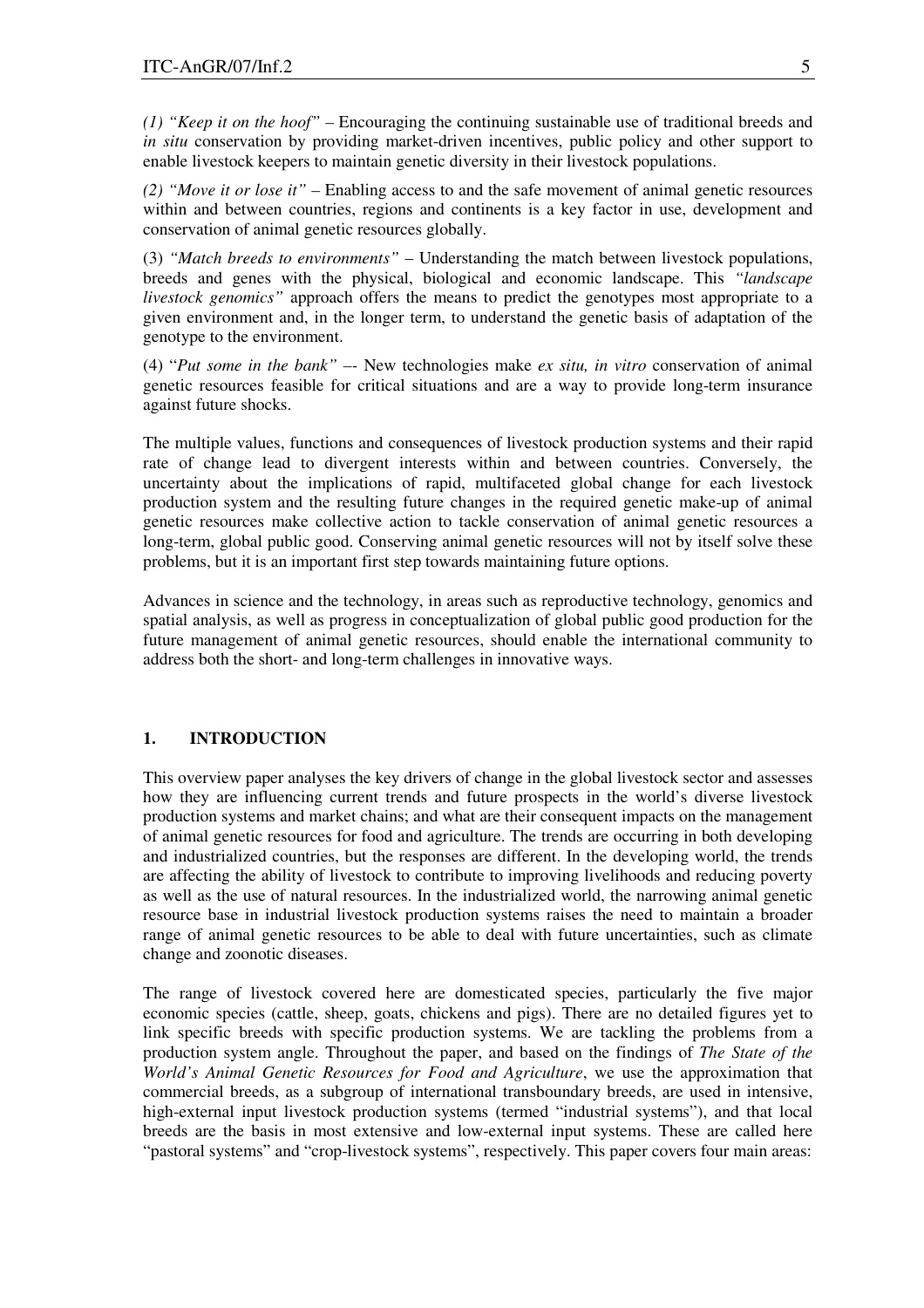- What are the global drivers of change for livestock systems?
- How are the three main livestock production systems (industrial, crop-livestock and pastoral systems) responding to the global drivers of change, and what are the implications of the range and rate of changes for the management of animal genetic resources in these systems?
- What are the implications for animal genetic resources diversity and future prospects of their use?
- What immediate steps are possible to improve animal genetic resources characterization, use and conservation?

# **2. DRIVERS OF CHANGE IN GLOBAL LIVESTOCK SYSTEMS**

## **2.1 Economic development and globalization**

Livestock production is a complex and heterogeneous part of global agriculture. It ranges from highly automated, intensive large-scale production of pigs and poultry and, to a lesser degree, cattle, to small-scale, largely scavenging production of backyard pigs and chicken. Domestication of livestock started several millennia ago and humans have shaped the genetic make-up of domesticated animals to respond to human needs in different production environments.

This genetic make-up of livestock that resulted from this long-term process has been put under stress by fast-paced changes over the past few decades, across the entire range of biophysical, social and economic contexts in which humans keep animals. These changes can be subsumed under terms of economic development and globalization. These are themselves largely driven by technical progress, plus the global exchange of knowledge and products. These trends are also characterized by unequal access to natural resources, financing, markets, technology and personal mobility.

Since 1945, the world has seen an unprecedented economic growth, starting in the industrialized economies (countries of the Organisation for Economic Co-operation and Development [OECD]) and expanding into the rest of the world over the past two decades. The latter is epitomized by the economic growth path of China. A number of developing countries, mainly in Asia and Latin America, have undergone major transformations associated with significant growth in their economies and increases in per capita incomes.

The socio-economic indicators for selected countries are given in Table 1. The following inferences can be drawn from the data:

- The contribution of livestock to agricultural gross domestic product (GDP) (column 2) demonstrates the significance of the livestock sector in many economies (providing value addition); this occurs even in countries that are experiencing rapid economic growth (India and China) and/or have a growing share of industrial livestock systems (China, Brazil and Argentina).
- The key demand drivers of GDP growth and urbanization (columns 2 and 3) point towards growing demand for livestock products across all regions in the developing world. This "livestock revolution" is discussed further below.
- The trends in foreign direct investment (FDI) (column 4) show that increases in FDI are concentrated in a few countries (China and India). These countries are ones in which the industrialization of livestock production has been rising sharply. Some other countries in Africa (e.g. Kenya and Botswana) have also recorded significant increases in FDI over the past decade, although from a lower base.

Economic development has led to important changes in the spatial distribution of the world's population, leading to a rapid process of urbanization in the developing world. At the same time, breakthroughs in medical research and their applications have led to dramatic increases of the human population in developing countries. In the industrialized world, population growth rates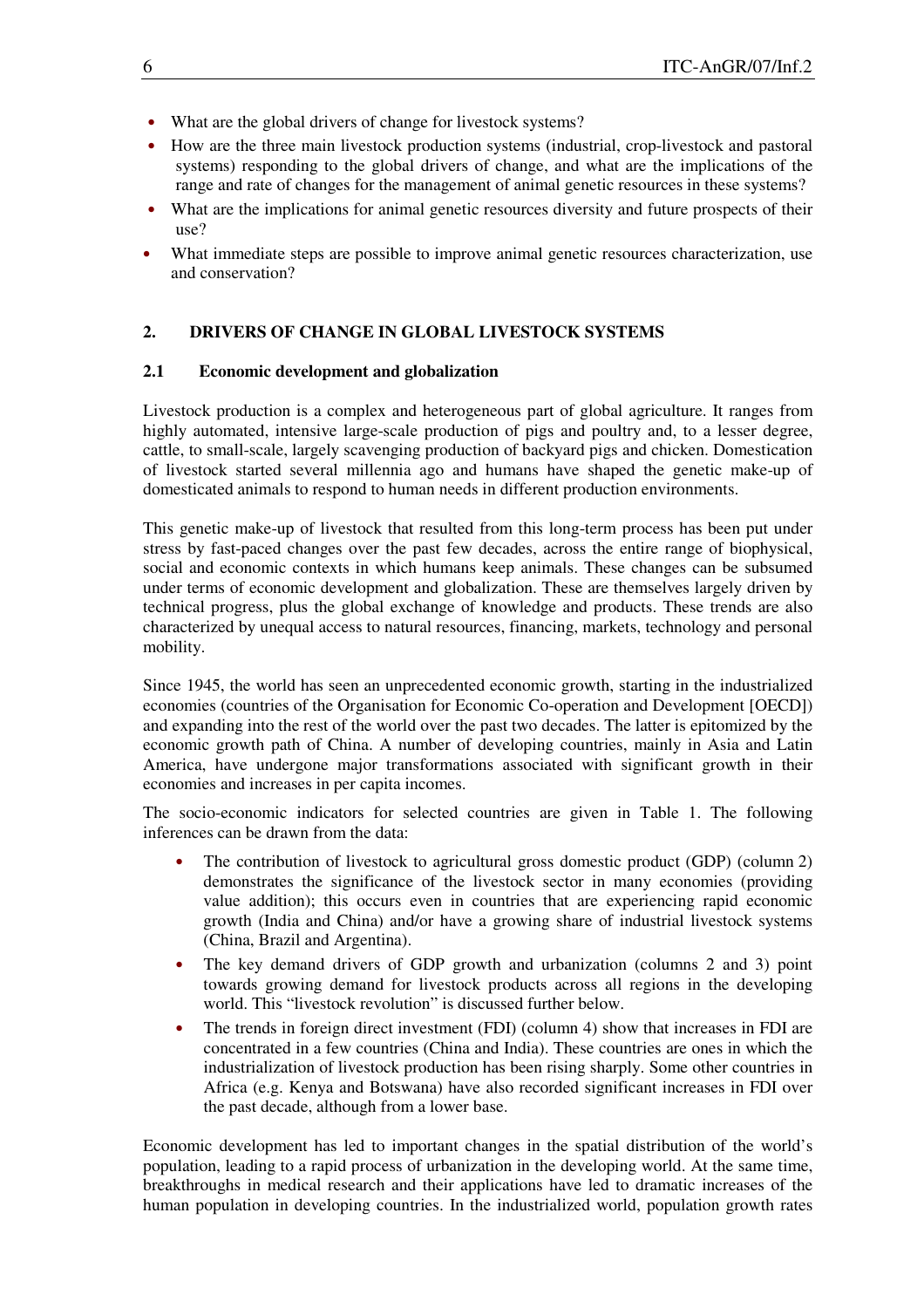have declined in the last decades as social security, female employment in labour-scarce economies and cultural/social changes have led to declining birth rates and gradually aging populations. In terms of consumer demand, there is more demand for "fast food" and processed animal products. Food safety requirements are becoming increasingly stringent, due to disease problems such as bovine spongiform encephalopathy (BSE) associated with processed animal products. A similar trend is occurring in developing countries, although currently limited to the affluent urban class.

Another key driver of change that is leading towards larger-scale, cereal-based animal production systems around the world has been the rise in labour costs in the industrialized economies and in some parts of the developing world, as a result of economic growth and rising incomes.

Changing economic policy associated with rapid economic growth in parts of the developing world (e.g. Asian "tiger" economies) has changed the investment climate in emerging economies and led to massive inflows of FDI. Similarly, labour migration from developing to industrialized economies has generated capital flows back to developing countries, which are often larger than official development assistance. Capital investments from outside the farming community, for example in the feed industry and livestock production chains in Southeast Asia, are also influencing changes in livestock production systems.

The effects of globalization and growing incomes have by no means been evenly distributed within or between countries. In the context of rapid population growth, many countries and social and ethnic groups within countries have not participated in the growth process. Large numbers of poor people, particularly in rural areas, have been left behind or adversely affected by the changes. For example, such communities may actually suffer from loss of access to natural resources, bear the brunt of environmental impacts and be characterized by the breakdown of traditional social and economic ties and values, without a better (or at least viable) alternative. Also, local breeds of animals are often not competitive in this changing world.

These inequalities pose a major challenge for the global community, which has responded by setting the Millennium Development Goals (MDGs), a UN-driven process to address several core problems facing the world. The MDGs include a commitment to halve the numbers of people living in poverty by 2015, as well as setting several other key development targets, including protecting the environment and conserving biodiversity. The sustainable use and conservation of the world's animal genetic resources for food and agriculture supports the Millennium Development Goals 1 and 7, and is also covered by the Convention on Biological Diversity (CBD).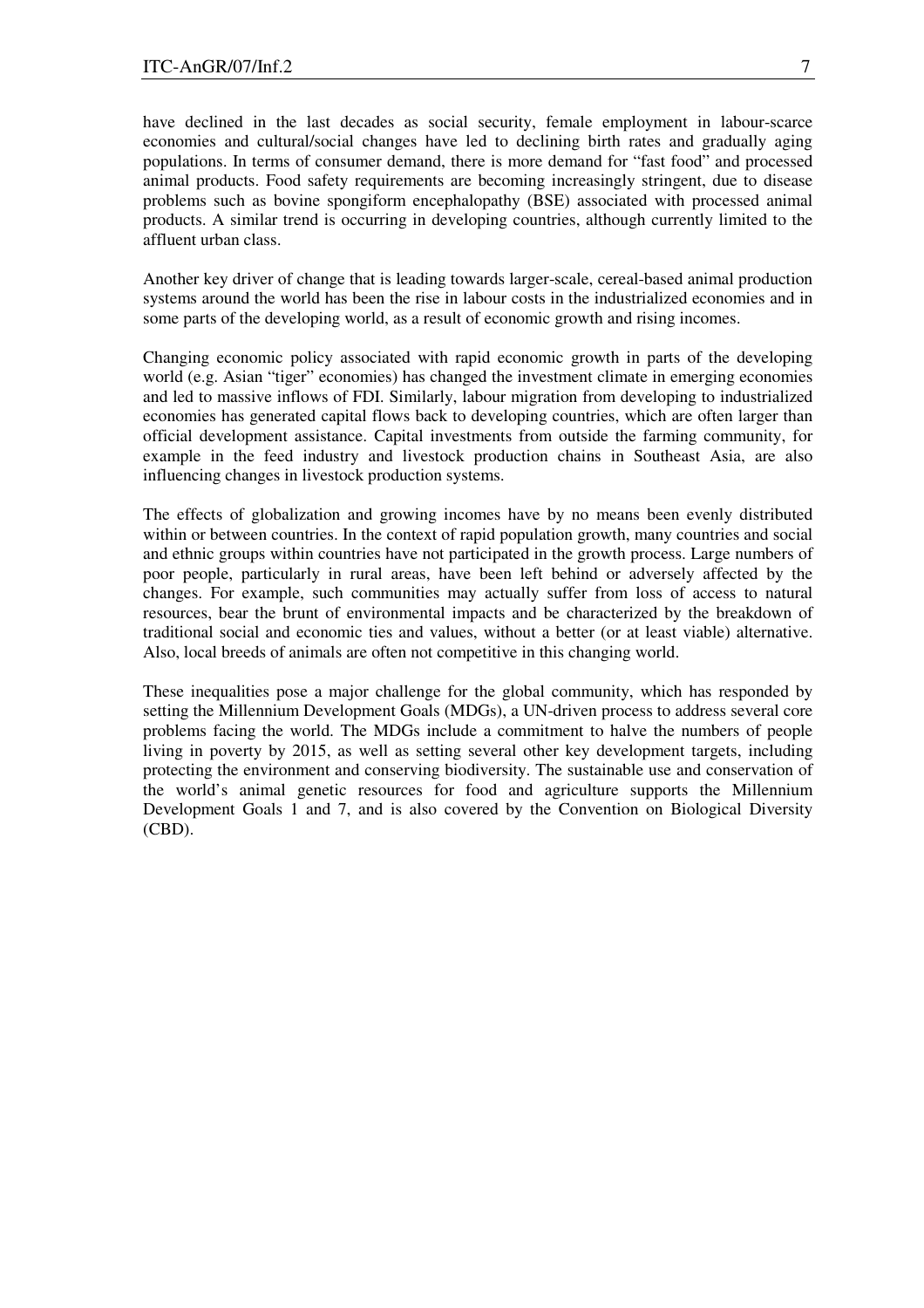*Table 1:* Socio-economic indicators for selected countries

|                       | <b>Contribution of</b>    |                      | <b>GDP</b> growth (annual |        |        | Urban population <sup>b</sup> |                                   |      | FDI <sup>c</sup>                      |                                |           |           |
|-----------------------|---------------------------|----------------------|---------------------------|--------|--------|-------------------------------|-----------------------------------|------|---------------------------------------|--------------------------------|-----------|-----------|
|                       | livestock to agricultural |                      | change) $a$               |        |        |                               |                                   |      |                                       |                                |           |           |
|                       |                           | GDP $(\%)$           |                           | $(\%)$ |        |                               |                                   |      |                                       |                                |           |           |
|                       |                           |                      |                           |        |        |                               | <b>Total population</b><br>$(\%)$ |      | Average<br>annual<br>growth<br>$(\%)$ | Annual average in US\$ million |           |           |
|                       | 1990-1995<br>average      | 2000-2005<br>average | 1990                      | 1995   | 2000   | 2005                          | 1990                              | 2004 | 1990-2004                             | 1997-1999                      | 2000-2002 | 2003-2005 |
| Sub-Saharan Africa    |                           |                      |                           |        |        |                               |                                   |      |                                       |                                |           |           |
| <b>Botswana</b>       | 85.0                      | 82.1                 | 6.8                       | 4.5    | 8.3    | 6.2                           | 42                                | 52   | 3                                     | 77                             | 161       | 363       |
| Kenya                 | 42.5                      | 44.5                 | 4.1                       | 4.3    | 0.6    | 5.8                           | 25                                | 40   | 6.1                                   | 15                             | 48        | 50        |
| South Africa          | 46.1                      | 44.0                 | $-0.3$                    | 3.1    | 4.2    | 5.1                           | 49                                | 57   | 3                                     | 1955                           | 2991      | 2581      |
| Latin America and     |                           |                      |                           |        |        |                               |                                   |      |                                       |                                |           |           |
| Caribbean             |                           |                      |                           |        |        |                               |                                   |      |                                       |                                |           |           |
| Argentina             | 45.9                      | 36.5                 | $-1.3$                    | $-2.8$ | $-0.8$ | 9.2                           | 87                                | 90   | 1.4                                   | 13 4 8 0                       | 4911      | 3 5 5 2   |
| <b>Brazil</b>         | 41.8                      | 44.4                 | $-4.2$                    | 4.2    | 4.3    | 2.9                           | 75                                | 84   | 2.3                                   | 26 713                         | 23 942    | 14 501    |
| Peru                  | 36.0                      | 33.1                 | $-5.1$                    | 8.6    | 3      | 6.4                           | 69                                | 74   | 2.2                                   | 1908                           | 1 370     | 1890      |
| East Asia and Pacific |                           |                      |                           |        |        |                               |                                   |      |                                       |                                |           |           |
| Cambodia              | 20.5                      | 20.1                 | 1.1                       | 6.5    | 8.4    | 13.4                          | 13                                | 19   | 5.5                                   | 226                            | 148       | 198       |
| China                 | 26.9                      | 24.6                 | 3.8                       | 10.9   | 8.4    | 10.4                          | 27                                | 40   | 3.6                                   | 42 247                         | 43 983    | 60 380    |
| Viet Nam              | 16.7                      | 18.0                 | 5                         | 9.5    | 6.8    | 8.4                           | 20                                | 26   | 3.4                                   | 1768                           | 1 3 3 3   | 1671      |
| South Asia            |                           |                      |                           |        |        |                               |                                   |      |                                       |                                |           |           |
| India                 | 26.51                     | 30.75                | 6                         | 7.6    | 5.3    | 9.2                           | 26                                | 29   | 2.5                                   | 2794                           | 4 8 9 4   | 5 5 5 2   |
| Pakistan              | 49.1                      | 53.5                 | 4.5                       | 5      | 4.3    | 8                             | 31                                | 34   | 3.3                                   | 585                            | 505       |           |

Sources:

a. IMF, 2007

b. World Bank, 2006

c. United Nations, 2007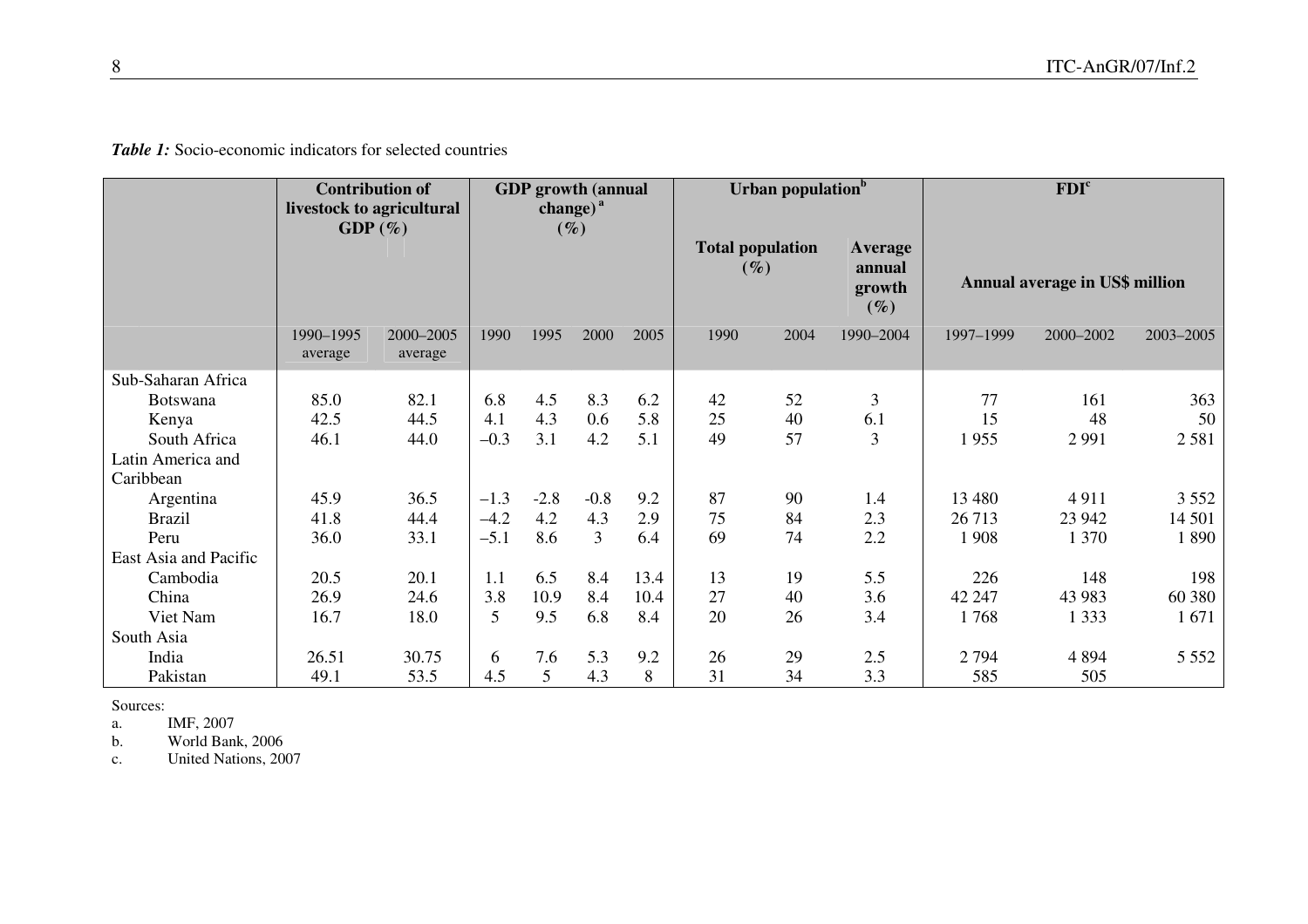#### **2.2 Market demand for livestock products** *–* **the "livestock revolution"**

Growing demand for animal products – as well as higher standards to improve the quality and safety of the products – and more processed animal products have substantial consequences for the evolution of livestock production systems. Overall, the processes of economic development, population growth, urbanization and changing patterns of consumption have led to a dramatic increase in the consumption of animal products in the developing world, a process that has been termed the *"*livestock revolution*".* FAO data suggest that this trend is expected to continue for several decades because of the strong direct correlation between rising income and increasing animal product consumption.

Figure 1 shows the expected percentage changes in per capita consumption of selected food commodities in developing and industrialized countries between 2001 and 2030, providing evidence of the "livestock revolution" occurring in the developing world. There are large differences between the projected per capita growth rates in consumption of livestock products (meat and milk) between developing and industrialized countries. There are also marked differences in the per capita growth rates of the different products in developing countries, with meat and milk being the highest, followed by oil seeds. Growth rates for cereal consumption as human food are stagnating everywhere, but increasing for other uses, especially for animal feed and biofuels.

The consumption of milk and meat per capita are shown in Figures 2 and 3 respectively. These data illustrate substantial differences in current consumption of meat and milk between industrialized and developing countries; the rates of growth in consumption are higher in the developing world. This trend is part of the "livestock revolution" and is the result of increased demand and increased incomes, economic growth and urbanization in developing countries. Consumption per capita of milk and meat is currently between two and four times higher in industrialized countries than in the developing world but, in absolute terms, demand is higher in the developing world.

The growing demand for animal products in the developing world is associated with the changes in production location, facilitated by the increasing ease of transporting feed and animal products around the world. Animal products were previously produced close to where the consumers live. Increasingly, livestock production now takes place close to the locations with good access to feed, either in feed production areas or ports. The animal products are then transported to markets. This trend is changing the competitiveness of diverse livestock production systems worldwide, with more animal products being produced in lower cost economies (mainly in industrial and crop-livestock systems) and traded in domestic, regional and international markets.

At the same time, large numbers of poor people depend on livestock production for their livelihoods and, for some of them, livestock offer a pathway out of poverty. These smallholders and pastoralists frequently compete for markets with the commercial sector, which is producing animal products in industrial systems worldwide. Smallholders and pastoralists together with their traditional breeds are increasingly being pushed out by the industrial systems coming into the developing world. Hence there is pressure for smallholders and pastoralists to replace their traditional breeds with more productive but less resilient breeds in order to be able to compete in the expanding livestock markets in the developing world.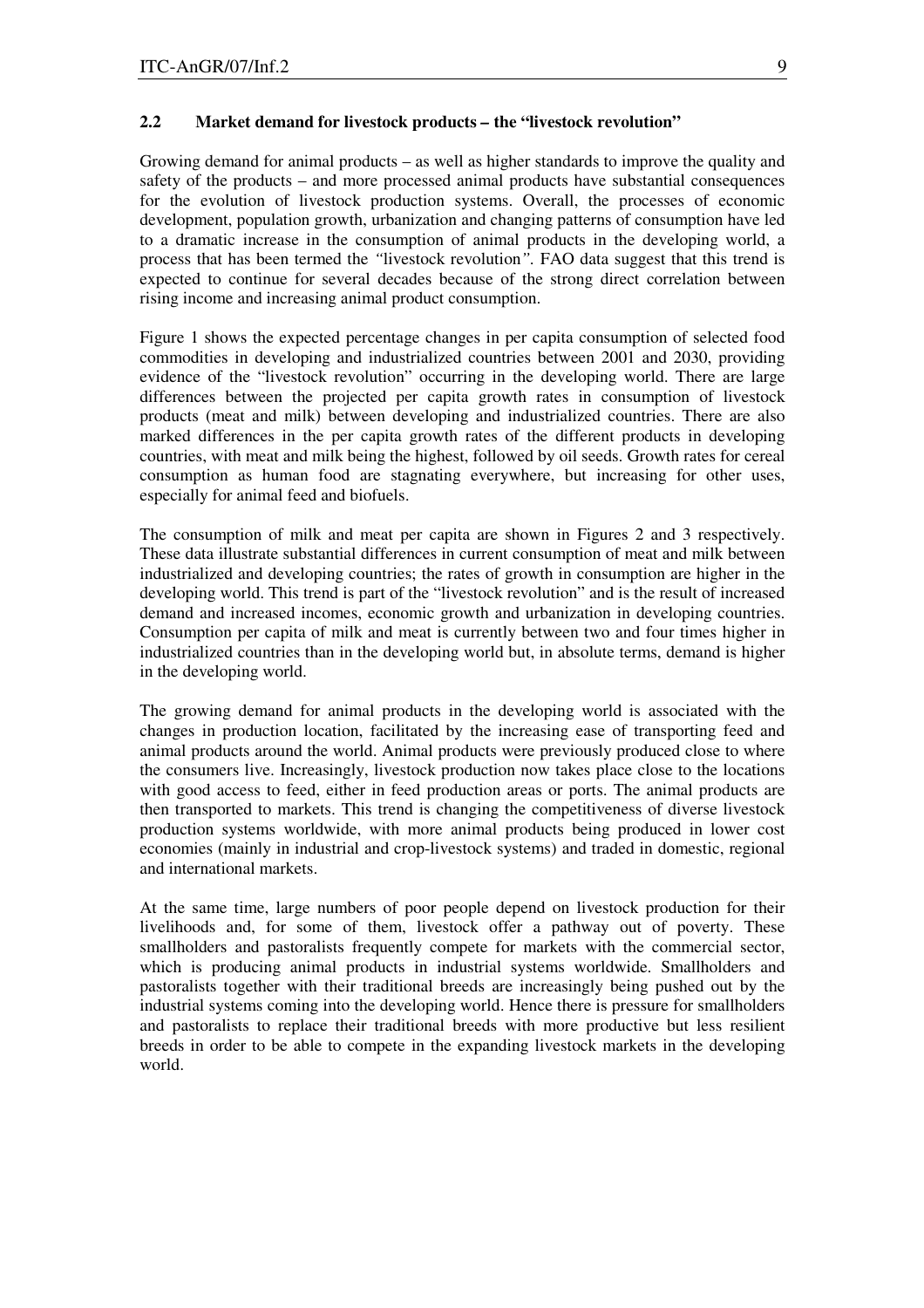

**Figure 1.** Expected percentage changes in per capita consumption of selected food commodities in developing and industrialized countries, 2001–2030

Source: adapted from IAASTD, 2007.

Technological developments associated with international transport, partially related to the increased access to capital and the opening of many economies, have dramatically increased the role of international trade in animal products. The expansion of international trade in animal products has brought to the fore the need to establish more stringent animal health and food safety standards, in order to manage the risks to the domestic sector of individual countries and to protect consumers. These health and food safety requirements have been driven by the growing problems of animal diseases, including zoonoses. These disease risks are linked to a number of factors including increasing stock numbers, the intimate cohabitation of poor families with their animals and the increased global movement of animals and animal products.

Domestic markets, including the informal livestock product markets, handle the largest share of the livestock products consumed in developing countries. However, in urban areas, the modern food retail sector is also growing rapidly, and imposing specific requirements in terms of quality assurance and homogeneity of the products (of national and international origin). The term "supermarket revolution" has been coined for these processes. These two marketing systems require markedly different food safety and biosecurity standards, affecting livestock production systems supplying these markets.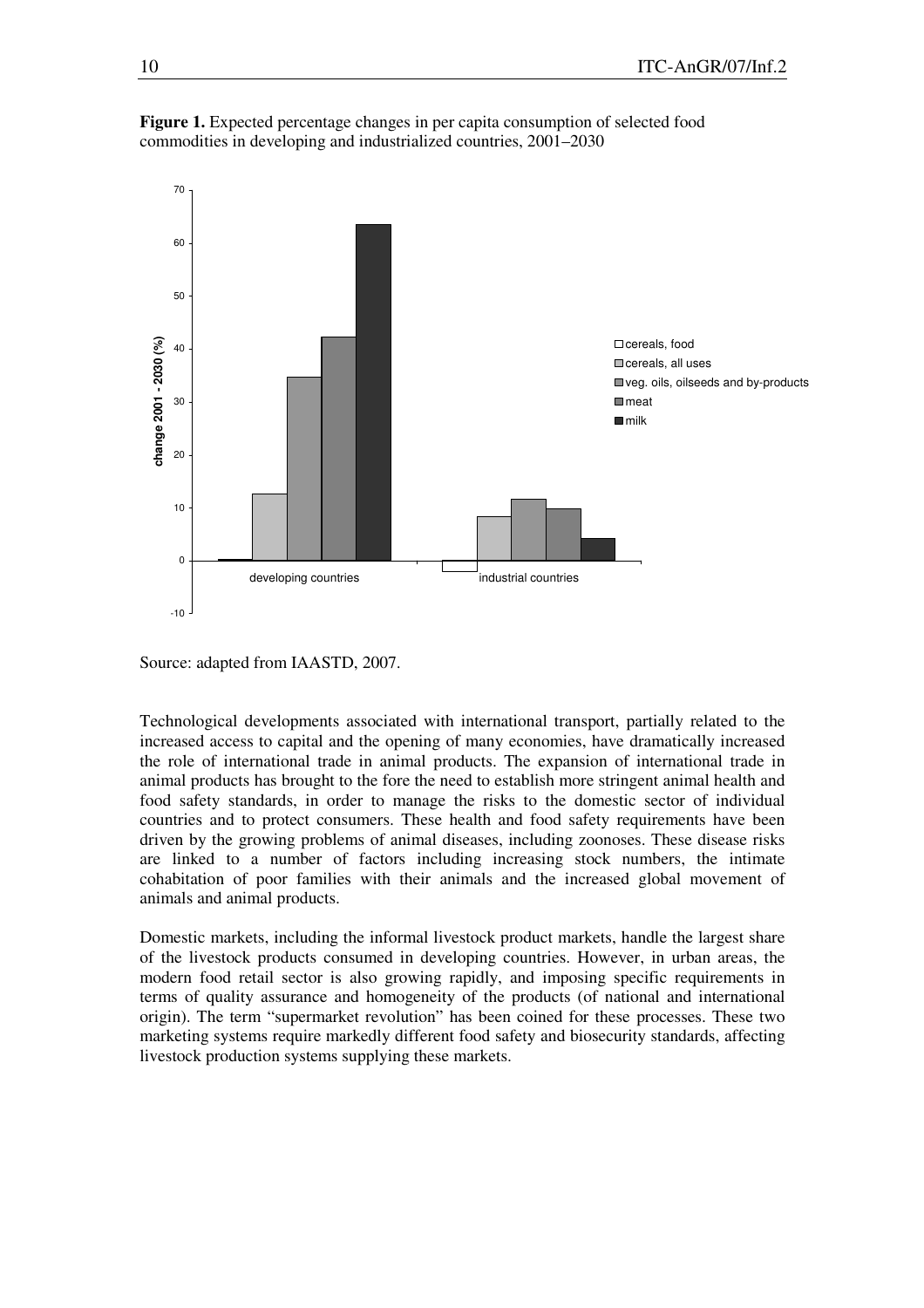

**Figure 2***.* Milk consumption per capita to 2050 (kg/person)

 $-$  developing countries  $-$  industrial countries  $-$  World

Source: adapted from IAASTD, 2007.

Figure 3. Meat consumption per capita to 2050 (kg/person)



 $\leftarrow$  developing countries  $\leftarrow$  industrial countries  $\rightarrow$  World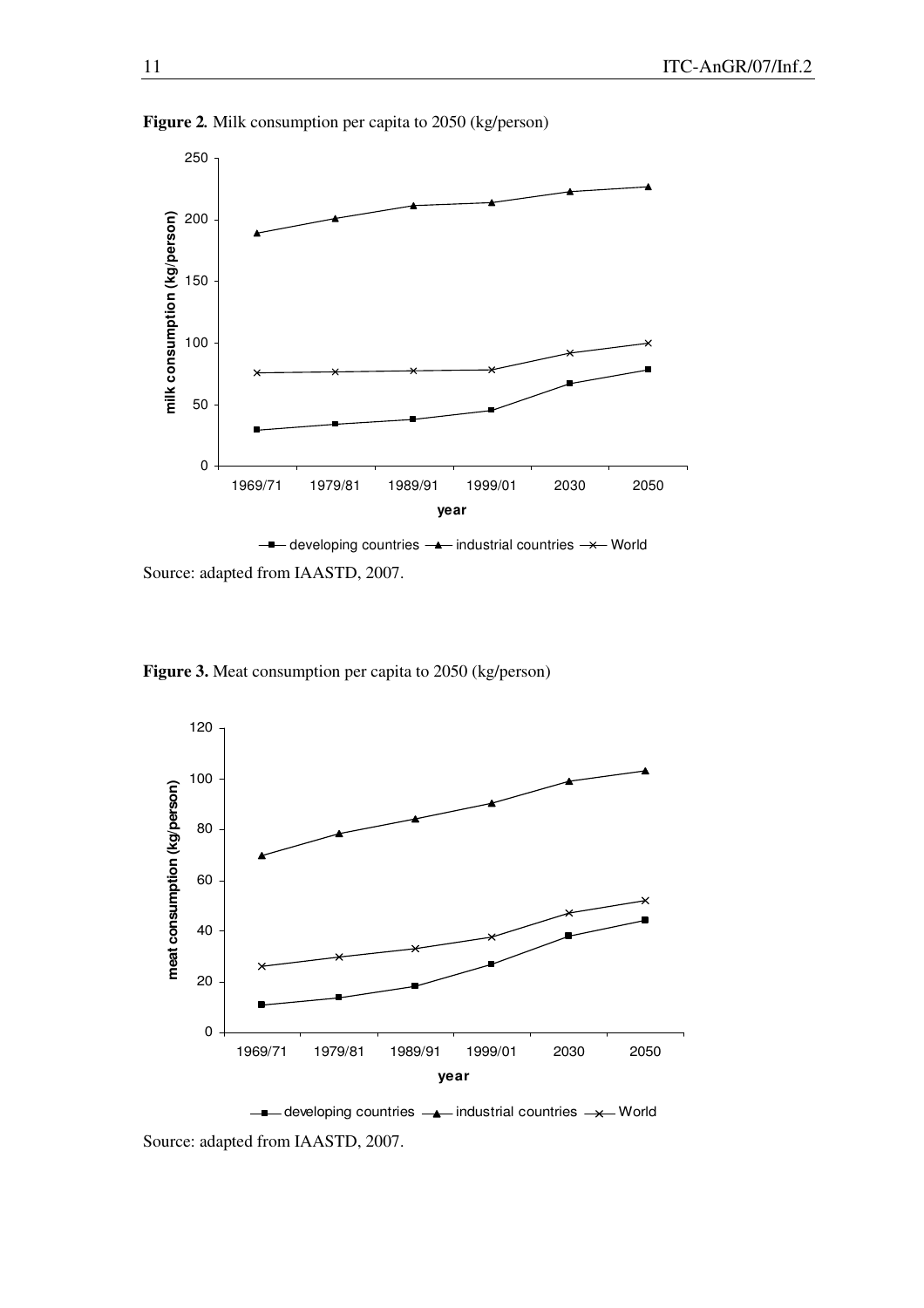Table 2 shows that the share of supermarkets in food retailing has been increasing over the past two decades in much of the developing world. If current trends in expanding urban populations continue, the share of supermarkets in the urban food retail sector in the developing world will increase to levels that they are now in the industrialized economies (i.e. about 80 percent of the total food retail sector). The changing set of actors implied by the supermarket revolution and the growing importance of agribusiness in food retailing will have important implications for poor farmers.

The coexistence of three markets for animal products in the developing world (the traditional, frequently informal markets, the growing formal (super)markets for the urban middle classes and the regional/international export markets) poses particularly daunting challenges for policymakers in pursuing mutually compatible policies of: (1) protecting livelihoods among the smallholder livestock keepers and pastoralists; (2) supporting efficient markets for the urban population; and (3) encouraging active engagement of livestock producers and their traditional breeds in the regional and global livestock markets.

| Waves of diffusion and   | Country            | Year | Supermarket share in |
|--------------------------|--------------------|------|----------------------|
| average market share     |                    |      | food retail $(\%)$   |
| Industrialized countries | <b>USA</b>         | 2005 | 80                   |
| e.g.                     |                    |      |                      |
| First wave of developing | Argentina          | 2002 | 60                   |
| countries                | <b>Brazil</b>      | 2002 | 75                   |
|                          | Taiwan Province of | 2003 | 55                   |
| $(10-20\%$ market share  | China              |      |                      |
| around 1990)             | Czech Republic     | 2003 | 55                   |
|                          | Costa Rica         | 2001 | 50                   |
|                          | Chile              | 2001 | 50                   |
|                          | Republic of Korea  | 2003 | 50                   |
|                          | Philippines        | 2003 | 50                   |
|                          | Thailand           | 2003 | 50                   |
|                          | South Africa       | 2001 | 55                   |
| Second wave of           | Mexico             | 2003 | 56                   |
| developing countries     | Ecuador            | 2003 | 40                   |
|                          | Columbia           | 2003 | 47                   |
| $(5-10\%$ market share   | Guatemala          | 2002 | 36                   |
| around 1990)             | Indonesia          | 2001 | 30                   |
| Third wave of            | Bulgaria           | 2003 | 25                   |
| developing countries     | Kenya*             | 2004 | 20                   |
|                          | Nicaragua          | 2006 | 20                   |
| (Virtually zero market)  | China*             | 2004 | 30                   |
| share around 1990)       | India              | 2007 | 9                    |

**Table 2:** Trends in share of supermarkets in total food retail for selected countries

\*share of urban food retail

Source: Reardon, Henson and Berdegué, 2007.

The livestock product markets in industrialized countries are evolving along quite different paths. Besides consuming relatively inexpensive livestock products from large-scale industrial systems, there is increasing demand for niche products, frequently linked with certification of origin, often produced in traditional ways or with specific breeds, by "organic agriculture", and/or with particular concern for animal welfare.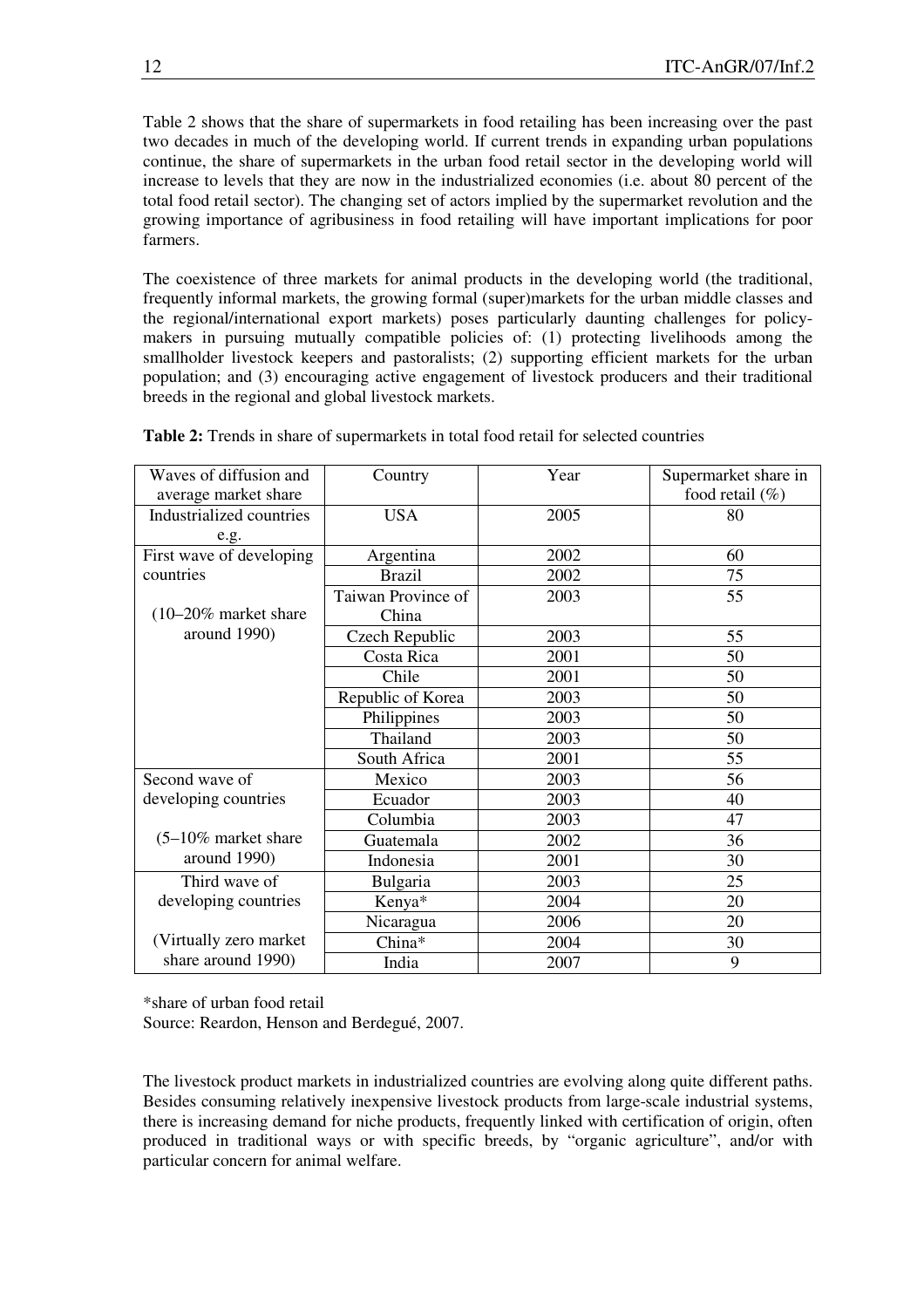Animal welfare is an increasing area of concern, especially in markets in industrialized countries. These concerns include caring for animals in all types of production systems. There is particular criticism of intensive housing systems for animals (e.g. chickens, pigs, dairy cows). This is leading to more animal friendly housing systems such as group housing of sows; and free range hens as alternatives for the caging for laying hens. Some consumers in industrialized countries are prepared to pay a premium for animal products coming from such production systems that take account of animal welfare concerns. Animal welfare concerns are highly culture-specific and, while important in some societies, others consider them to be non-tariff trade barriers. Some of these trends will dictate breeds and breeding practices – for example, performance under range conditions and "broodiness" of hens will be important attributes for the niche markets.

In the industrialized countries, hobby farming has become a popular activity, using relatively small land areas for limited numbers of livestock such as sheep, goats, horses and cattle. For *in situ* conservation of species and breeds within species, these part-time farmers are important contributors.

## **2.3 Environmental effects of livestock production**

The rapid population growth and the growing consumption of goods and services by people whose incomes are growing puts pressure on natural resources and the environment. Livestock production, under certain conditions, is driving degradation processes and is at the same time affected by them. Increasing land use for food crops and crops for biofuels is increasing the pressure on rangelands and other open access or community managed resources. This affects the viability of the low-input production systems, the sustainable use of traditional breeds and thus the livelihoods of pastoralists and smallholders.

At the same time, the rapid growth of large-scale, intensive animal production units puts a serious constraint on the capacity of the environment to deal with carbon dioxide and methane output, nutrient loading in certain areas, effluent into rivers and seas, loss of biodiversity because of land clearing to grow feeds (for example, soybeans in Latin America) and other environmental impacts.

The recent FAO (2006) report *Livestock's long shadow: environmental issues and options*  focused on the effects of livestock on the environment. The "long shadow" refers to the negative effects of the livestock food chain on almost all aspects of the environment; livestock production is associated with carbon dioxide, methane and nitrous oxide emissions, water depletion, soil erosion, soil fertility, damage to plants, loss of biodiversity and competition with wildlife.

As population and living standards grow, natural resources become a limiting factor. Particularly in marginal zones for rangeland-based animal production (pastoral systems), alternative land uses such as provision of opportunities for carbon sequestration through trees or wildlife conservation may become increasingly competitive with livestock production. On the other hand, livestock production in pastoral systems can be complementary to other services – for example, livestock production provides a means to maintain shrub/rangeland systems, with grazing reducing the risk of fire in extensive rangelands and providing other ecological services.

## *Climate change effects*

The relationship between livestock production and climate change works in both directions. On the one hand, livestock contributes significantly to climate change via carbon dioxide, methane and nitrous oxide production (calculated in FAO (2006) at 18 percent of the total global greenhouse gas emissions from human sources). On the other hand, climate change will have important effects on farming systems and on the role of livestock, both directly and indirectly.

For example, large parts of Africa and Central Asia are likely to experience reductions in the length of growing period as a result of increased temperatures and lower rainfall. This is likely to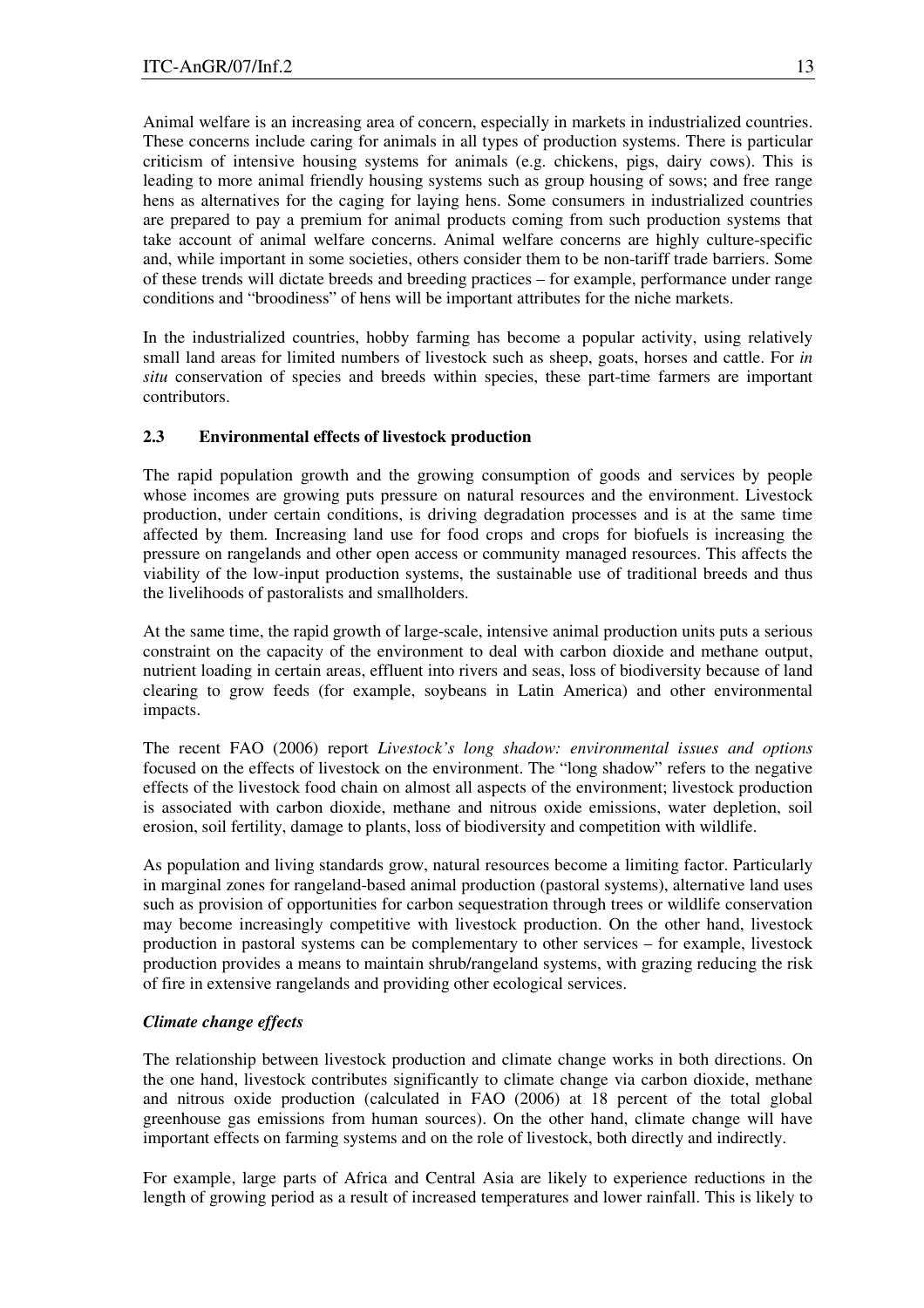lead to lower crop yields and reduced rangeland productivity, thus affecting the provision of feeds for animals. Climate change is also likely to change the distribution of animal diseases and their vectors. Large parts of South and Southeast Asia are likely to experience increases in rainfall and in the number of extreme climatic events (e.g. cyclones). This could lead to increased exposure of livestock to diseases, such as those caused by helminthes. Crop losses due to extremes in climate could result in less animal feed being available, especially in crop-livestock and pastoral systems.

# **2.4 Science and technology drivers of change: general aspects and in relation to animal breeding and genetics**

Science and technology have had a major influence on the transformation of animal production in industrialized economies and increasingly in developing countries. With increasing labour scarcity, larger, high-output and more productive animals were bred. From multipurpose breeds, highly specialized breeds were developed. Generally, disease resistance was sacrificed for higher output, taking into account that through capital investments it became possible to adapt the environment to the existing animals in ways that had not been possible in the past. Research into housing and mechanization allowed significant labour productivity increases. These advances occurred in many species but particularly in short-cycled monogastric species such as poultry and pigs.

Animal nutrition research, linked with breeding, has made major contributions to improving feed efficiency and shortening production cycles and thereby reducing maintenance feed requirements and allowing a more efficient use of the capital investments and natural resources.

In the developing world, the impact of modern livestock science and technology has been uneven. Industrial livestock production systems (mainly for chickens) with limited links to the local resource base have been developed in some locations close to urban demand and/or to ports, given their frequent dependence on imported feed. Smallholder crop-livestock systems are much more reliant on locally available feed and traditional breeds. These crop-livestock systems are highly complex, delivering multiple products and services. Progress in improving the sustainable productivity of these systems has been much more limited and is a significant research challenge. System-based research is required to help these systems change in line with the changing social, economic and environmental context in which they operate. Currently, the speed of change of animal production systems and market chains is very high in some locations/regions, and is accompanied by loss of animal genetic resources. (This is discussed further below.)

## *Science and the management of animal genetic resources*

The science related to the management of animal genetic resources has made significant progress, based mainly on advances in molecular biology and genetics as well as new developments in information and communications technology (ICT). The main advances are summarized in this paper and are discussed in more detail in the following papers. The advances include:

• Technologies are increasingly available for **characterizing** animal genetic resources

Molecular characterization is providing a better understanding of the genetic diversity in global livestock populations. Functional genomics is also making it possible for genomes to be characterized, specific genomic regions and genes identified and gene functions elucidated. These technologies are based on a combination of genetic analysis and bioinformatics.

• New technologies are becoming increasingly available for **utilizing** animal genetic resources better, to meet changing needs, threats and opportunities

New genetic technologies enable the better characterization of breeds and populations. Other technologies, such as geographic information systems (GIS), enable the better characterization of the environment. Linking this knowledge will enable making a better fit between a genotype and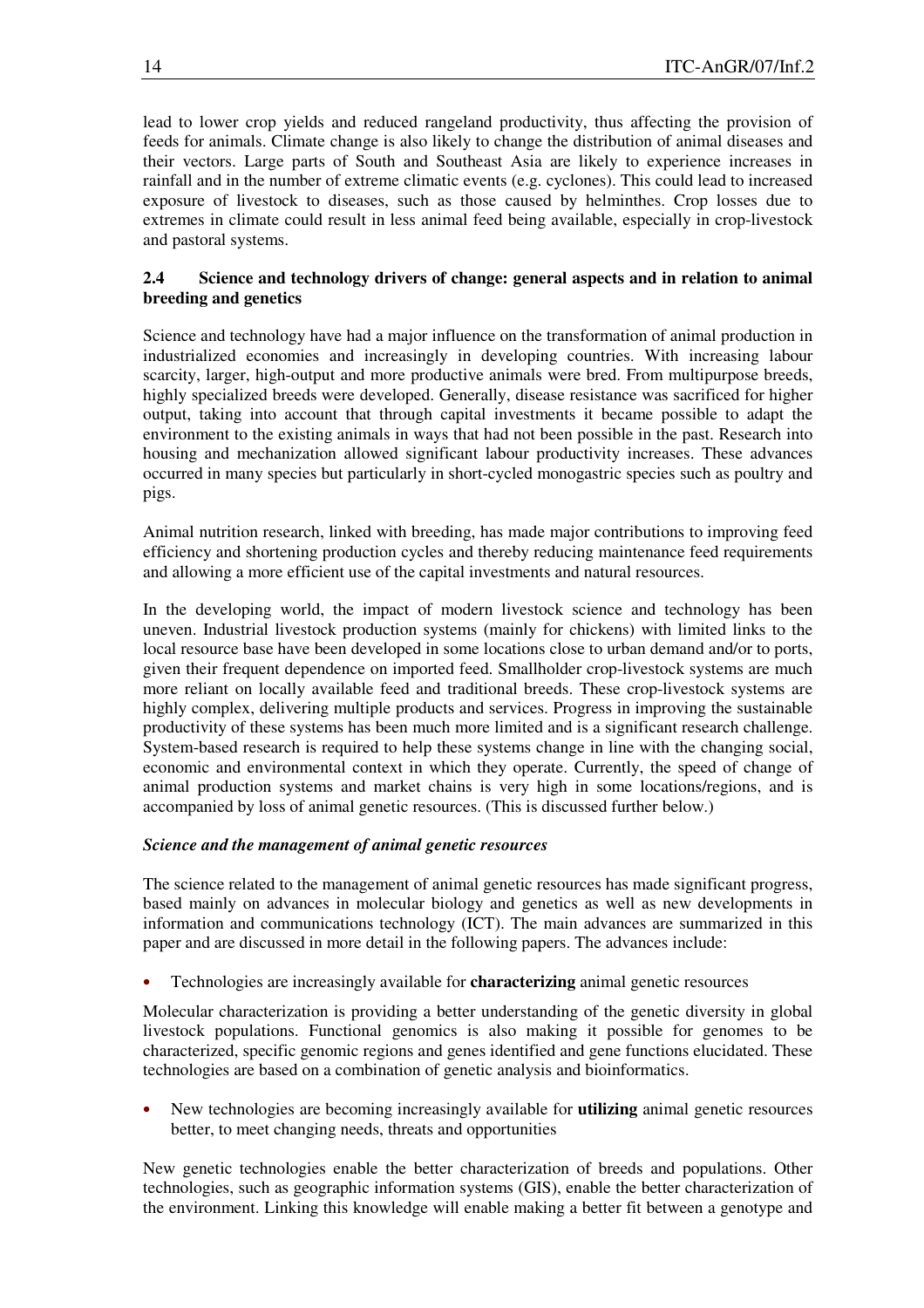an environment and, in the longer term, understanding the genetic basis of genotype x environment interaction. In this way, we can begin to identify appropriate genotypes for fastchanging environments. For example, there are increasing threats from drier climates that increase the need for hardier animals, tolerant to drought and disease. Animal reproduction technologies such as sexed semen and *in vitro* fertilization of embryos will enable the rapid development of new populations and faster distribution of superior animal genetics. These technologies are not yet widely used in developing countries, but offer future options in areas where a genetic solution is possible.

• Technologies are increasingly available for **conserving** animal genetic resources

New technologies are available for improved cryopreservation of embryos and semen that are applicable in more species. These technologies lead to new options for *ex situ, in vitro* conservation of animal genetic resources. For example, use of testes and ovaries obtained from livestock as sources of frozen semen and *in vitro* fertilization (IVF) embryos for long-term cryopreservation of animal genetic resources in gene banks.

• ICTs enable more precise linkage of genotypes and locations/production environments

New developments in ICTs also have implications for animal genetic resources characterization and conservation. These developments are linked to improvement of infrastructure and communication systems, such as the widespread use of mobile phones. ICTs also allow georeferencing to link particular genotypes with specific geographic locations. This knowledge provides the scientific underpinning of *in situ* conservation practices.

In order to take full advantage of the opportunities presented by advances in ICT, it is necessary to develop common standards for characterizing animal genetic resources, in terms of their genetics, phenotype and production system, so that knowledge can be shared among different communities and countries. Given such systematic and standardized descriptions of livestock, the intersection between new ICTs and modern genetics, through genomics and bioinformatics, presents opportunities to examine genome function by integration of these rich data sets.

# **3. CURRENT STATUS AND TRENDS IN LIVESTOCK PRODUCTION SYSTEMS**

In the light of the above drivers of change, this section discusses:

- the relative importance of the three main livestock systems worldwide (industrial, croplivestock and pastoral) and the breeds they harbour;
- the implications of global drivers of change for the different livestock production systems;
- the implications for livelihoods
- the implications of the scope and rate of changes in the main livestock production systems for current and future animal genetic resources management

## **3.1 Livestock species by region**

The geographic distribution of the major livestock species worldwide is given in Table 3*.* This table shows that for all species the majority of animals are in the developing world. It also shows the importance of different species by region. For example, ruminants are most important in sub-Saharan Africa (SSA) and Latin America (LAC), both continents with vast areas of savannah and relatively low population densities. Poultry is most important in East Asia and the Pacific and LAC, regions of either high economic growth or with middle-income countries with high degrees of urbanization and adequate market infrastructure.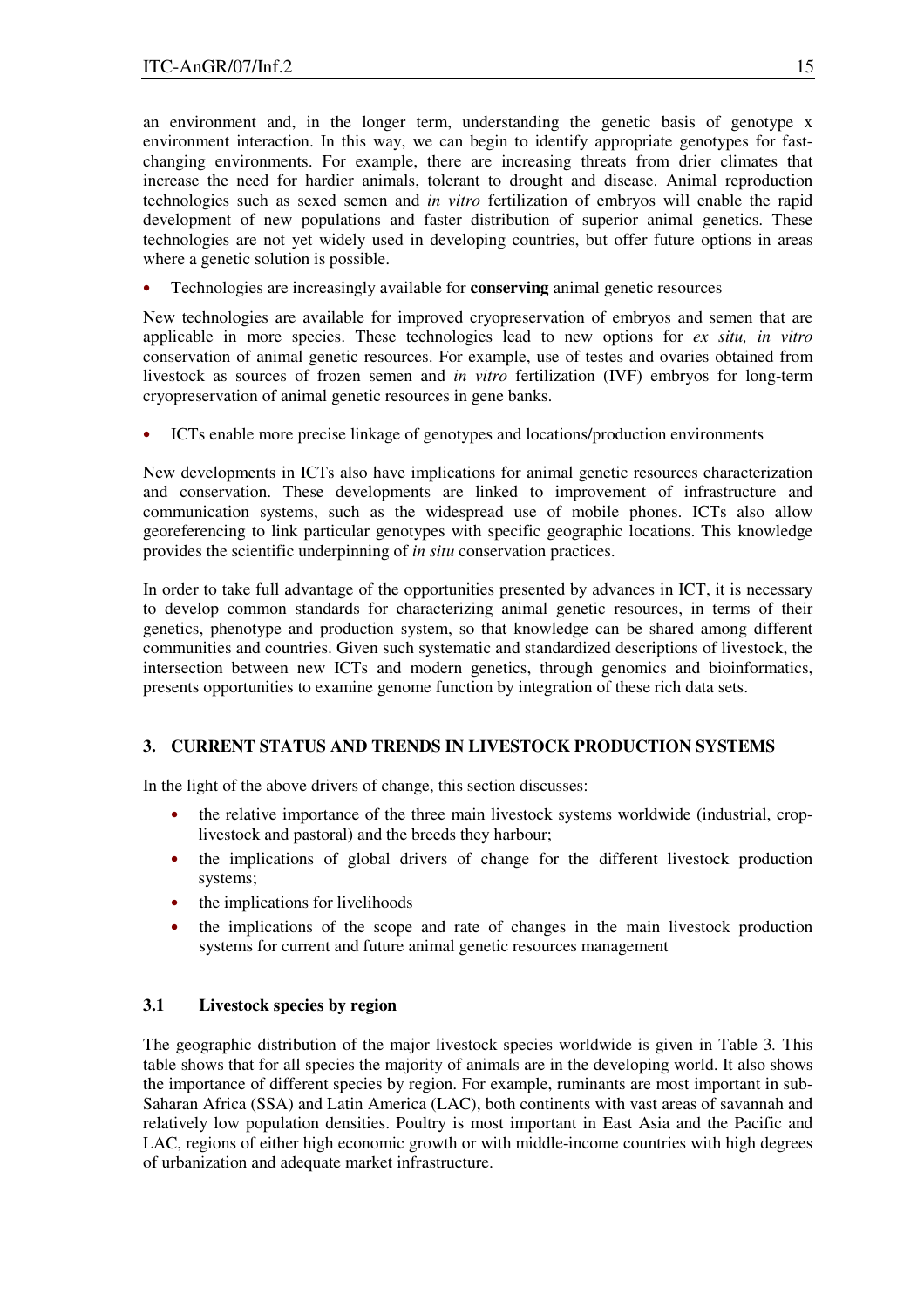# **3.2 Livestock production systems by region**

Three major types of livestock production systems can be identified worldwide – industrial livestock systems (IS); crop/livestock systems, mainly in high potential areas (CLS); and pastoral systems, mainly in marginal areas (PS).

|                                           | <b>Cattle</b> | <b>Sheep and</b> | <b>Pigs</b> | <b>Poultry</b> |
|-------------------------------------------|---------------|------------------|-------------|----------------|
|                                           |               | goats            |             |                |
| Sub-Saharan Africa <sup>a</sup>           | 219           | 365              | 22          | 865            |
| Near East and North Africa <sup>a</sup>   | 23            | 205              | $\theta$    | 868            |
| Latin America and Caribbean <sup>a</sup>  | 370           | 112              | 70          | 2 3 4 3        |
| North America <sup>a</sup>                | 110           | 10               | 74          | 2 1 0 7        |
| East Europe and Central Asia <sup>a</sup> | 84            | 121              | 72          | 1,160          |
| West Europe <sup>a</sup>                  | 83            | 119              | 125         | 1 0 7 2        |
| East Asia and Pacific <sup>a</sup>        | 184           | 514              | 543         | 7 1 6 8        |
| South Asia <sup>a</sup>                   | 244           | 303              | 15          | 777            |
|                                           |               |                  |             |                |
| Industrial world <sup>b</sup>             | 318           | 390              | 284         | 4 6 6 3        |
| Developing world <sup>b</sup>             | 1,046         | 1,460            | 659         | 12 735         |

**Table 3:** Geographic distribution of livestock (millions of heads)

Source*:* FAOSTAT, 2007.

Notes*:* a. average 2000–2005 number; b. reported number for 2004

The share of livestock in each of these systems in different geographic regions is shown in Table 4. These data show that most livestock are located in crop-livestock systems. The proportion of livestock in industrial systems by region is mainly a function of economic status and rate of growth (e.g. higher proportions of industrial systems in the industrialized world and Asia).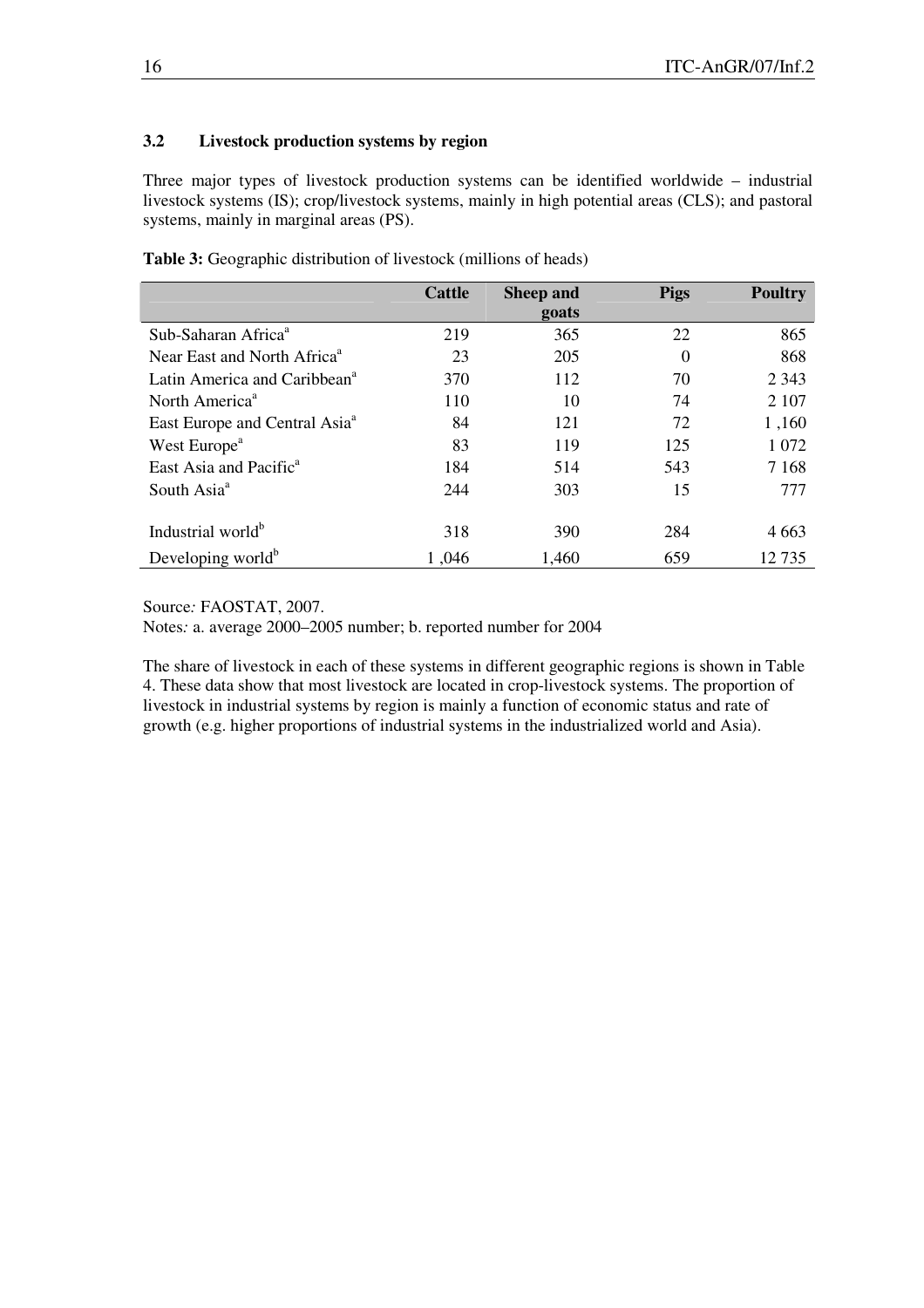| Table 4: Share of livestock (total livestock units [TLU]: cattle, goats, sheep, pigs and poultry) |  |
|---------------------------------------------------------------------------------------------------|--|
| per livestock production system for selected regions and countries                                |  |

|                             |                                    | TLU shares $(\% )$ |           |
|-----------------------------|------------------------------------|--------------------|-----------|
|                             |                                    |                    |           |
|                             | <b>Livestock production system</b> |                    |           |
|                             | <b>PS</b>                          | <b>CLS</b>         | <b>IS</b> |
| Sub-Saharan Africa          |                                    |                    |           |
| <b>Botswana</b>             | 80                                 | 19                 | 0.14      |
| Kenya                       | 34                                 | 50                 | 14        |
| Mali                        | 47                                 | 51                 | 0.9       |
| South Africa                | 55                                 | 36                 | 8         |
| Latin America and Caribbean |                                    |                    |           |
| Argentina                   | 42                                 | 40                 | 16        |
| <b>Brazil</b>               | 18                                 | 63                 | 17        |
| Peru                        | 44                                 | 21                 | 33        |
| East Asia and Pacific       |                                    |                    |           |
| Cambodia                    | 6                                  | 73                 | 20        |
| China                       | 9                                  | 70                 | 19        |
| Viet Nam                    | 0.75                               | 82                 | 16        |
| South Asia                  |                                    |                    |           |
| India                       | $\overline{2}$                     | 82                 | 15        |
| Pakistan                    | 25                                 | 63                 | 10        |
| Developed World             |                                    |                    |           |
| European                    |                                    |                    |           |
| Union                       | 9                                  | 67                 | 22        |
| Russian                     |                                    |                    |           |
| Federation                  | 16                                 | 50                 | 32        |

*Source:* FAO, 2004.

# **3.3 Implications of global drivers of change for livestock production systems**

## *Current status of livestock production systems*

Each of the three main livestock production systems responds differently to the effects of the global drivers of change, and therefore has different development and investment needs. The overarching trends are increasing intensification in both industrial systems and in crop-livestock systems in order to meet increasing demand for animal products and consumer preferences for higher-quality products that meet stringent food safety standards.

• Intensification and scaling up trends in industrial and crop-livestock production systems

The demand for livestock products has been met by intensification of livestock production systems in both developing and industrialized countries. Among other factors, this intensification has been based on using cereal grains as livestock feed. For example, in OECD countries, livestock feeding in intensive systems accounts for two-thirds of the average per capita grain consumption. In contrast, crop-livestock systems in sub-Saharan Africa and India use less than 10 percent of grains as feeds as they rely mostly on crop-residues (40–70 percent of feed), grazing and planted fodders.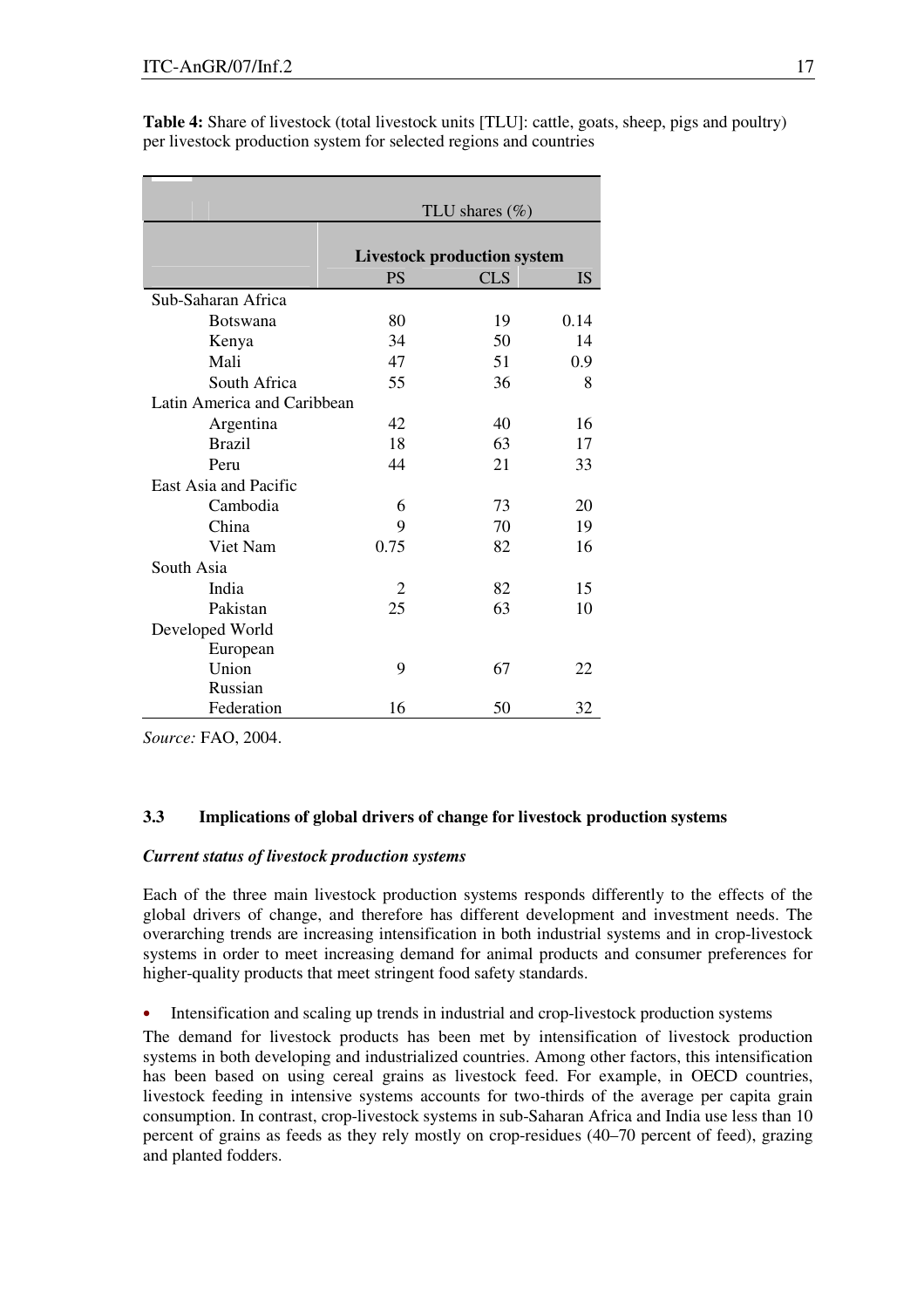#### Market characteristics and demand

The trend towards intensification of industrial systems and crop-livestock systems is largely driven by consumer demands for livestock products, both fresh and processed. The market characteristics are increasing demand for animal products in developing countries, plus quality preferences and food safety requirements in all markets. Public–private partnerships that provide services and market opportunities also play a key role in intensifying industrial and croplivestock systems.

#### *Future trends in livestock production systems*

*Intensive systems.* Intensive systems are facing increasing restrictions, owing to their associated negative environmental effects, such as problems of waste disposal and water contamination. Demand for cereals is also increasing for other purposes (e.g. biofuels) and this is driving up the price of cereals, and subsequently the price of livestock products coming from intensive systems.

*Crop-livestock systems.* Crop-livestock systems in developing countries are constrained by farm size and lack of access to inputs and services. These constraints affect soil fertility, crop yields, income generation and ultimately livestock production through the limited provision of highquality feeds. There is also increasing competition for land and associated opportunity costs.

*Pastoral systems.* The remoteness and the limited agricultural potential of pastoral systems in marginal areas of the developing world create difficulties for these systems to integrate into the expanding markets for livestock products. This poses a set of different needs related to adaptation of systems to reduce the vulnerability of livestock keepers and their animals and expanding access to markets.

A major driver of change in pastoral systems over the past decades has been the widespread policy to settle pastoralists and allocate them individual land rights. This approach and the increasing encroachment of crop production have seriously affected the viability of these systems by reducing the mobility of livestock and access to feed resources. Although the negative aspects of these policies are increasingly acknowledged, they will continue to shape political processes in many developing countries.

## *Future implications of structural changes in livestock production systems*

In the industrial and mixed crop-livestock systems, rising demand for livestock products will continue to drive structural changes in these livestock production systems and markets. Market transformation, particularly in urban markets, will lead to the increasing importance of supermarkets, large livestock processors and transformation of wholesale livestock markets. Much of this transformation has taken place in the industrialized countries. This pattern is expected to increase in the developing world with a growing share of industrial livestock systems.

Farmers in intensifying crop-livestock systems will diversify their production into dairy and other livestock products even more in response to market opportunities arising from rising demand for high-value foods. Similarly, income growth and urbanization will increase diversification of consumer diets and the share of livestock products in diets.

The major changes in livestock markets are going to take place in domestic markets. The relative importance of domestic markets versus trade in the future will reflect past trends in which domestic market dynamics were far more important than trade. For example, in 1980 and 2001, meat exports and imports were approximately four percent of output and consumption in the developing world. In contrast, the share of domestic urban markets in total livestock consumption has been increasing over the past 25 years.

The growing importance of domestic urban markets as opposed to international trade implies changes of actors in domestic livestock industries, particularly in agribusiness in wholesale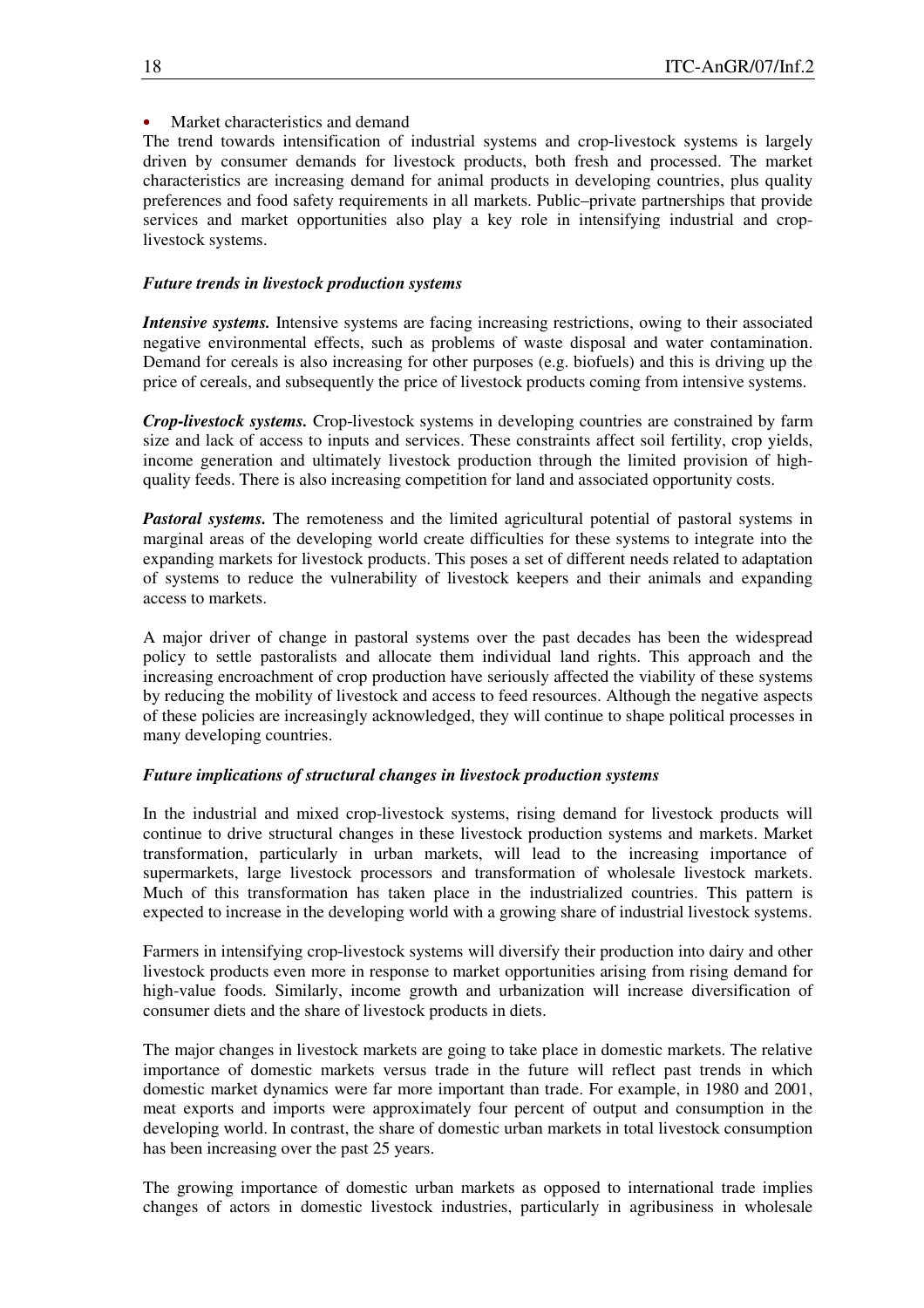markets, livestock processing and the retail industry, with more fresh and processed animal products being sold through supermarkets.

These structural changes in markets, transformation in urban markets, and in retail and distribution sectors in the livestock industry will have profound impacts for the future of smallholders and poor livestock keepers in competing with intensifying industrial and croplivestock systems in high potential areas. Empirical evidence from Asia shows that smallholder farmers provide up to half of the share of production in dairy and meat markets. Undercapitalized small producers are likely to be squeezed out of dynamic domestic livestock markets. Policy action that supports small producers who can be helped to become competitive will have substantial equity pay-offs. In the absence of such pro-poor policies in the livestock sector, market changes and the entry of new actors in livestock processing, distribution chains and the retail sector can marginalize poor people who depend on livestock for their livelihoods.

High transaction costs and limited access to markets will lead to a dramatic decline of share of livestock production from pastoral systems in marginal areas. Without significant public investments in infrastructure and services, poor producers in these areas will become increasingly marginalized and many will have to leave livestock production as a source of income. Livestock will continue to be important in traditional pastoral systems as sources of food and fulfill multiple other uses, providing traction, transport, skins and hides for shelter.

## *Implications for livelihoods*

In terms of livelihood impacts, the above changes will lead to changes in the role of animal genetic resources for livelihoods in two divergent ways: in intensive systems livelihoods will have a weak link to genetic resources, which will play very specialized production roles. The major livelihood impacts will be through employment. Frequently this will be limited direct employment in large-scale operations but some increased employment will be expected along the value chain. Consumer livelihoods will be affected in terms of impact of prices and of changed attributes of the animal products coming from these intensive systems. Society-wide, there may be negative impacts on livelihoods of traditional smallholders displaced from markets by industrially produced animal products. The net effects will depend significantly on the policy environment and the extent of substitution between animal products produced by industrial systems and smallholder systems.

In crop-livestock systems, livelihoods will be affected by the pressures to intensify and specialize production. Systems may change from grazing to zero-grazed systems, increasing milk production while reducing animal traction. This will imply changes in the labour patterns and possibly gender distribution of work and benefits from animal production. More intensively kept animals will require higher levels of management and external inputs. Increasing livelihood opportunities can be expected to develop in these forward and backward linkages associated with these commodity chains.

Pastoral systems in developing countries tend to have very strong linkages to diverse species and breeds of animals, which allow them to adapt to the exploitation of natural resources with very unique attributes and generally very limited alternative uses. Livelihoods are intimately linked to the animal genetic resources under these conditions. Risk is a major issue and the management of multiple species and multiple outputs is a key way of coping. Increasing competition for the resources, as well as policy orientations towards settling pastoralists, significantly affect these peoples' livelihoods.

In the industrialized world, highly specialized pastoral production systems rely heavily on their animal genetic resources – normally a narrow genetic base comprising one or two commercial breeds of one or two species or a defined crossbred animal population. In relation to pastoral and smallholder systems in developing countries, these systems do not involve much labour. Therefore, the livelihoods of fewer people are generally involved in these production systems.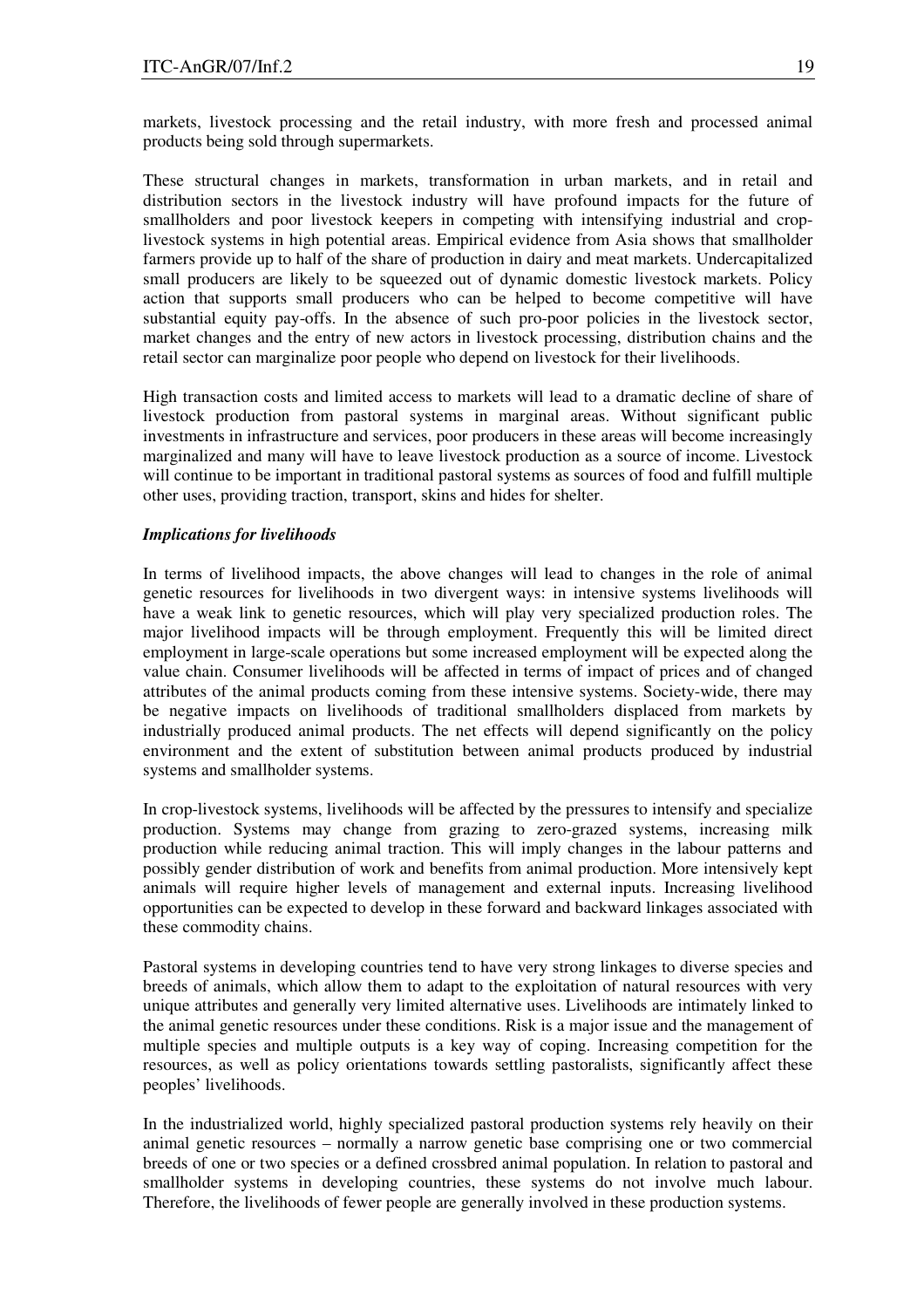#### **3.4 Implications of the scope and rate of changes in livestock production systems for animal genetic resources management**

The drivers of change and the evolution of the farming systems that they induce will have important effects on livestock biodiversity and its use. This in turn implies that needs and opportunities for human intervention will vary.

In industrial systems, where it is largely possible to adapt the environment to the needs of the animals, highly productive commercial breeds and hybrids are going to be the main genetic pillar. Genetic resources are handled by the specialized private sector firms and traded internationally. Their interest in hardiness or disease-resistance traits will be limited unless diseases emerge for which no alternative control strategies are available or policies require important changes in the management systems, e.g. free-ranging instead of caged laying hens.

In crop-livestock systems, pressure to intensify will be a major force shaping the production system and the genetic resources underpinning it. Significant increases in productivity will be required to meet demand and these will be achieved by simultaneously improving the conditions (feed, health, etc) and adapting the genetic resources. Given the heterogeneous environments, many different breeds will be required. In higher potential areas with good market access this specialization will increasingly involve crossbreeding with exotic breeds. Given the relatively small numbers of animals of each breed required in these niches, these genetic materials will not be produced by private multinational companies but will require active engagement of farmers, public sector and non-governmental organizations (NGOs). These systems will continue to be an important source of genetic diversity and will also demand a range of solutions to fit their specific conditions. As science improves its capacity to understand the role of specific genes and their interaction with environmental factors triggering their expression, the value of local breeds in targeted breeding programmes for these systems will increase. These systems will naturally use a diverse genetic base and will be amenable to engage with *in situ* conservation. Supportive institutional arrangements will be key to driving such efforts.

In pastoral systems in developing countries, high levels of diversity can be encountered and traits of disease-resistance and tolerance of harsh environments are widely present. These systems are frequently declining in livestock numbers and in particular small endemic populations are at risk. In these settings, conservation will require public action because of the limited resources of the generally poor pastoralists. This will be an area where NGOs can be expected to play a key role in assisting in *in situ* conservation.

Given the fragility of institutional arrangements in many developing country contexts and their exposure to natural and human-induced crises, there is merit in designing *ex situ*, *in vitro* conservation strategies as a back up and long-term insurance against loss of diversity in the field. These conservation strategies will need to be coordinated at national and regional/international levels to be efficient and cost-effective.

Climate change considerations add an important dimension to the discussion of livestock biodiversity. Different systems will be affected in different and highly uncertain ways, but access to genetic resources could be a critical ingredient for most adaptation responses in the medium to long term.

Table 5 summarizes major trends in livestock system evolution and their implications for the management of animal genetic resources.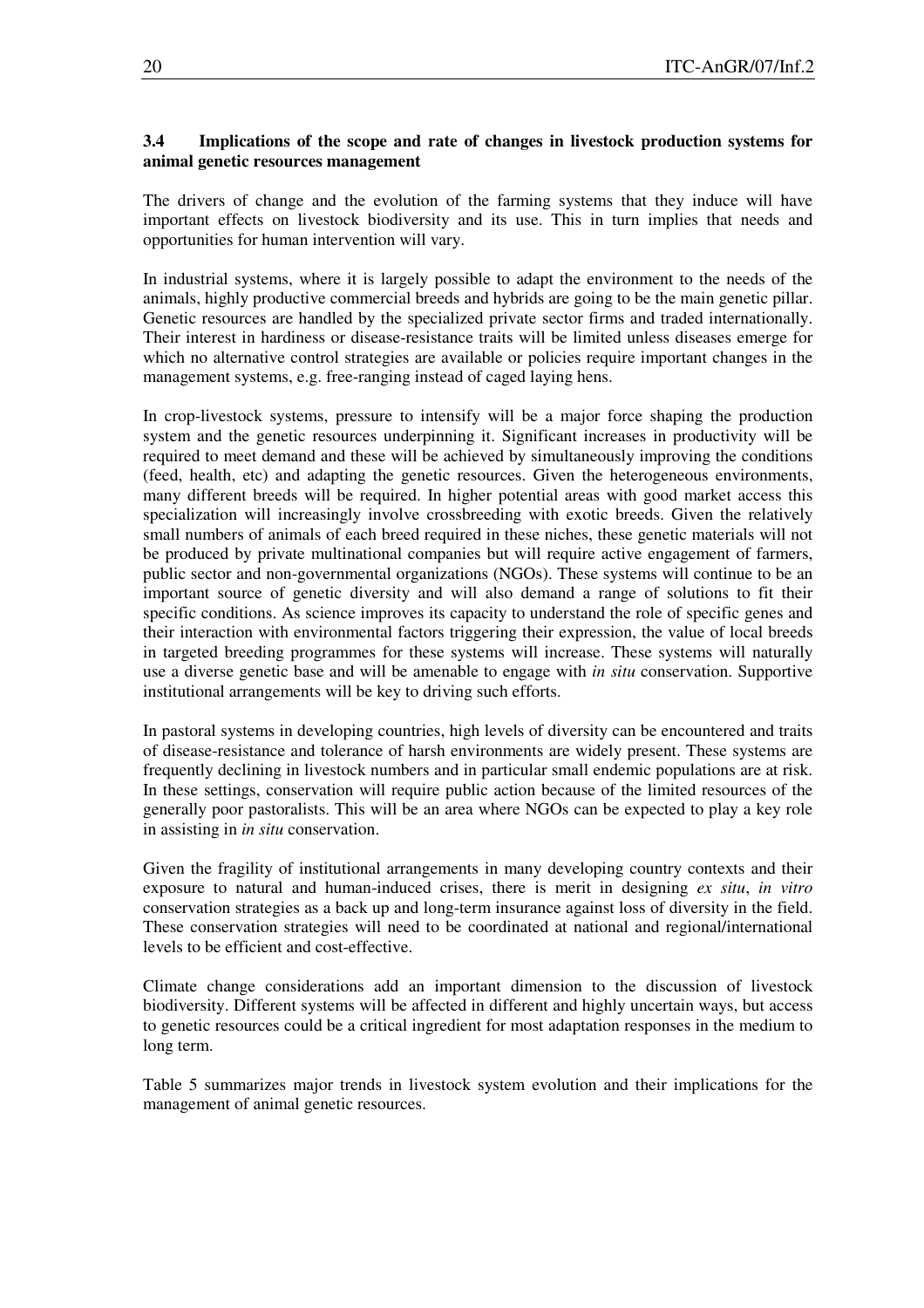**Table 5**. Trends in livestock system evolution and their implications for the management of animal genetic resources

| <b>Livestock production system:</b><br>description and trends                                                                                                                                                                         | $AnGR^*$ – current<br>status in system                                                                                                                                                        | <b>AnGR</b> management: future strategy<br>for each livestock production system                                                                                                                                                                        |
|---------------------------------------------------------------------------------------------------------------------------------------------------------------------------------------------------------------------------------------|-----------------------------------------------------------------------------------------------------------------------------------------------------------------------------------------------|--------------------------------------------------------------------------------------------------------------------------------------------------------------------------------------------------------------------------------------------------------|
|                                                                                                                                                                                                                                       |                                                                                                                                                                                               |                                                                                                                                                                                                                                                        |
| Industrial systems (IS)                                                                                                                                                                                                               |                                                                                                                                                                                               |                                                                                                                                                                                                                                                        |
| Industrial systems changing quickly,<br>expanding globally<br>Controlled system, almost "landless"                                                                                                                                    | Breeding by private<br>sector, with narrow<br>genetic base in pigs,<br>poultry, cattle                                                                                                        | Commercial systems will continue to<br>adapt environment to suit genetics (IS<br>prefer to use most productive breeds<br>and manage other production issues by<br>non-genetic means)                                                                   |
| environment, able to adapt<br>environment to genetics<br>Systems changing to reduce negative<br>environmental impacts, meet market<br>demands and consumer preferences,<br>and address new issues (e.g. animal<br>health and welfare) | High-value genetic<br>stock protected by<br>know-how and<br>traded<br>internationally<br>Limited interest or<br>incentive for private<br>firms in conserving<br>species/breed<br>biodiversity | IS need to be able to respond to future<br>shocks (e.g. identify tolerance to<br>zoonotic diseases such as avian<br>influenza and also identify more<br>disease-resistant breeds able cope with<br>diseases of intensification without<br>antibiotics) |
| Changing systems require broader<br>genetic base to address new issues and<br>future shocks                                                                                                                                           |                                                                                                                                                                                               | Conserving AnGR of main industrial<br>species (pigs, poultry, cattle) to<br>maintain biodiversity is a long term,<br>public (and private) good to enable IS<br>to deal with future options and new<br>shocks                                           |
| Crop-livestock systems (CLS)                                                                                                                                                                                                          |                                                                                                                                                                                               |                                                                                                                                                                                                                                                        |
| Diverse systems with broader genetic<br>base, in industrialized and developing<br>countries;                                                                                                                                          | Developing and<br>conserving AnGR<br>by use in CLS $(in$                                                                                                                                      | Need to adapt animal genetics to<br>changing environment                                                                                                                                                                                               |
| CLS dependent on natural resource<br>(NR) base                                                                                                                                                                                        | situ)<br>Genetic base more<br>diverse than IS, as                                                                                                                                             | CLS need to be able to respond to<br>changing environment, climate change<br>effects, other drivers of change;<br>conserving diverse AnGR in CLS is a                                                                                                  |
| CLS less in control of environment<br>than IS                                                                                                                                                                                         | animals need to be<br>in balance with<br>system and coevolve                                                                                                                                  | public good;<br>Sustainable use of AnGR will help                                                                                                                                                                                                      |
| Future of CLS affected by market<br>demands, NR availability, climate<br>change, land-use options                                                                                                                                     | with natural resource<br>base                                                                                                                                                                 | CLS maintain diversity and ability to<br>respond to future drivers of change                                                                                                                                                                           |
| CLS changing and intensifying<br>production, especially in developing<br>countries; but rate of change less than<br>for IS                                                                                                            | Sustainable delivery<br>of genetic material<br>occurring in some<br><b>CLS</b>                                                                                                                | Smallholders may require incentives to<br>continue to conserve AnGR in situ with<br>changing, more productive CLS (e.g.<br>foster niche markets to encourage<br>farmers to keep traditional breeds, for<br>short- and long-term value)                 |
| Intensification options – better feed,<br>land, water use, genetic improvement                                                                                                                                                        |                                                                                                                                                                                               | Mobility of AnGR critical to maintain<br>future options as CLS change in<br>response to global drivers (mobility<br>favours sustainable use of AnGR)                                                                                                   |
|                                                                                                                                                                                                                                       |                                                                                                                                                                                               | Example of moving adapted AnGR to<br>new areas when climate change affects                                                                                                                                                                             |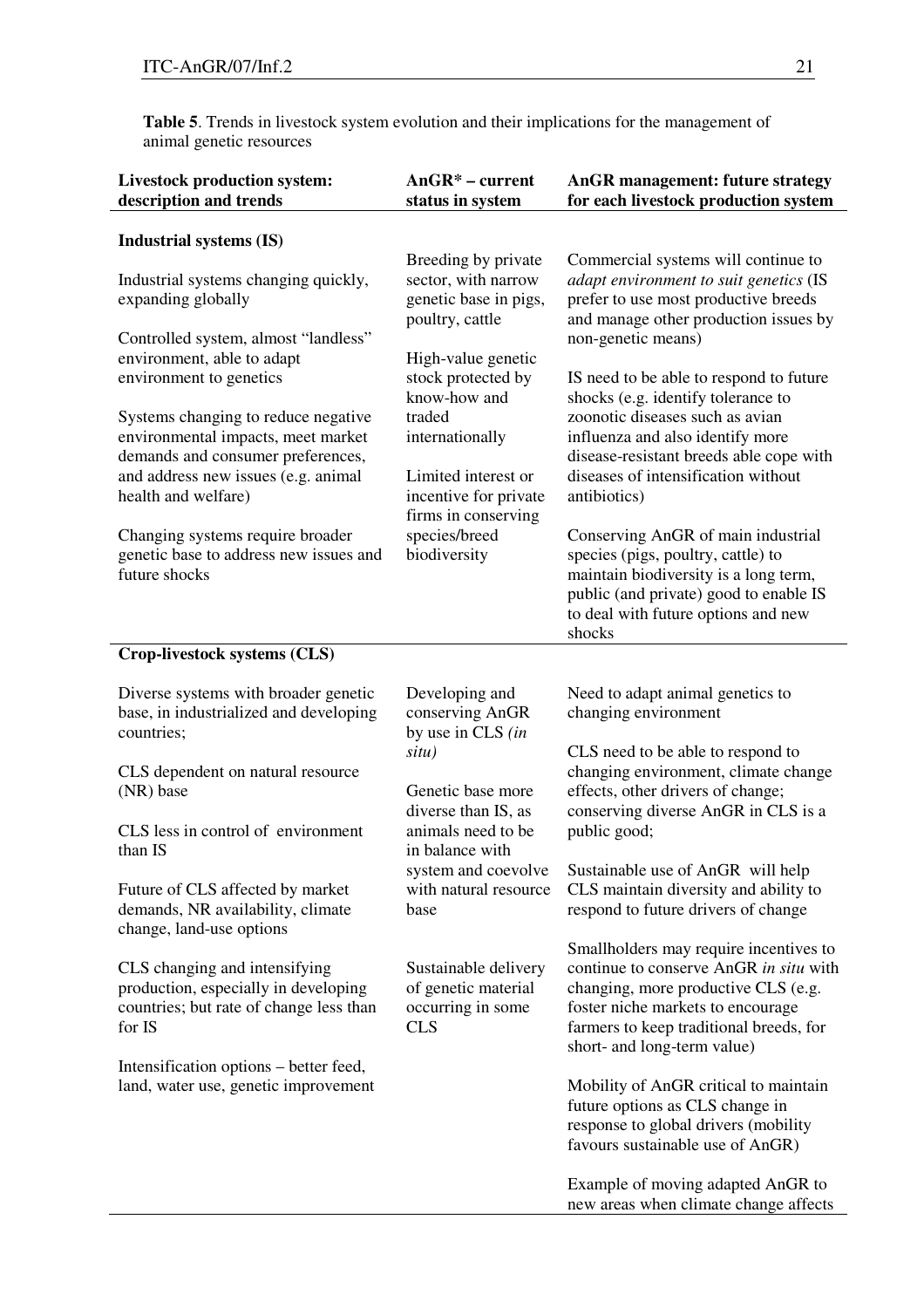| system, such as moving hardier |
|--------------------------------|
| animals to areas more prone to |
| drought.                       |

Institutional development to support sustainable AnGR management in CLS (e.g. farmers associations, environmental, food safety and animal health regulations)

#### **Pastoral systems (PS) in marginal areas**

PS comprise rangelands in industrial and developing countries

Systems determined by NR base, usually in marginal environments

Multiple value and uses of animals in traditional PS in developing countries

PS changing more slowly than IS or CLS as least likely to be influenced by global drivers of change

Some PS changing more quickly (e.g in parts of India where there is competition for pastoral land for alternative uses)

PS closely related to traditional (cultural) practices and institutions for the management of natural resources and traditional knowledge

PS in industrial countries have narrow genetic base

PS in developing countries have diverse AnGR, conserved through sustainable use

Traditional AnGR conservation *in situ* by livestock keepers, linked with indigenous knowledge of animals and land

Need to adapt animal genetics to marginal environment

Maintaining diverse AnGR is desirable to reduce vulnerability of livestock keepers

Future need to improve productivity of PS, maintain livelihoods, with less people likely to be living in marginal lands (e.g. animal health interventions)

Genetic solutions through hardier animals, able to adapt to harsher environments, with few interventions

Incentives to maintain *in situ* conservation practices and promote sustainable use (e.g. improve market access through better infrastructure; foster niche markets for traditional animal products)

Risk mitigation (e.g. better forecasting and strategies for handling risks in PS, such as droughts)

Payments for environmental services may mean alternative land-use options that complement or compete with livestock production; requires adaptation of PS and related AnGR, depending on the nature of the environmental service

Institutional development to support policies and practices for grazing, water and land-use rights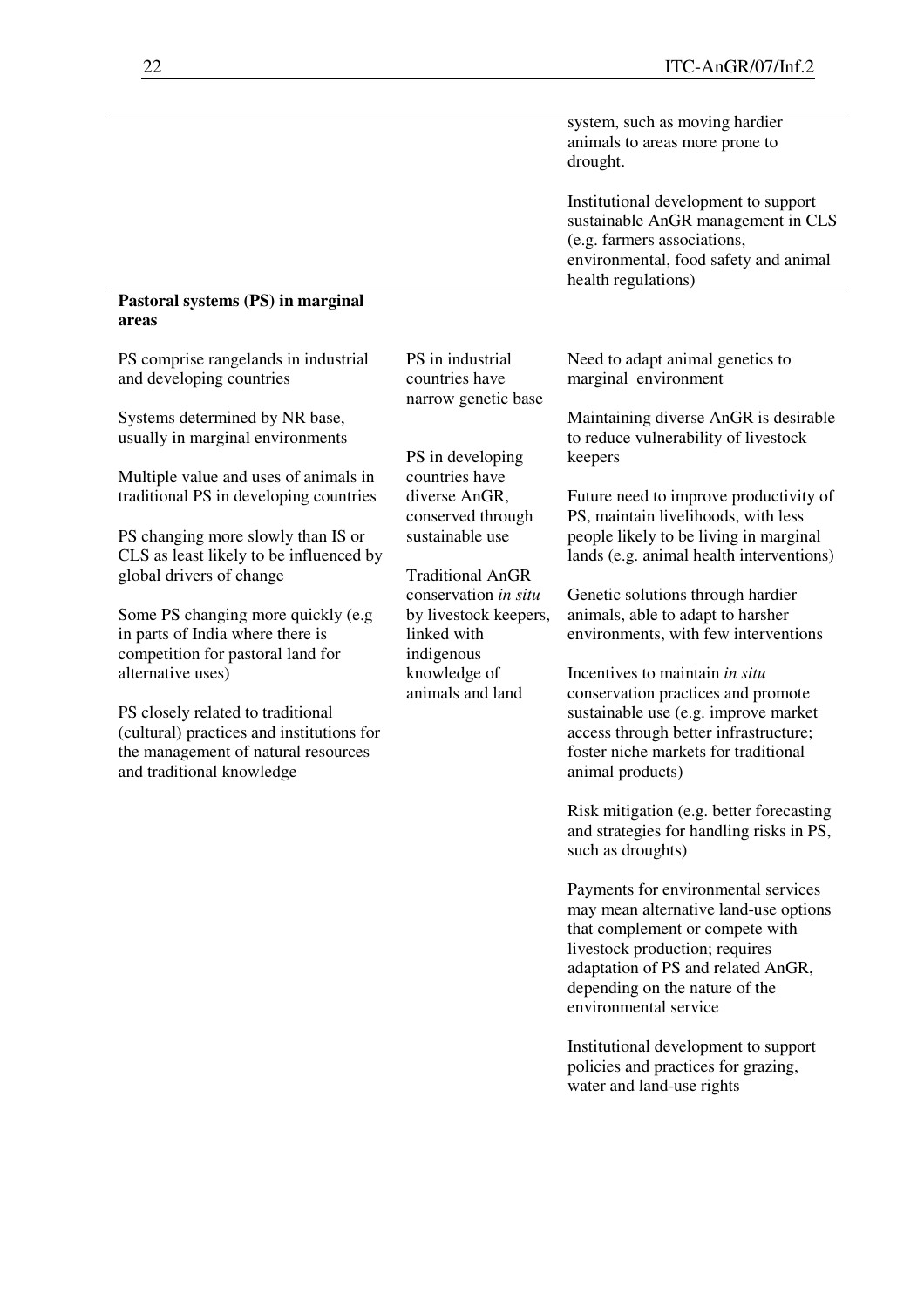## **4. CONCLUSIONS AND NEXT STEPS**

## **What immediate steps are possible to improve animal genetic resources characterization, use and conservation?**

Appropriate institutional and policy frameworks are required to improve animal genetic resources management and these issues are being addressed at national and intergovernmental levels, in a process led by FAO to promote greater international collaboration. Based on an analysis of the current situation, the continuing loss of indigenous breeds of farm animals, new developments in science and technology, and the strategies suggested for the future management of animal genetic resources (as summarized in Table 5), there are several complementary actions that can begin to improve the management of animal genetic resources and maintain future options in an uncertain world. The scientific basis that underpins these proposed actions is discussed in more detail in subsequent papers. Four areas for action to improve the sustainable use and *in situ* conservation, characterization and long-term *ex situ* conservation of animal genetic resources are summarized here, and are addressed in further detail in the companion papers:

#### **Sustainable use and** *in situ* **conservation of animal genetic resources**

*"Keep it on the hoof" – Encouraging the continuing sustainable use of traditional breeds and in situ conservation of* animal genetic resources*, by providing market-driven incentives, public policy and other support to enable livestock keepers to maintain genetic diversity in their livestock populations.* 

In this context, *sustainable use* refers to the continuing use of traditional breeds by livestock keepers, as a result of market-driven incentives. *In situ* **conservation** refers to animal genetic resources conservation measures supported by public policy and, on occasion, public investments to support *in situ* conservation of traditional breeds by livestock keepers.

In regard to encouraging the sustainable use of animal genetic resources, market-driven incentives applicable in developing countries include facilitating access to markets for livestock products coming from traditional breeds. This may include identifying niche markets for traditional products and providing infrastructure (such as transport) to help livestock keepers to get their products to market.

Increasing the productivity of traditional breeds through breeding is also an incentive for livestock keepers to retain these breeds. (The companion paper discusses the role of breeding in more detail.) These breed improvement strategies could also make more use of the widespread crossing that has occurred in traditional populations over time, as livestock keepers seek to improve their breeds.

In regard to encouraging *in situ* conservation of particular breeds, especially in the diversity-rich crop-livestock and pastoral systems in developing countries, the incentives include having public policies that support the conservation of traditional breeds and providing public services (e.g. human and livestock health services, schools, roads) to support communities in livestock producing areas. Such services may encourage people to stay with their animals in rural areas rather than migrate to urban areas where more services are available.

*In situ* conservation makes use of local and indigenous knowledge, which can also be validated scientifically. For example, some farmers have realized that by crossbreeding part of their herd to an exotic breed, they can make more profit during the good times but avoid the risk of losing all their animals when conditions are bad. Exotic animals tend to be poorly adapted to harsh conditions and tend to die during droughts, for example. Thus genetic variability reduces vulnerability to sudden changes and shocks in the system.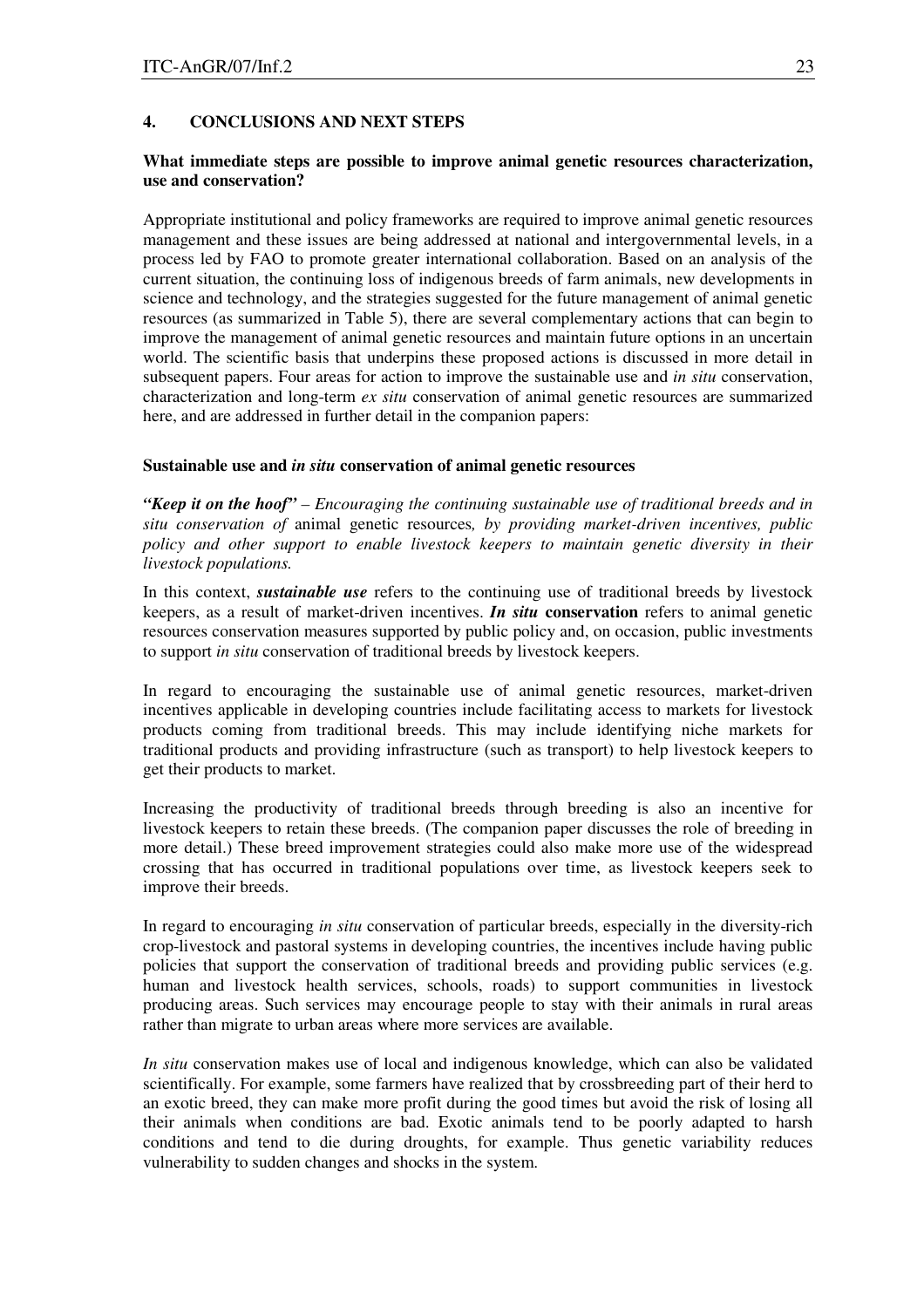The concept of *in situ* conservation also extends to conserving livestock as part of the landscape, within an overall biodiversity conservation strategy, as a long-term global public good.

*"Move it or lose it" – Enabling access and safe movement of animal genetic resources within and between countries, regions and continents.* 

Maintaining mobility of animal breeds, populations and genes within and between countries, regions and continents is one of the key actions for facilitating the sustainable use and thereby the conservation of animal genetic resources. Safe movement of animal genetic resources enables their access, use and conservation for mutual benefit by livestock keepers worldwide. *Mobility* here refers to facilitating informed access to genetic diversity, based on systematic breed evaluations and analysing the potential usefulness of various breeds in different environments.

There are benefits and risks in increasing the mobility of animal genetic resources. The benefit is that, in a fast-changing, unpredictable world, mobility of animal genetic resources enables flexibility in response to changing climate, disasters, civil strife, etc. For example, when civil strife has occurred in some part of Africa, animals are moved across borders to avoid their unintended death in conflicts. One risk of increased mobility is that animals moving to different environments may not be adapted to their new environment, livestock system or social system. There are also animal health risks, in terms of the possible spread of disease, or by animals not being tolerant to the diseases prevalent in a new environment. For transboundary movements, these risks as well as the benefit should be identified and shared with stakeholders prior to importation, and risk mitigation steps taken before importing semen, embryos or live animals into a country.

#### **Characterizing animal genetic resources**

*"Match breeds to environments"* – *Understanding the match between livestock breeds, populations and genes and the physical, biological and economic landscape. This "landscape livestock genomics" approach offers the means to predict the genotypes most appropriate to a given environment and, in the longer term, to understand the genetic basis of adaptation of the genotype to the environment.* 

In regard to the long-term prospects for this research, the advances in our ability to describe the genome of an animal in unprecedented detail, coupled with our ability (through spatial analysis) to describe the landscape in which it resides – a landscape description that includes biotic, abiotic, human and market influences – are beginning to provide an opportunity to probe genome function in a unique way. This is an approach already used to study the distribution of particular alleles in livestock and to probe the human genome for disease-causing genes. Its potential for understanding the fit between livestock genotype and landscape is significant, and it depends on sophisticated data-management tools. It also offers the opportunity not only to understand the function of the genome, but also to predict the genotype most appropriate to a given environment.

This is a long-term research objective that can be linked with existing data-gathering exercises to add to their value. For example, building in systematic sampling of DNA of livestock breeds in combination with a careful description of the systems under which each population presently functions, and georeferencing the data, will add greatly to our ability to understand and utilize animal genetic resources. For example, we can begin to ask "what combination of genotypes is appropriate for a milking cow under a given management regime, under a given range of disease pressures and under a given set of physical stresses?" Knowing this will enhance the value of genotypes "in the bank" or "on the hoof" and will provide the tools we need to identify intelligently appropriate genotypes for specific agro-ecological niches. (Approaches to characterizing AnGR are discussed further in the companion paper.)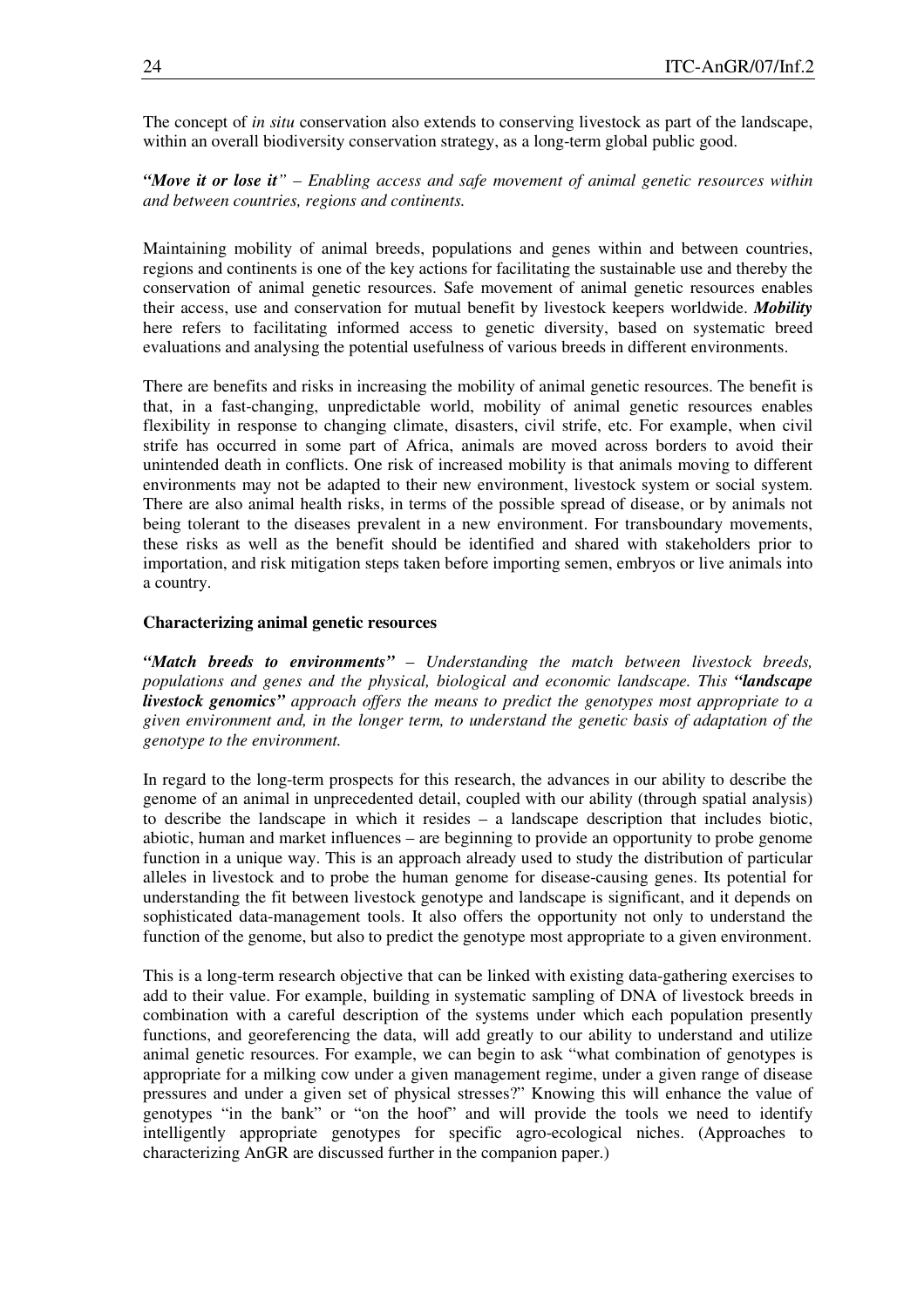## *Ex situ* **conservation of animal genetic resources in gene banks**

**"***Put some in the bank"* – *New technologies make ex situ, in vitro conservation of* animal genetic resources *feasible for critical situations and a way to provide long-term insurance against future shocks in all livestock production systems;* 

Improving technology (e.g. cryopreservation) is making long-term, *ex situ, in vitro* conservation of semen and embryos more feasible, affordable and applicable to a wider range of species. The challenge is to decide which animal genetic resources to conserve; how to collect them; where to store them; when and how to characterize them; and who can access, use and benefit from them in the future. It is particularly important to collect the rich diversity of traditional livestock breeds in crop-livestock and pastoral systems in developing countries before it is lost forever.

A risk is that *ex situ, in vitro* gene banks can become "stamp collections", put away in the deep freeze and never characterized. Another potential risk is that this approach may be a disincentive to *in situ* conservation through sustainable use, where the genetic resources are more accessible in the short to medium term and where not only the genetic resources but also the traditional knowledge associated with them are conserved. In fact, *in situ* and *ex situ* conservation approaches are complementary rather than competing approaches, serving short- and long-term needs. *Ex situ, in vitro* animal genetic resources conservation is a long-term insurance policy and an important first step in conserving animal genetic resources for future generations. (Further details on conservation approaches are given in the companion paper.)

# **Closing remarks**

Several important drivers of change are leading to rapid changes in the livestock production sector that have implications for the future management of animal genetic resources. The multiple values, functions and consequences of livestock production systems and their rapid rate of change lead to divergent interests within and between countries. Conversely, the uncertainty about the implications of rapid, multifaceted global change for each livestock production system and the resulting future changes in the required genetic make-up of the animals makes collective action to tackle conservation of animal genetic resources a long-term, global public good. Developing and conserving animal genetic resources will not by themselves solve all these problems, but are important first steps towards maintaining future options.

Advances in science and technology, in areas such as reproductive technology, genomics and spatial analysis, as well as progress in conceptualization of global public good production for the future management of animal genetic resources, should enable the international community to address both the short- and long-term challenges in innovative ways.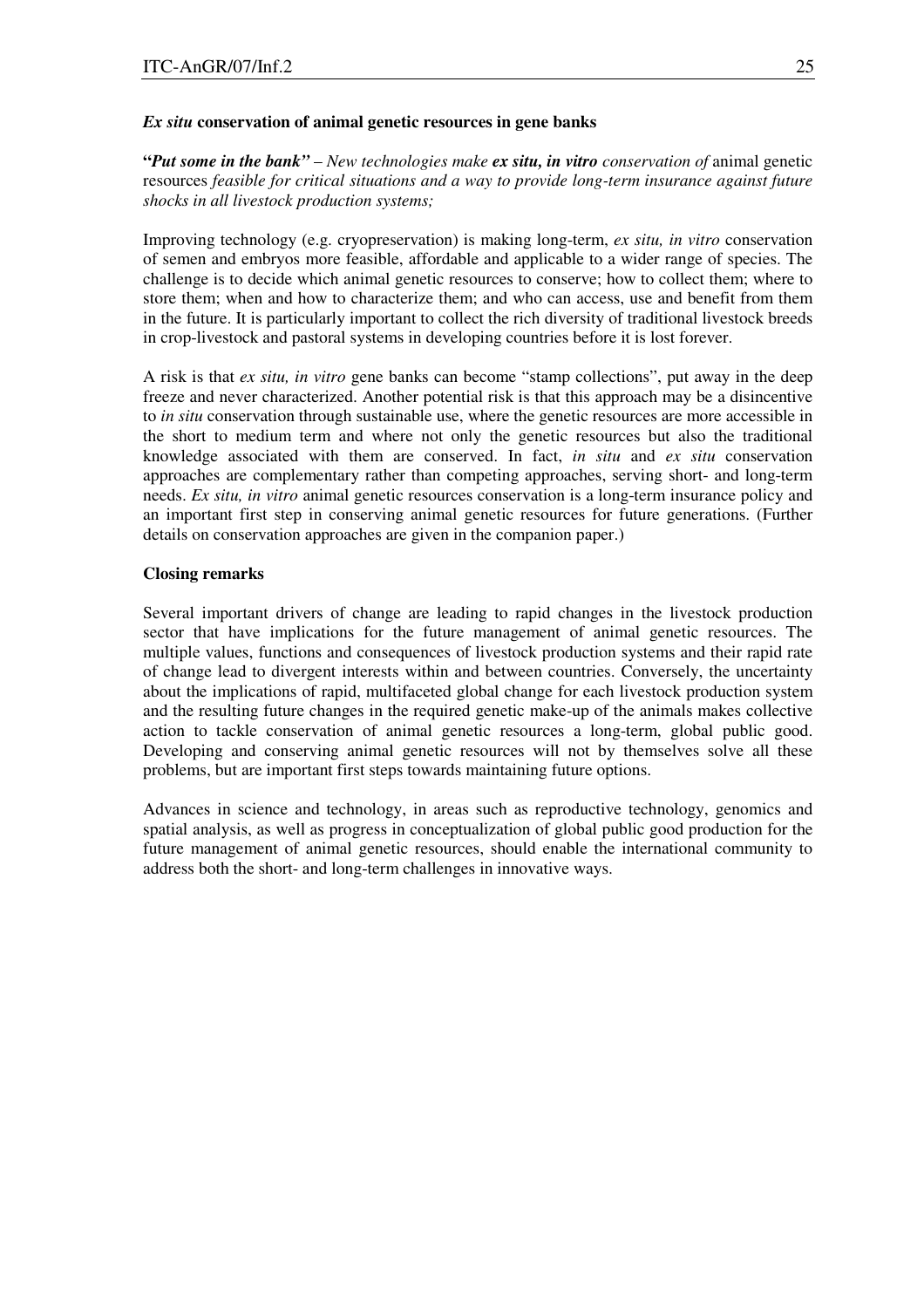#### **REFERENCES**

**FAO,** 2004. Working files produced by Environmental Research Group, Oxford, UK, unpublished.

**FAO.** 2006. *Livestock's long shadow – environmental issues and options*, by H. Steinfeld, P. Gerber, T. Wassenaar, V. Castel, M. Rosales & C. de Haan. Rome.

**FAO.** 2007. FAOSTAT statistical database. Rome (available at http://faostat.fao.org).

**IAASTD**. 2007. International Assessment of Agriculture Science and Technology for Development. World Bank, Washington, DC (in press).

**IMF (International Monetary Fund)**. 2007*. World economic outlook database*. Washington, DC.

**Reardon, T. & Timmer, P.C.** 2005. Transformation of markets for agricultural output in developing countries since 1950: how has thinking changed? *In* R. Evenson, P. Pingali & T.P. Schultz, eds. *Handbook of agricultural economics*, Vol. 3A. Amsterdam, Elsevier.

**Reardon, T., Henson, S. & Berdegué, J**. 2007. Proactive fast-tracking' diffusion of supermarkets in developing countries: implications for market institutions and trade. *Journal of Economic Geography,* 7: 399–432.

**United Nations.** 2007. *Common database*. New York, USA.

**World Bank.** 2006. *World development indicators*., Washington, DC.

#### **BIBLIOGRAPHY FOR FURTHER READING**

**De Fraiture, C., Wichelns, D., Rockstrom, J., Kemp-Benedict, E., Eriyagama, N., Gordon, L., Hanjra, MA., Hoogenveen, J., Huber-Lee, A. & Karlberg, L.** 2007. Looking ahead to 2050: scenarios of alternative investment approaches. Water for food, water for life. In *A comprehensive assessment of water in agriculture,* Chapter 3, pp. 9–145. London, Earthscan, and Colombo,: International Water Management Institute.

**Delgado, C., Rosegrant, M., Steinfeld, H., Ehui, S. & Courbois, C.** 1999. *Livestock to 2020:the next food revolution,* Food, Agriculture, and the Environment Discussion Paper 28. Washington, DC,. International food Policy Research Institute.

**Fisher, P., Hedeler, C., Wolstencroft, K., Hulme, H., Noyes, H., Kemp, S., Stevens, R.T. & Brass, A**. 2007. A systematic strategy for large-scale analysis of genotype-phenotype correlations: identification of candidate genes involved in African Trypanosomiasis*. Nucleic Acids Research* (in press).

**Gibson, J., Gamage, S., Hanotte, O., Iñiguez, L., Maillard, JC., Rischkowsky, B., Semambo, D. & Toll, J**. 2006. *Options and strategies for the conservation of farm animal genetic resources.*  Report of an international workshop*,* 7–10 November 2005, Montpellier, France. Rome, CGIAR System-wide Genetic Resources Programme (SGRP)/Bioversity International., 53 pp.

**ILRI (International Livestock Research Institute)**. 2002. *Livestock, a pathway out of poverty: ILRI 's strategy to 2010*. Nairobi.

**ILRI/FAO**. 2006. *The future of livestock in developing countries to 2030,* Workshop Report on Future of Livestock in Developing Countries, 13–15 February 2006. Nairobi, ILRI.

**Kierstein, S., Noyes, H., Niessens, J., Nakamura, Y., Pritchard, C., Gibson, J., Kemp, S. & Brass, A.***.* 2006. Gene expression profiling in a mouse model for African trypanosomiasis. *Genes Immun*, 7: 667–679.

**Lockhart, D.J. & Winzeler, E.A.** 2000. Genomics, gene expression and DNA arrays. *Nature*, 405: 827–836.

**MacKenzie, A.A.** ed. 2005. Biotechnology applications in animal heath and production. *Scientific and Technical Review*, 24(1), April 2005.

**Pittroff, W., Cartwright, T.C. & Kothmann, M.M**. 2002. Perspectives for livestock on grazinglands. *Archivos Latinoamericanos de Produccion Animal*, 10(2): 133–143.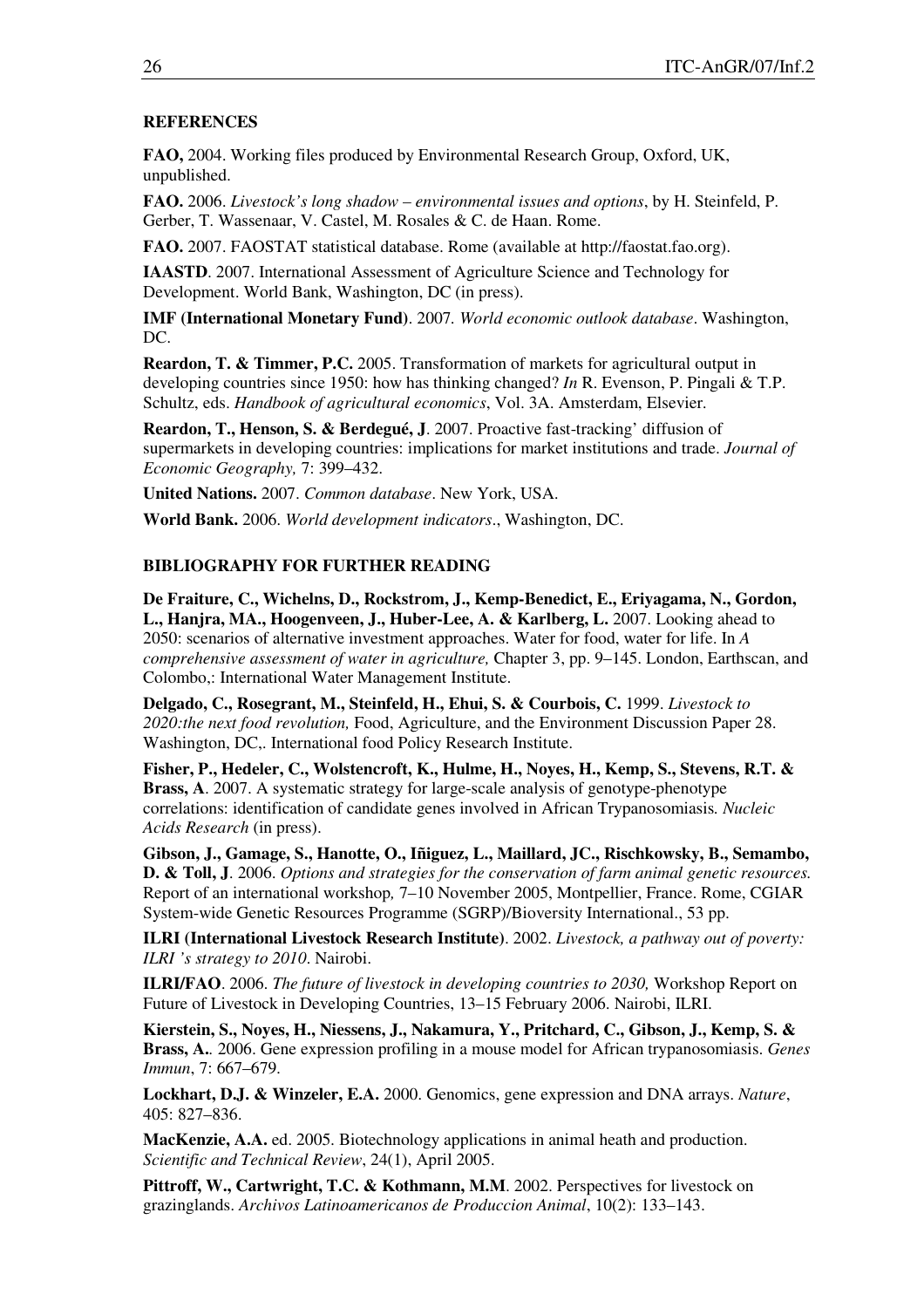# **INVENTORY, CHARACTERIZATION AND MONITORING**

*Michèle Tixier-Boichard1,2, Workneh Ayalew<sup>3</sup> and Han Jianlin<sup>4</sup>*

<sup>1</sup> Institut National de la Recherche Agronomique (INRA), AgroParisTech, UMR1236 Génétique et Diversité Animales, F-78350 Jouy-en-Josas <sup>2</sup> Département sectoriel A4, "Biotechnologies - Ressources - Agronomie", Direction Générale de la Recherche et de l'Innovation, Ministère de l'Enseignement Supérieur et de la Recherche, 1 rue Descartes, F-75231 Paris <sup>3</sup> National Agricultural Research Institute (NARI), P.O. Box 1639, Lae 411, Morobe Province, Papua New Guinea <sup>4</sup> CAAS-ILRI Joint Laboratory on Livestock and Forage Genetic Resources, Institute of Animal Science, Chinese Academy of Agricultural Sciences (CAAS), No. 2, Yuan Min Yuan Xi Lu,

Haidian District, Beijing 100094, P.R. China

#### **Summary**

Inventory of species and breeds, their population sizes, geographic distribution and possibly their genetic diversity is generally undertaken as a first step in any national programme for the management of animal genetic resources for food and agriculture. The primary purpose of such an assessment is to document the current state of knowledge in terms of a population's ability to survive, reproduce, produce and provide services to farmers. Starting an inventory requires some knowledge of the inventory items and their characteristic attributes. Inventory and characterization are, therefore, complementary processes, in which the characterization step provides the baseline information as well as the criteria that will be used to establish and update the inventory. Characterization provides data on present and potential future uses of the animal genetic resources under consideration, and establishes their current state as distinct breed populations and their risk status. As use and management of animal genetic resources are dynamic processes, monitoring the status of a population has to be done on a regular basis. Thus, risk status indicators for use during the monitoring process need to be defined following the inventory and characterization steps.

This paper discusses methods and criteria currently available, from research and past experience, for inventory, characterization and monitoring of animal genetic resources, with the view to assist in the development of a more comprehensive framework. Particular consideration is given to emerging tools and technologies. The scope of the review includes all livestock species and their wild ancestors and wild related species. Examples focus on cattle, sheep, goats, pigs and chickens.

## **1. CONCEPTUAL FRAMEWORK**

Genetic diversity within a livestock species is reflected in the range of breeds and populations and in the variation present within each.

#### **1.1 The concept of the breed**

The commonly used unit of reference of animal genetic diversity is the breed. Although the term "breed" is generally defined in terms of morphological, geographic, utility and genetic criteria, it is difficult to establish a definition that can be universally applied in both developed and developing countries. Definition of breed identities and characteristics requires at least a preliminary characterization of the breeds that are known to exist within a country. However, using the breed concept may lead to the exclusion of local populations that are not well described or not identified as breeds by the national authorities. In order to avoid missing data relevant to the efficient design of strategies for the management of animal genetic resources, it is useful to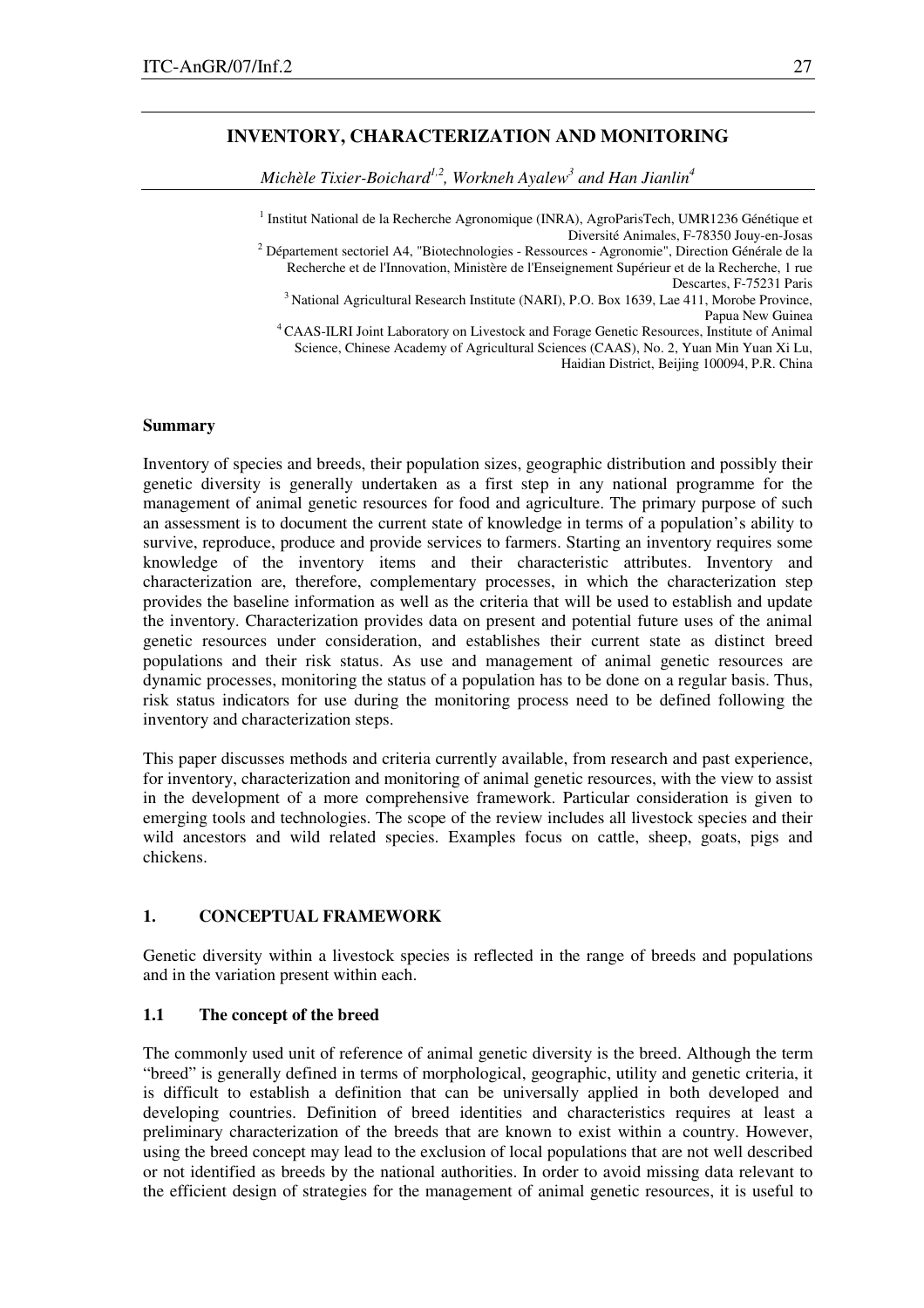recall the different types of populations that are covered by the broad concept of the breed and that should be included in the inventory.

Traditional populations: are mainly local and are considered to be adapted to their environment. They often exhibit a large phenotypic diversity (particularly for coat or plumage colour). They are managed by the farmers with low selection intensity, and are also affected by natural selection. Their genetic structure is mainly influenced by migration events and mutations, which would generally be counter selected in the wild. Population size is generally large.

Standardized breeds: are selected on the basis of morphological traits, with a recognized "standard" breed descriptor, generally established by a community of breeders. They derive from traditional populations, but exhibit less phenotypic diversity as they are selected to meet minimum standards of phenotype. Their genetic structure may be influenced by important founder effects. Total population size may be very variable, depending on history and breeders' organization.

Selected breeds or commercial lines: are characterized by an economic selection objective and the use of quantitative genetics methods. Molecular markers are often used, for instance for parentage testing. These populations derive from standardized breed or from traditional populations. Breeders are organized for pedigree and performance recording. Total population size is generally large.

Derived lines: arise from the use of specific breeding methods. Close inbreeding leads to highly specialized lines which exhibit low genetic variability. Conversely, composite breeds are derived from crosses between standardized breeds or selected lines, and exhibit a high level of genetic variability. Experimental selected lines used for research are part of this group, as they are generally derived from known breeds and selected for very specific traits. Transgenic lines would also belong to this group. Total population size is generally limited, except for composite breeds, which can form the basis of a new selection programme.

These different types of population may be easily identifiable in highly commercialized species such as cattle, pigs or chickens in Europe or Asia, for instance. The classification may not apply directly to other species such as camelids or geese, but can be considered a general framework for all types of domesticated populations.

In addition to these categories, wild ancestors and wild related species are also relevant for inventories. Indeed, spontaneous cross-breeding may still take place between wild relatives and livestock in interface areas. For example, the mountainous regions of north Viet Nam provide permanent contact between wild species and domesticated chicken populations. This "free breeding" increases introgression from wild genomes and plays an important role in maintaining a high genetic diversity and adaptation to particular conditions. Thus, these local populations should undoubtedly be considered in any inventory.

## **1.2 Descriptors (items) for inventory, characterization and monitoring**

Primary indicators of animal genetic diversity should address both between-breed and withinbreed components. Using breeds as the main indicator of total animal genetic diversity would miss out the important contribution of within-breed diversity. National authorities need to recognize the limitations of the breed concept and ensure that as much intraspecific genetic diversity as possible is accounted for in strategies for inventory, characterization and monitoring.

Typically, inventory, characterization and monitoring efforts will start by itemizing genetically distinct populations or "breeds", the number of animals per population, and the number of farms that keep these resources. As stated in The State of the World's Animal Genetic Resources for Food and Agriculture (SoW-AnGR), inventory, characterization and monitoring should include the identification, quantitative and qualitative description, and documentation of breed populations and the natural habitats and production systems in which they are embedded. Traits such as adaptation to a harsh environment, disease resistance, provision of environmental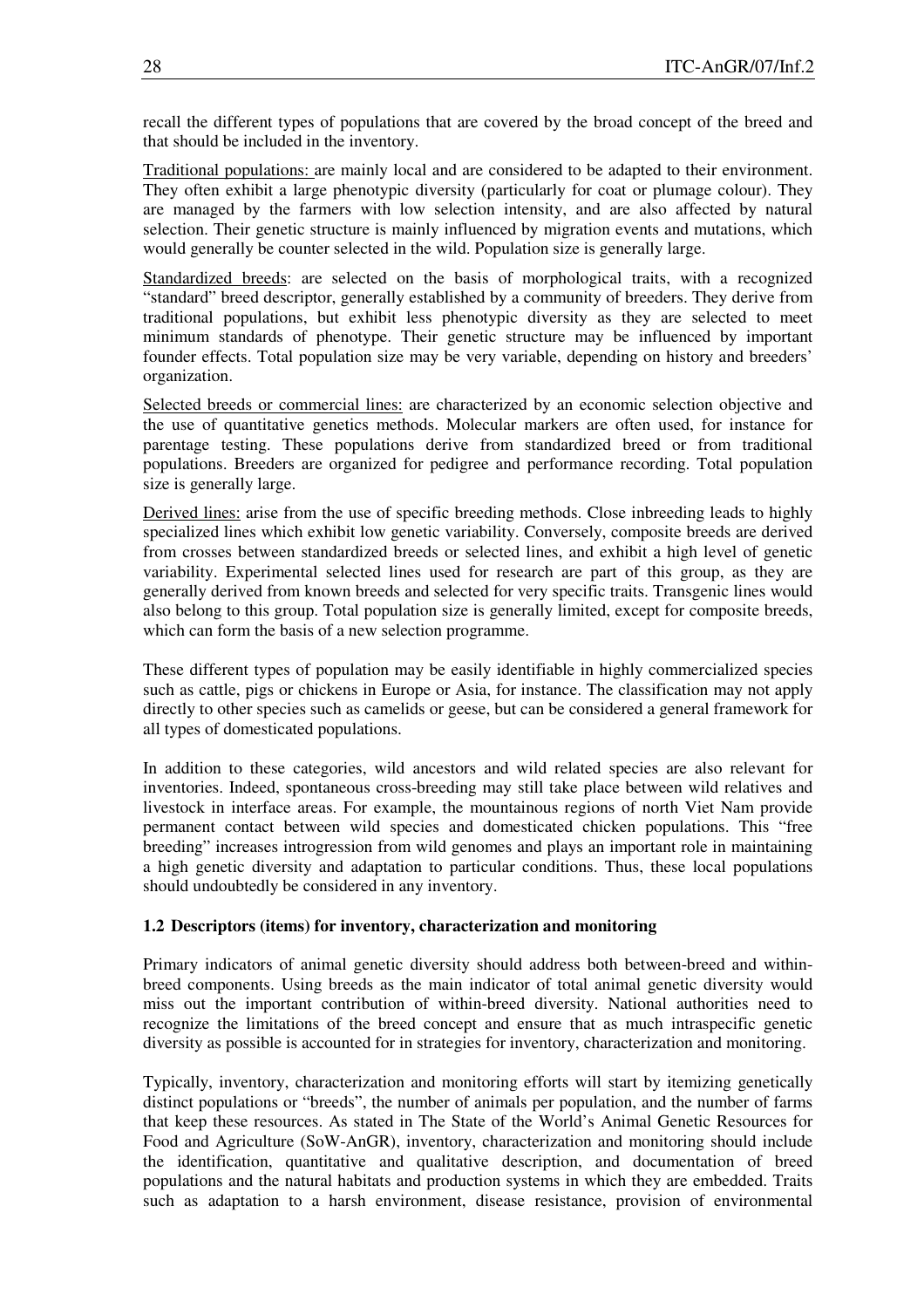services, and product quality may receive specific attention depending on the context. Thus, it is necessary to describe the economic, social and environmental context in which the breeds are used, including cultural aspects of peoples' livelihoods. Furthermore, as socio-economic and environmental contexts evolve, criteria for evaluating breeds and their traits will also have to evolve.

# **1.3 Relevant scales**

In principle, the strategy for inventory, characterization and monitoring should canvass all breeding populations across relevant production systems within a country, and include the sampling of representative animals to generate population descriptor data.

However, depending on the geographical distribution of the breeding population, the population size, breed risk status and economic significance, actions may be undertaken at different scales. For endangered and at-risk populations, they may be carried out at the level of individual animals, or populations of breeding animals in farms or stations. In the case of transboundary breeds, the exercise may involve intercountry collaboration, as in the case of commercial dairy and beef breeds included in multicountry breed evaluation programmes.

# **2 INVENTORY**

A nationally mandated institution for inventory and monitoring is needed. At least in developing countries, this institution should set up a national mechanism to verify whether a particular breed or population represents a distinct unit of animal genetic diversity in the country, and as such needs to be included in the primary inventory.

In any country, it will be necessary to identify the number of farmers or communities that keep a particular population that is registered in the national primary inventory. The national institution in charge of the inventory will collect data from government extension services, as well as from farmers' organizations – at any level from local communities to commercial companies. Involving livestock keepers and breeding organizations in the process has the added value of raising awareness about the value of the breeds in question. Bottom-up approaches also exist, in which a community describes a breed and brings it to the attention of the authorities. Confidentiality issues may affect inventories of commercial lines; breeding companies do not always agree to divulge numbers for the nucleus lines under selection.

In countries or areas where neither extension services nor breeding organizations can be identified to provide census data, on-field counting and systematic georeferencing may be set up as a special effort to improve inventory. Georeferencing will provide very useful information, as it allows geographical and climatic data to be linked to the distribution of breeds within a country.

# **3. CHARACTERIZATION**

The first step of characterization is the primary assessment or baseline survey, which should include collection of data on population size and structure, geographical distribution, production systems in which the breed is found, phenotypic attributes (physical features, performance levels and any unique features), historical development of the breed through exchange, upgrading and selection, and the genetic connectedness of populations when these are found in more than one country (e.g. the N'Dama cattle breed of West Africa). The within-population genetic diversity is measured both at the phenotypic level (phenotypic breed diversity) and at molecular level; the two are complementary. All these data are needed to inform decisions on the utilization, improvement and conservation of the population.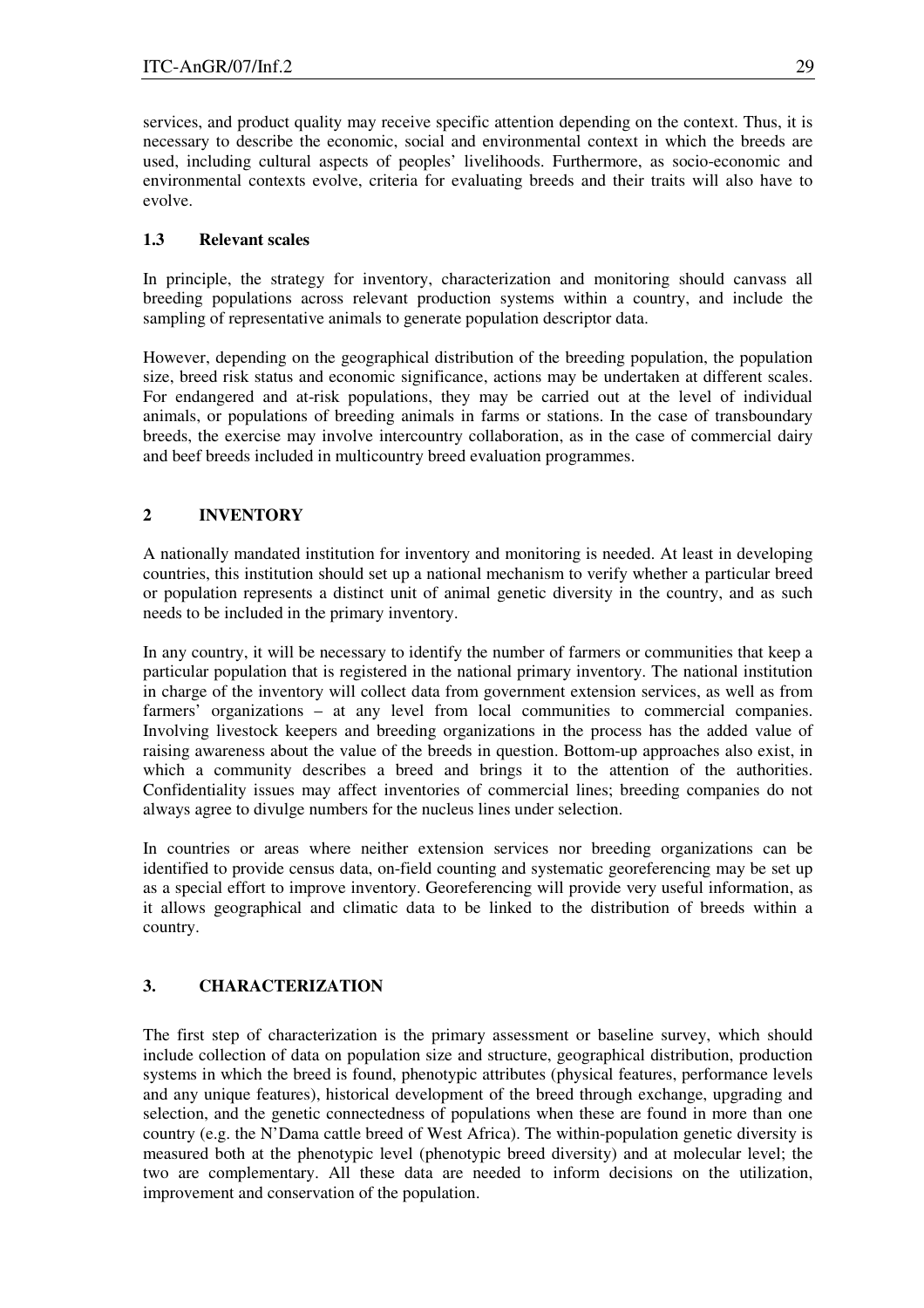# **3.1 Production systems and social organizations**

As noted in *The State of the World's Animal Genetic Resources for Food and Agriculture*, the term "breed" is often accepted as a cultural rather than a biological or technical term. Hence, in order to depict direct and indirect use values of breeds, they need to be characterized in the context of the production systems and social structures in which they are used. The objective is to allow comprehensive input/output analysis of the genetic resources in the context of the agroecosystems of which they form a part. The environmental impact of a breeding population should also be considered as part of the characterization of the production system.

Such data can be collected by survey. FAO has already developed simplified formats for data collection for mammals and poultry. The cost and time needed for such surveys should not be underestimated, but they could benefit from being linked to training programmes, e.g. for MSc and PhD students.

Surveys will be organized differently depending on the institutional background. In developed countries, where commercial and conservation farms keep registers of individual animals and their pedigrees, structured surveys can be used to collect information on production systems and the environment. The procedure should take advantage of current data collection systems and additional costs should be quite limited. Yet, measurements related to environmental impact of breeds and their production systems are generally not included in routine procedures and specific actions are needed to collect such information.

In countries where such data are not regularly recorded, specific surveys need to be set up. For traditional communities in pastoral and farming production systems, participatory surveys and structured interviews can be used to generate data on breeding objectives, breed and trait preferences and production system constraints. In the context of traditional breeds, these descriptions give insights into the multitude of functions and services that breeds provide for their keepers. Statistical sampling procedures can be applied to study localities, farms and individual animals once the sampling framework is defined.

In situations where limited documented information on breed identification and characteristics is available, extensive exploratory surveys may be necessary. However, exploratory surveys have limitations; the facts generated are highly subject to the biases of questionnaire respondents. Thus, steps need to be taken to ground-truth and cross-check findings using complementary procedures such as key-informant interviews, focus-group discussions and reporting-back sessions with respondent communities. Consequently, these surveys become demanding in terms of time, skilled personnel and financial resources. This has been observed, for example, in livestock breed surveys in Zimbabwe and Ethiopia.

#### **Box 1** The Management of Farm Animal Genetic Resources in the SADC Sub-Region project

The implementation of the animal genetic resources characterization project for the Southern African Development Community between 2000 and 2004 demonstrated that the human, financial and networking resources of public institutions and international research and development organizations can be harnessed to run large-scale exploratory surveys. In this particular case, the United Nations Development Programme provided funding, FAO and the International Livestock Research Institute provided expert advice and guidance in the design, execution and evaluation of breed characterization surveys.

# **3.2 Phenotypic characterization**

The different phases of characterization involve morphological attributes, biometrical indices, production levels (growth, reproduction, milk, egg, fibre, traction) and specific adaptations, including survival. Morphological variants may be associated with known genes (coat colour, morphological mutations) and will benefit from their molecular characterization.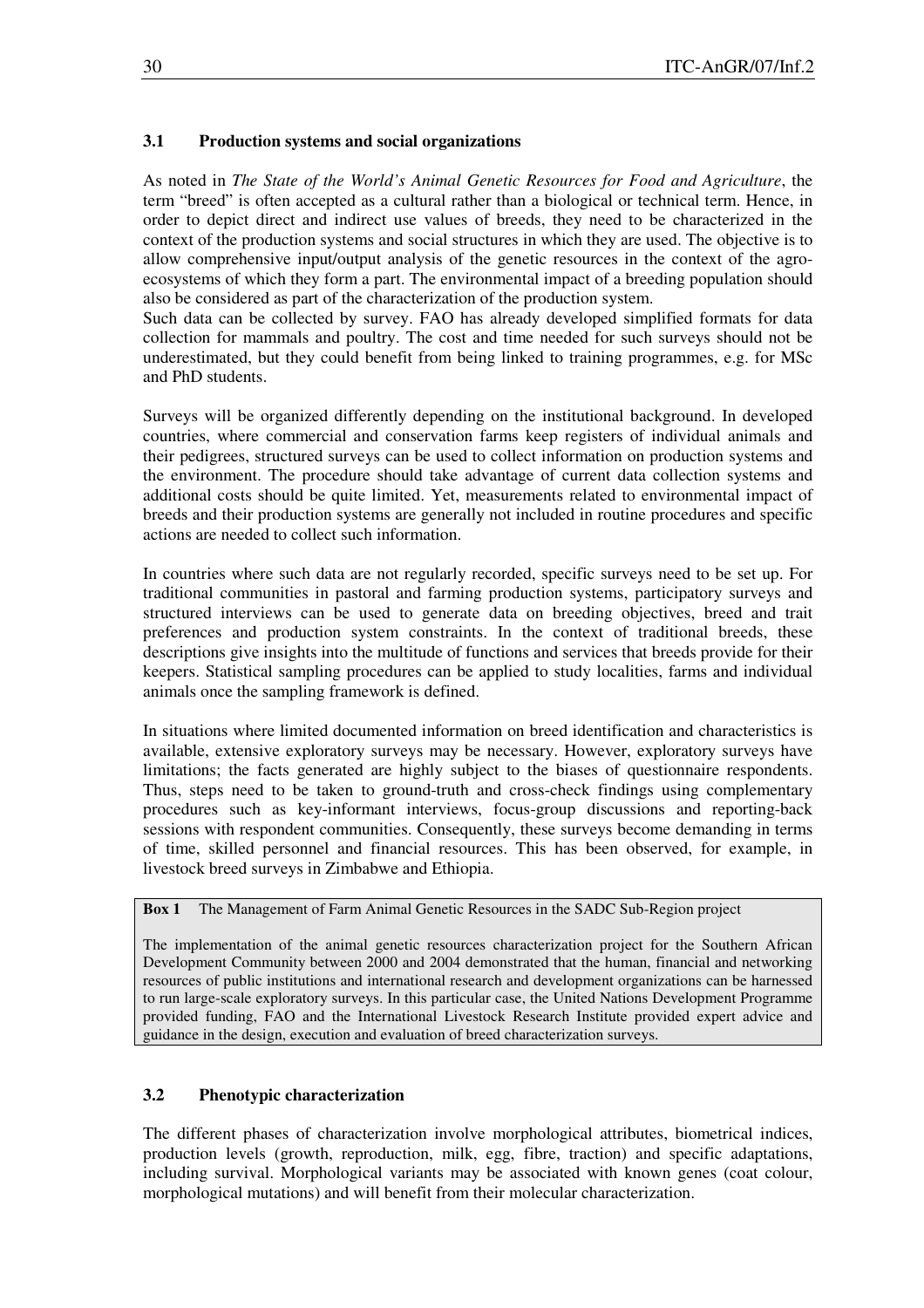It is important that phenotypic measurements (biometrics and performance) should not focus on means or averages alone, but also account for variations. It is the variation that provides the basis for conservation and for present as well as future utilization. For this reason, a large proportion of the population should be included in the assessment of performance.

Performance may be assessed either by direct recording of the animals or by exploiting information that is available in published literature, extension service field reports and reports of breeding units and organizations. Performance testing may be done either on-farm or in testing stations.

## *On-farm testing*

When genetic evaluation is performed utilizing national records from on-farm testing, the associated data can be made available for characterization, and breeding values should be incorporated. However, this is not feasible for pig or chickens breeding schemes run by companies which will not share their data.

For species or countries where there is no national on-farm testing, specific action to collect onfarm data is required. Technicians should be trained to collect morphological data. Pictures should be taken utilizing a tape measure to document phenotypic variability as thoroughly as possible. In traditional communities, indigenous knowledge and practices associated with breed identity and unique utility should also be compiled along with population performance descriptors. A variety of relevant participatory methods exist, including methods that allow livestock keepers to rank breed and trait preferences, including traits with non-market values. Simple criteria such as sales and survival rates provide valuable information.

When georeferencing of phenotypic data is available, further biophysical data from the environment (climate, soil, vegetation cover, water availability, type and level of disease challenges) can be overlaid, and joint analysis in GIS (geographical information system) will help to assess adaptability traits.

## *On-station testing*

On-station characterization makes it possible to evaluate breed performance and potential in a relatively defined and controlled production environment. The limitations are that animals may not necessarily be adapted to the controlled environment and that some traits such as grazing behaviour and response to environmental stressors cannot be measured. Thus, the specific advantages of a local population may not be recognized. Indeed, it is currently difficult to find objective criteria to describe the adaptation of local populations to specific climatic or feed conditions. Research is needed in this field – identifying morphological and physiological predictors for heat tolerance or walking ability, for instance. Moreover, such unknown adaptive traits are usually not captured in a standardized research protocol; new protocols need to be developed. Conversely, a controlled environment allows more precise measurement of individual performance, pedigree recording and estimation of genetic parameters, and provides opportunities to undertake multiple comparisons (breeds and production environments) across stations, so as to assess genotype by environment interactions. A positive aspect of on-station characterization is that it may contribute to the establishment of a nucleus population and contribute to the conservation of the resource being characterized.

## *Advanced phenotyping*

Product quality is generally considered by breeding organizations using precise descriptors, which are defined according to the destination of the product, taking into account indications from nutritionists and food processors. For instance, fat percentage in milk is analysed in terms of fatty-acid composition, and protein percentage can be detailed according to the different types of caseins.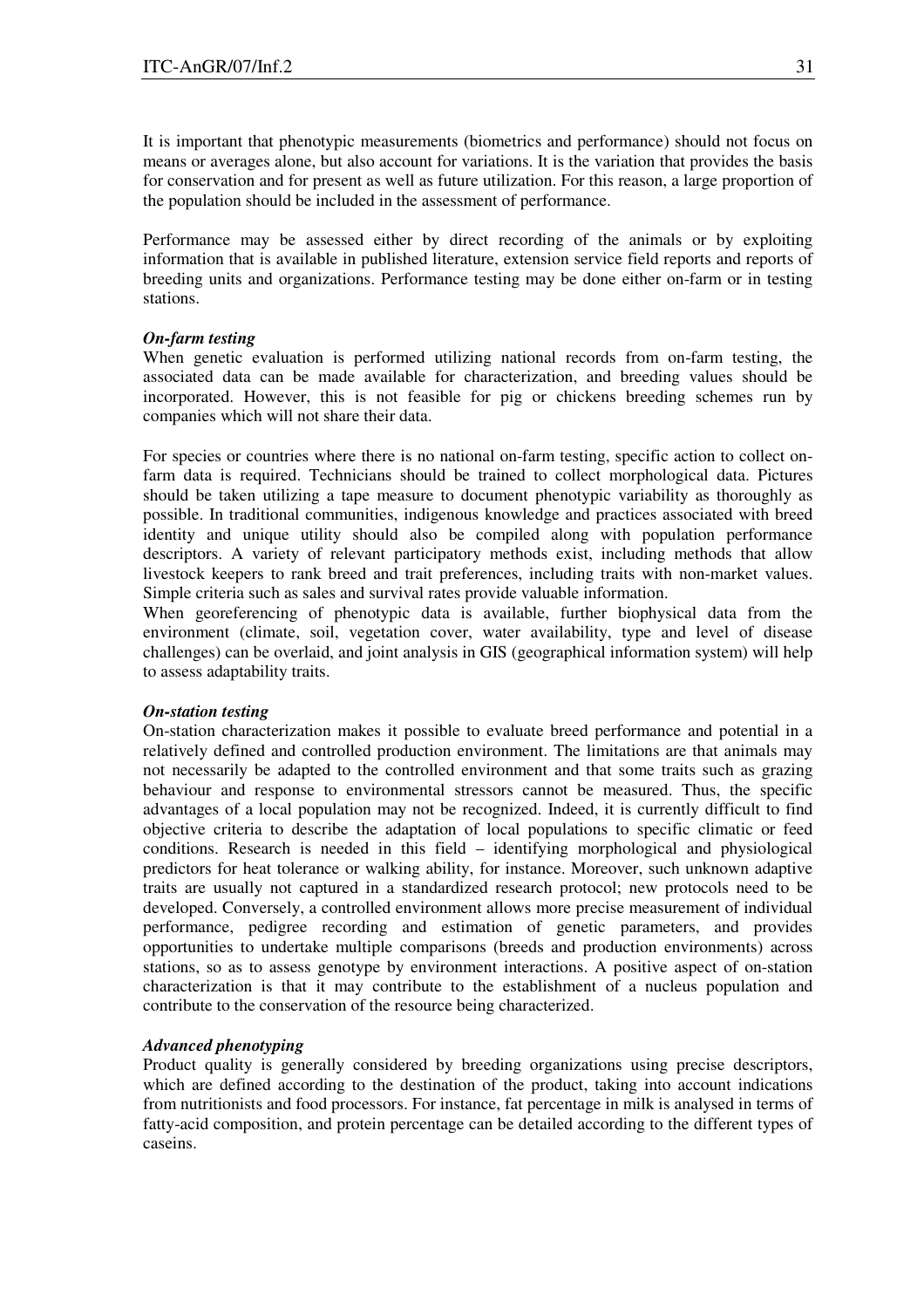Furthermore, systems have been set up in Europe to associate a product with a certificate of origin, such as Protected Geographic Indication<sup>†</sup> and Protected Designation of Origin<sup>‡</sup>, which generally include the breed of origin of the product (Box 2). The same concept is applied for goat meet in Argentina (Box 3). In many African and Asian countries, specific products are also associated with local breeds, and accurate description of the product should be undertaken in order to better define it and, consequently, characterize the breed. This requires capacity-building for the definition of product quality requirements, and the establishment of an official system for certifying that the product and production methods meet these requirements.

#### **Box 2** Differentiation in chicken meat production in France

The French production of chicken meat is differentiated into several categories: standard broiler (SB), label chicken (LB), certified chicken (CF), organic chicken, and *Appellation d'Origine Contrôlée* (AOC = Protected Designation of Origin) for the Bresse breed only. Whereas LB production represented nearly 100 million chickens in 2002 (*www.synalaf.fr*), the Bresse AOC represented 1.4 million chickens raised only in the Bresse geographical area as defined by law. The LB category was created in 1965, to promote product quality throughout the production process. The LB and CF legal definitions do not require reference to a particular breed, but only slow-growing lines are eligible. These slow-growing lines are generally characterized by a colored phenotype, easy to distinguish from the white plumage of SB. The philosophy of AOC is quite different since it defines a geographical district which is characterized by specific features of the natural conditions and production system. For the Bresse, the district was defined as early as 1936 and the protection of the name "*Volaille de Bresse*" was enshrined in law number 57-866 on August 1, 1957. The Bresse breed standard includes white plumage and blue shanks, which is a rare association among French poultry breeds. A fixed set of growing conditions (density, open-air access, type of feed) must be applied for at least 9 weeks, starting from 5 weeks of age. Then, the finishing period, slaughtering conditions and carcass processing are strictly regulated. The minimal age at slaughter for the Bresse is 112 days, whereas it is 84 days for LB and 39 days for SB. Tasting panels are regularly organised to check the meat quality. The selection procedure for the Bresse breed has also been strictly regulated and is managed by a selection center (CSB) which is working in close collaboration with farmers. The Bresse breed is the only local French chicken breed the population size of which has not decreased since 50 years, and credit must be given to the AOC for this success (Verrier et al., 2005).

#### **Box 3** Differentiation of goat meat in Argentina

The traditional goat production system from North Neuquen (Patagonia, Argentina), developed by transhumant goat keepers is a marginal system with low economic input and fragile environment but with a high cultural capital, an adapted genetic resource and a product with high reputation but not differentiated. To overcome this situation the application of a Geographical Indication was developed. This process was based on the organization of the local goat meat marketing chain and the description of technological properties of the product of the Neuquen Criollo breed. The chain actors developed a common vision about the system and its identity, which is reflected in the Protocol of the Designation of Origin of the "*Criollo Kid of North Neuquen*". A study on the product's typicial characeristics and quality has contributed to define quality indicators and traceability of the product. As a result, the goat keepers organizations have been empowered, a common ground of communication has been established enhancing the understanding level among local actors, which was previously not existent. This has reinforced regional development and given projection to sustainability of the system and genetic resource (Pérez Centeno et al., 2007)

Disease resistance is a high priority for several reasons: local breeds survive in harsh environments and this needs to be better understood; epidemics are a major threats for all animal genetic resources across the world; climatic change is likely to increase the spread of tropical

 $\overline{a}$ 

<sup>†</sup> Protected geographical indication: the name of a region, specific place or country describing a product originating in that region, specific place or country and possessing a quality or reputation which may be attributed to the geographical environment with its inherent natural and/or human components.

<sup>‡</sup>Protected designation of origin: the name of a region, specific place or country referring to a product originating in that region, specific place or country and whose quality or other characteristics are essentially or exclusively due to a particular geographical environment.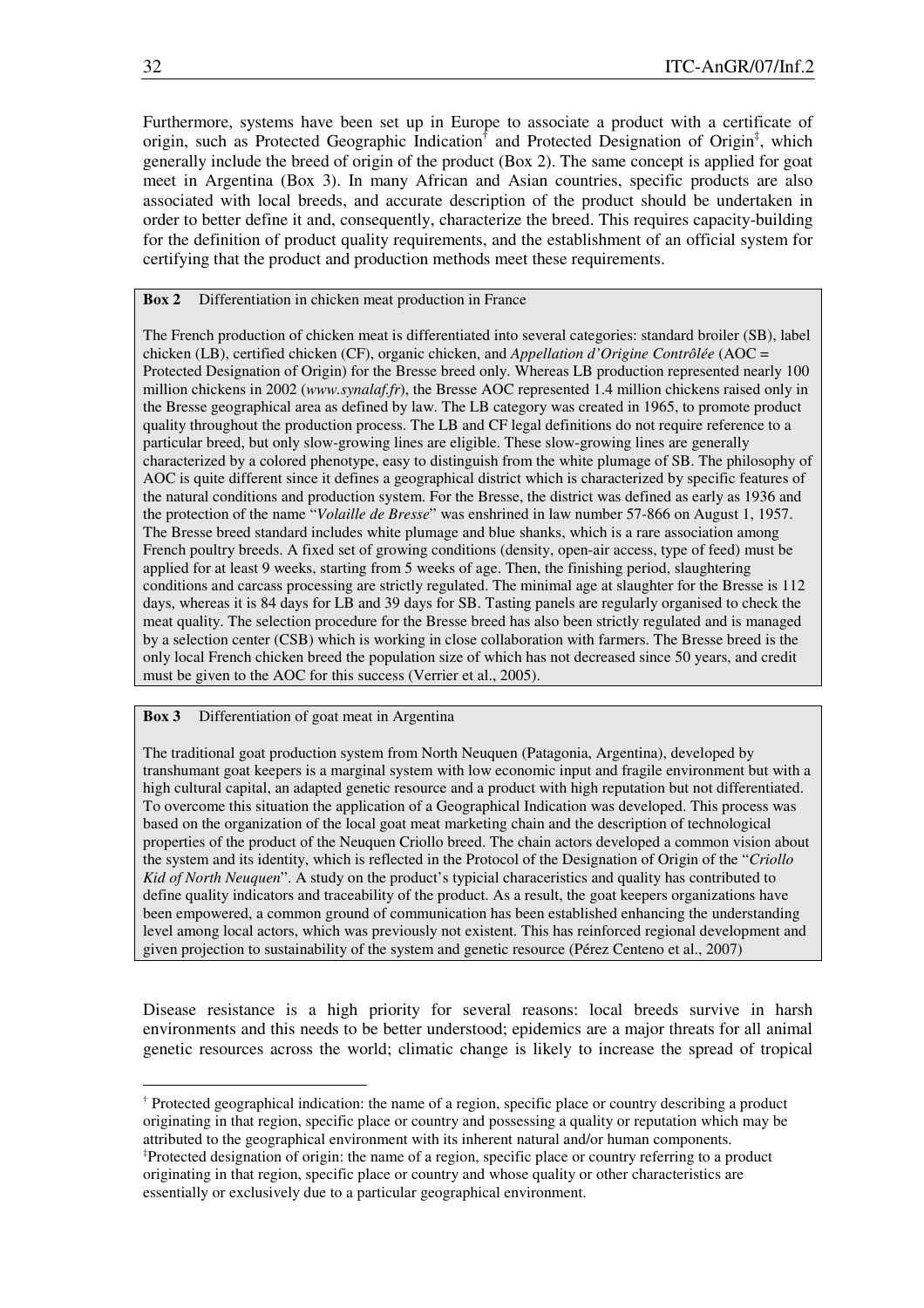diseases to temperate areas. In addition to claims that local breeds are adapted and resistant, scientific evidence has been obtained in several instances (examples are reported in *The State of the World* report). The effect is particularly well documented for parasitic diseases, which are very prevalent in tropical areas, with local breeds maintaining a better performance in the presence of parasites and/or exhibiting lower levels of parasite infestation. Generally, this condition is better described as tolerance, a typical example being trypanotolerance in cattle. Generally, more data are needed on exposure and response of animal populations to parasites, viruses and bacteria. One delicate question involves possible confusion between resistance and a healthy-carrier state for a given pathogen. True resistance, in which the host does not allow the pathogen to disseminate, is the objective of most research studies in developed countries. This is consistent with the assumption that it will be possible to eradicate the pathogen. However, this seems unrealistic for tropical parasites. Thus, research is focusing on defence mechanisms, in order to better understand the permanent race between hosts and pathogens. Furthermore, epidemiological studies suggest that pathogens may adapt more easily to uniform genotypes, and that genetic variation of the host is one key to limiting pathogen expansion. Thus, cooperation between Northern and Southern countries is needed to better characterize the potential usefulness of animal genetic resources for disease control. This may benefit from progress in genomics and the identification of genes for resistance to major diseases, as well as in the understanding of general immune response.

## **3.3 Molecular characterization**

The impressive development of molecular tools in the past 20 years benefits the characterization of animal genetic resources in many ways – which are already well documented in *The State of the World* report. It is important that countries are aware of what questions molecular tools can or cannot answer at present, and how this may change in the future. It is also important to consider that the broad array of tools that is available in the case of the "big five" species is not available for species with a more limited geographic distribution, but which should not be neglected.

## *Some practical considerations*

The first step is to collect samples of sufficient quality from representative animals of the population to be described – either a well-known breed or a non-described population (FAO, 1993). The general recommendation is to sample 30 to 50 unrelated individuals, in flocks or herds covering a wide geographical area, taking into consideration historical exchange of breeding stocks, and agro-ecological zones as possible barriers to gene flow between populations. These are minimum numbers. Ideally, half the sample should be females and half males. A clear description of the sampling procedure is needed, both for immediate use of the samples and to allow the samples to be used for future studies. Ideally, the animals sampled should also have been subject to phenotypic characterization.

The required DNA quality depends on the intended future use. Several protocols are available, and good quality should be the aim. Blood or ear-tissue samples are ideal for typing nuclear and mitochondrial DNA (mtDNA) markers, but such sampling is not always accepted by the farmer. It is possible to extract sufficient DNA from hair bulbs to allow the typing of microsatellite DNA markers, but such samples are not easy to work with in the case of mtDNA and other markers. Extraction kits are expensive, but should provide repeatable quality. Manual extraction needs trained personnel. Whatever the protocol, DNA quality should be checked before samples are used or sent for genotyping.

Molecular markers involve genomic and mtDNA loci. Microsatellite markers are most commonly used because they are multi-allelic and numerous, and can be genotyped on automatic machines. New microsatellite marker sets of 20 to 30 loci per species recommended by the ISAG§/FAO Standing Committee are available for most species (FAO/ISAG, 2004). It is highly recommended that a core set of a minimum of 15 markers be included so as to allow comparative studies across

 $\overline{a}$ 

<sup>§</sup> International Society of Animal Genetics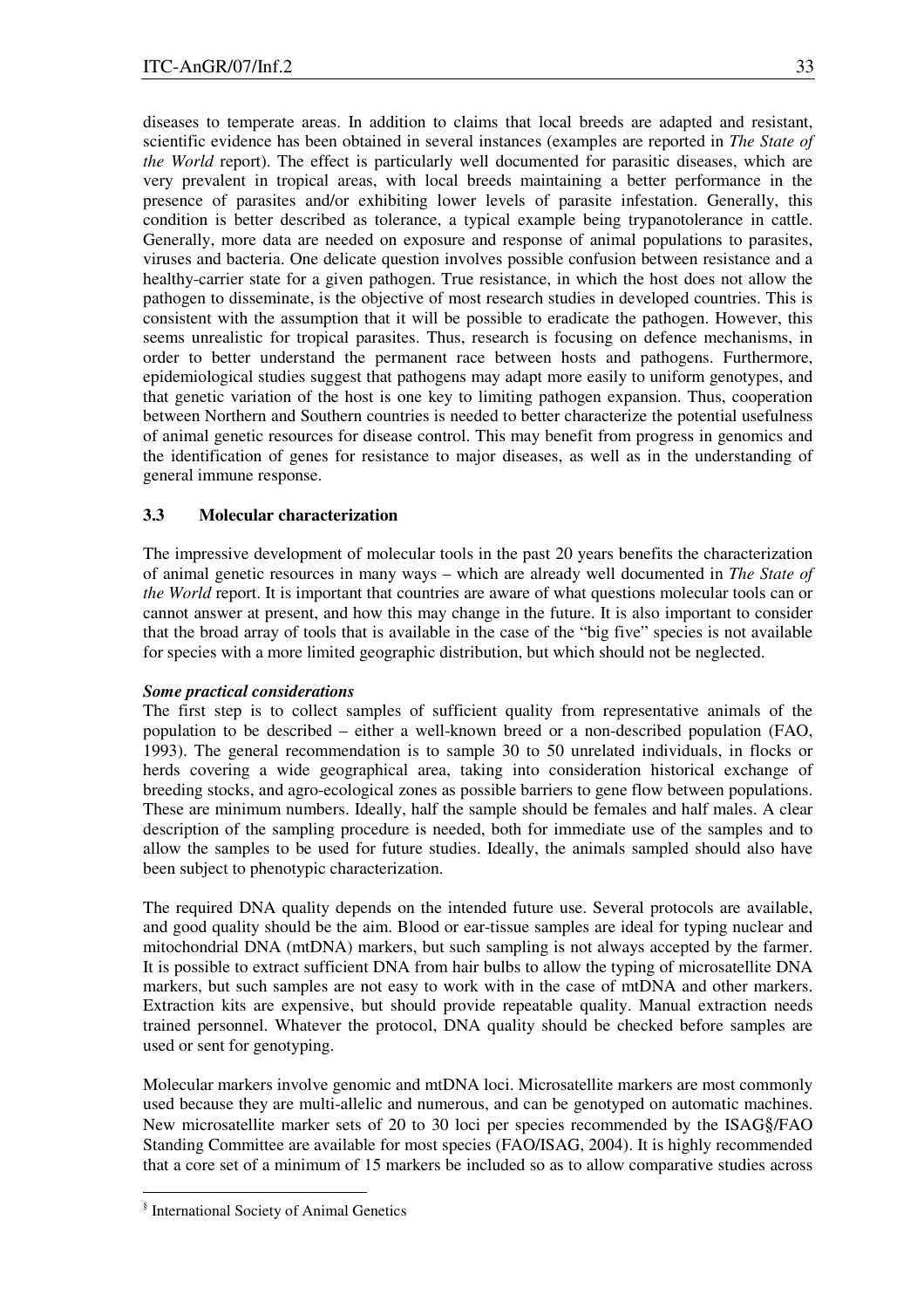countries. Merging genotype data sets produced in different laboratories has proven to be possible though quite challenging. Exchange of reference samples between laboratories is mandatory, and training of technicians to score the genotypes following the same procedure is necessary. Statistical methods for meta-analysis are also under development to make the best possible use of available data in order to merge all information and facilitate international comparisons. The problem of standardizing microsatellite typing is not encountered in the case of typing single nucleotide polymorphisms (SNPs) because technologies are available to provide standardized reading of SNPs and to produce data that can be merged between laboratories. SNPs are discussed in more details in Box 7.

#### *Assessment of genetic diversity with anonymous DNA markers*

The first question that anonymous DNA markers can answer relates to the diversity level within a population, which can be described by number of alleles, number of private alleles, or observed and expected heterozygosity. Generally, the diversity level of domestic breeds/populations has been found to be lower than that of wild relatives and ancestors. Diversity can be expected to have gradually declined during the dispersal of livestock populations from their centres for domestication or origin to their current locations, mainly as a result of random genetic drift. However, this pattern may be distorted by the introduction of exotic breeds, cross-breeding between populations, admixture of populations from different centres of domestication and human selection. Thus a careful examination of the population's history is warranted. It is also well known that heterozygosity estimates are not so sensitive to the change of number of alleles, particularly in the case of multi-allelic microsatellite markers. Therefore, the adjusted mean number of alleles according to sample sizes could be a better parameter to measure genetic diversity within breeds or populations.

Methods have been proposed, and are still under development, to estimate the effective population size of a breed or population from molecular data, particularly from linked markers. It is also possible to detect departure from the equilibrium state either due to excessive inbreeding or to population fragmentation in subgroups that have few or no exchanges between them. Thus, DNA markers can be used for monitoring conservation programmes aimed at avoiding inbreeding, genetic bottlenecks and fragmentation. Furthermore, they can be used to identify "livestock biodiversity hotspots" as priority areas for conservation of indigenous livestock populations. Typically, populations containing large variation at anonymous loci are expected also to exhibit large variation for functional traits. Thus, DNA markers could be most useful in cases where little information on population history is available. However, anonymous markers do not at present provide a reliable prediction of phenotype; they do not replace performance measurements and should not be used alone to make conservation decisions.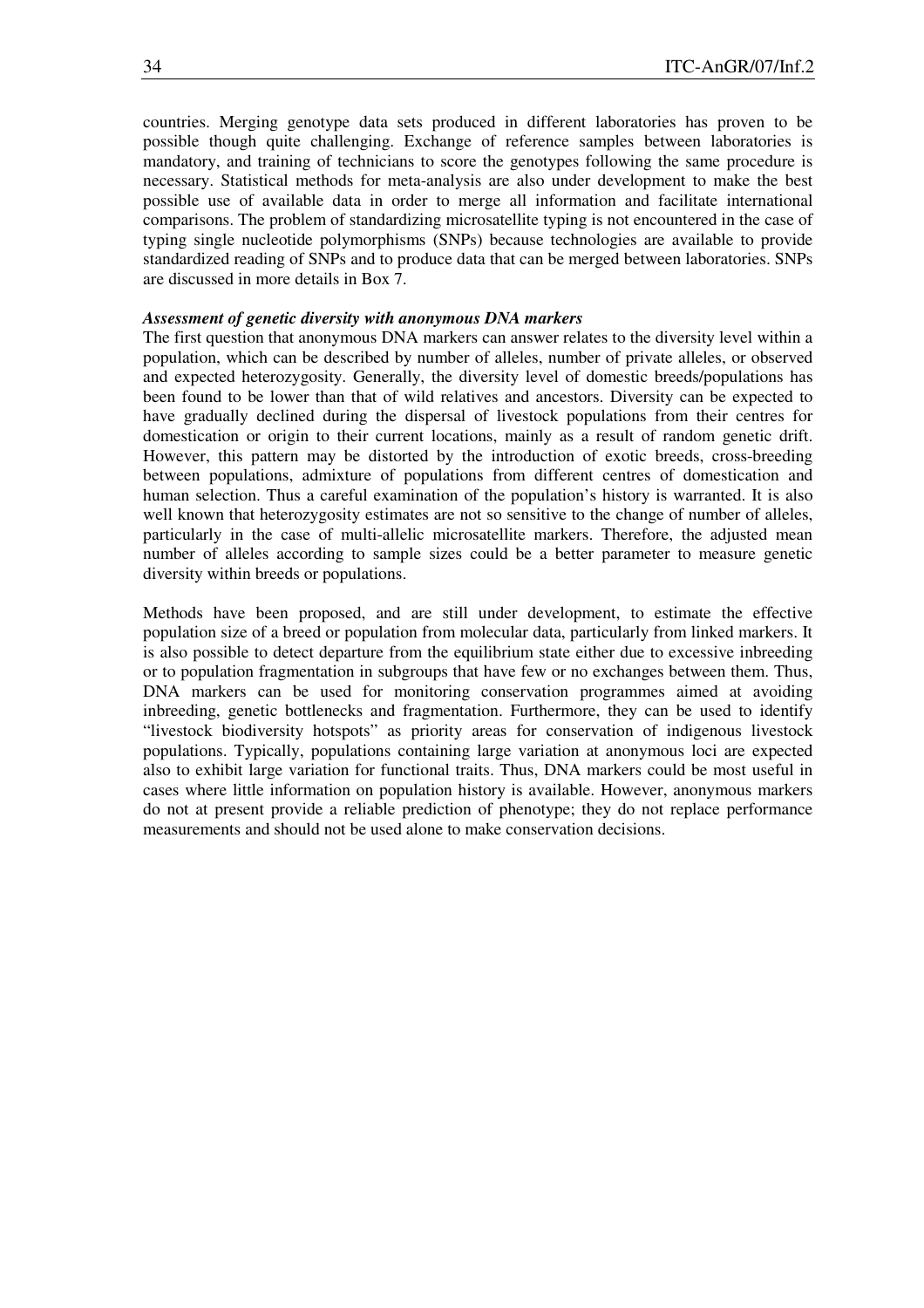#### **Box 4** Sheep biodiversity



The ECONOGENE project combined a molecular analysis of biodiversity, socio-economics and geostatistics to address the diversity and conservation of small ruminants in marginal agroecosystems.

The second area in which DNA markers provide useful answers includes questions of relatedness between populations, detection of admixture, introgressions and breed identity. Between-breed variation may be described by genetic differentiation indices, such as  $F_{ST}$  for which statistical significance can be calculated in order to conclude whether or not genetic differentiation takes place between pairs of populations. Allelic frequencies for molecular loci also provide the basis on which to calculate genetic distances. As mentioned in *The State of the World* report, phylogenetic reconstruction of the evolution of breeds or populations is not well adapted to the dynamics of domesticated populations, which do not diverge strictly from a common ancestor and may include cross-breeding, admixture and introgression events in their histories (Box 4). In the case of selected lines derived from the same breed, phylogenetic reconstruction with neighbour-joining tree can reveal clustering (Box 5).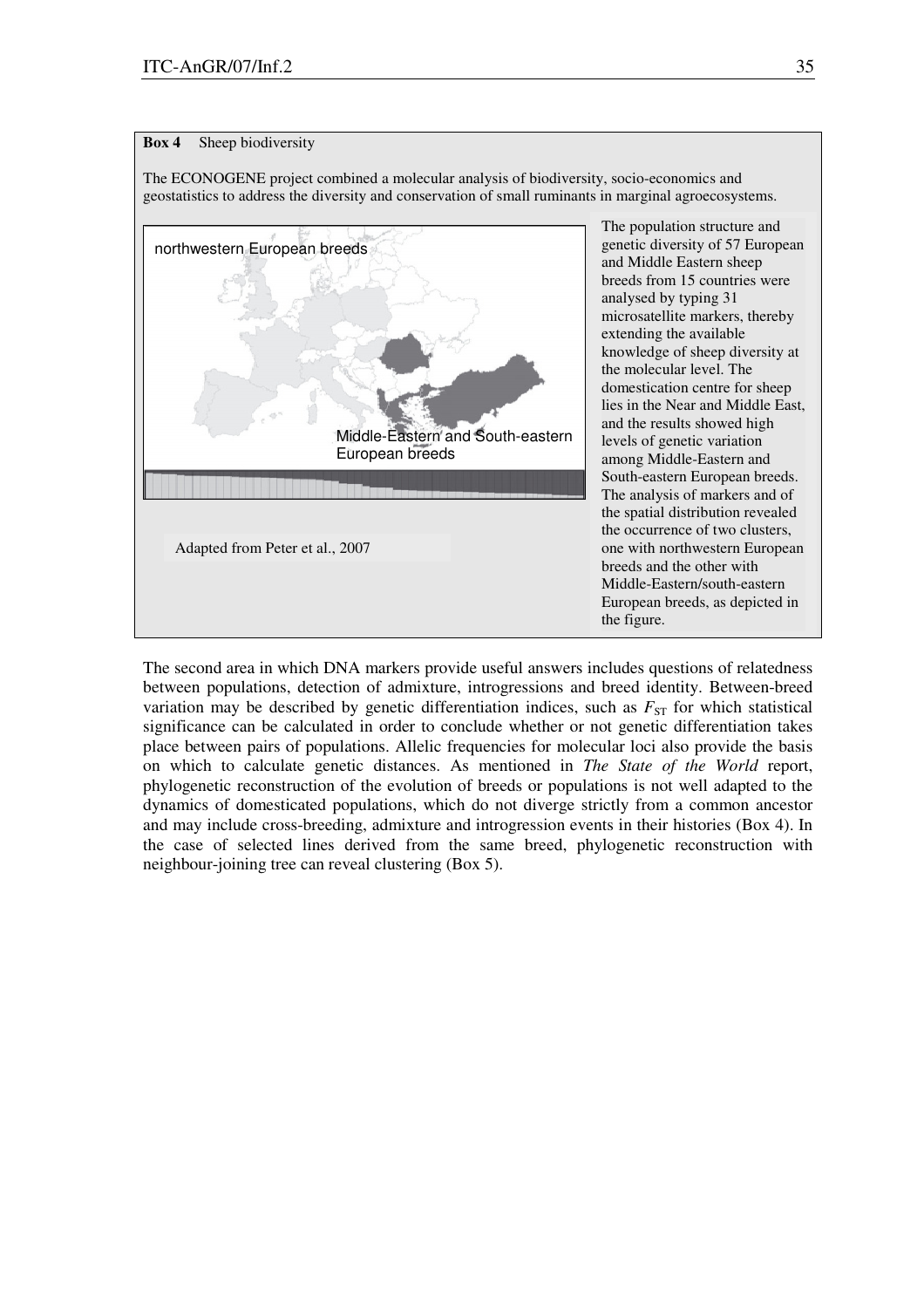

#### **Box 5** Pig biodiversity

The European PigBiodiv project used 50 microsatellite markers to assess the between- and the within-breed genetic diversity for a set of 59 pig breeds. The resulting structure of 8 groups (bootstrap) showed within-breed clustering of pig lines. The national populations of major breeds and the commercial lines were clustered around their breeds of reference (Duroc, Hampshire, Landrace, Large White and Pietrain) in most cases. The Meishan breed represented a specific outgroup. Local breeds did not group into one cluster and appeared to be scattered within the global frame. Using only 18 markers decreased the reliability of the clustering, particularly for the Landrace breed (Adapted from San Cristobal et al., 2006).

Multivariate methods offer a different approach, which unlike phylogenetic trees, does not rely on any evaluative assumption. Bayesian clustering has been shown to be very efficient for the assignment of individuals to breeds or populations and as a means to detect population structure and admixture without any prior information on population ancestry. Recent results obtained in chicken populations, both traditional and commercial lines, showed that more than 90 percent of individuals could be assigned to their true breed of origin according to their genotypes for microsatellite markers (Box 6).



Thus, DNA markers allow the definition of the genetic entity behind the breed. This can clarify the procedure of inventories and identify the base population for conservation programmes. Knowledge of the molecular identity of certain breeds or populations may also be used to establish biological identification systems for certification and traceability of living animals and derived products.

In addition to nuclear markers, both mtDNA and markers from the Y chromosome of mammals provide additional information on the history of domestication and introgression events. Very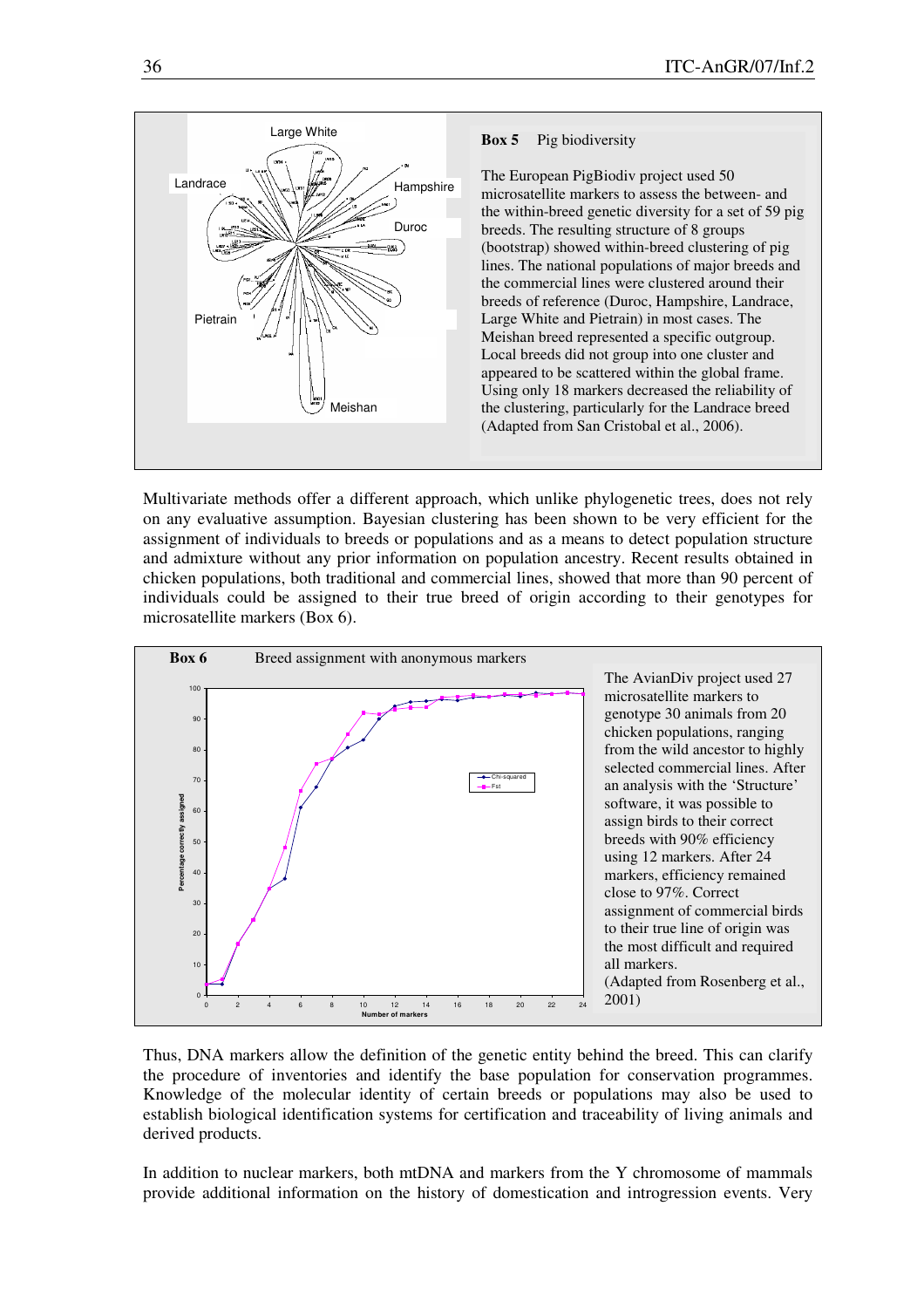interesting results have been obtained for ruminants in this respect. These data may also be useful because they shed light on peculiar adaptive traits that these populations may have accumulated over time.

### *Known genes and functional diversity*

Progress in genome annotation and quantitative trait loci (QTL) programmes has led to the identification of many candidate genes that are likely to influence traits of interest. QTL programmes and genome databases are available for the "big five" species. Comparative genomics may also facilitate the assessment of functional diversity by transferring knowledge between species. Significant progress has been made in the molecular identification of genetic abnormalities as well as major genes affecting meat quality or muscular growth. Some causal mutations, as well as diagnostic methods for these mutations, have been patented, and new alleles may be present in some indigenous populations. Therefore, the issue of intellectual property (IP) arising from the discovery of functional diversity and exclusive or non-exclusive use of this IP has to be addressed. As far as QTL are concerned, finding genes responsible for the quantitative effect on the performance is still rare. Furthermore, the effect of a QTL region may depend on the genomic background: epistatic interactions are known to take place, so that a given QTL region identified in one population may not be relevant for another population. An integrated strategy using molecular markers would be to map the genetic diversity among indigenous livestock breeds/populations to test hypotheses about which of them may carry unique QTL for disease resistance.

The transcriptomics approach has enabled the exploration of gene expression patterns for thousands of genes simultaneously. But this approach has not been used to a large extent for diversity studies. It raises a number of questions, regarding the tissue to be sampled, the stage of sampling, and very often requires animals to be slaughtered. The best examples deal with the study of disease resistance, where multigenic expression patterns can efficiently describe the mechanisms involved in defence responses, and can identify relevant differences between breeds. Thus, more experimental data are needed before gene expression patterns are incorporated into characterization.

The final effector molecules are proteins. Proteomics has also made significant progress, although it raises delicate methodological issues and has not yet been applied to the characterization of genetic diversity. Research is needed to improve this approach which may open the way to intensive phenotyping.

#### *Prospects with high-density single nucleotide polymorphisms*

The full genome sequence is or will soon be available for chickens, cattle, pigs and sheep (and goats) and large numbers of *single nucleotide polymorphisms* (SNPs) are becoming available (Box 7). As compared to microsatellites, mtDNA and polymorphisms of known genes, the use of high-density SNP markers offers quite new perspectives: these markers are so numerous that they may unravel the fine structure of the genome and identify chromosomal segments showing selection signatures. This will greatly improve our knowledge of population genetic make-up. Large-scale SNP typing has already started in selection programmes for cattle (dairy and beef) and chickens. Performance recording is still necessary at crucial steps of characterization programmes, to define the association between genotypes and desired phenotypes. Alleles, haplotypes or quantitative trait nucleotides (QTN) could then be used to estimate a breeding value genome-wide. This represents one step forward from the current marker-assisted selection programmes, that track a limited number of QTL regions to whole genome selection. Thus, the whole organization of data collection may change in the coming years. FAO's information system will have to be updated to take into account these trends.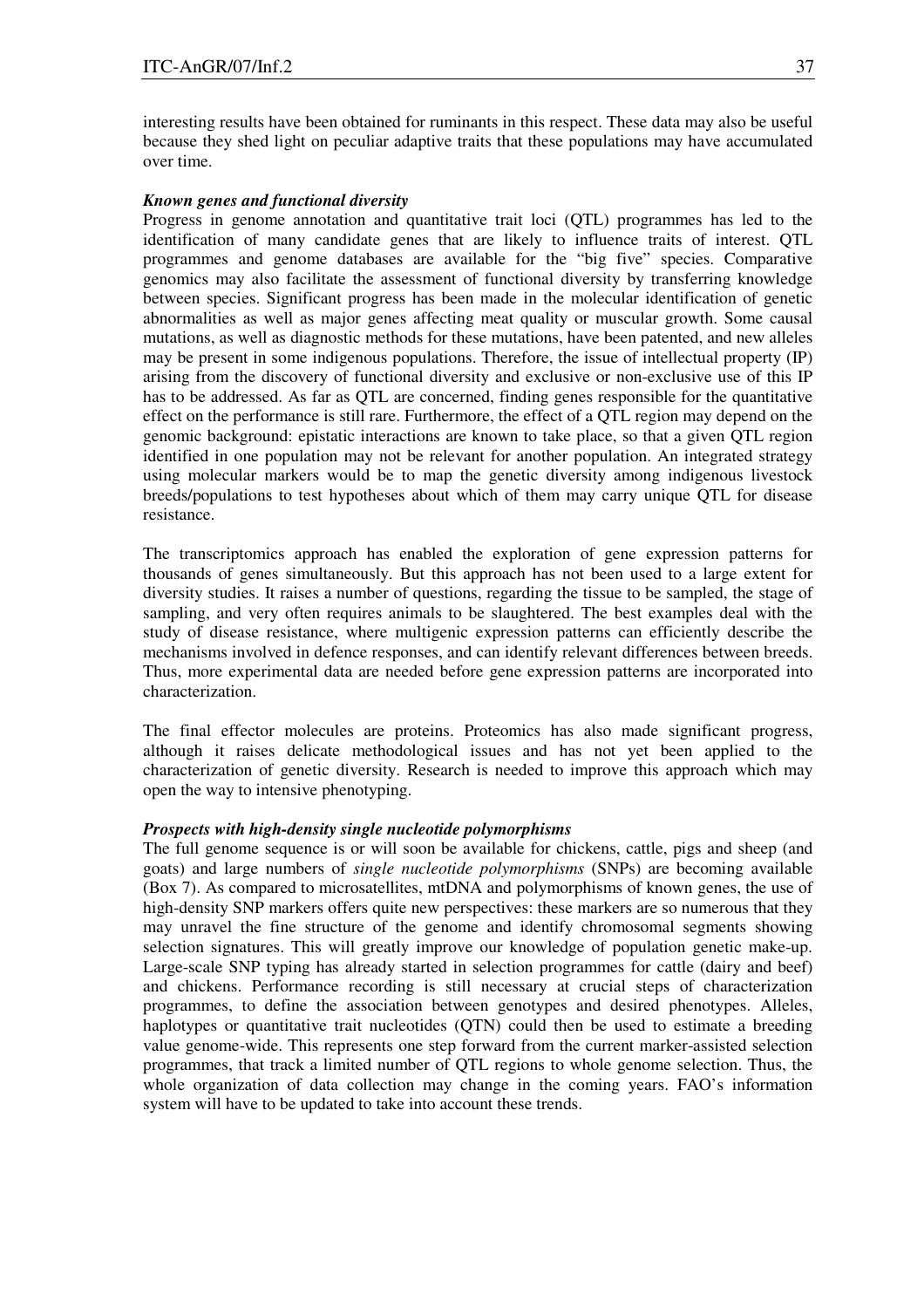**Box 7** A new approach of genome diversity with SNPs Large numbers of SNPs have been or will be generated as companion programmes of the genome sequencing efforts undertaken for the "big five" species. SNPs are mainly bi-allelic due to the low frequency of mutations. Therefore, only a higher number of SNPs can achieve information content comparable to that obtained using a given number of microsatellite markers. Characterization of the same set of ten chicken breeds using 29 microsatellite markers and 145 SNPs confirmed that increasing the number of SNPs had a higher impact on the reliability of the results than increasing the sample size (Hillel *et al*., 2007). Heterozygosity and allelic-richness estimates obtained for SNP markers exhibit a lower order of magnitude as compared to microsatellite markers, with values in the range of 0.34 and 1.94, respectively, across a set of Holstein-Friesian bulls (Zenger *et al*., 2007). It is likely that systematic molecular studies of animal genomes will use SNPs and handle questions of selection and management of genetic diversity at the same time. Cost of typing SNPs is steadily decreasing, but SNPs are valuable only when they are very numerous (e.g. more than 3 000). Therefore, the absolute cost of typing is still a matter to be considered.

# **4. ADVANCED INVENTORY AND MONITORING**

All countries need an active inventory and monitoring strategy for their animal genetic resources – to better understand, use, develop, maintain, conserve and access these resources. The *Global Plan of Action for Animal Genetic Resources* recognizes the need to have a country-based strategy so that activities for inventory and monitoring can be linked and coordinated with relevant country-level action plans such as agricultural censuses or livestock population surveys. Indicators are needed for population trends, breed risk status and changes in the production environment. Apart from the opportunity of carrying out meta-analysis of nationwide data to establish trends and information gaps, country-based strategies also encourage the establishment of information databases of animal genetic resource inventory which can provide a comprehensive source of information for research, development of breeding strategies, conservation programmes, policy frameworks and even training.

## **4.1 Monitoring driving forces and describing production environments**

Production environments are dynamic, albeit at different scales and rates. As discussed in the introductory paper to this series, the major drivers of change that are of relevance to the management of animal genetic resource diversity are population growth, urbanization, and the associated changes in the structure and volume of demand for livestock products, globalization, climate change and global health hazards such as avian influenza. All of these drivers should be monitored to predict future scenarios and allow improved preparedness to meet future challenges.

Indicators related to production environment were elaborated at an FAO expert consultation which met in Armidale, Australia in 1998. Five main criteria (climate; terrain; disease, disease complexes and parasites; resource availability; and management) were identified as the basis for the characterization of production environments for all livestock species, with three to seven indicators for each criterion (FAO, 1998). The framework is demanding in terms of resource requirements and needs to be operationalized, but can be used to select priority criteria and indicators that better meet specific needs.

The application of georeferencing tools can make a major contribution to improving the scope and scale of advanced inventory and monitoring both at country and global levels.

# **4.2. Monitoring animal populations**

Through their ratification of the Convention on Biological Diversity, countries are committed to inventory and monitoring of the status of their animal genetic resources. However, country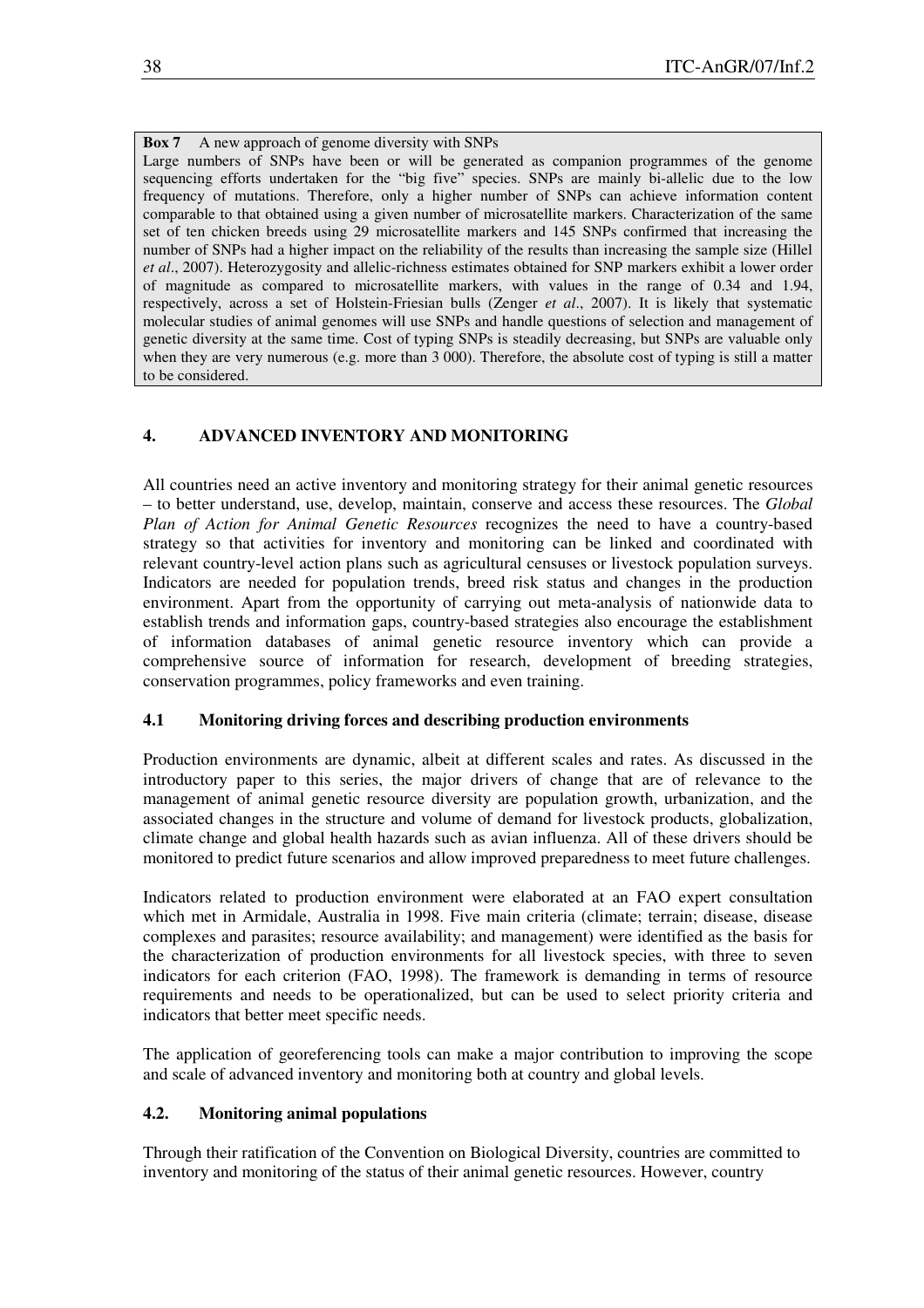reports prepared during the *State of the World* reporting process show that national inventories have either not been carried out or are still incomplete.

Monitoring requires regular checking of population status, and the evaluation of trends in the size and structure of breed/populations, their geographical distribution, risk status and genetic diversity. If breeders' associations or other groups interested in breed maintenance and promotion exist, it may be possible to update the inventory annually. In the absence of such groups, the mandated national institutions must ensure that periodic assessment of breed status are carried out ideally on annual or biennial basis, or at least at intervals of one generation for the species in question. This would require comprehensive updating at intervals of about eight years for horses and donkeys, five years for cattle, buffaloes, sheep and goats, three years for pigs and two years for chickens. Once a breed has been identified as at risk, a more intensive monitoring programme is needed on an ongoing basis.

As noted in *The State of the World* report, monitoring can be an extremely expensive aspect of the management and should take as much advantage as possible of existing resources and activities.

# **4.3 Defining indicators for animal genetic diversity**

A compromise has to be found between the ideal list of indicators needed to provide accurate information, and the cost of collection and ease of interpretation. As stated by OECD (2001), four main criteria may be used to assess the value of indicators: policy relevance, analytical soundness, measurability and interpretation. In general, a small number of indicators is preferable in terms of measurability and communication, but relevant information needs to be captured in order to support sound decisions.

The existing FAO definitions of breed risk status (extinct, critical, endangered and not at risk) are based on numbers of breeding females and males, but do not relate to how matings are handled (e.g. random or high selection intensity within breeds, use of crossbreeding). Major drivers of change can lead to rapid changes in the population size and structures of locally adapted breeds. Regular monitoring is therefore required, at least for those breeds classified as critical or endangered. At present, most national livestock censuses do not contain breed-level data, therefore, regular reporting of breed population numbers does not usually take place. In addition to population size, the number of farms and number of breeding organizations could be considered. The number of breeding males should be made available. Such a monitoring scheme can serve as the basis for national early warning, so that timely management interventions can be planned. Monitoring programmes need to ensure that feedback is provided to farmers, researchers and other stakeholders.

Recent research suggests that several issues need to be taken into account for the development of indicators for animal genetic diversity:

- the concept of the breed as a genetic entity for measuring diversity would benefit from the use of molecular markers for the assignment of individuals to breeds ;
- the assessment of breed risk status should not rely on population size alone, but would benefit from more accurate parameters calculated on the basis of extensive pedigree analysis, such as inbreeding coefficients of current breeding animals, or the number of ancestors with a cumulated contribution of 50 percent of the total gene pool;
- in the absence of pedigree recording, loss in diversity may be monitored using molecular markers, particularly on the basis of the adjusted mean number of alleles calculated for reference sets of microsatellite markers;
- occurrence of introgressions or fragmentations may be monitored with molecular markers, combining nuclear markers and mtDNA, provided that reference data sets for a range of populations are available for comparative analysis within a country or region.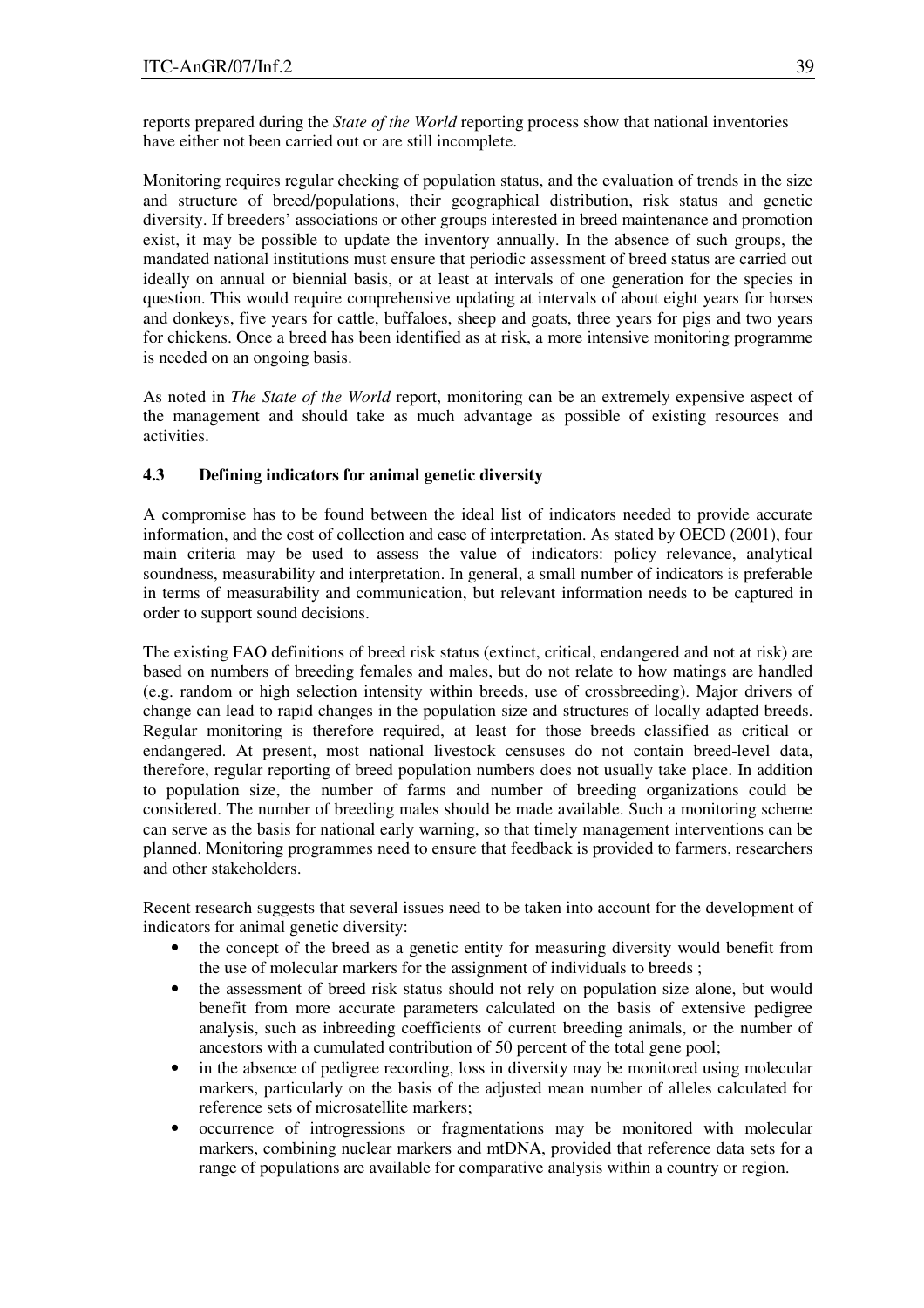Target values for country-based early warning tools are yet to be developed. It is essential to establish both baseline (inventory) and follow-up (monitoring) assessments to effectively inform decision-making in the management and utilization of animal genetic diversity. Monitoring of diversity should address both the level of between-breeds diversity, with setting up conservation programmes for endangered populations, and the level of within-breed diversity with updating rules for the genetic management of the population (Fikse & Philippson, 2007).

# **5. CONCLUSIONS AND RECOMMENDATIONS**

Inventory and characterization of animal genetic resources should be an iterative process. Regular updates are necessary, because animal genetic resources are exposed to strong driving forces, both from the viewpoint of production systems and emerging technologies.

Data from all types of populations are relevant for the Domestic Animal Diversity Information System (DAD-IS) managed by FAO. In order to minimize information gaps, the concept of the breed should be understood in a broad sense. Inventory should include criteria to assess withinbreed diversity. National databases have to be set up and should be coordinated at a regional level and with FAO, in order to facilitate the comparisons and the updating of information.

A comprehensive description of production environments is needed in order to better understand the comparative adaptive fitness of specific animal genetic resources. It will also help to identify threats and options for the management of these resources.

On-field and on-station phenotypic characterization are complementary. Performance data should focus on variability as much as possible and not only include means. Defence mechanisms against pathogens should be a priority, given the significance of the threats posed by epidemics and climate change.

It is likely that microsatellite markers will remain the first choice for the analysis of genetic diversity in many domestic species in the near future. Steps should be taken to support comprehensive multicountry studies, and to facilitate meta-analysis. On the technical side, this requires improved exchange of reference samples and standardization of genotyping procedures. From the methodological perspective, appropriate models need to be developed and tested.

Anonymous markers provide a range of information, from population history to breed identity. However, the number of markers which is sufficient for population genetics studies does not allow any prediction of performance. Thus, available molecular genetic markers should be used together with phenotypic data.

Recent technologies for large-scale gene expression studies and high-throughput SNP genotyping are likely to greatly modify characterization tools, with the prospect of better connecting phenotypes to genotypes. Costs are still too high for these procedures to be used in systematic surveys of genetic diversity, but in species such as cattle and chickens in which the genome has been sequenced, these technologies are likely to rapidly prove their usefulness in achieving a comprehensive approach to the assessment of genetic diversity.

Data on production systems, phenotypes and molecular markers should be used altogether in an integrated approach to characterization. Decisions regarding conservation should incorporate all descriptors. Conserving without documenting would be useless. National authorities should be aware that sharing information and data is essential to support cost-effective decisions in the management of animal genetic resources.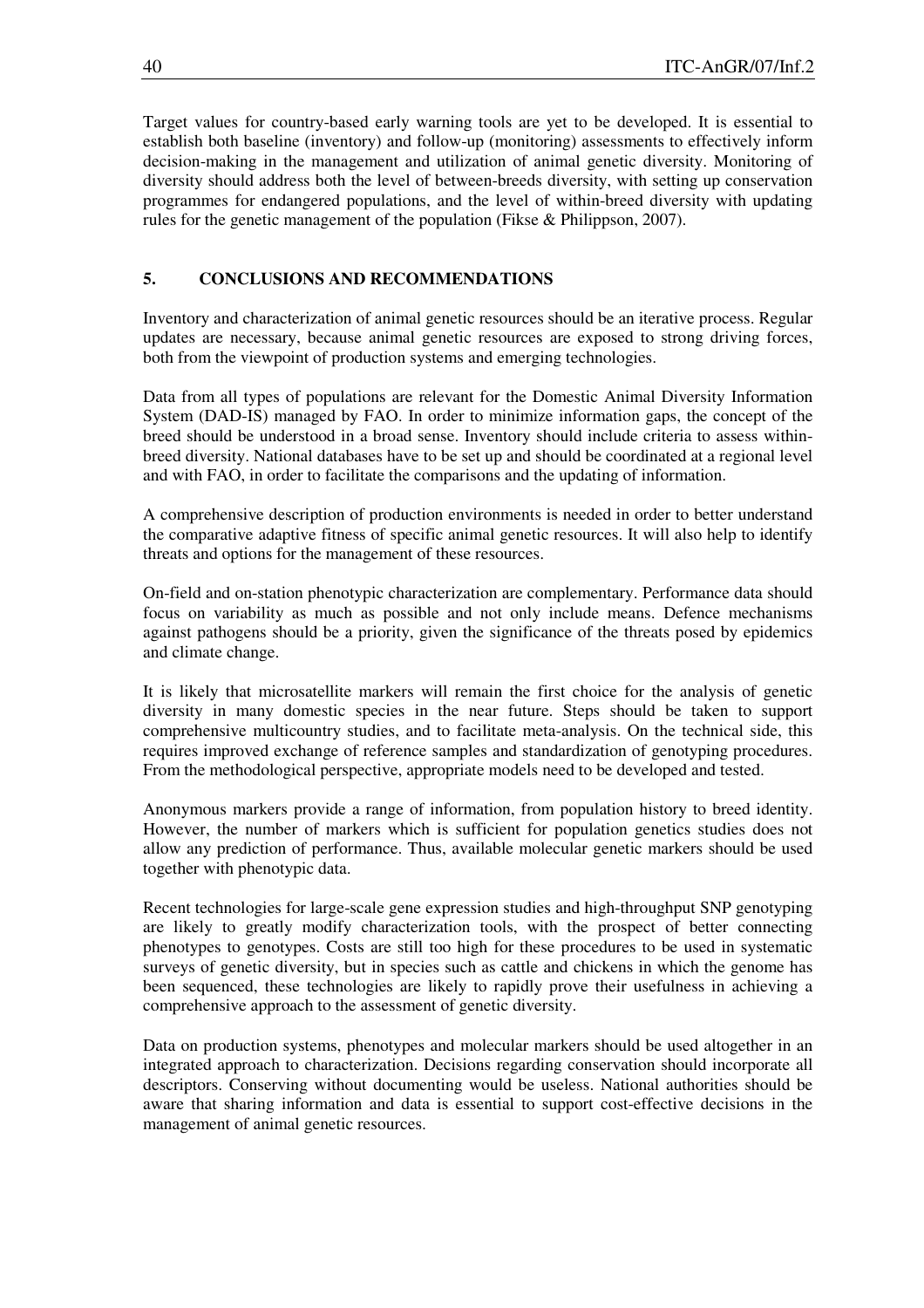#### **REFERENCES**

**FAO.** 1993. *Secondary Guidelines for Development of National Farm Animal Genetic Resources Management Plans. Measurement of Domestic Animal Diversity (MoDAD):* Original Working Group Report, Rome.

**FAO.** 1998. *Report: Working group on production environment descriptors for farm animal genetic resources*. Report of a Working Group, held in Armidale, Australia, 19 – 21 January 1998. Rome.

**FAO**. 2007: *The State of the World's Animal Genetic Resources for Food and Agriculture*, B. Rischkowsky & D. Pilling eds., Rome, 511pp.(also available at ftp://ftp.fao.org/docrep/fao/010/a1250e/a1250e.pdf)

**FAO/ISAG.** 2004. *Secondary Guidelines. Measurement of Domestic Animal Diversity (MoDAD):* New recommended microsatellite markers (also available at. http://dad.fao.org/cgibin/getblob.cgi?sid=-1,50005882)

**Fikse W.F. & Philipsson, J.** 2007. Development of international genetic evaluations of dairy cattle for sustainable breeding programs. *Animal Genetic Resources Information Bulletin* 41, 29- 44

**Hillel, J., Granevitze, Z., Twito, T., Ben-Avraham, D., Blum, S., Lavi, U., David, L.,**  Feldman, M.W., Cheng, H. & Weigend, S. 2007. Molecular markers for the assessment of chicken biodiversity. *World Poultry Science Journal*, 63: 33–45.

**International Chicken Polymorphism Map Consortium.** 2004. A genetic variation map for chicken with 2.8 million single-nucleotide polymorphisms. *Nature,* 432(7018): 717–722.

**OECD.** 2001. OECD Expert meeting on agri-biodiversity indicators. Summary and recommendations. 5-8 November 2001, Zurich, Switzerland, (also available at ftp://ftp.fao.org/agl/agll/ladadocs/oecd\_zurich.doc)

**Oldenbroek, K**. ed. 2007. *Utilization and conservation of farm animal genetic resources*, pp. 103–130. Wageningen Academic Publishers, The Netherlands.

**Pérez Centeno, M., Lanari, M.R., Romero, P., Monacci, L., Zimerman, M., Barrionuevo, M., Vázquez, A., Champredonde, M., Rocca, J., López Raggi F. & Domingo, E.** 2007. Puesta en valor de un sistema tradicional y de sus recursos genéticos mediante una Indicación Geográfica: El proceso de la Carne Caprina del Norte Neuquino en la Patagonia Argentina. *Animal Genetic Resources Information Bulletin* 41, 17-24

**Peter, C, Bruford, M., Perez, T., Dalamitra, S., Hewitt, G., Erhardt, G., & the Econogene Consortium,** 2007. Genetic diversity and subdivision of 57 European and Middle-Eastern sheep breeds *Animal Genetics* 38:37–44

**SanCristobal, M., Chevalet, C., Haley, C.S., Joosten, R., Rattink, A.P., Harlizius, B., Groenen, M.A.M., Amigues, Y., Boscher, M.Y., Russell, G., Law, A., Davoli, R., Russo, V., Désautés, C., Alderson, L., Fimland, E., Bagga, M., Delgado, J.V., Vega-Pla, J.L., Martinez, A.M., Ramos, M., Glodek, P., Meyer, J.N., Gandini, G.C., Matassino, D., Plastow, G.S., Siggens, K.W., Laval, G., Archibald, A.L., Milan, D., Hammond, K. & Cardellino, R.** 2006**.** Genetic diversity within and between European pig breeds using microsatellite markers. *Animal Genetics*, 2006, 37: 189–198.

**Verrier, E., Tixier-Boichard, M., Bernigaud, R.& Naves, M.** 2005**.** Conservation and value of local livestock breeds: usefulness of niche products and/or adaptation to specific environments. *Animal Genetic Resources Information Bulletin* 36, 21-32

**Zenger, K.R., Khatkar, M.S., Cavanagh, J.A.L., Hawken, R.J. & Raadsma, H.W.** 2007**.**  Genome-wide genetic diversity of Holstein Friesian cattle reveals new insights into Australian and global population variability, including impact of selection. *Animal Genetics*, 38: 7–14.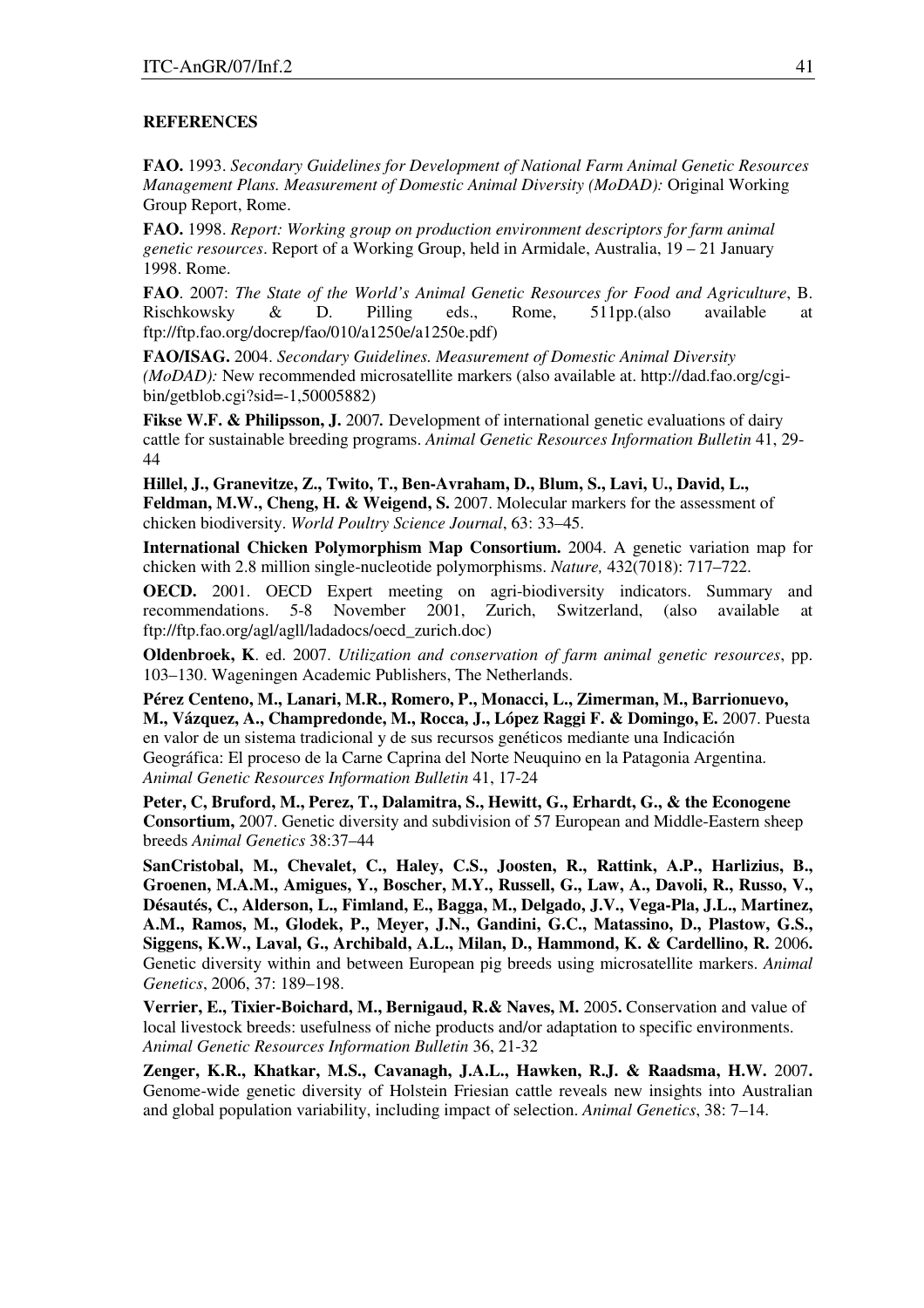#### **BIBLIOGRAPHY FOR FURTHER READING**

**Cunningham, E.P. & Meghen, C.M**. 2001. Biological identification systems: genetic markers. *Review Scientifique et Technique*, 20: 491–499.

**Doherty, M.K., McLean, L. & Beynon, R.J.** 2007. Avian proteomics: advances, challenges and new technologies. *Cytogenetics and Genome Research*, 117: 358–369.

**Drucker, A., Gomez, V. & Anderson, S.** 2001**.** Economic valuation of farm animal genetic resources: a survey of available methods. *Ecological Economics*, 36 (1): 1–18.

**Eaton, D., Windid J., Hiemstra S.J., van Heller M., Trach N.X., Hao P.X., Doan B.H.& Hu R.,** 2006. *Indicators for livestock and crop biodiversity*. Centre for Genetic Resources, CGN/DLO foundation, report 2006/05, The Netherlands, Wageningen

**FAO**. 2006. *A System of Integrated Agricultural Censuses and Surveys*, Volume 1, World Programme for the Census of Agriculture 2010, (SDS No. 11) (also available at http://www.fao.org/es/ess/census/default.asp).

**FAO.** 2006. *The role of biotechnology in exploring and protecting agricultural genetic resources,* J. Ruane & A. Sonnino eds. (also available at http://www.fao.org/docrep/009/a0399e/a0399e00.htm)

**Freeman, A.R., Bradley, D.G., Nagda, S., Gibson, J.P. & Hanotte, O**. 2006. Combination of multiple microsatellite datasets to investigate genetic diversity and admixture of domestic cattle. *Animal Genetics*, 37: 1–9.

**Gandini, G.C., Ollivier, L., Danell, B., Distl, O., Georgoudis, A., Groeneveld, E., Martyniuk, E., van Arendonk, J.A.M., & Woolliams. J.A**. 2004. Criteria to assess the degree of endangerment of livestock breeds in Europe. *Livestock Production Science*, 91:173–182.

**Gibson, J.P. & Bishop, S.C.** 2005. Use of molecular markers to enhance resistance of livestock to disease: a global approach. *Review Scientifique et Technique*, 24: 343–353.

**Gibson, J.P., Ayalew, W. & Hanotte, O**. 2007. Measures of diversity as inputs for decisions in conservation of livestock genetic resources. In: D.I.Jarvis, C. Padoch & H. D. Cooper (eds) pp117–140. *Managing Biodiversity in Agricultural Ecosystems*. Columbia University Press, New York.

**Hanotte, O., Bradley, D.G., Ochieng, J., Verjee, Y., Hill, E.W. & Rege, J.E.O.** 2002. African pastoralism: genetic imprints of origins and migrations. Science, 296(5566): 336–339.

**Kadarmideen, H.N., von Rohr, P. & Janss L.L.G**. 2006. From genetical genomics to systems genetics: potential applications in quantitative genomics and animal breeding. *Mammalian Genome*, 17: 548–564.

**Moazami-Goudarzi, K. & Laloe, D.** 2002. Is a multivariate consensus representation of genetic relationships among populations always meaningful? *Genetics*, 162: 473–484.

**Pritchard, J.K., Stephens, M. & Donnelly, P**. 2000. Inference of population structure using multilocus genotype data. *Genetics*, 155: 945–959.

**Tano, K., Kamuanga, M., Faminow M.D. & Swallow, B.** 2003. Using conjoint analysis to estimate farmers' preferences for cattle traits in West Africa. *Ecological Economics* 45(3): 393– 408.

**Vignal, A., Milan, D., SanCristobal, M. & Eggen, A.** 2002. A review on SNP and other types of molecular markers and their use in animal genetics. *Genetics Selection Evolution*, 34: 275– 305.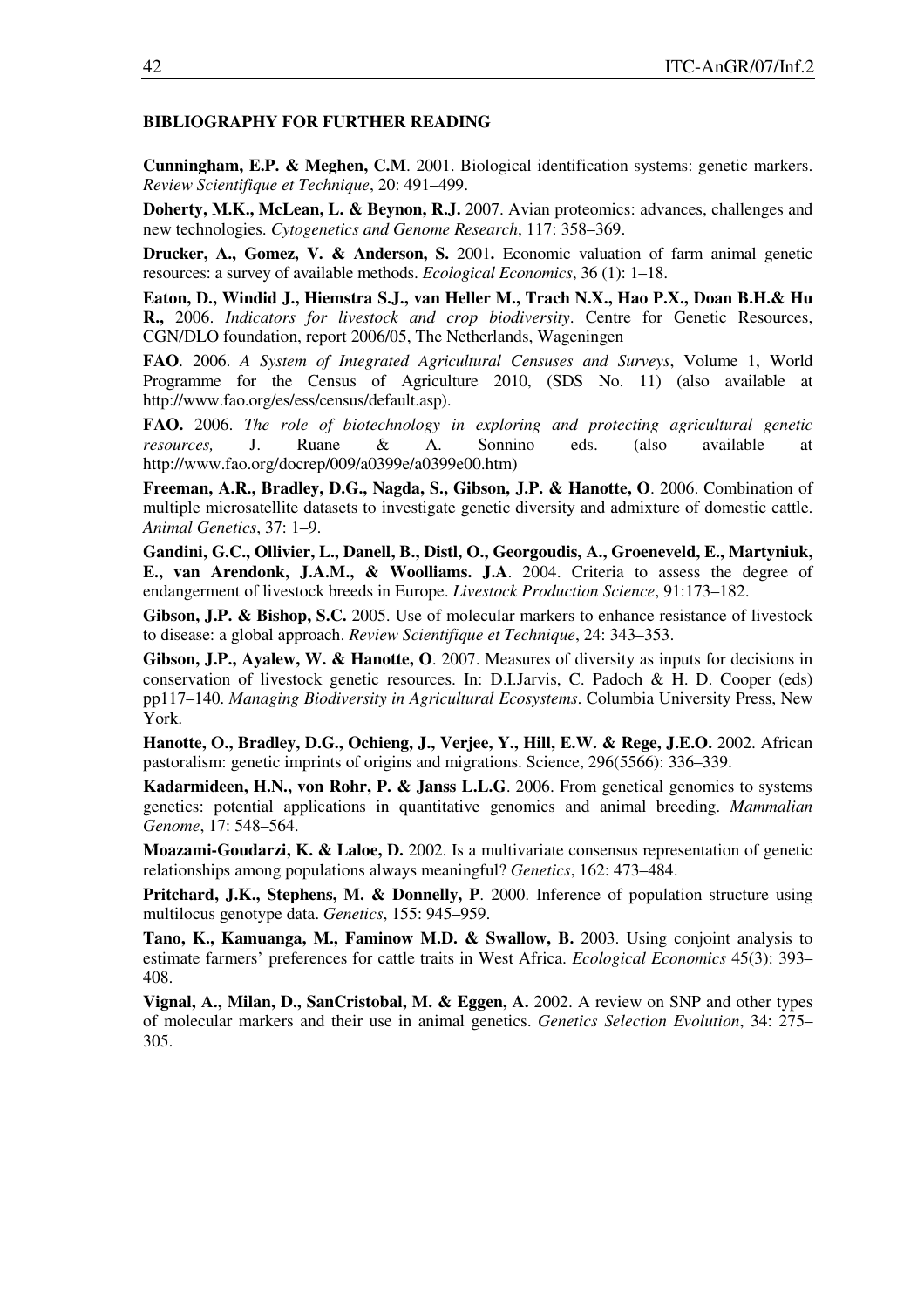In addition to the literature cited in the State of the World report, the following references for **results papers** refer to further reading.

**Ayalew, W., van Dorland, A. & Rowlands, J**. (eds). 2004. *Design, execution and analysis of the livestock breed survey in Oromia Regional State, Ethiopia.* OADB (Oromia Agricultural Development Bureau), Addis Ababa, Ethiopia and ILRI (International Livestock Research Institute), Nairobi, Kenya. 260pp.

**Berthier, D., Chantal, I., Thévenon, S., Marti, J., Piouemal, D. & Maillard, J.C**. 2006. Bovine transcriptome analysis by SAGE technology during an experimental Trypanosoma congolense infection. *The Annals of the New York Academy of Sciences*, 1081: 286–299.

**Mburu, D.N., Ochieng, J.W., Kuria, S.G., Jianlin, H., Kaufmann, B., Rege, J.E.O. & Hanotte, O**. 2003. Genetic diversity and relationships of indigenous Kenyan camel (Camelus dromedarius) populations: implications for their classification. *Animal Genetics*, 34: 26–32.

**Muchadeyi, F.C., Eding, H., Wollny, C.B.A., Groeneveld, E., Makuza, S.M., Shamseldin, R., Simianer, H. & Weigend, S**. 2007. Absence of population substructuring in Zimbabwe chicken ecotypes inferred using microsatellite analysis. *Animal Genetics*, 38: 332–339.

**Rosenberg, N.A., Burke, T., Elo, K., Feldman, M.W., Freidlin, P.J., Groenen, M.A.M., Hillel, J., Maki-Tanila, A., Tixier-Boichard, M., Vignal, A., Wimmers, K., Weigend, S.** 2001. Empirical evaluation of genetic clustering methods using multilocus genotypes from 20 chicken breeds. *Genetics*, 159, 699–713.

**Tuggle, C.K., Wang Y.F. & Couture, O.** 2007. Advances in swine transcriptomics. *International Journal of Biological Sciences*, 3: 132–152.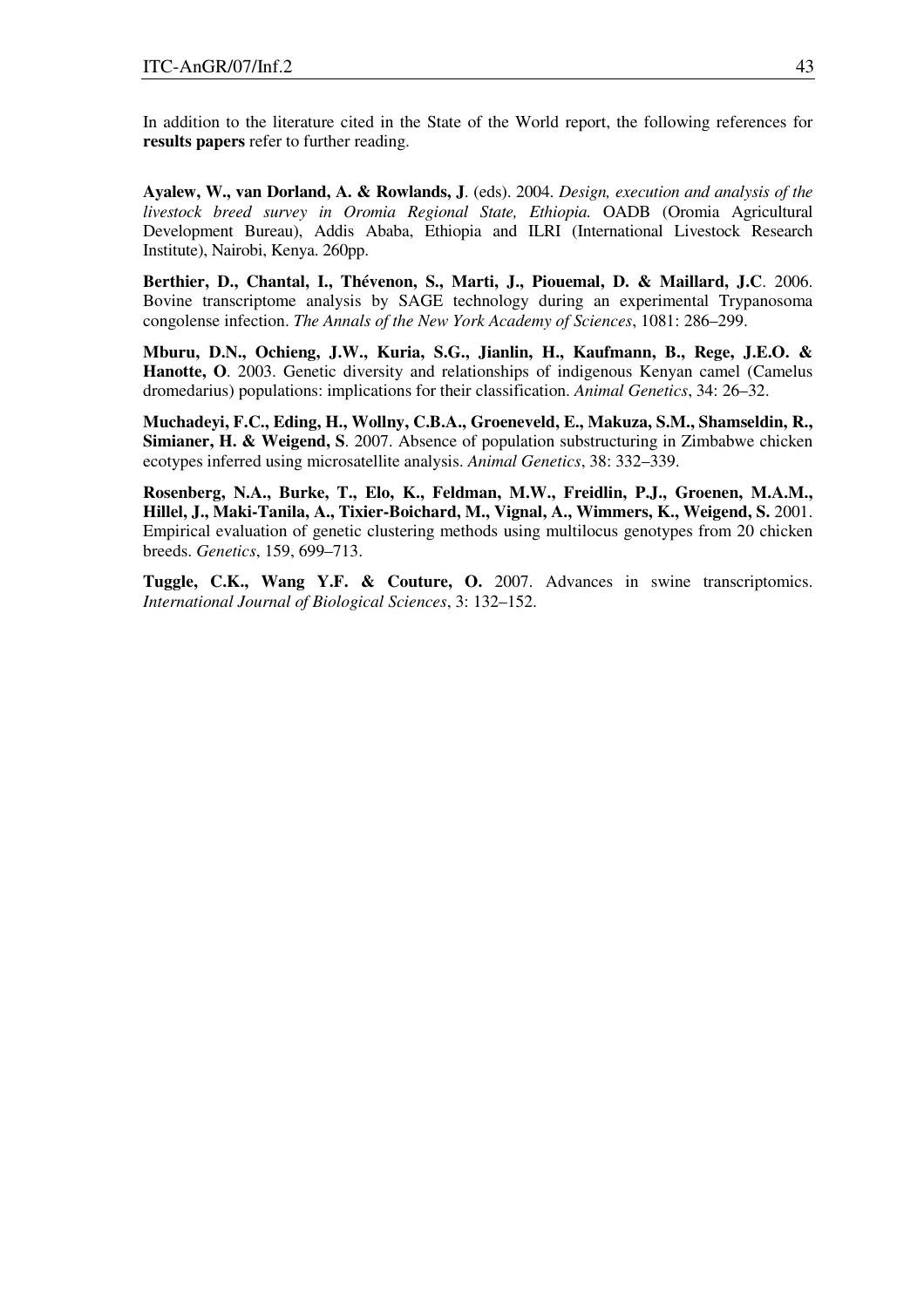#### **SUSTAINABLE USE AND GENETIC IMPROVEMENT**

*Chanda Nimbkar<sup>1</sup> , John Gibson<sup>2</sup> , Mwai Okeyo<sup>3</sup>and Paul Boettcher<sup>4</sup>\*\** 

*<sup>1</sup>*Animal Husbandry Division, Nimbkar Agricultural Research Institute, P.O. Box 23, Phaltan 415 523, Maharashtra, India *<sup>2</sup>*The Institute for Genetics and Bioinformatics, C.J. Hawkins Homestead, University of New England, Armidale, NSW 2351, Australia *<sup>3</sup>*International Livestock Research Institute, P.O.Box 30709, Nairobi 00100, Kenya *<sup>4</sup>*Joint FAO/IAEA Division of Nuclear Techniques in Food and Agriculture, International Atomic Energy Agency, P.O. Box 100, A-1400 Vienna Austria

#### **Summary**

 $\overline{a}$ 

Sustainable use of animal genetic resources for agriculture and food production is proposed as the best strategy for maintaining their diversity. Achievement of sustainable use would continue to support livelihoods and minimize the long-term risk for survival of animal populations. The concept of sustainable use has economic, environmental and socio-cultural dimensions. Sustainable use of animal genetic resources also contributes to food security, rural development, increasing employment opportunities and improving standards of living of keepers of breeds. Supporting the rearing of breeds through better infrastructure, services, animal health care, marketing opportunities and other interventions would make a significant contribution to the sustainable use of animal genetic resources.

Sustainable use envisages the use and improvement of breeds that possess high levels of adaptive fitness to the prevailing environment. It also encompasses the deployment of sound genetic principles for sustainable development of the breeds and the sustainable intensification of the production systems themselves. Sustainable use and genetic improvement rely on access to a wide pool of genetic resources.

Genetic improvement programmes need to be considered in terms of national agriculture and livestock development objectives, suitability to local conditions and livelihood security as well as environmental sustainability. Genetic improvement can involve choice of appropriate breeds, choice of a suitable pure breeding or crossbreeding system and application of within-breed genetic improvement. The choice of appropriate breeds and crossbreeding systems in developed countries has been a major contributor to the large increases in productivity, and has benefited greatly from the fact that developed country animal genetic resources are well characterized and relatively freely exchanged. Where proper steps have been followed by careful assessment of demand, execution, delivery, impact and cost–benefit analyses, successful within-breed improvement has been realized within indigenous populations in developing countries. Breeding objectives and programmes for subsistence oriented and pastoralist systems are likely to be entirely different from conventional programmes. Crossbreeding has been most successful where it is followed by a rigorous selection programme involving livestock owners' participation and substantial public sector investment in the form of technical support. In any genetic improvement programme, inbreeding needs to be monitored and controlled.

This paper has benefited from inputs from several reviewers and other contributors, and we thank all for their thoughtful insights. In particular, we acknowledge the contributions of Johann Soelkner, Daniel Semambo, H.T. Blair, Gustavo Gandini, Devinder K. Sadana and Ilse Köhler-Rollefson. We also acknowledge the comments and contributions of Irene Hoffmann, David Boerma and Dafydd Pilling from the FAO and scientists from the International Livestock Research Institute (ILRI).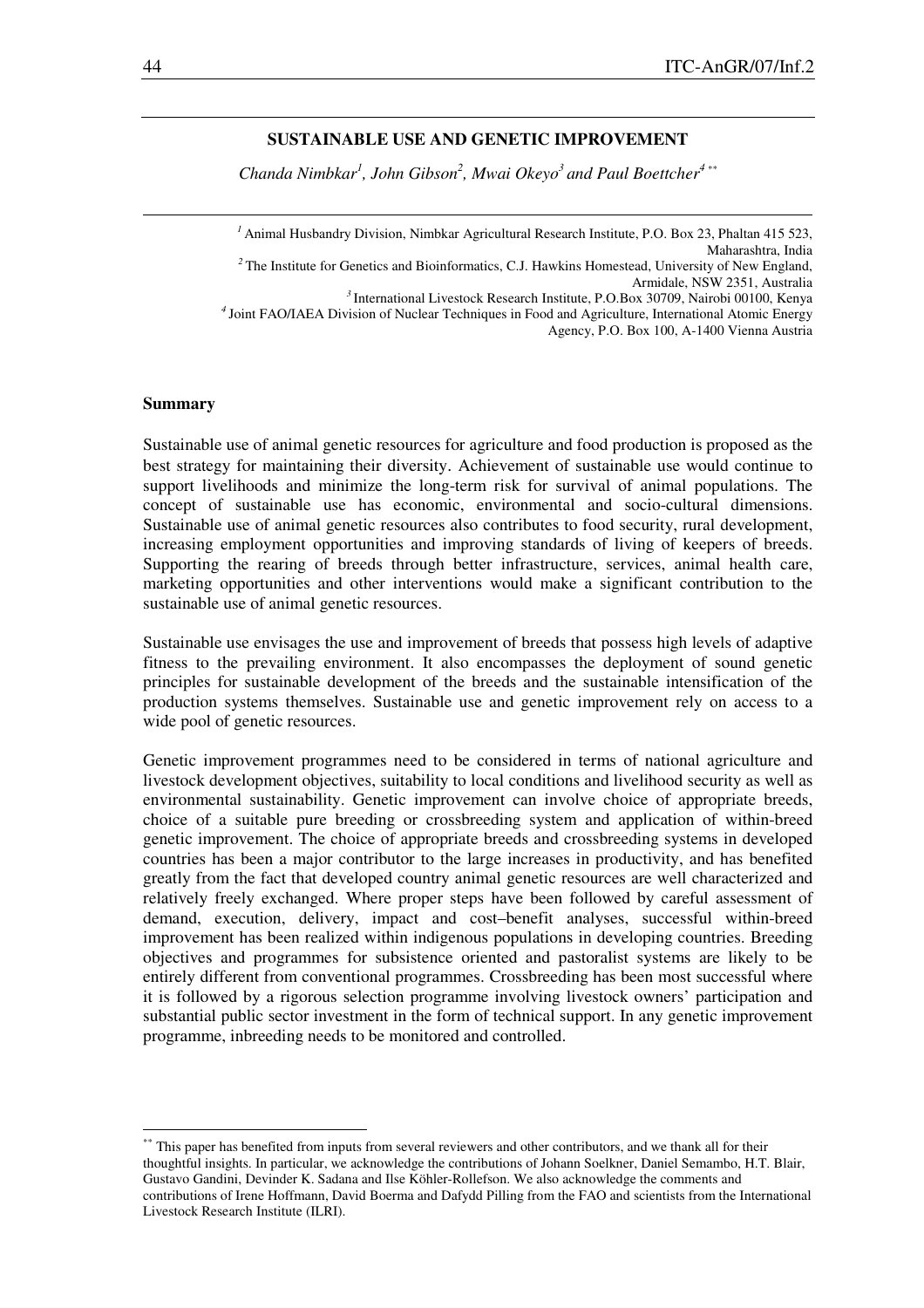Within-breed genetic improvement is normal practice in the developed world, and has become a highly technical enterprise, involving a range of reproduction, recording, computing and genomic technologies. Emerging genomic technologies promise the ability to identify better, use and improve developing world animal genetic resources in the foreseeable future. Useful systems can, however, be established without the need for application of advanced technology or processes.

# **1. INTRODUCTION**

Sustainable use is the use of components of biological diversity in a way that does not lead to the long-term decline of biological diversity, thereby maintaining its potential to meet the needs and aspirations of present and future generations. This is the definition of "sustainable use" proposed by the Convention on Biodiversity (CBD). *The State of the World's Animal Genetic Resources for Food and Agriculture* (FAO, 2007) identified key elements of this concept as it applies to animal genetic resources. It reviewed existing concepts but did not attempt a comprehensive description of the state of the art. The general conclusions of the SOW-AnGR were that there is a need for the concept of "sustainable use" to be "interpreted in the context of agricultural biodiversity, and for concrete management strategies to be developed for AnGR". After the drafting of *The State of the World* report, FAO held an expert meeting that identified the guiding principles of sustainable use, made specific recommendations addressing relevant aspects of the concept and focused on work required to clarify and develop the concept further. This paper describes the state of the art of scientific thinking on the key technical issues, options and opportunities in relation to sustainable use of AnGR.

Animals are reared in production systems, each with its unique geographical, environmental, cultural and socio-economic context. Sustainable use of animals for agriculture and food production in robust, ecologically compatible production systems is widely accepted to be the best strategy to maintain their diversity. Continued use of animal genetic resources within the environment in which they were developed provides a number of advantages, including maintenance of local knowledge about how best to manage the animal, maintenance of the production environment, and continued opportunities for the livestock to adapt to local production conditions and the needs of the society (FAO, 2006a). However, allowing movement of animal genetic resources to new locations and production and market systems is also a way of promoting their sustainability. Use of animal genetic resources inevitably includes development. Animal genetic resources are dynamic resources, changing with each generation in interaction with the physical environment and according to the selection criteria of their keepers (Wurzinger *et al*., 2006). The concept of sustainable use therefore encompasses genetic improvement.

Even in the most rapidly developing countries, there are striking inequities in access to the benefits of economic development. Many families continue to keep a few animals of traditional breeds, often with very low use of external inputs, to provide a wide variety of products and services for household consumption and for sale in local markets. The development of opportunities for most of these families to intensify production and participate in national or niche markets or to find more lucrative non-agricultural employment is not likely to occur in the near future. In the meantime, continued access to well-adapted, local animal genetic resources will remain important for them (FAO, 2006b). Support for sustainable use of animals in developing countries will thus contribute to the broader socio-economic goals of livelihood security and rural development, increasing employment opportunities and standards of living in rural areas and reducing migration to cities. Animal genetic resources play an important role in maintaining vital rural areas in developed countries also. In addition, in both developing and developed countries, animal genetic resources supply nutritious, protein-rich foods to people.

This paper discusses opportunities to enhance sustainable use of animal genetic resources, given the identified drivers of change articulated in paper 1, mainly in agropastoral systems in marginal areas and crop–livestock systems in high potential areas. This focus is justified because industrial production systems using commercial breeds are already well developed, supported by heavy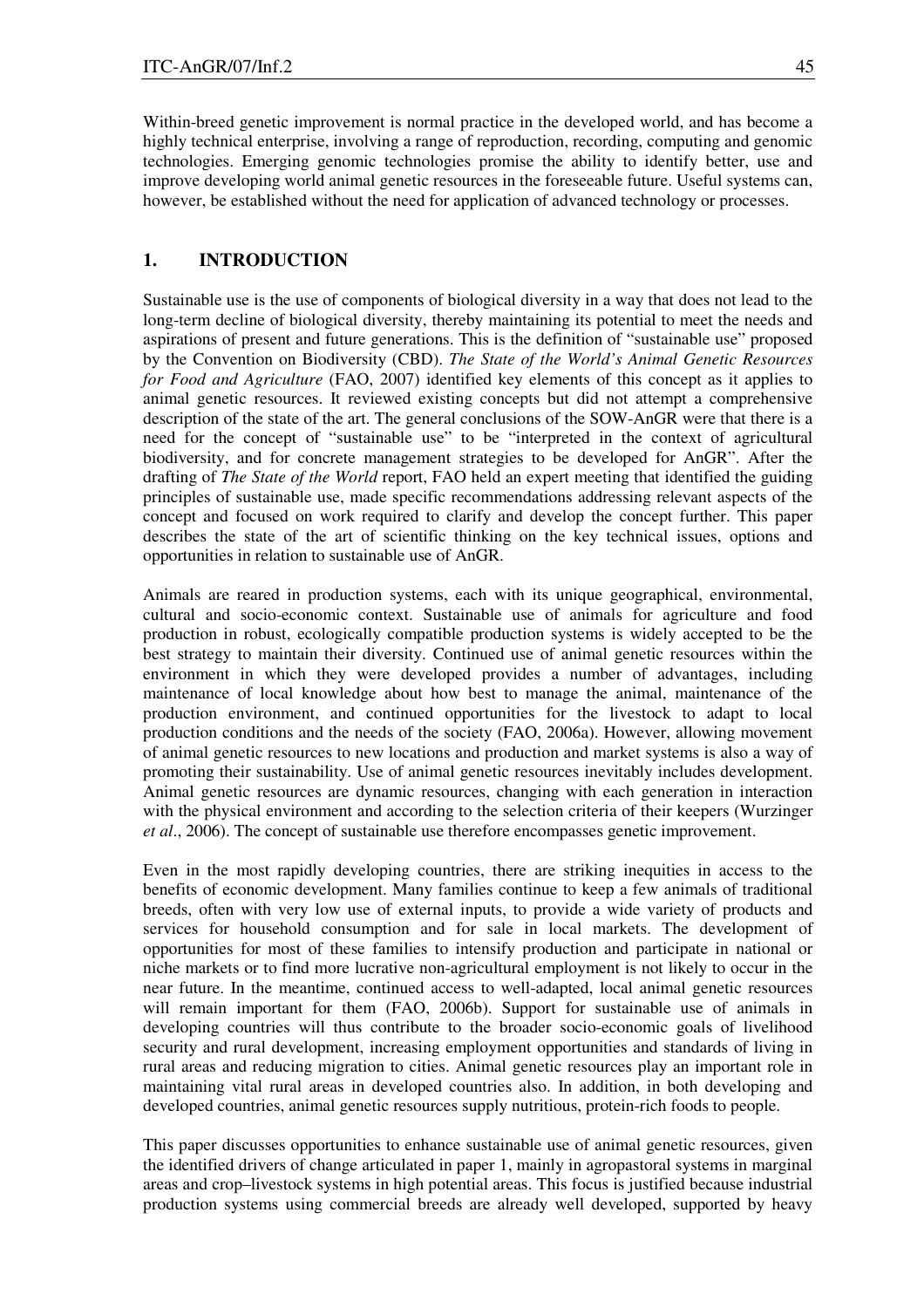investment of capital, other resources and knowledge, and have efficient monitoring and corrective mechanisms in place if needed. The paper also presents the current scientific understanding in the area of genetic improvement and sustainable breeding programmes for development of animal genetic resources. The impact of revolutionary technologies in the field of genetic improvement and issues related to intellectual property rights are also discussed.

# **2. FACILITATING SUSTAINABLE USE WITHIN PRODUCTION SYSTEMS**

Animal genetic resources form the basis of the livelihood and the cultural identity of a large number of farming and pastoral groups. Livestock have a critical role in maintaining sustainable agricultural systems, assuring food security and alleviating poverty. This role is especially important given the prospect of climate change or emerging diseases and the unpredicted rate and consequences of such change. It is expected that sustainable use would lead to the maintenance of vibrant and vigorous populations of breeds in their appropriate production systems. Increasing the profitability of rearing animals, particularly by increasing their market value, as well as enhancing their non-market values can maximize the probability of their continued use in the long term. Adaptive fitness and increased productivity can be achieved and maintained more effectively by improving inputs, environmental conditions and genetic resources concurrently. There is a range of alternatives and opportunities available for such facilitation including institutional strengthening. There are, however, also many examples where opportunities have been wasted or inadequately exploited due to inappropriate policies and lack of support in critical areas (Philipsson, Rege and Okeyo, 2006).

# **2.1 Targeting breeds that require interventions**

In general, more effort to promote sustainable use needs to be directed to those breeds that are likely to become threatened without support. Another factor to be considered in the targeting of interventions is the specific characteristics of breeds that make them unique – for example, adaptive traits such as disease and heat-resistance or specific feeding behaviour. Other criteria might include a focus on breeds that are specific to restricted regions or are unique in terms of their genetic, morphological, functional or cultural characteristics or the products that they produce. Development of a breed is likely to be more successful where there is a local community that highly values the breed in question and has a long history of local knowledge and experience of working with the animals. Continuous monitoring of the status of breeds by periodic breed surveys and censuses would help to provide information on population trends and impending threats. Such data can inform decision-making and help in formulating sound development schemes. This aspect is dealt with more comprehensively in the companion paper on characterization.

## **2.2 Strengthening production systems**

Breeds fit into specific production systems and agricultural landscapes. If particular production systems disappear, the associated animal populations may no longer continue to be used sustainably. Strengthening these production systems so that they are robust in the face of changing circumstances would support the sustainable use of animal genetic resources. Various ways of strengthening these systems are elaborated below.

 *Opportunities for small changes in farming systems.* Small changes in farming systems, designed according to the prevailing climate, resource profile and agricultural practices, can make livestock rearing more profitable and beneficial to the farming system and thus more sustainable. One example is to use novel ways of integrating crop farming and livestock rearing such as ley farming. Another example of an alternative model of farming using livestock is growing grass/leguminous forage on marginal, rainfed lands and rearing livestock instead of sowing grain crops that usually do not yield any grain because of inadequate rainfall.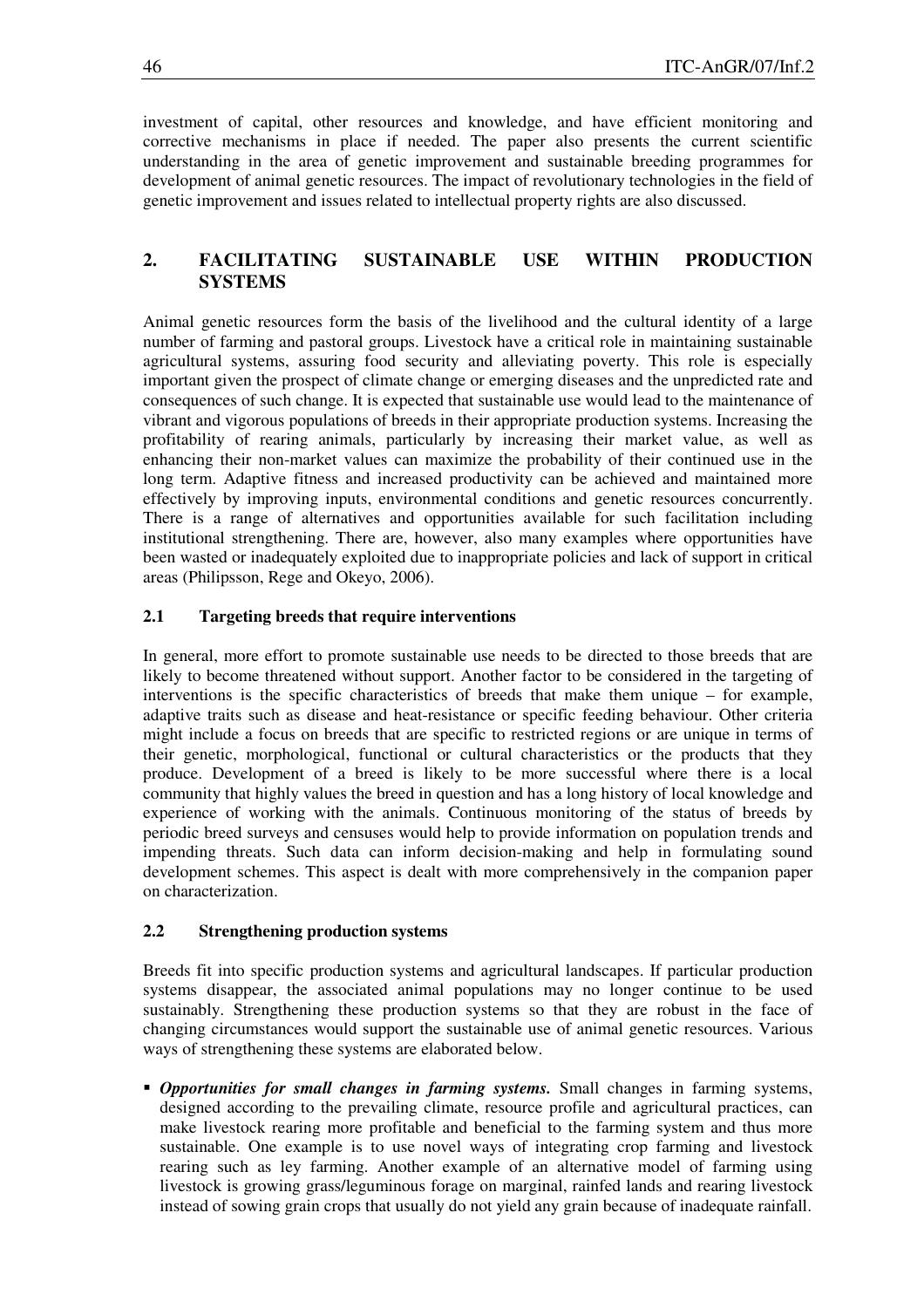- *Provision of technical services*: In some cases, technical improvements to animal nutrition, management and health may improve the economic viability of animal populations. The sustainability of animal genetic resources in existing production systems could be improved substantially by provision of basic veterinary services, including disease prevention measures such as vaccination. Improvements in management and genetics go together in reality as changes in one create new opportunities for the other. Provision of credit to purchase animals and for capital expenditure and a reliable supply of feed resources can provide significant impetus to the rearing of endangered breeds. These services may have to be tailored to specific needs – for example, they need to be mobile for nomadic herding. Other improvements to rural and agricultural infrastructure would also encourage livestock rearing in addition to other general benefits, for example by improving market access through provision of market information and objective pricing structures.
- *Ensuring continued resource availability to livestock keepers*: Sustainable use of animal genetic resources is closely linked to the continued availability of adequate grazing and water. Pastoralist production systems are increasingly under threat worldwide. The reasons for this are numerous:
	- o deterioration of natural pastures as a result of droughts, inappropriate management of grazing and soil erosion;
	- o curtailed access of livestock to common property resources;
	- o diversion of grazing lands to other uses such as irrigated crop-farming, establishment of industries, urbanization or creation of national parks;
	- o increasing difficulties in migration owing to increased cross-border disease-related controls, and traffic and highway codes that restrict livestock movement along and across major highways.

There are also other increasing demands, such as for biofuel production, on common property resources and government lands in almost all countries. A pragmatic approach would be to take into account the vital role of animal genetic resources in diverse spheres, from production of much-demanded animal protein to maintenance of fertility of farmlands and creation of space for animal genetic resources in land-use plans (Köhler-Rollefson and LIFE Network, 2007).

- *Capacity building.* Training will help to inform livestock keepers of the latest scientific developments applicable to their livestock, such as availability of new vaccines, and will help to protect them from inappropriate advice (Malmfors *et al*., 2002). Training should build upon existing local knowledge of the production system and enable livestock keepers to make informed decisions.
- *Improving the status of animal genetic resources by raising awareness among policy- and decision-makers.* Sustainable use of animal genetic resources has not achieved a high priority in the strategies of many governments or national and international funding agencies. In the Consultative Group on International Agricultural Research (CGIAR), institutional capacity and availability of funds are generally skewed heavily towards the plant sector (FAO, 2006b). Animal husbandry usually gets a raw deal compared to crop farming in governmental financial allocations because of inadequate awareness of policy-makers of the importance of livestock. It is therefore necessary to raise the awareness of the contribution of livestock to national economies and to the well-being of large numbers of families to give a higher profile and status to livestock rearing. Raising awareness will help in encouraging policy-makers to develop sound policies that are beneficial for sustainable use of animal genetic resources rather than policies that may have an adverse impact on livestock rearing. For example, supportive public policy and long-term technical support systems are largely responsible for the success of the dairy subsector in India (Kumar, Birthal and Joshi, 2003).
- **Promoting 'organizations' of livestock keepers.** A key aspect to promoting sustainable use is creating or strengthening structures to organize the keepers of animals and help motivate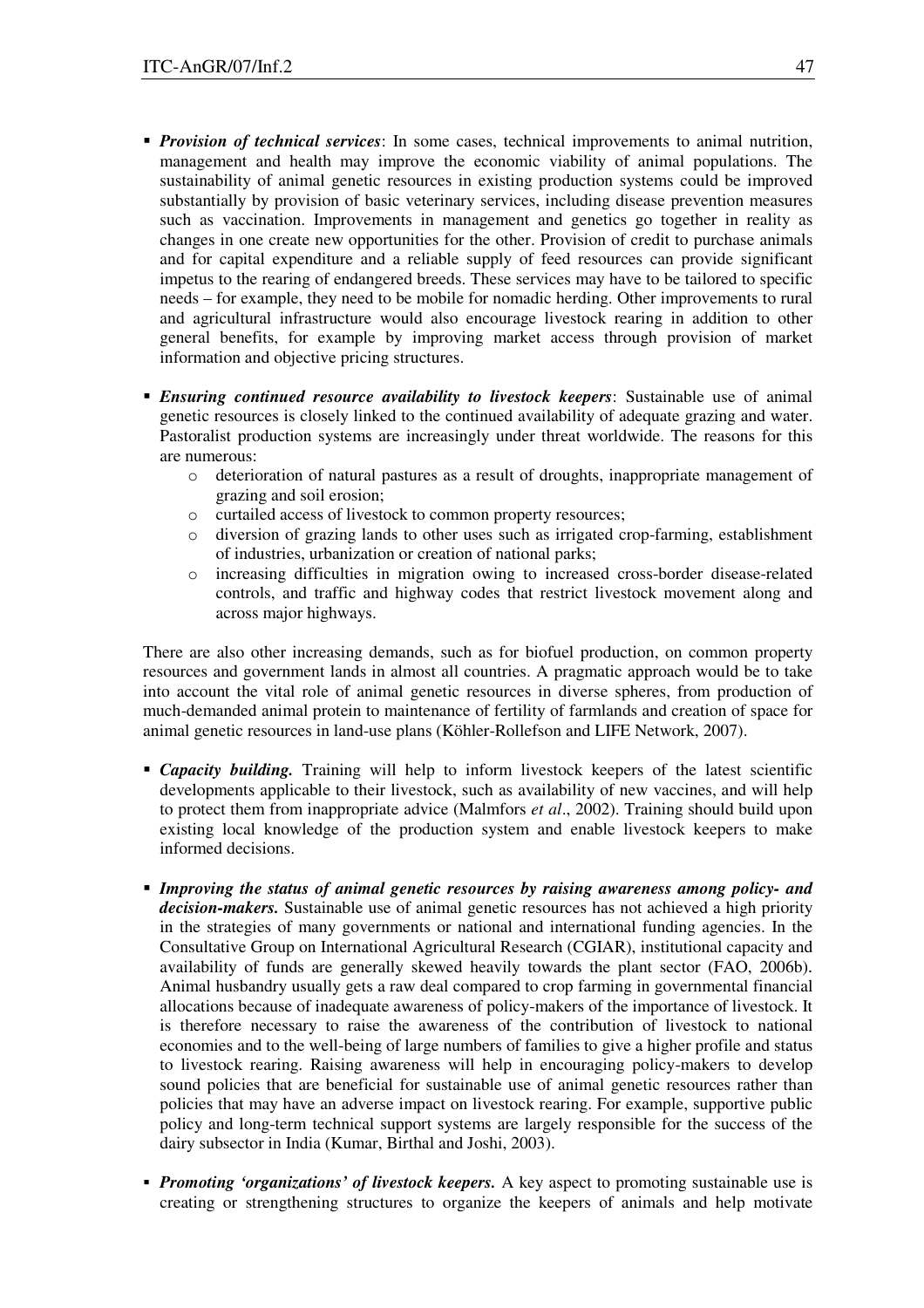communal efforts (Kosgey & Okeyo, 2007). Organizations are stronger than individuals and can safeguard group interests better, by advocacy with authorities. In the longer term, building these structures may serve a capacity building role – allowing livestock keepers better access to information, strengthening their position in relation to extension services, facilitating the organization of training and improving bargaining power when marketing products. In Europe, there are strong farmer cooperatives and breeding organizations that go back a century and have also received much public support over the years.

## **2.3 Improving market access and promoting novel uses of animal genetic resources**

### *Developing markets for livestock breeds, their products and services*

The value of animal production can be increased by marketing products more effectively. Ease of marketing and lucrative prices for animals and their products can provide the biggest boost for continued use of animal genetic resources (Boxes 1 and 2). Development of niche markets is also important from the perspective of promoting sustainable utilization. Niche markets rely on creating perceived value regarding the conditions of production, product quality or a combination of these. Consumers that particularly value food quality or specific production methods are the most likely to purchase specialized niche products such as Parmigiano Reggiano cheese produced from Regianna cattle in Italy, high-value cured pork products from Iberian pigs reared in oakforest production environments in Spain and meat from the black boned chicken breed in Viet Nam, known for its medicinal value. One of the ways to create demand for products of breeds reared in pastoralist systems with no chemical inputs is to market them as "range-fed" or "fed on natural vegetation". Such products could also benefit from "geographical indication" recognition.

#### **Box 1.** Adding value to Nguni cattle

The Nguni of South Africa is an African taurine breed with a slight admixture of zebu blood that reached the region together with southward migrating pastoralists in about 300 AD. After white settlers arrived with exotic cattle, the Nguni cattle were long perceived as inferior because of smaller carcass size, non-uniform colour pattern and lack of information on their production potential. Even the people who had originally kept this breed started crossbreeding or keeping exotic cattle. Research in the 1980s then revealed that the Nguni breed is very tick-tolerant, can maintain its condition during seasonal food shortages, can obtain optimal nutritional value from the available forage, is a good walker and very docile. Its adaptation to harsh extensive production systems offers many advantages to smallholders. The Animal Improvement Institute has therefore initiated a project to supply selected Nguni bulls to smallholders together with training and infrastructural support. Nguni cattle have a wide range of colours. The colour variation indicates the cultural heritage of the breed, which has been raised by African stockmen for centuries. Colour variation frequently had a ceremonial and symbolic importance. The colourful Nguni hides are much in demand these days for pelts that are tanned with the hair on, for use as rugs, clothing and home furnishings. Being able to predict and generate specific colours has taken on a new economic aspect as these uses have recently increased. In addition, certain colours or pigmentation patterns (such as pigmented skin beneath white hair) can be helpful in adaptation of animals to harsh conditions of high solar radiation. All three of these factors (tradition, utility, adaptation) combine to make colour important for Nguni breeders, and unravelling the details of colour genetics can be useful for them (Köhler-Rollefson, 2004; Sponenberg, 2007).

In almost all areas of India, a niche market for local breed chickens and eggs, perceived to be "high-quality" and therefore more expensive, exists side by side with broiler chicken and commercial layer hen eggs. Similarly, in Malaysia, meat from the Kampong chicken is considered to be better tasting than the commercial breeds. In the United Kingdom, a ready market was developed for beef from Angus cattle as high-quality beef (with high marbling), which served to increase the Angus population. The measures adopted for this included promoting Angus beef through a restaurant chain. The fragility of some such niche markets is, however, demonstrated by the collapse of the restaurant chain following the outbreak of mad cow disease.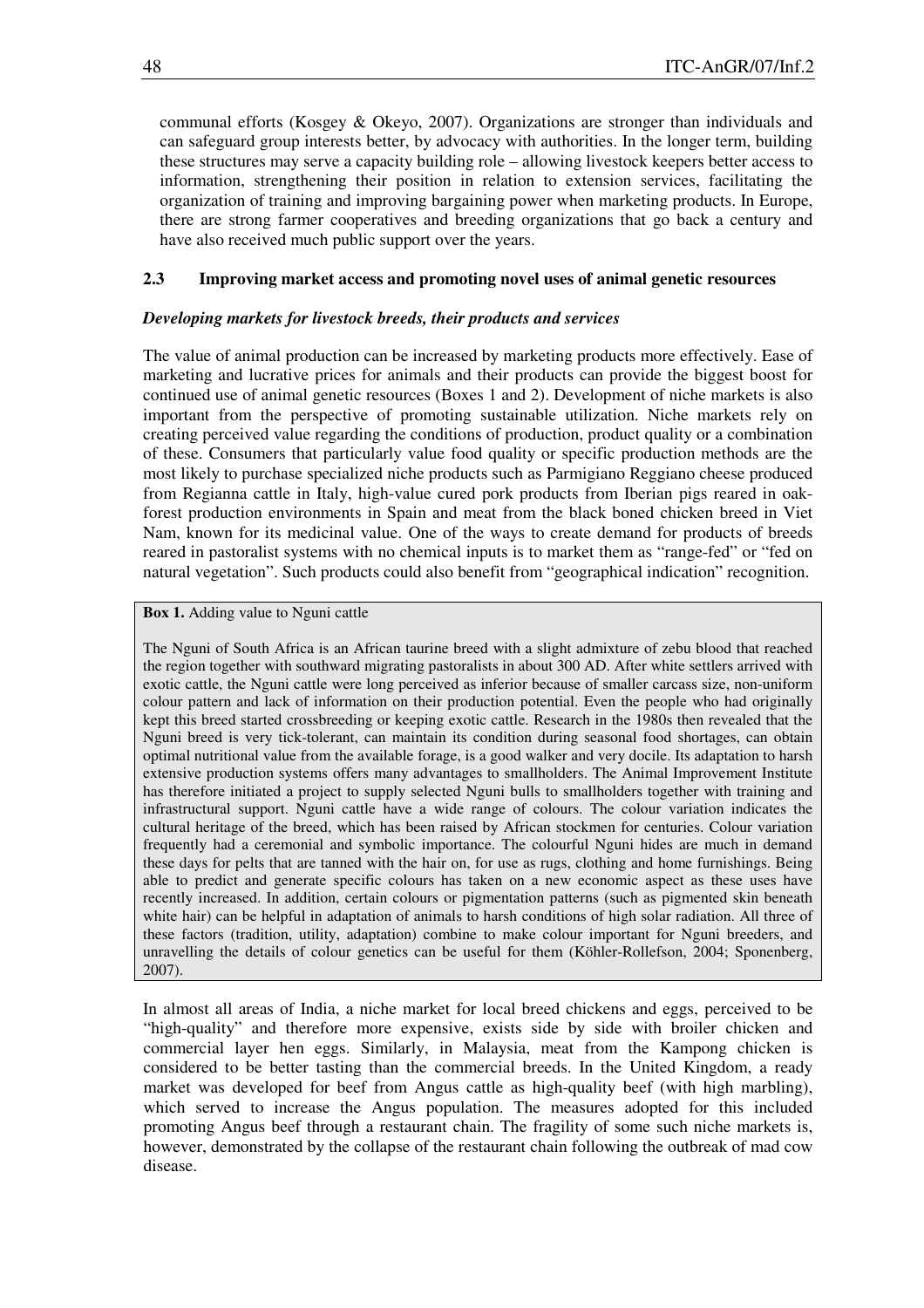### **Box 2.** Value-adding to peri-urban dairy farming in Latin America

Straddling the border of Peru and Bolivia, the Altiplano – a high-altitude plain at 4 000m above sea level – is one of the poorest regions in the world. At such high altitudes, the environment is unforgiving: drought and extreme cold are common. The region supports six million people, who mostly depend on agriculture. Potato is the staple but crop failure is a regular occurrence and many families live in extreme poverty. However, for some Altiplano farming families living close to urban centres, nutritional and income stability is not completely unattainable. Milk production is growing in importance in the region and a pilot project, under the ALTAGRO initiative of the International Potato Center (CIP) and its partners, has created a market in several large towns for cheese made from local cows' milk. Most households in the area earn around US\$1 per day. With this initiative, dairy producers have more than doubled their income, with some now earning up to US\$850 per year. The ALTAGRO project, financed by the Canadian Government, has supported the construction of two small dairies in Atuncolla-Illpa, a Peruvian town with a population of 10 000 people. A training plant set up at the experimental station of the Instituto Nacional de Investigación Agraria (INIA, Peru's National Agricultural Research Institute) is providing technical assistance to farmers and processors in how to transport the milk and process it into cheese (http://www.new-ag.info/07/04/focuson/focuson1.php).

# *Novel uses for animals and animal products*

New uses have been developed for animals and their products with desirable consequences for continued maintenance of animal genetic resources. The unique immune system enhancement properties of Panchagavya (a mixture of milk, curd, ghee, urine and dung of indigenous cows prepared according to a recipe from ancient Ayurveda [Sushruta Samhita, 1985]), identified by new research (Chauhan *et al*., 2004) have led to new marketing possibilities in India and Sri Lanka. A non-governmental organization (NGO) in Rajasthan, India, has successfully introduced camel milk ice cream (desert dessert) as part of a comprehensive strategy to make camel rearing more profitable. Research in the United States of America on "aversive conditioning" using boluses with lithium chloride (Mueller, Poore and Skroch, 1999) shows that sheep can be trained to bypass the tender shoots of grapevines and trees for the weeds sprouting underneath.

## *Promoting use of animals in landscape conservation*

Use of traditional grazing livestock for landscape heritage and biodiversity maintenance and for nurturing more complete ecosystems is a growing management practice in many developed countries. In the United Kingdom and Europe, and specifically the Balkans, the role of grazing livestock has been recognized as critical in the maintenance of wildlife and native plant biodiversity in many high nature value ecosystems. In the Mediterranean, grazing for shrub control helps to reduce forest fires. Cultural tourism associated with the unique culture of rearing local breeds has been expanding rapidly in Europe and also in South America where camelids are great attractions at parks and tourist sites. Similar approaches are needed in other developing countries, since here too particular breeds have shaped certain landscapes. Functioning pastoralist systems also have value as tourist attractions, besides contributing to ecosystem health.

## **2.4 Research and dissemination of research results**

Public-funded applied research needs to focus on improving livestock rearing as an integral part of production systems and finding innovative solutions to real problems rather than on obscure theoretical topics. Successes as well as failures need to be published in order to capitalize on experiences. Research on the beneficial interrelationships between livestock and their environment and the necessity of livestock to maintain the sustainability of the landscapes they use is likely to provide enlightening results (Lewis, 2003). It is important to publish research results in accessible sources to ensure wider dissemination.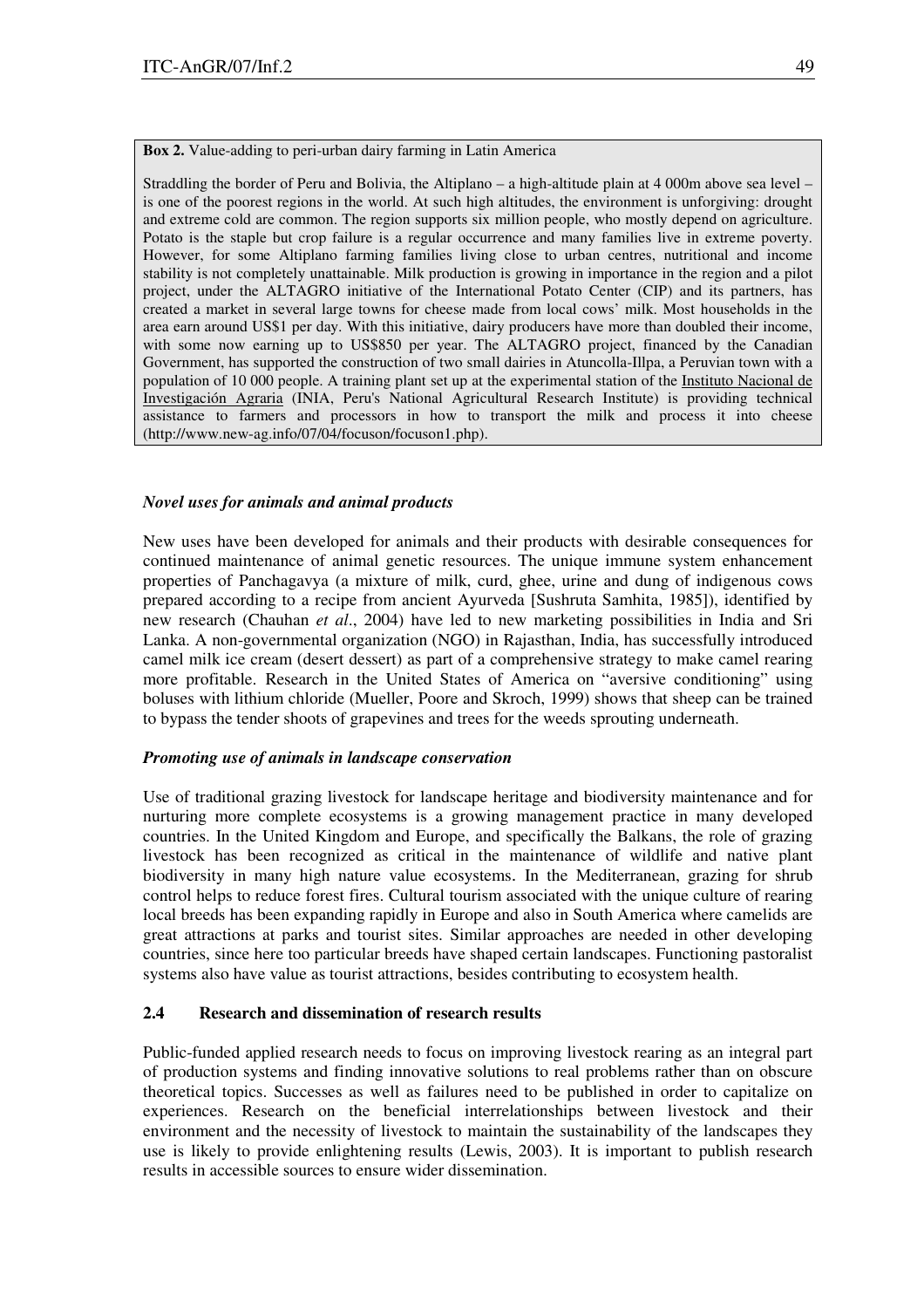### **2.5 Promoting sustainability as the main objective**

The supporting interventions should be such that they create an enabling environment to make livestock rearing self-sustained in the long term rather than dependent on outside support. If support is withdrawn due to a change in the macroeconomic situation or in the government, the livestock rearing system it has strengthened should not collapse. In fact, consequences of interventions could be tested against the potentiality that the support may be terminated.

Appropriate strategies for sustainable use will differ from country to country or among groups of countries because of the large differences among areas of the world, especially in terms of gross national product and available technology (Gandini and Oldenbroek, 2007).

# **3. GENETIC IMPROVEMENT AND SUSTAINABLE BREEDING PROGRAMMES**

#### **3.1 Introduction**

The concept of sustainable use encompasses the development of animal genetic resources, ensuring that they remain a functional part of production systems, and the sustainable intensification of these production systems. Genetic improvement is the systematic exploitation of genetic variation in important traits among individuals within or between breeds. Breeding programmes for animal genetic resources are generally undertaken in order to improve their productivity and the quality of food and products derived from them and to ensure the availability of such food/products at affordable prices. Genetic improvement of livestock has made and will continue to make major contributions to agricultural development, food security, sustainability and livelihoods. In high-input production systems, which are common in the developed world, modern chicken and pig hybrids consume less than half the feed per kilogram of meat produced than the strains of 50 years ago. Such genotypes cannot, however, stand the harsh rigours (disease challenge, poor-quality feed, high temperature) of the low input, livelihood-focused systems in most of the developing countries. The high feed conversion efficiency has allowed the demand for meat of affluent societies to be met from a greatly reduced land area, thus releasing large areas of agricultural land that would otherwise have been required to produce poultry and pig feed. The importation of these improved genetics along with their associated production systems into developing countries has benefited consumers through availability of cheap broiler meat and pork and has also brought profits to farmers, although some other farmers were crowded out of markets because of these developments. There are other examples of benefits (with some qualifications) in the developing world. For example, the use of improved dairy genotypes has allowed the development of a large informal milk market that has dramatically improved smallholder livelihoods and human nutrition in the densely populated highlands of Kenya. A recent study has, however, shown that these animals are of higher milk potential than tropical climates and feed resources can support. In some situations, this resulted in drastic reductions in farmers' profits (King *et al.*, 2006).

Genetic improvement can take many forms, but generally and logically follows an ordered hierarchy of events. This starts with understanding of the production and marketing systems, choice of appropriate breeds or strains (sometimes resulting in replacement of existing breeds), establishment of an effective pure breeding or crossbreeding system, and then further improvement through selection of superior genotypes within populations that best suit the production and market conditions. The past 50 years have seen a drastic change in breed use. As a consequence, genetic improvement in the developed world is now primarily based on a few breeds and within-breed improvement. Almost all pigs in developed country markets are, however, crossbred and some strategic crossbreeding is being undertaken increasingly in cattle and sheep. In the developing world, most genetic change is taking place through change of breeds via crossbreeding programmes aimed at "grading up" of indigenous breeds towards exotics from the developed world. Systematic within-breed improvement is much less prevalent, although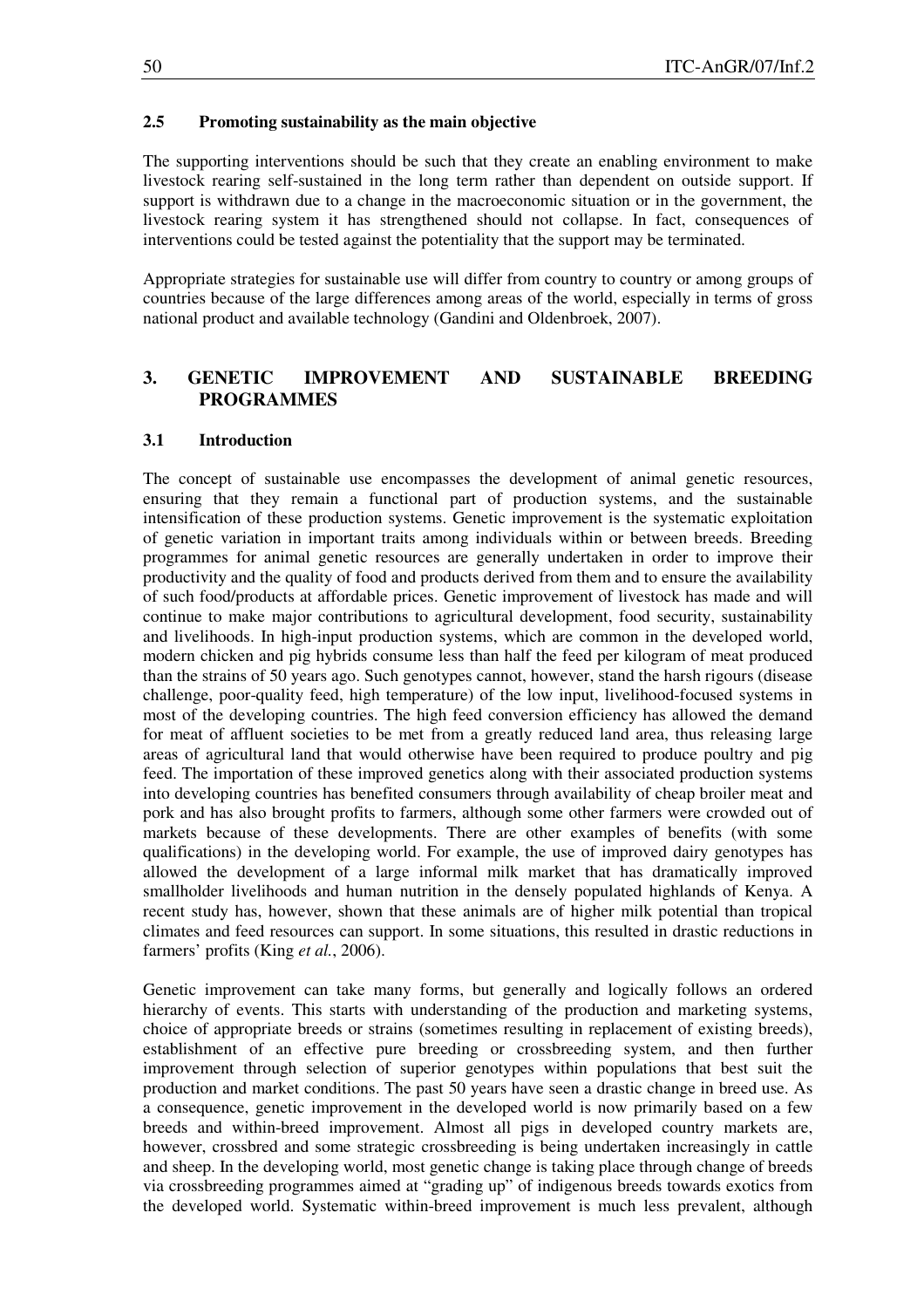livestock keepers themselves continuously make decisions to keep and cull animals according to criteria they consider important. However, apart from a few cases, most of the structured breeding programmes have seen limited success, mainly because of inadequate understanding of the prevailing agro-ecological and marketing conditions.

# **3.2 Within-breed improvement**

Within-breed genetic improvement programmes are routine for all the breeds and strains of livestock used in the dominant livestock production systems of the developed world. The genetic improvement typically accounts for 40 to 60 percent of the annual productivity gains in these systems. In the developing world, however, within-breed improvement to improve productivity is not common and has not often been sustainable. The relative lack of effort is partly due to the perception that greater genetic change is possible through the choice of specialized and improved exotic breeds and strains and crossbreeding systems. However, inadequately planned crossbreeding programmes have seen as much failure, if not more, as within-breed improvement programmes. Lack of suitable infrastructure, expertise and sustained government support has also hampered the establishment of within-breed improvement programmes in developing countries. Many factors have contributed to the lack of success in existing programmes – inadequate initial characterization of local populations, lack of participation of smallholder beneficiaries, inadequate dissemination mechanisms, inadequate or unsustainable infrastructure and expertise and/or rapid evolution of production systems (such as breed replacement), apparently eliminating the need or demand for the improved stock. Successful application of within-breed improvement is undoubtedly attainable in the developing world, but requires more careful assessment of demand, execution, delivery, impact and cost–benefit analyses.

Within-breed improvement presents a particular challenge in subsistence-oriented systems. It has to be based on adequate knowledge of the breeds in question and of the production system. Serious consideration has to be given to social, economic and environmental sustainability in this situation. Potential strategies for breed development appropriate to the local conditions and in keeping with the country's overall livestock development objectives should then be identified, assessed and prioritized (Box 3).

## **Box 3.** Community sheep breeding programme in Peru

In the highlands of the Sierra Central in Peru (an isolated high mountain range environment at an altitude of about 4 000 metres above sea level), dual purpose Corriedale sheep and native-type sheep with different levels of exotic upgrading are kept in an extensive pastoral system. A survey conducted in 1996 identified three types of sheep production systems: individual family flocks, communal flocks belonging to villages and multicommunal flocks managed by cooperatives often involving several villages in a region. The survey identified two major requests of farmers related to breeding: the need for suitable rams and the need for training in breeding techniques. After extensive discussions, an interesting breeding structure based on the open nucleus concept was established and made functional. The land and labour necessary to run the nucleus were provided by the communities based on a series of arrangements and technical support was provided by the university. The nucleus was established by mating imported and locally produced top rams with 50 "best" females of each of nine communal and multicommunal flocks. Half of the ewes were returned pregnant to the suppliers and the other half were used for starting a central nucleus providing improved rams to communal and regional flocks, which in turn also provided rams to family flocks. Incidentally, the progeny of local rams proved to be better suited to the local market conditions than the progeny of imported rams. Farmer organization and farmer training are the backbone of this successful community-based sheep breeding programme, which is still in operation (Mueller, Flores and Gutierrez, 2002).

Generally, breeding objectives have focused on increasing productivity, often measured at the individual animal level. However, breed improvement should take into account the full range of attributes that make production systems sustainable. Selective breeding efforts can vary in scope from highly organized breeding programmes through to simple culling decisions based on individual phenotypic information under less controlled environments. The choice of methods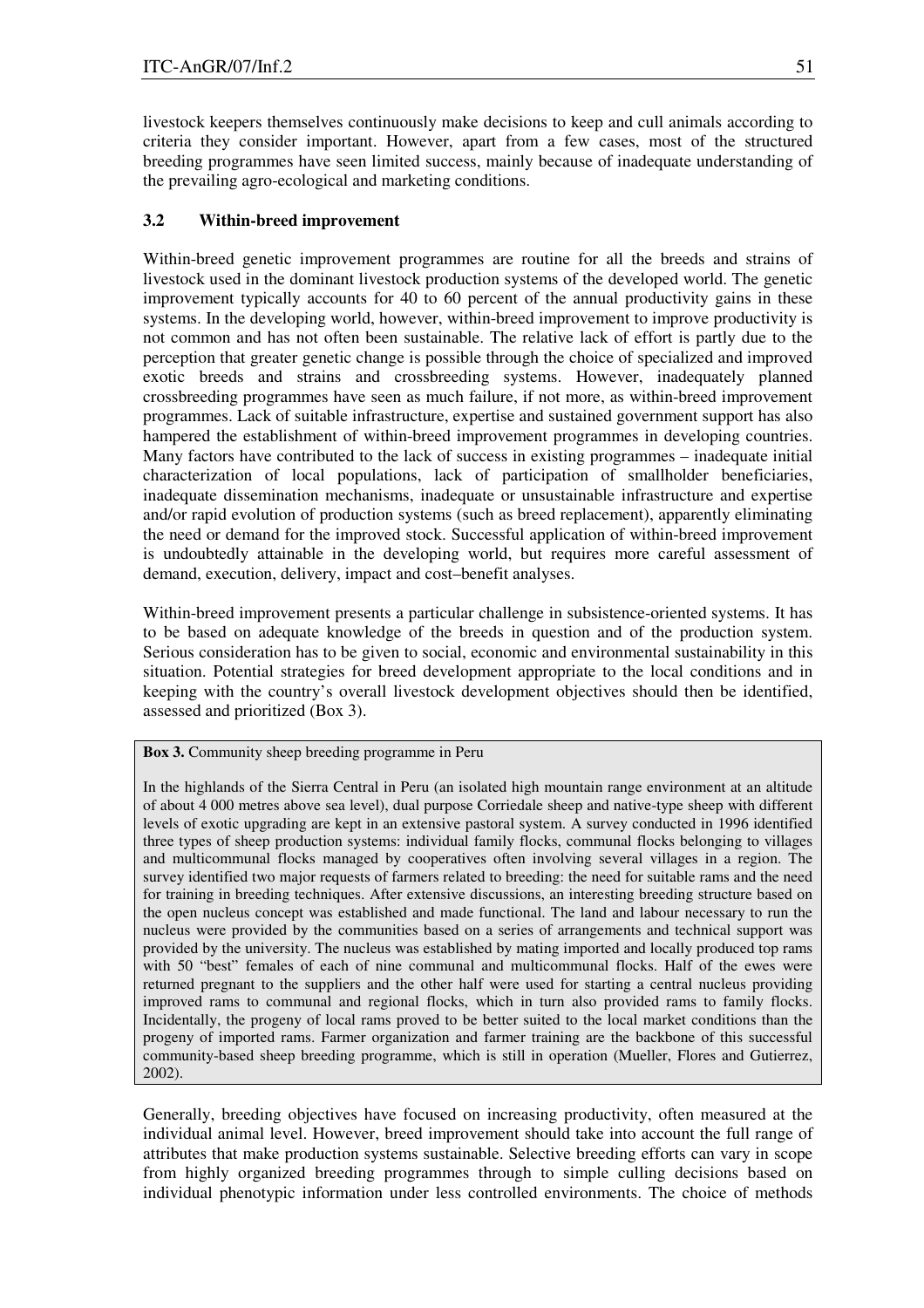will depend on the objectives of the breeding programme, their acceptability to the whole spectrum of stakeholders, access to improved genetic resources and the technology and infrastructure available.

In harsh mountainous or arid rangelands and pastoral systems where the environment and markets are unlikely to change in the medium to long term and where existing genotypes are well adapted, simple within-breed selection programmes focusing on as few traits as possible provide the best approach. The traits to be included need to be easily recorded for the animals to be selected and depend on the primary use of a breed. They will be multiple for multipurpose breeds. While natural selection will take care of many adaptive traits, fertility of male animals needs to be considered based on the results of a first mating season. When the environment and market requirements are changing, then more planning, better designs and institutional integration/coordination are required.

Where proper steps have been followed, successful within-breed improvement has been realized, even within indigenous populations in developing countries. The improved Boran cattle in Kenya, the Nguni cattle in South Africa, the Tuli cattle of Zimbabwe and the Murrah buffalo programme of India (with some limitations) are success stories in regions where many programmes have failed. What is unique about all these examples is that the production, policy and market environments were well understood, the locally available genetic resources/breeds were well evaluated and simple selection criteria agreed upon and implemented.

Intensive selective breeding will inevitably result in some reduction in genetic diversity within the breed. Systems for allocating breeding males to females based on the relative genetic contributions of parents have been developed to optimize genetic improvement while minimizing the rate of inbreeding (e.g. Sonesson and Meuwissen, 2000). These are used in commercial breeding and can be applied to local breeds if animals are appropriately identified and their pedigrees recorded accurately.

## **3.3 Choice of breeds and crossbreeding**

The matching of appropriate breeds to evolving production systems has been a major contributor to growth in productivity and improvement of product quality in the developed world. This has been possible because developed world breeds and strains are relatively well characterized and are easily accessible through established processes such as genetic evaluation rankings and semen and breeding male distribution schemes. In the developing world, most animal genetic resources are inadequately characterized and access to animal genetic resources from other developing countries is often difficult or impossible. In fact it is ironic that recently developed wellintentioned instruments such as the Convention on Biodiversity may hamper the sharing of breeds across countries even if it appears to be the most technically logical option and would actually contribute to the maintenance of agricultural biodiversity. Unless livestock genetic resources of the developing world are better characterized and made more accessible, it is inevitable that the choice of breeds and strains for breed replacement and crossbreeding will be dominated by those of the developed world. This is evident, given the strong marketing strategies of the improved livestock genetics companies from the high-input systems of some developed countries. This may severely restrict the options of developing countries to develop their local breeds to meet goals for agricultural and economic development, sustainability and improvement of livelihoods.

With now widely predicted climate changes through direct and indirect effects (i.e. reduced number of growing days, hence herbage yields, increased disease outbreaks and challenges), the developing regions of the world's production systems are likely to be severely affected. Therefore, the need to source appropriate (those that best match the predicted future scenarios) breeds and genes from one developing country to another would be the most logical option. For example, if, as a result of global climate change, most of the sub-Saharan regions receive less rainfall and have hotter climates than currently is the case, then instead of embarking on long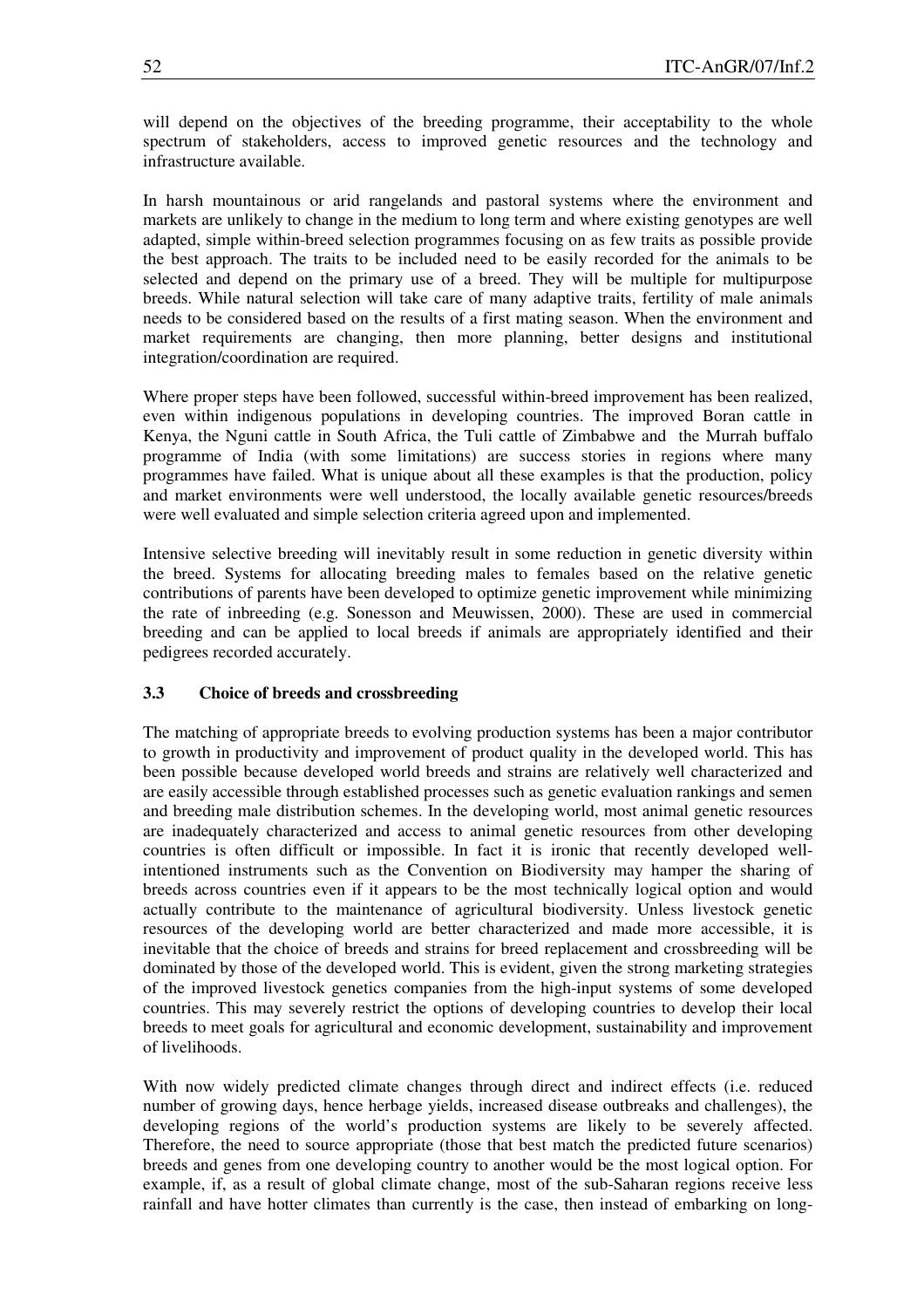term within-breed improvement of local breeds to match the predicted future environments in the affected areas, it would be better to access and move breeds. For example, Kenana and Butana cattle breeds of the Sudan that are already naturally adapted and reasonably productive under a harsh environment could be moved to those areas where harsher conditions are expected in future. Such realities add a new dimension to the potential utility of indigenous breeds.

In pastoral systems, and when market opportunities for improved milk and meat production exist but where large erratic environmental changes such as droughts are common, livestock keepers may maintain a range of diverse genotypes, some of which can survive drought conditions. Traditionally, pastoralists may keep a mix of species and breeds in their herds to maximize the advantages of good seasons and to reduce risk during bad seasons. For example, crossbred animals generated by crossing locally adapted females to an improved "exotic" breed male may be more profitable than their local purebred mothers when conditions are good, but may be the first to die when there is a bad drought. Farmers may use some indigenous breed sires and some exotic sires on parts of their herds/flocks while practising within-breed selection in part of the herd/flock. A good example is the Ankole cattle breed in the African Great Lakes region, where many keepers of large herds adopt a strategy of splitting their herds in this manner (Wurzinger *et al*., 2006). Better planning is then necessary to find a balance between high-profit/high-risk and low-profit/low-risk and to ensure a good bio-economic balance.

The use of crossbreeding has also made major contributions to productivity and product quality in the developed world. Structured crossbreeding systems, such as "terminal crossing" where first generation crossbred (F1) animals are slaughtered or where specialized crossbred dam lines are used, are common. Crossbreeding may also be used for gradual breed replacement with upgrading or the controlled maintenance of various proportions of exotics leading to formation of composites. The need to maintain pure breeds for the production of crossbred animals or commercial production is either managed by farmers or by commercial companies. Farmers have had extensive support and training and now understand the need to maintain a balance of breeds to make the system sustainable in the long term.

There are also examples of successful crossbreeding programmes in developing countries. In some situations, carefully conceived and executed crossbreeding programmes have merit as a rapid method of introducing desirable traits into local well-adapted breeds. The development of the Dorper sheep is one of the most successful programmes of composite breed development for a low-input production environment (de Waal and Combrinck, 2000). The breed was developed in South Africa by crossing Dorset Horn sheep with the fat-rumped, black-headed Persian sheep, a local Somali breed. Other successful crossbreeding programmes include the formation of the Sunandini synthetic dairy cattle in Kerala State, India (Box 4), the Boer goat of South Africa (Malan, 2000) and the Brazilian Milking Hybrid (MLB) cattle (Madalena, 2005). Crossbreeding has been most successful where it was followed by a rigorous selection programme involving livestock owners' participation and substantial public sector investment in the form of technical support. However, very often, crossbreeding has been indiscriminate and the local breeds that underpin the crossbreeding programme have been lost because of a lack of understanding by the authorities, companies and/or farmers involved that these pure breeds must be maintained to support the system. The strategic use of crossbreeding as a way out of a narrowed genetic base in commercial breeds is also considered important. It is gaining acceptance, for example, for fixing the increasing adverse trends in reproductive traits in commercial dairy cattle in North America. Such strategic crossbreeding is desirable to prevent long-term reduction of genetic diversity.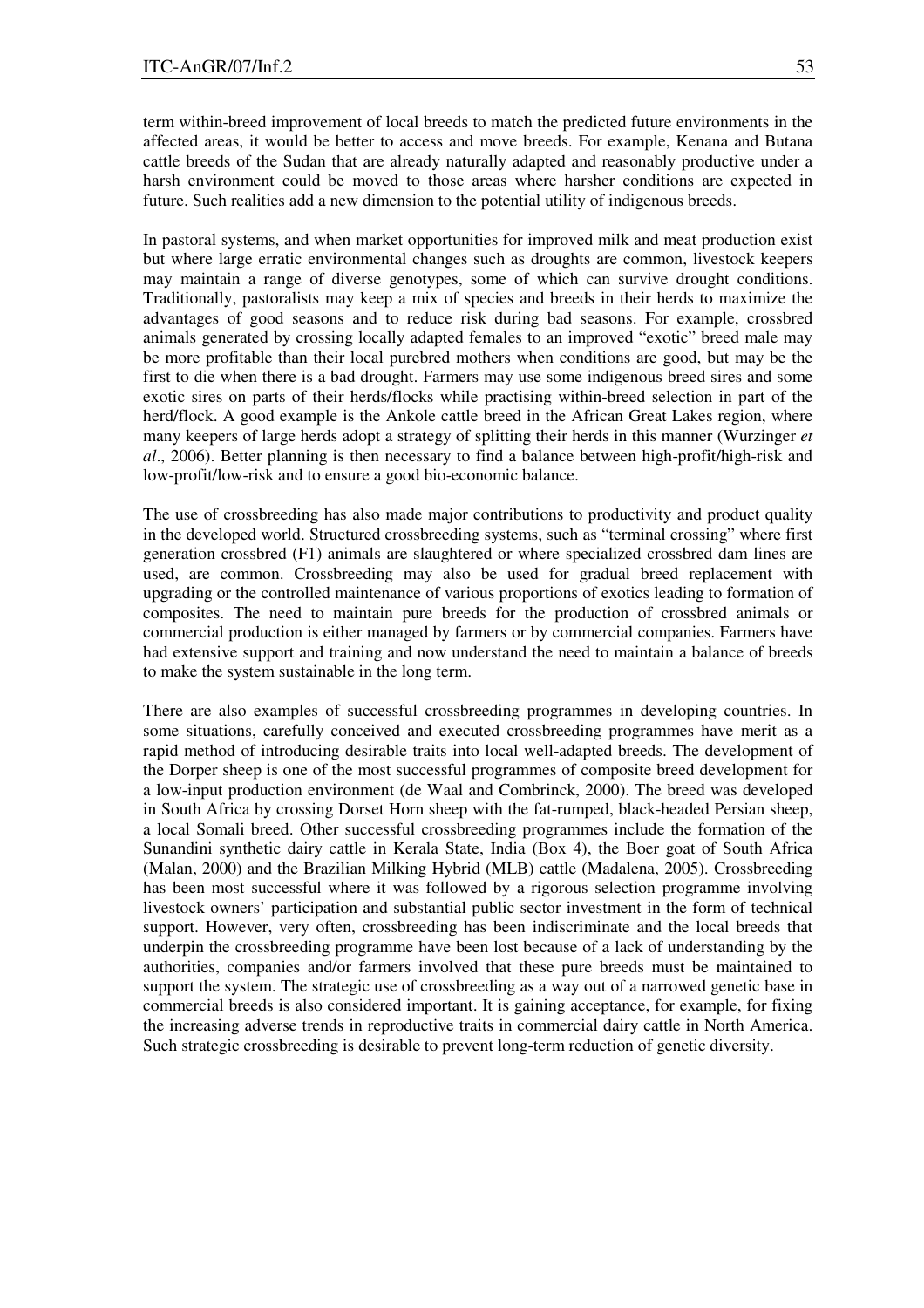#### **Box 4.** The Sunandini cow in Kerala, India

Conditions in the State of Kerala in southern India are generally not conducive to classical dairy farming. These conditions are: the year round hot and humid climate, relentless pressure on land for human needs, acute scarcity of fodder, high rainfall and consequent mineral depletion of the soil. However, the Kerala dairy development programme, implemented over four decades (1964–65 to 2000–01), increased the State's average yield per cow per day from less than a litre to nearly 7 litres and milk production from 200 000 to 2.6 million tonnes per year. It has provided livelihood support to over one million smallholder households. The phenomenal growth in milk production can be attributed to a planned effort to develop the cattle genetically for milk production, supported by an extension programme for fodder development and a well-organized milk collection, processing and marketing system. A new composite breed, called "Sunandini" has been established by crossbreeding local cattle and further selection among the crosses. During the process, however, almost 80 percent of the local cattle have been converted to Sunandini and the local Vechur breed of cattle has almost been lost. The composite has a wide genetic base of exotic donor breeds – Brown Swiss, Jersey and Holstein Friesian and, to a lesser extent, the Indian donor breeds Sahiwal, Gir, Rathi and Kankrej. The Sunandini breed combines the positive qualities of local cattle such as adaptability, resistance to disease and strong hooves with the high production potential of the exotics. The level of exotic inheritance is limited to 50 percent. Its overall average lactation milk yield is 3 400 kg with a milk fat percentage of 4.0 (KLDB, 2004).

Finally, it should be recognized that large, highly variable and rich genetic pools of crosses between exotic and indigenous breeds exist in developing countries today. Such populations would serve as a quick foundation for synthetic breed formation; especially given the surviving individuals have the combination of genes that best fit the prevailing environments. Strategic use of such crosses to develop breeds for specific production systems is prudent and timely. For example, in trypanosomiasis endemic areas, it would make good sense to combine N'dama crosses that have survived and are productive with purebreds or crosses of equally tolerant cattle breeds such as the Orma Boran of Kenya and Sheko of Ethiopia (which is at risk). This underlines the importance of sorting out the problem of cross-country access to such genetics.

# **4. APPLICATIONS OF TECHNOLOGY IN GENETIC IMPROVEMENT**

## **4.1 Current use of technology**

Breeding programmes in the industrial production systems are complex and have evolved over many years of technical inputs in terms of design, determination of breeding objectives, calculation of economic weights, genetic evaluation methods, breeding strategies and delivery of services, as well as structures and techniques for dissemination of improved genetics. They involve the extensive use of technologies for data recording and storage, advanced computing and statistical analysis, reproduction, genetics and genomics. For example, dairy cattle improvement generally involves automatic milk recording of several hundred thousand cows each year, compositional quality assessment, data download to a central database, large computers and advanced computer algorithms that estimate the genetic merit of millions of animals simultaneously, artificial insemination of millions of cows and embryo transfer of several thousand cows, laboratory assays to determine parentage and, increasingly, molecular genetic testing to determine which animals carry particularly desirable sets of genes.

In the developing world, advanced technologies are more difficult to implement because of high cost, lack of expertise and infrastructure and are consequently not widely used. A contrasting situation, however, exists in some developing countries (such as India) where several top research institutes pursue the use of mainly molecular technologies for their glamour rather than for supporting a practical breeding programme. Research involving use of technologies is preferred over more tedious field research, which is perceived to be less rewarding. It is therefore necessary to ensure that simple breeding programmes based on proven genetic principles are not abandoned in favour of molecular genetic technologies that, in turn, need the existence of sound breeding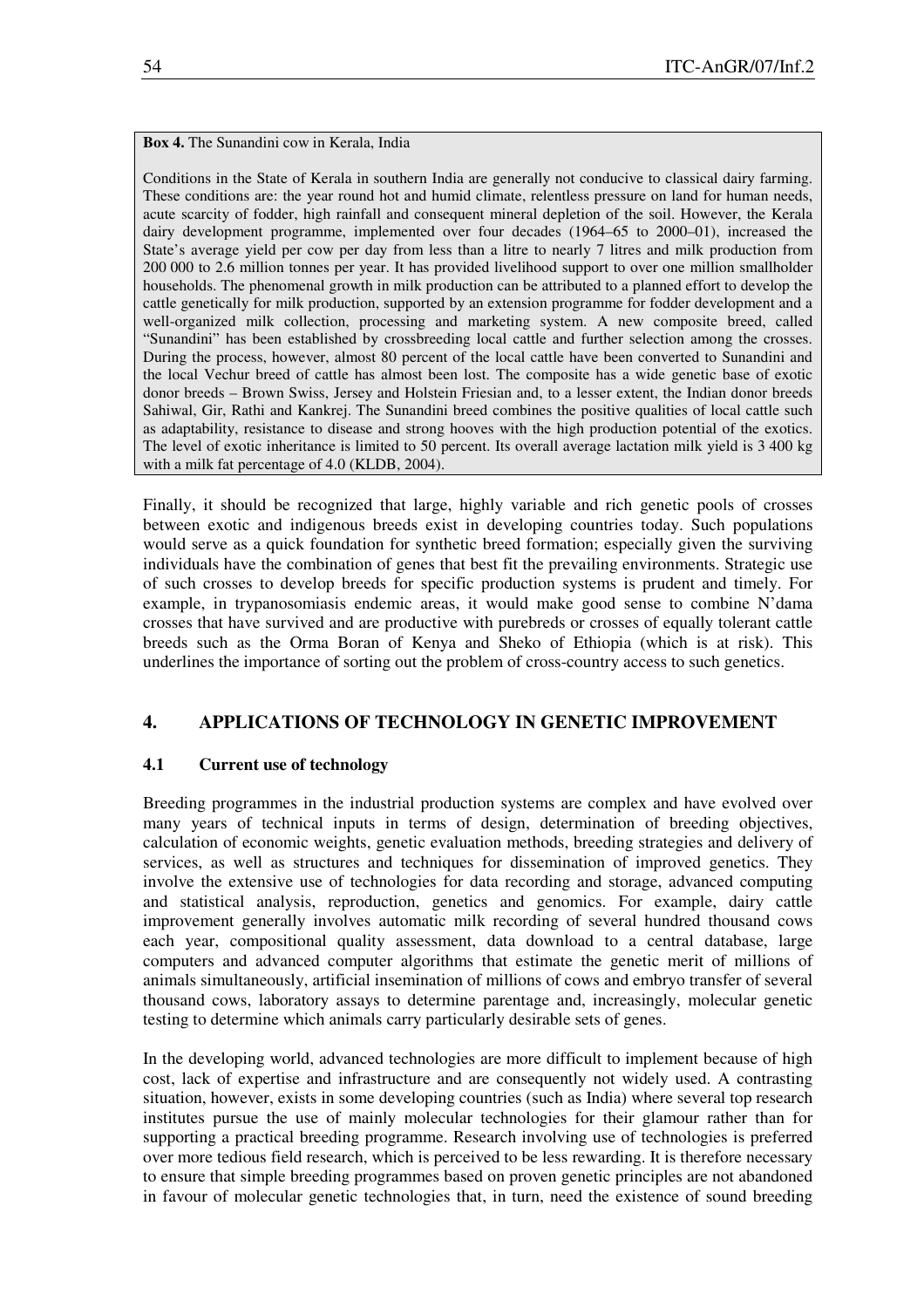programmes to be used effectively (see Box 5 for an example of effective use of advanced technology in a breeding programme in a developing country.) An example of effective use is that reproductive technologies, such as frozen semen or embryos, are used in several species to transfer germplasm between countries and sometimes to expand and/or disseminate rapidly an imported population. In addition to greater efficiency and reduced cost achieved, the use of such technologies greatly reduces the risk of disease transmission compared with importation of live animals.

**Box 5.** Marker-assisted introgression/gene introduction in India

A good example of a clear gene effect successfully implemented in a marker-assisted introgression (MAI) programme is found in India. The Booroola gene is being introgressed from the small Garole breed into the local Deccani breed that is suitable for meat production but has a limited reproductive performance. The Booroola gene has tremendous economic effects in this production system, increasing the weaning rate by nearly 50 percent. The breeding programme is undertaken by a research institute, but there are clear strategies and activities to ensure that the improved stock finds its way to shepherd flocks. Evaluation of the results in these shepherd flocks is an explicit part of the project, and initial results look very promising. Long-term impact, however, needs to be assessed. Early results also indicate that the litter size of Booroola carriers has a direct correlation with feed availability during mating/pregnancy. This means shepherds would be able to reap the benefits of the higher litter size during "good" years while the flock's average litter size would not be unsustainably high during "bad" years. Shepherds may also like to keep a mixed flock of Booroola carrier and non-carrier animals as a risk insurance. MAI should not be ruled out for breeding programmes in developing countries, but should be assessed based on the merit of each case (van der Werf, 2007).

# **4.2 Progress with simple technology**

The low level of use of advanced technologies in most aspects of genetic improvement in the developing world need not prevent effective improvement being achieved (Box 6). For example, a well designed improvement programme, based on selection of the best animals assessed on their own performance, with no other information or analysis, can achieve from 40 to 70 percent of the maximum possible rate of genetic improvement when compared with the use of all advanced technologies. The use of advanced technologies in the developed world is driven by the intense competition among breeding groups or companies and the desire to improve characteristics that are not easily or accurately recorded for every animal. In the absence of such intense competition in developing countries, there is no immediate need to introduce expensive, advanced technologies. A lower rate of genetic progress using simple cost-effective techniques is preferable and certainly better than no selection.

**Box 6.** Simplifying phenotypic measurement of performance

The marginal gain obtained by increasing the precision of information on phenotypic traits is subject to the law of diminishing returns. For this reason, developing countries that are attempting to implement an open nucleus breeding scheme may be advised to begin by collecting "low tech", simple measurements of phenotypes from more animals and farms, rather than asking a few farmers to record complicated measures. For example, recording of milk yield could be bi-monthly or quarterly, rather than monthly. Lactation milk yield estimates based on only two test-days have been shown in some studies to have a correlation of greater than 0.85 with estimates based on ten test-days (Vasconcelos *et al*., 2004). Measurements of heart girth can serve as a proxy for body weight when scales are not available, as the traits are both highly heritable and highly correlated genetically (Janssens and Vandepitte, 2004). For traits such as overall likeability, temperament and general disease resistance that would be difficult or expensive to measure objectively, farmers can be asked to assign simple, ordered categorical scores for phenotypes.

The level of sophistication in terms of breeding strategies to be adopted in order to ensure sustainability and effectiveness needs to be carefully considered. It will depend on the state of the local infrastructure, the product market and available supportive technical expertise and institutional arrangements. An example of unsustainable levels of sophistication is the Kenyan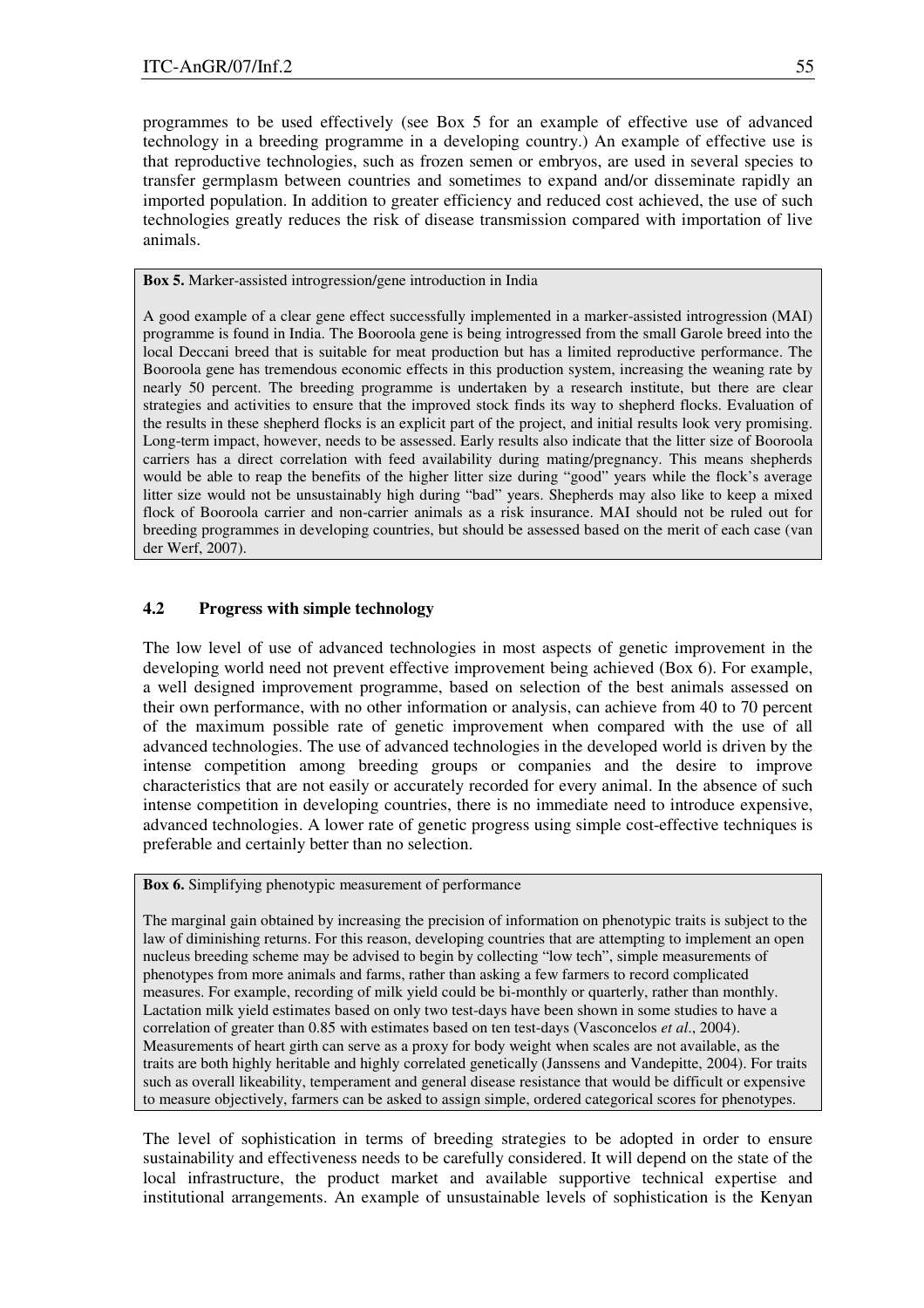National Dairy Cattle Breeding Programme, with sophisticated progeny testing comprising multibreed centralized milk and butter fat recording and data processing systems involving several institutions. The programme was modelled along a European type of system without considering the local infrastructure and institutional limitations. The result is an ineffective system in which an unacceptably low (five or less) number of bulls per breed are recruited each year, with up to 11 years before the test results are completed, leading to a near-zero genetic gain. In this situation, a simpler nucleus-herd-based young bull scheme would have been more effective and sustainable, given the very limited number of herds actually contributing to genetic improvement. Location and management of the nucleus and recorded herds should ensure that production conditions in such herds match or mimic those of the smallholder and/or commercial farms under which most of the progenies of the bulls are raised.

## **4.3 Emerging technology applications**

Reproduction, data and statistical analysis technologies continue to show regular incremental improvements and are expected to benefit but not fundamentally change the current design and operation of genetic improvement programmes. After decades of research and development, sexed semen has recently become available on a commercial basis (Johnson *et al*., 1987, Weigel, 2004). The use of sexed semen could be especially beneficial in countries such as India where religious beliefs preclude the consumption of beef. In such countries, the male animals are neglected and are a wasted resource. Technologies for management of female reproduction, such as synchronization of oestrus and (non) pregnancy diagnosis, can contribute to faster genetic improvement by decreasing the intervals between successive parturitions and increasing the number of candidates for selection.

Some technologies, such as the Livestock Identification and Trace-Back System (LITS) implemented in Botswana as a deterrent to cattle thefts (http://practicalaction.org/?id=peace5\_cattle\_tracking\_botswana), could have huge potential for a genetic improvement programme where lack of individual identification is one of the main hurdles. The digital identification system uses radio frequency identification technology, is safe, environmentally friendly and tamperproof, and is used to identify individual livestock throughout the country. Other than managing cattle records and deterring cattle thefts, the system would also potentially open up access to important livestock markets such as the European Union (EU). The EU beef market regulation requires that imported beef be traceable from the export slaughter facilities to the individual animal that the meat came from.

Genomic technologies that have emerged from the human genome project are rapidly being developed for livestock. For example, in the past two years the ability to detect variations in the genetic code of individual cattle has risen from testing two or three variations in a single test to 50 000 variations in a single test, and the cost of testing has dropped more than a hundredfold (see Paper 2). Such technology developments are truly revolutionary and provide prospects for radical changes in genetic characterization and improvement. Several groups have already demonstrated that using such tests it is possible to determine the genetic merit of individual animals for most commercially important characteristics, without the need for any prior phenotypic information on the animal (Meuwissen, Hayes and Goddard, 2001). Huge quantities of molecular level data are, however, needed. The ramifications of this are still being explored, but it is clear that radical changes in design and operation of genetic improvement in the developed world could emerge. The ability to apply such technologies for routine genetic improvement in the developing world will require substantial reductions in cost, which seem likely to be achieved but cannot be guaranteed. However, it is already clear that these new technologies can be applied to achieve a much greater understanding of the functional genetic variation of developing and developed world animal genetic resources, which can then be used indirectly to better target genetic improvement globally.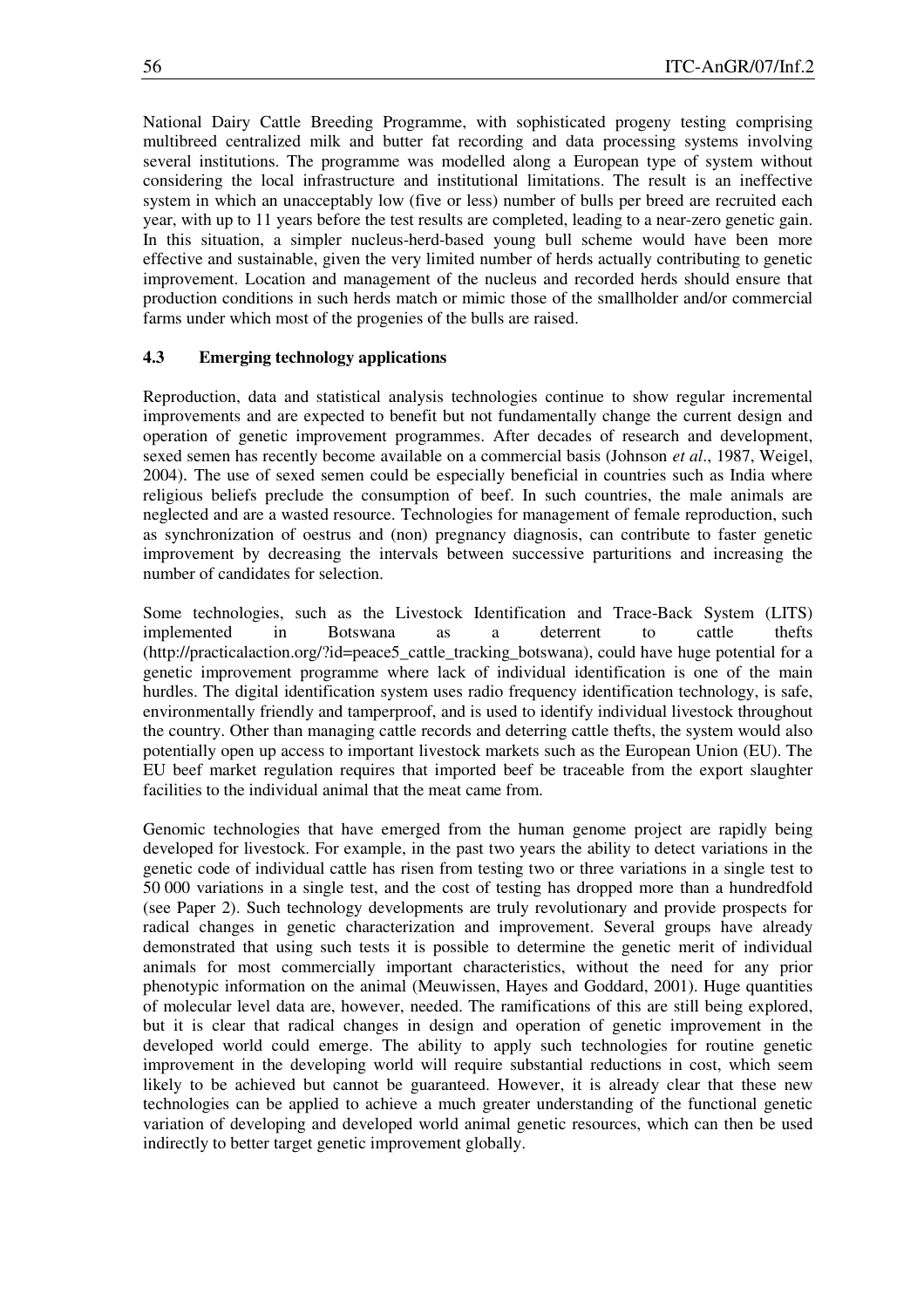### **4.4 Intellectual property issues**

Virtually all the processes of relevant reproduction, data capture, statistical analysis and computing technology are in the public domain. Proprietary software is either readily available at reasonable cost or can easily be duplicated without infringement of proprietary rights. A small number of commercially valuable molecular genetic tests have been patented. In most cases these patents have not been registered in developing countries and therefore provide little or no restriction on use in developing countries. Coupled with the fact that such existing patents are for inventions with little practical value in the developing world, the willingness of patent owners to provide free or low-cost access to the developing world does not appear to have been tested. The recent development of high-throughput tests for genetic variants has led to several applications for patents for simultaneous use of large numbers of genetic polymorphisms. It is understood that in recent months the United States Patent Office has ruled that such patents are not valid and that the test for each polymorphism must be patented separately. The most likely consequence of this is that inventors will seek to protect such intellectual property (IP) by maintaining commercial secrecy rather than applying for thousands of separate patents. This will mean that the technology will be available to competing companies or countries, but the exchange of information will be hindered. It may also mean more difficulties for inventors to share IP with others, even where no commercial competition exists. This is because of the risk that key information might be leaked, thereby devaluing the IP. This situation is likely to be more damaging to technology use in the developing world where resources are less likely to be available to duplicate discoveries that have been protected by commercial secrecy.

# **5. CONCLUSIONS**

Enhanced use and development of animal genetic resources in all relevant production systems play key roles in achieving food security and alleviating poverty. Ongoing utilization is also regarded as an effective means of maintaining diversity and ensuring the availability of resources for the future. Utilization is likely to continue if the breeds are perceived to provide genuine benefits – whether these are private benefits for the livestock keeper or public benefits for which society is willing to pay.

Continued increases in animal production and productivity will be necessary to enhance food security and provide critical income, products and services to hundreds of millions of poor families. Strategies involving incremental improvements in the production potential and productivity of traditional breeds, and corresponding gradual improvements in management and access to veterinary services, supplemental feeds and markets, appear most promising. The continued use of traditional breeds is likely to remain the most effective strategy for resourcepoor farmers in many of the least-developed countries. However, opportunities may exist both to improve local breeds and for carefully managed and limited introductions of exotic breeds in areas of greatest production potential. These opportunities must be seized when genuinely available.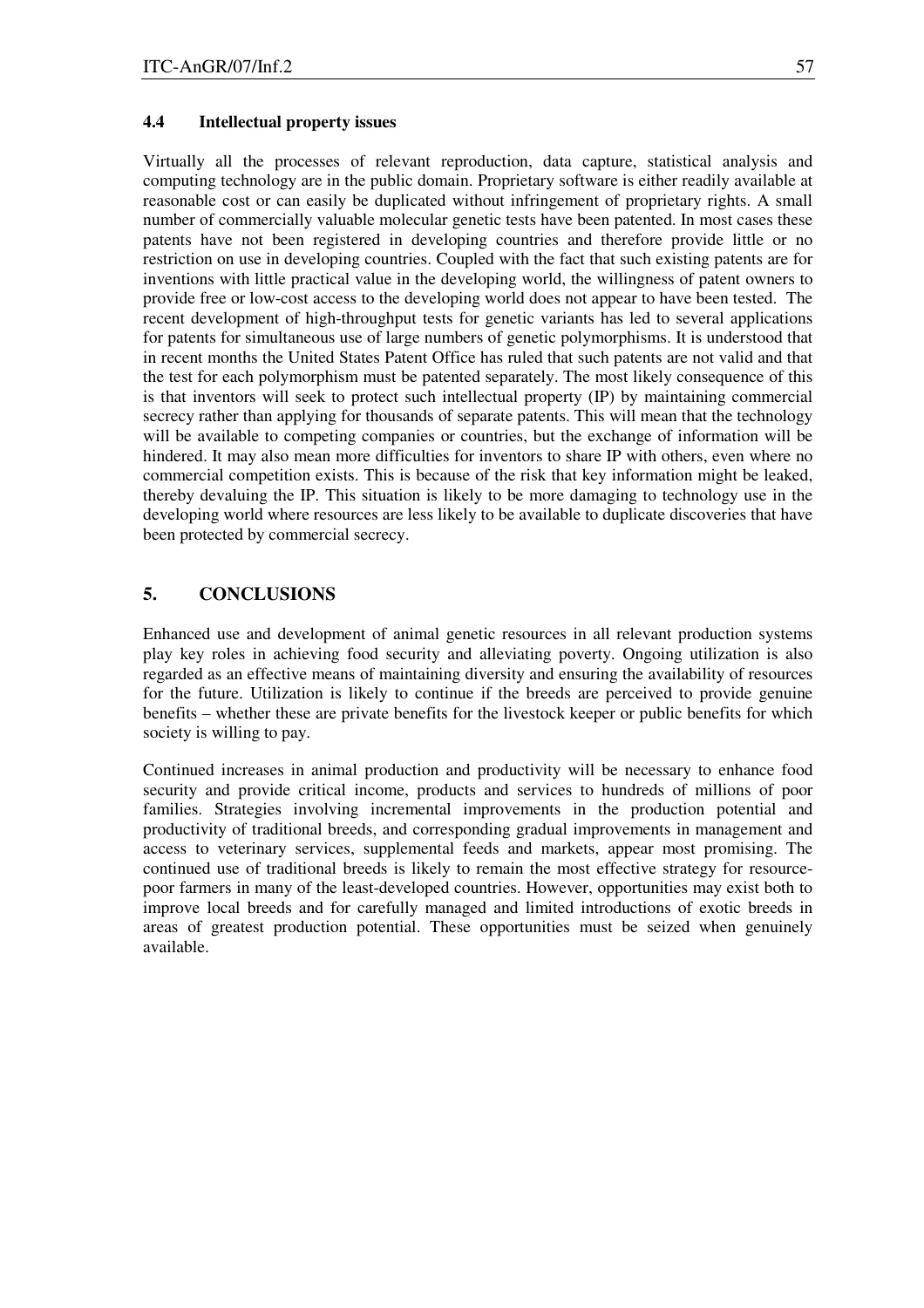#### **REFERENCES**

**Kumar, A., Birthal, P.S. & Joshi, P.K**. 2003. Research on crossbreeding in cattle: an analysis of its economic and social impact in India. *Agricultural Economics Research Review,* 16(2): 91– 102.

**Chauhan, R.S., Singh D.D., Singhal, L.K. & Kumar, R.** 2004. Effect of cow urine on interleukin-1 and 2. *Journal of Immunology and Immunopathology*, 6(1): 38–39.

**de Waal, H.O. & Combrinck, W.J.** 2000. The development of the Dorper, its nutrition and a perspective of the grazing ruminant on veld. *Small Ruminant Research,* 36(2): 103–117.

**FAO.** 2006a. *Report on an expert meeting on sustainable utilization*. Commission on Genetic Resources for Food and Agriculture. Intergovernmental Technical Working Group on Animal Genetic Resources for Food and Agriculture. Fourth session. 13–15 December 2006. Rome.

**FAO.** 2006b. *A strategic approach for conservation and continued use of animal genetic resources*. Commission on Genetic Resources for Food and Agriculture. Intergovernmental Technical Working Group on Animal Genetic Resources for Food and Agriculture. Fourth session. 13–15 December 2006. Rome.

**FAO.** 2007. *The State of the World's Animal Genetic Resources for Food and Agriculture***.**  Rome.

**Gandini, G. & Oldenbroek, K**. 2007. Strategies for moving from conservation to utilization. *In* K. Oldenbroek, ed. *Utilization and conservation of farm animal genetic resources*, pp. 29–54. . Wageningen, Netherlands, Wageningen Academic Publishers.

**Janssens, S. & Vandepitte, W.** 2004. Genetic parameters for body measurements and linear type traits in Belgian Bleu du Maine, Suffolk and Texel sheep. *Small Ruminant Research,* 54: 13–24.

**Johnson, L.A., Flook, J.P., Look, M.V. & Pinkel, D**. 1987. Flow sorting of X and Y chromosome-bearing spermatozoa into two populations. *Gamete Research*, 16: 1–9.

**King, J.M., Parsons, D.J., Turnpenny, J.R., Nyangaga, J., Bakari, P. & Wathes, C.M**. 2006. Modelling energy metabolism of Friesians in Kenya smallholdings shows how heat stress and energy deficit constrain milk yield and cow replacement rate. *Animal Science*, 82(5): 705–716.

**KLDB (Kerala Livestock Development Board).** 2004. Capitalization of experiences in Kerala Livestock Development Board. Kerala, India. 158 pp.

**Köhler-Rollefson, I.** 2004. Farm animal genetic resources. Safeguarding national assets for food security and trade. GTZ, FAO, CTA. pp. 60.

**Köhler-Rollefson, I. & LIFE Network**. 2007. *Keepers of genes: the interdependence between pastoralists, breeds, access to the commons, and livelihoods*. Sadri, Rajasthan, India, LIFE Network. 57 pp.

**Kosgey, I.S. & Okeyo, A.M**. 2007. Genetic improvement of small ruminants in low input, smallholder production systems: technical and infrastructural issues. *Small Ruminant Research*, 70: 76–88.

**Lewis, M**. 2003. Cattle and conservation at Bharatpur: a case study in science and advocacy. *Conservation and Society*, 1: 1–21.

**Madalena, F.E**. 2005. *Considerations on the management of animal genetic resources in Latin America*. Proceedings of EAAP/SLU/FAO/ICAR Workshop on Sustainable Management of Animal Genetic Resources: Linking perspectives globally. 2 June 2005, Uppsala, Sweden. 10 pp.

**Malan, S.W**. 2000. The improved Boer goat. *Small Ruminant Research,* 36(2): 165–170.

**Malmfors, B.M., Smalley, M., Philipsson, J., Ibrahim, H., Anderson-Eklund, L., Mwai, O,, Mpofu, N. & Rege, J.E.O**. 2002. *Capacity building for sustainable use of animal genetic resources in developing countries- A new approach.* 7<sup>th</sup> World Congress on Genetics Applied to Livestock Production. 19-23 August 2002, Montpellier, France. CD-ROM Communication No.29-04.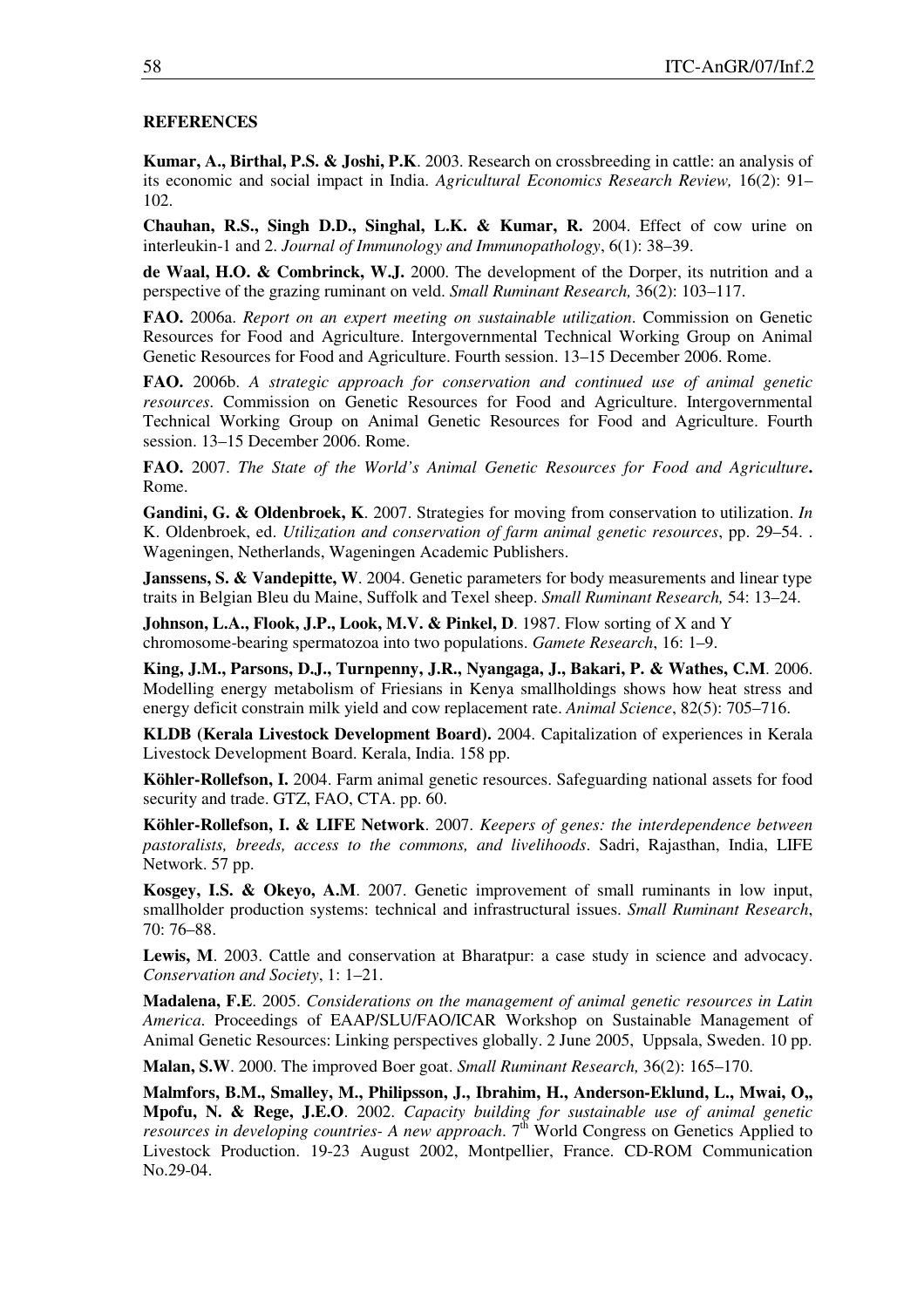**Meuwissen, T.H.E., Hayes, B.J. & Goddard, M.E**. 2001. Prediction of total genetic value using genome wide dense marker maps. *Genetics*, 157: 1819–1829.

**Mueller, J.P., Poore, M.H. & Skroch, W.A.** 1999. Damage assessment in Christmas tree plantations following vegetation control with sheep and geese. *Southern Journal of Applied Forestry,* 23: 11–15.

**Mueller, J.P., Flores, E.R. & Gutierrez, G.A**. 2002. *Experiences with a large scale sheep genetic improvement project in the Peruvian highlands*. 7th World Congress on Genetics Applied to Livestock Production. 19–23 August 2002, Montpellier, France. CD-ROM Communication No. 25-12.

**Philipsson, J., Rege, J.E.O & Okeyo, A.M**. 2006. Sustainable breeding programs for tropical farming systems. *In* J.M. Ojango, B. Malmfors, & A.M. Okeyo, eds. *Animal genetics training resources*. CD-ROM, Version 2. Nairobi, International Livestock Research Institute and Uppsala, Sweden, Swedish University of Agricultural Sciences.

**Sonesson, A.K. & Meuwissen, T.H**. 2000. Mating schemes for optimum contribution selection with constrained rates of inbreeding. *Genetics Selection Evolution*, 32: 231–248.

**Sponenberg, P**. 2007. Rainbow livestock: Nguni cattle, Damara sheep, and indigenous goats. *South African Studbreeder Magazine,* Second quarter edition. South African Studbook Authority.

**Sushruta Samhita.** 1985. *The medical science of ancient Aryans*, 2nd ed., edited and translated by A.C. Bandyopadhyaya. Calcutta, India.

**van der Werf, J.H.J.** 2007. Marker-assisted selection in sheep and goats. *In* E. Guimaraes, J. Ruane, B. Scherf, A. Sonnino & J. Dargie. *Marker-assisted selection: current status and future perspectives in crops, livestock, forestry and fish*. Rome, FAO.

**Vasconcelos, J., Martins, A., Petim-Batista, M.F., Colaço, J., Blake, R.W. & Carvalheira, J.** 2004. Prediction of daily and lactation yields of milk, fat, and protein using an autoregressive repeatability test day model. *Journal of Dairy Science,* 87: 2591–2598.

**Weigel, K.A.** 2004. Exploring the role of sexed semen in dairy production systems. *Journal of Dairy Science,* 87: E120–E130.

**Wurzinger, M., Ndumu, D., Baumung, R., Drucker, A., Okeyo, A.M., Semambo, D.K., Byamungu, N. & Sölkner, J**. 2006. Comparison of production systems and selection criteria of Ankole cattle by breeders in Burundi, Rwanda, Tanzania and Uganda. *Tropical Animal Health and Production,* 38: 571–581.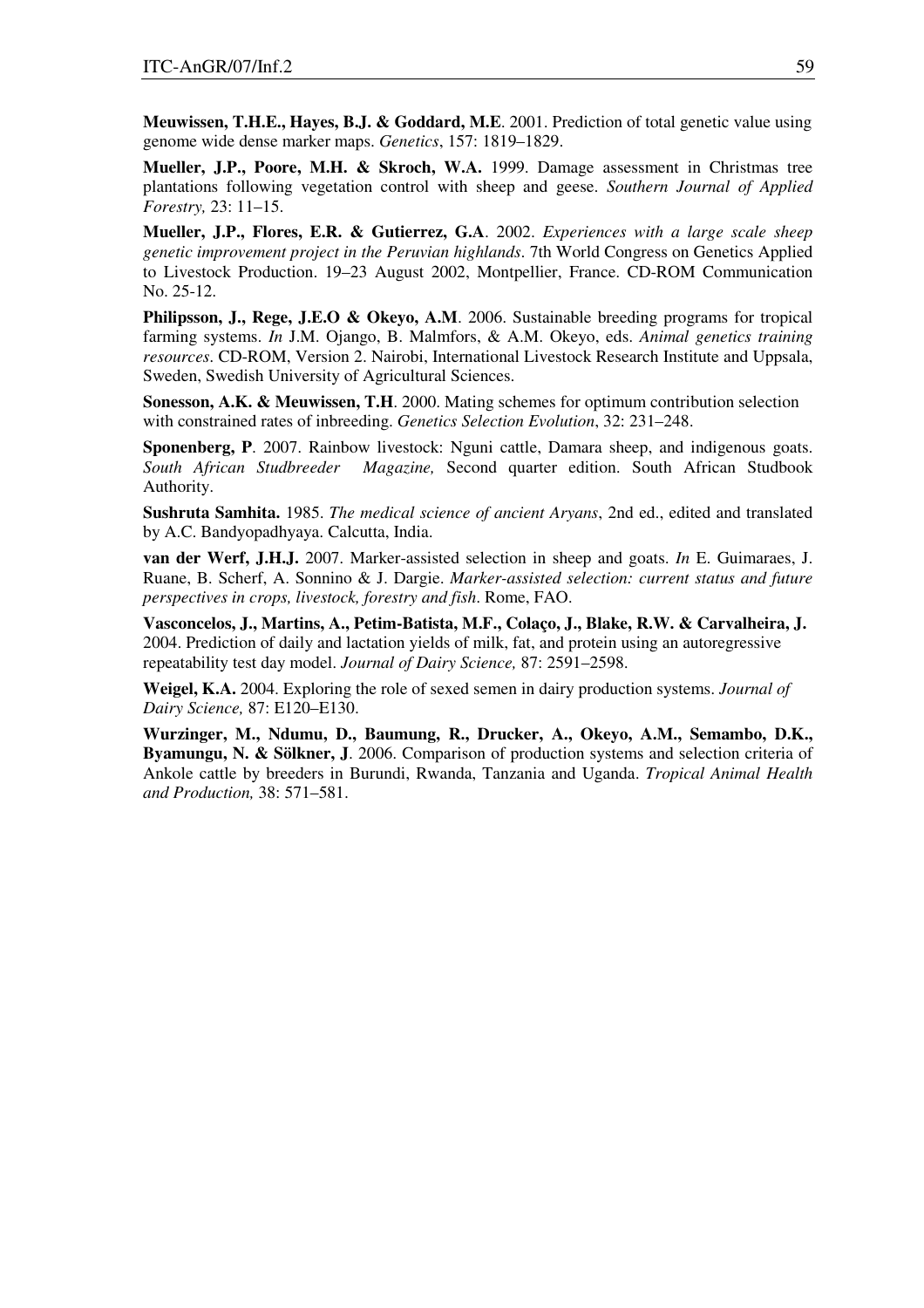#### **CONSERVATION OF ANIMAL GENETIC RESOURCES: APPROACHES AND TECHNOLOGIES FOR** *IN SITU* **AND** *EX SITU* **CONSERVATION**

*John A. Woolliams*<sup>1</sup> *, Oswald Matika*<sup>1</sup>*and James Pattison*<sup>2</sup>

<sup>1</sup> Roslin Institute (Edinburgh), Roslin, Midlothian, EH25 9PS, United Kingdom. <sup>2</sup> Centre for African Studies, University of Edinburgh, School of Social and Political Studies, University of Edinburgh, 21 George Street, Edinburgh EH8 9LL, United Kingdom.

#### **Summary**

Livestock production faces major challenges through the coincidence of major drivers of change, some with conflicting directions: these are (i) an unprecedented global change in demands for traditional livestock products such as meat, milk and eggs, (ii) large changes in the demographic and regional distribution of these demands, (iii) the need to reduce poverty in rural communities by providing sustainable livelihoods, (iv) the possible emergence of new agricultural outputs such as bio-fuels making a significant impact upon traditional production systems, (v) a growing awareness of the need to reduce the environmental impact of livestock production, and (vi) the uncertainty in the scale and impact of climate change. This paper explores these challenges from a scientific perspective in the face of the large-scale and selective erosion of our animal genetic resources, and concludes that there is a stronger and more urgent need than ever before to secure the livestock genetic resources available to humankind through a comprehensive global conservation programme.

## **1. DARWIN, DYLAN AND EGG BASKETS: THE SCIENTIFIC CASE FOR CONSERVATION**

The first of these papers has described the trends that are operating on animal genetic resources for food and agriculture throughout the production systems of the world. A much simplified summary is that livestock are a focal point for many drivers of change related to their ability to lift people out of poverty and into sustainable livelihoods, to satisfy global demand for livestock products and promote international trade, and the need for livestock production to reduce its impact on the environment and its contribution to global warming. A broad conclusion is that there will be a need for sustainable intensification of livestock production. The other papers in this series have indicated the scientific background of how this might be better achieved both now and in the future, and the needs for scientific information to support decisions on animal genetic resources.

The current drivers of change have led to a large number of breeds slipping between the cracks as production environments change, and change rapidly. Production environments are now shaped in part, to a greater or lesser extent, by the economics of the current global market, both for inputs such as feed and water for animals, and outputs such as meat, milk and eggs. Broadly, breeds survive if they are fit for the market conditions that prevail, and decline towards extinction if they are not, a parallel of Darwin and natural selection. The decline in numbers further increases vulnerabilities to other catastrophic events, such as conflict, disease, flood or drought. Box 1 examines the scale of erosion of the world's animal genetic resources using data from *The State of the World's Animal Genetic Resource for Food and Agriculture* (FAO, 2007) and concludes that as many as one in three breeds may be at risk of extinction, with a further one in ten already extinct.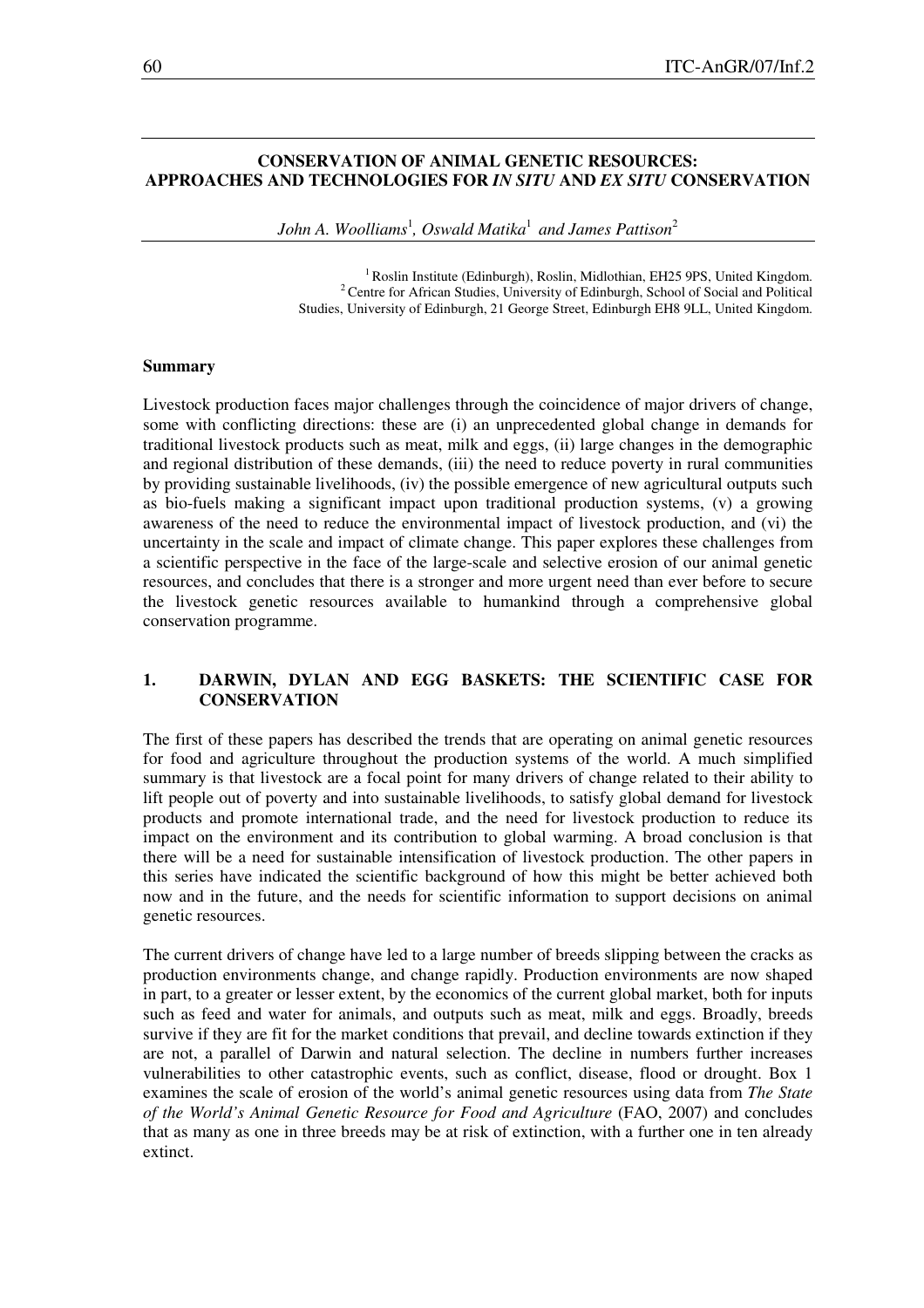Is this breed erosion a problem? Maybe not, if there is certainty and stability, but otherwise definitely yes. Unfortunately science tells us that, to quote Bob Dylan††, "the times they are achangin'" and that some of our past certainties may disappear. There is now an established scientific consensus that there will be a period of relatively rapid climatic warming over this century, and that human activity has contributed, and continues to contribute to this trend (IPPC, 2007).

**Box 1.** A brief review of breed erosion for mammalian and avian species based upon *The State of the World's Animal Genetic Resources for Food and Agriculture*

The Table below summarizes the risk status of breeds in 2006, taking the data presented in Tables 12 and 13 of section 1.B.5 of *The State of the World* report. At first sight it might be concluded that "only" one in five of all mammalian and avian breeds are "at risk" of extinction, although closer examination shows that only one in three can be viewed as "not at risk". The discrepancy arises from the "unknown" category.

|                       | <b>Mammalian</b> |       | Avian   |       | <b>Total</b> |       |
|-----------------------|------------------|-------|---------|-------|--------------|-------|
| <b>Risk Status</b>    | Number           | $\%$  | Number  | $\%$  | Number       | $\%$  |
| Critical              | 255              | 4.6   | 245     | 12.2  | 500          | 6.6   |
| Critical-maintained   | 59               | 1.1   | 20      | 1.0   | 79           | 1.0   |
| Endangered            | 406              | 7.3   | 287     | 14.3  | 693          | 9.2   |
| Endangered-maintained | 160              | 2.9   | 55      | 2.7   | 215          | 2.8   |
| At risk               | 880              | 15.8  | 607     | 30.2  | 1487         | 19.7  |
| Not at risk           | 2 1 2 9          | 38.3  | 521     | 26.1  | 2650         | 35.1  |
| Unknown               | 1 907            | 34.3  | 825     | 41.3  | 2 7 3 2      | 36.1  |
| <b>Extinct</b>        | 643              | 11.6  | 47      | 2.3   | 690          | 9.1   |
| <b>Total</b>          | 5 5 5 9          | 100.0 | 2 0 0 0 | 100.0 | 7 5 5 9      | 100.0 |

It is possible to throw some light on the true state of the "unknown" breeds by analysis of the information on breeds that were "unknown" in 1999 but for which more precise information is now available. Examination of Tables 19, 21 and 22 of *The State of the World* report shows that a total of 238 breeds were classified as "unknown" in 1999 and classified as either "at risk", "not at risk" or "extinct" in 2006. Of these 40 percent were "at risk", 57 percent were "not at risk" and 3 percent were "extinct". Using these figures as predictors of the true status of "unknown" breeds in 2006, the best estimates for all breeds in 2006 becomes 56 percent "not at risk", 34 percent at risk" and 10 percent "extinct", i.e. over one in three "at risk", a further one in ten "extinct", and just over one in two breeds "not at risk". A further point to note is that among the breeds known to be at "at risk", only one in five have some form of *in vivo* conservation measure in place. In conclusion, the position of global animal genetic resources is far from secure.

As an example, Box 2 shows the projected change in just one key agricultural parameter for one continent, the length of the growing season in Africa; other parameters such as the projected changes in the frequency and severity of droughts and floods are equally relevant. Box 2 illustrates an important additional point in that the degree of change and its agricultural and socio-economic consequences (see section 2.A.3 of *The State of the World* report for a brief overview of some of these) will depend on our future actions and their coordination on a global scale. These actions remain uncertain, but if they are limited or ineffective, more far-reaching consequences are expected. Further, as in all models, there are uncertainties resulting from limitations in our scientific knowledge and understanding: some scientists think the consensus position underestimates the extent of change, while others think the change is overestimated. Therefore, beyond the familiar uncertainties of market trends and the economic values of products, there is now an additional uncertainty of a magnitude and dimension that is beyond the experience of the modern world. In short, there is change rather than stability, with uncertainty writ large.

 $\overline{a}$ 

<sup>††</sup> Bob Dylan, 1963. The Times They Are A-Changin'. Popular Song.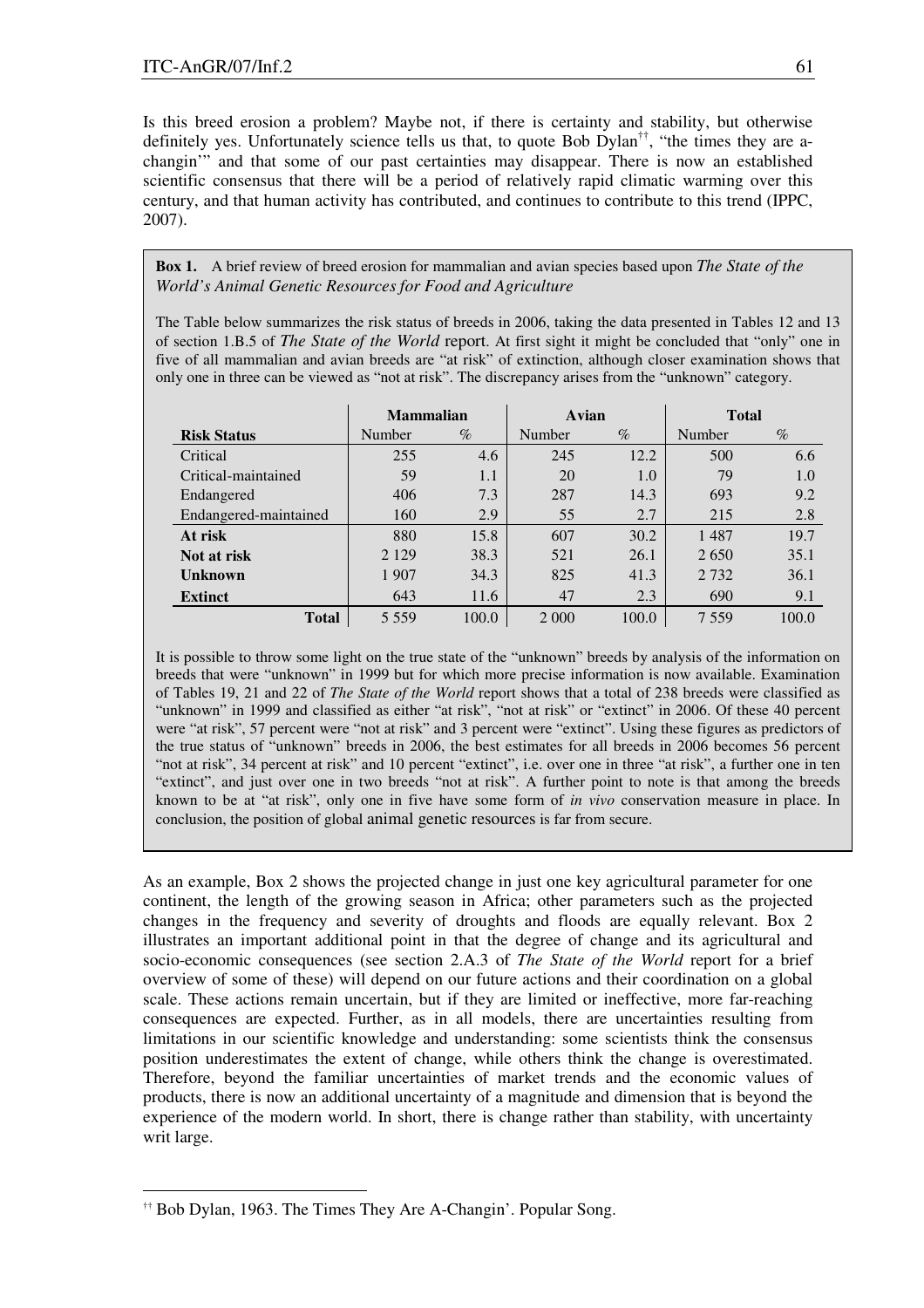As a consequence of these developments, the chances are higher than ever before that what may fit the needs of today may not fit the needs of our children's children. Science shows how the genetic diversity that we have within any of our livestock species today can be regarded as being partitioned between breeds and within breeds. Estimates of the magnitude of the diversity between breeds are well in excess of 50 percent of the total diversity for traits that are related to fitness for an environment (Cundiff et al., 1986). This leads to the inescapable conclusion that the between-breed component of diversity is very important for addressing a broad range of environmental conditions. The concern is that the breeds thriving today are primarily those fitted to high inputs and high outputs. Given uncertainty over the production systems that livestock will face in the future, for example the possible diversion of crops to biofuels, the breeds thriving today may not meet all our needs for tomorrow. Experience shows that we cannot change the genetic constitution of existing breeds rapidly enough to manage this uncertainty. Paradoxically, the ease of breed substitution which has placed so many breeds at risk is the primary reason why the *full* range of breeds we have today is so valuable for the future. There is a saying, "don't put all your eggs in one basket" and currently the world is moving towards a single basket of livestock.

**Box 2.** Scenarios illustrating the potential impact of global climate change on the length of the growing season in Africa, and the degree of uncertainty arising from differing assumptions

Brief descriptions of the scenarios are given in the notes below, but the two maps represent the extremes for this attribute taken from a range of scenarios considered by the authors. The colours, from deep red, light red, white, light green to green represent loss in excess of 20 percent, loss of 5–20 percent, change less than 5 percent, gain of 5–20 percent and gain in excess of 20 percent respectively.



#### **Notes**

**1.** Regions gaining 5 percent or more in the growing season occupy considerably less than 1 percent of the coloured regions for either map; examples of such regions in both maps are a minority of the coloured region on the North African coast, and to the south of the Great Rift Valley in Ethiopia.

**2.** The maps are derived using the Hadley Centre Coupled Model version 3. The 2 scenarios shown are: on the left, A1F1, assuming very rapid global economic growth, global population peaking mid-century, rapid introduction of new and efficient technologies, with an emphasis on fossil fuel energy; on the right, B1, assuming rapid change globally to service and information economies, global population peaking midcentury, introduction of clean and efficient resource technologies, with global planning but no new climate initiatives.

The maps are reproduced from *Mapping climate vulnerability and poverty in Africa<sup>4</sup>* by kind permission of P.K. Thornton.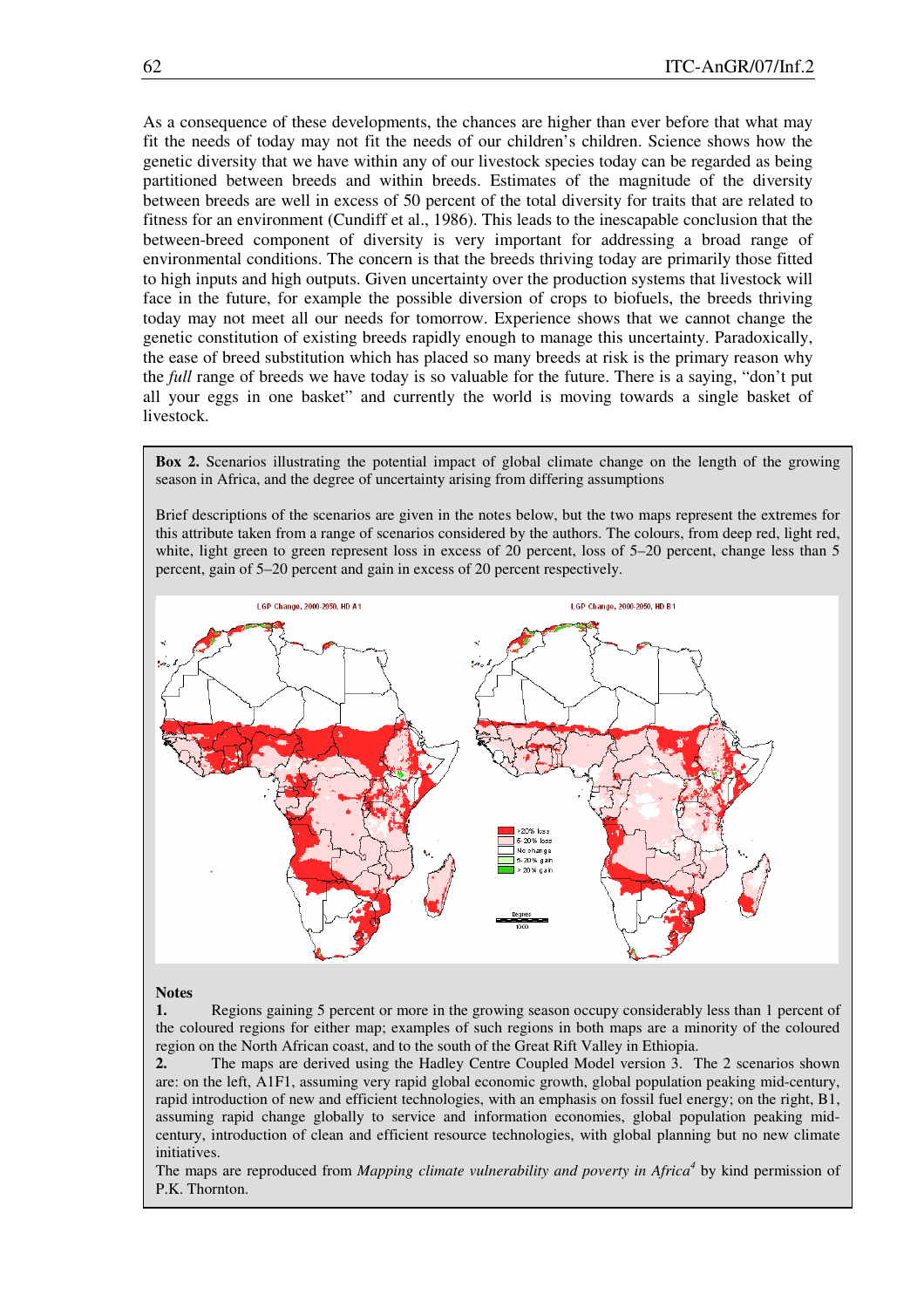The current state of insecurity of global animal genetic resources was discussed above. Global climate change might be anticipated to increase the insecurity of animal genetic resources, both directly through more extreme climatic events, even if the animal genetic resources appear welladapted today, and indirectly through competition for essential resources such as food and water leading to an increased risk of conflict.

There is a stronger case than ever before for action to secure animal genetic resources through conservation measures. This case is based on managing the uncertainties in future food security, and extends beyond our raised awareness of the need for managing genetic resources and ecosystems that flowed from the Convention on Biological Diversity. The scientific logic is to develop and implement a global conservation strategy to create a secure backup, a "second eggbasket". This is a conclusion reached by at a meeting of experts in Montpellier (Gibson et al., 2006), and is one of the key action points identified by FAO in its *Global Plan of Action for Animal Genetic Resources*. The underlying operational science will be returned to later in the paper.

# **2. OPENING THE CONSERVATION TOOLBOX**

Conservation can take different forms, depending on needs and resources. The major classification is whether or not the conservation is *in situ* or *ex situ*: the former describes a situation where conservation takes place in the environment in which the breed has been developed, and of necessity involves conserving live animals over generations. In contrast, *ex situ* conservation takes place outside the native environment. It may or may not involve live animals, as there is the possibility of storing gametes, sperm or oocytes, or cells with the potential to develop new animals, e.g. embryos, using the scientific advances of cryopreservation. There is a preference for *in situ* conservation, recognized by the Commission on Genetic Resources for Food and Agriculture (FAO, 1998a).

Why this preference for *in situ* conservation? The justification lies in the opportunity for the breed to continue to develop in its native environment, and in doing so the qualities that adapt it to the environment continue to be maintained through continued selection pressure. When the environment changes in one or more aspects, further selection builds upon an adapted foundation. Some adaptations, such as an ability to withstand drought or a resistance to a disease may be easily observed; others may be identified as part of the characterization process; others may be recognized unexpectedly and in crises. An illustration of the potential importance of *in situ*  conservation is the North Ronaldsay sheep, native to the United Kingdom, which was habitually kept in an environment where seaweed was important component of its diet. Upon removal from this environment a large proportion of sheep died from copper toxicity. Further investigation showed that the ability to extract copper from the seaweed, with high efficiency, was an important adaptation of the breed to their native diet. If there had been no recourse to an *in situ* population, the surviving *ex situ* population would have been strongly selected *against* the very adaptation which had made the breed potentially unique!

Given the potential benefits of *in situ* conservation, why there is a need to consider *ex situ*  measures? The immediate answer is that resources and commitment of farmers may not be forthcoming in the face of the pressures that have led to the need for the breed to be conserved, as it is seen as failing to meet the current needs. Alternative *ex situ* options are therefore necessary. These may include the establishment of live populations of the breed in institutional or NGO environments that may differ from the native environment, or by adopting cryoconservation. The choice of conservation options is not a strict dichotomy, as combinations of *in situ* and *ex situ* may be used. In particular, the idea of *in situ* populations supported by cryoconservation has become the method of choice in many developed countries.

Cryoconservation has a significant profile in livestock conservation. The development, refinement and practice of the associated cryopreservation techniques has been driven by the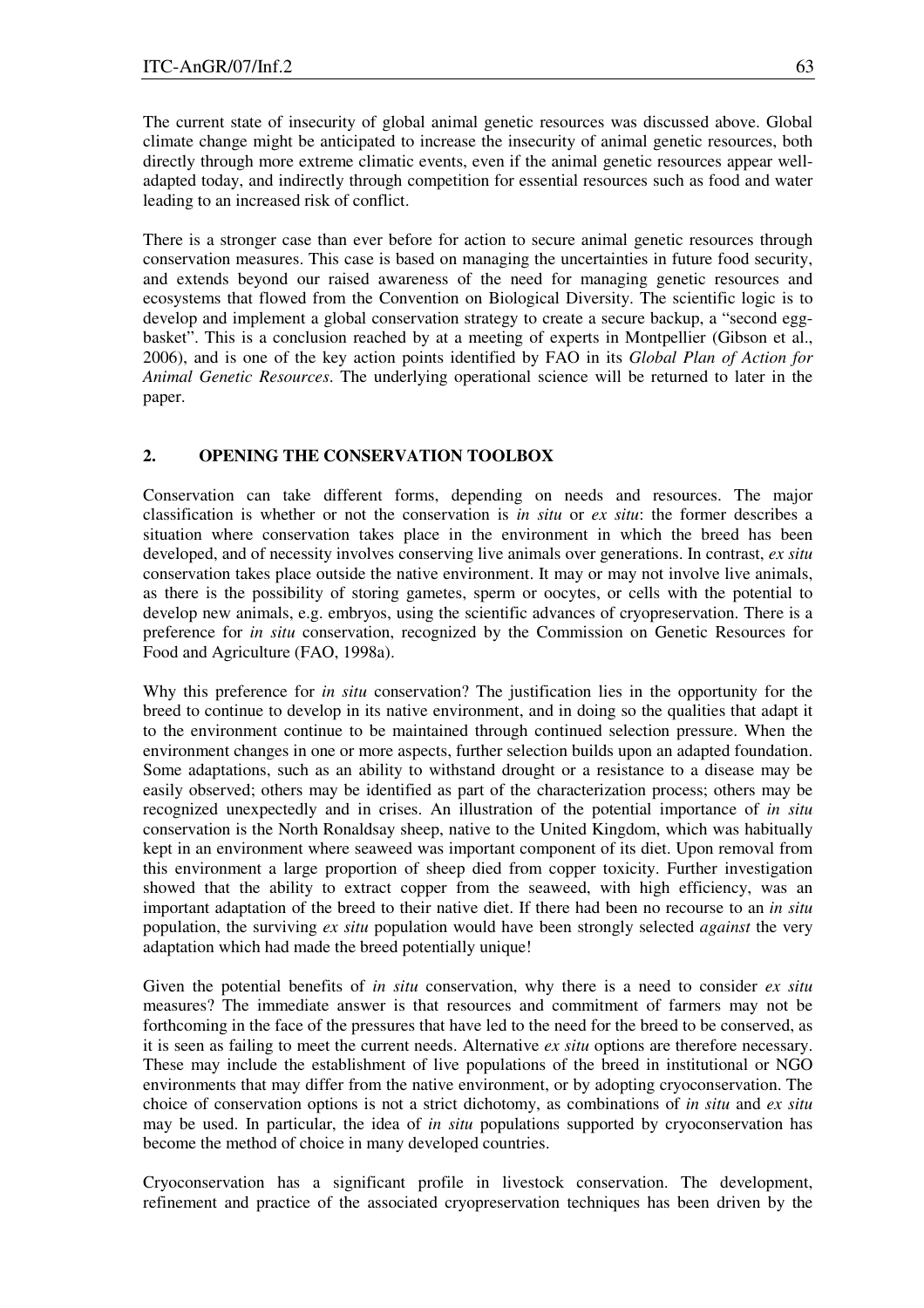interest of breeding organizations in many livestock species, because of the improved genetic progress that can be achieved by using these techniques within breeding programmes. Nevertheless, while cryoconservation is a powerful option for conserving animal genetic resources, there are significant limitations: first, there are major differences among the livestock species in terms of the ease and effectiveness of applying the techniques (discussed further in section 3.6 of this paper); second, even in cattle where techniques are well developed success may be achieved only after a lot of time and resources, e.g. see Box 102, section 4.F.7 of *The State of the World* report and third, the cryopreservation of semen, oocytes and embryos requires the use of liquid nitrogen. Use of liquid nitrogen is not a universal option, as a significant number of countries have no, or only limited, experience of such procedures. Box 3 summarizes the information o this topic presented in *The State of the World* report<sup>1</sup> on this topic. It is clear that global conservation capabilities would be advanced if the capacity to use liquid nitrogen were to be made universal.

**Box 3.** A brief review of worldwide practice of techniques relevant for cryoconservation

The following is based upon data contained in section 3.D.2 of *The State of the World* report<sup>1</sup> on use of artificial insemination (AI), which is a more widespread technology and is and more widely applicable across the range of livestock species than embryo transfer. Only 84 percent of the 148 countries providing data report the use of AI in routine practice, and those not using AI were primarily situated in SW Pacific, Africa and Asia regions. However, this fraction is an upper bound on the routine use of liquid nitrogen, since AI may be carried out with fresh semen, rather than frozen, without requiring cryopreservation. Furthermore, whilst the use of AI may indicate capacity for storage and use of cryopreserved semen, it need not imply the routine use of procedures for collection and cryopreservation of semen, both essential for cryoconservation, as in many cases it was reported that exotic semen was being used.

Section 3.D.2 also demonstrates that the practice of AI is primarily directed towards cattle: whilst only one of the 84 percent of countries reporting use of AI fails to mention cattle, only 34 percent and 21 percent of countries report the use of AI for pigs and sheep respectively, the two next most common species for AI use. As with cattle, these figures are upper bounds on the fraction of countries that routinely collect, store and use cryopreservation for these species.

Conservation can be viewed as the creation of a gene bank containing live animals, or cryopreserved gametes and cells, or both. The gene banks secure the animal genetic resources, and in doing so provide new opportunities. One such opportunity is to enhance the exchange of animal genetic resources, and allow the benefits from animal genetic resources developed in one country to be shared elsewhere. Examples show that the importance of a breed can sometimes be more sustained in a country other than the one in which it is developed: for example the utilization of Sahiwal cattle (from South Asia) in Kenya.

## **3. SHARPENING THE TOOLS: THE CONTRIBUTION OF SCIENCE**

This section will describe how science can help to make conservations more tractable and more effective, and how science currently under development can improve matters further. The basic integration of scientific approaches to conservation is described in the "Guidelines for management of small populations at risk" developed by FAO (1998a), which cover all activities relating to conducting censuses and compiling inventories, through considering what conservation options may be appropriate for a single breed, how actions may be prioritized, through to the technical guidelines on setting up and managing gene banks of live animals and cryopreserved gametes. The techniques for cryopreserved gametes were reviewed and updated more recently by the European Regional Focal Point for animal genetic resources (ERFP, 2004). This paper will only introduce and discuss areas where the underlying science has developed or where new conservation needs have been identified.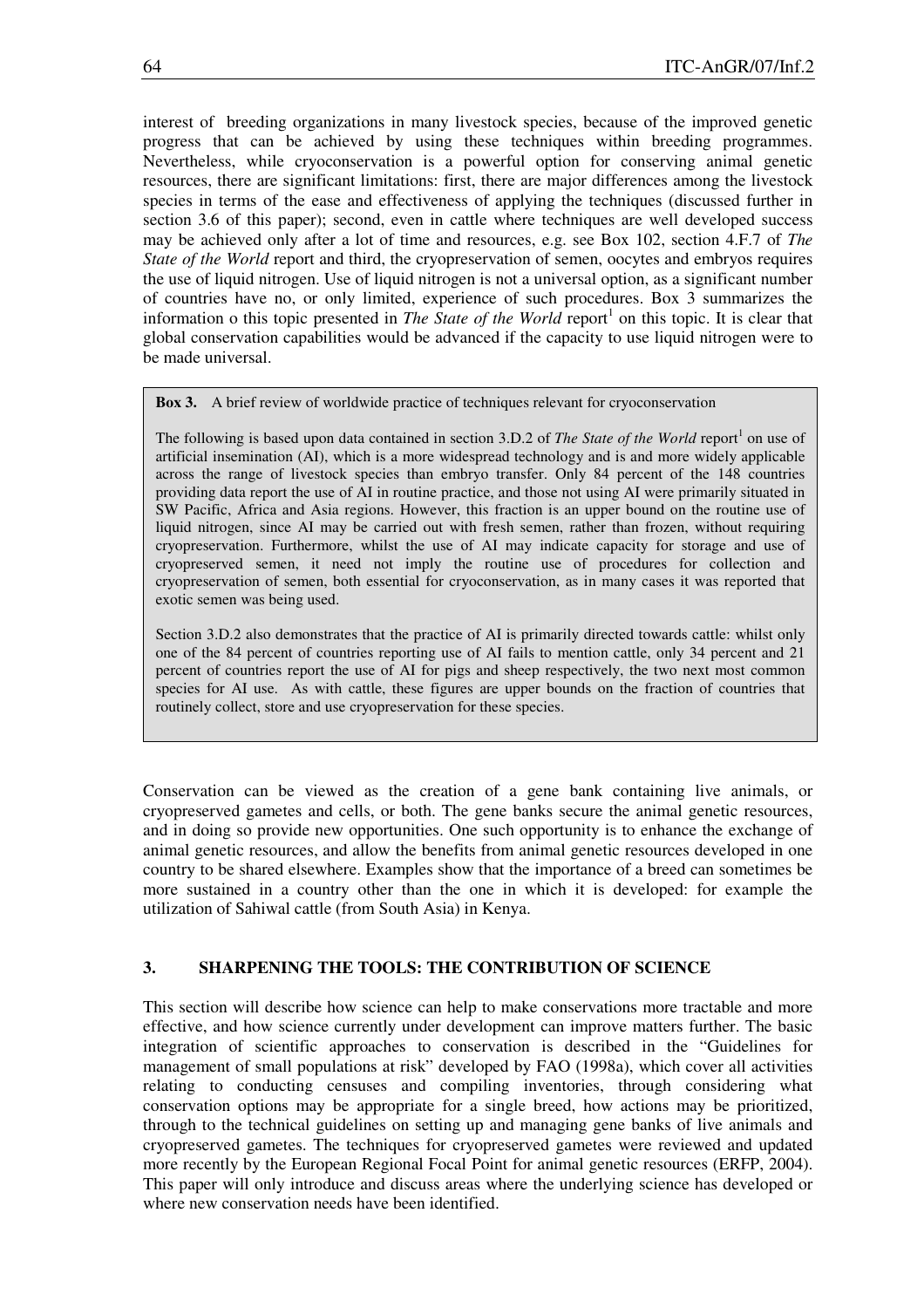## **3.1 How many minutes to midnight?**

To be effective, conservation needs to be timely. Preserving the gametes of the last dodo would have had little impact in terms of preventing the loss of the species. The proactive identification of breeds at risk for conservation actions is an important tool for monitoring animal genetic resources, yet it is a tool that remains blunt. One example is the identification of breeds that are at risk as a result of being confined to a small geographical area (a condition referred to as endemism), although they may be locally numerous. Such breeds may be at risk from catastrophic events. This was illustrated clearly in the United Kingdom during the foot and mouth disease epidemic of 2001. The regulations for controlling this disease within the European Union (EU) led the United Kingdom to cull livestock on a large scale, with the result that few individuals within the focus of the epidemic were left alive. Unfortunately, this focus closely coincided with the centre of population of the Herdwick sheep breed, which is numerous locally but restricted in its geographical spread. Recognition of the plight of this breed led to a number of emergency conservation actions during the epidemic. Quantitative measures of the risk associated with endemism have not been formalized. Risk may vary across regions; for example the area affected by a catastrophic drought may be wider than the area affected by a catastrophic fire. Thus, an assessment of the risk associated with endemism requires careful analysis of the potential impact of catastrophic events in the region in question. Attempts have been made (Gandini et al., 2004) to develop approaches to the calculation of risk status that are not merely functions of population numbers. Several such methods, of varying complexity, are in use, but these require further socio-economic and genetic inputs before they can be considered reliable. Limitations will remain – while it may be possible to obtain better data for quantifying some risk factors, such as the degree of cross-bred matings, other risks such as conflict may be harder to quantify objectively.

#### **3.2 Turning safety nets into springboards**

Conservation, particularly *in situ* conservation, has a dual purpose. It was introduced above as a "second egg-basket", a form of safety net. However, considerable socio-economic research has been carried out in an attempt to understand how this net can become a springboard for the return of a breed to the mainstream, in which no special measures beyond the market are required to maintain the population. In the FAO guidelines (1998a), the core approach to this transformation was establishing the true market value of a breed, emphasising the need to consider lifetime performance and lifetime contributions rather than simple measures of product yields under a regime conducive only to high outputs. This consideration and the options that exist for improving the recognition of full market value remain important. However, it is now widely accepted that a breed's value exceeds the expected market value of its products. Two further concepts can now be added to the valuation process to demonstrate this: first the contribution of a breed to managing climatic uncertainties and to recovery from environmental crises faced by farmers, and second the valuation of a wide range of potential non-market services. Box 4 illustrates why these concepts are important to maintaining breed populations and securing the livelihoods of farmers.

A more controversial area of economic science associated with conservation of live animals is the use of subsidy for maintaining breeds. An example of the complexity of this area is the mixed success of measures implemented by the EU, which has in the past supported such actions. While the subsidy halted the decline in census numbers of breeds covered by the scheme, there was a barrier to population growth caused by existence of a threshold population size (headage) below which a breed was considered eligible for subsidy: a trend existed for breeds to sit just below this threshold size for fear of losing subsidy. Therefore, subsidy is an effective safety net but an ineffective springboard! Consequently, subsequent EU support is more concerned with characterization and helping breeds to develop added values. This problem with headage barriers can also be faced by NGOs. One such example is the Rare Breeds Survival Trust in the United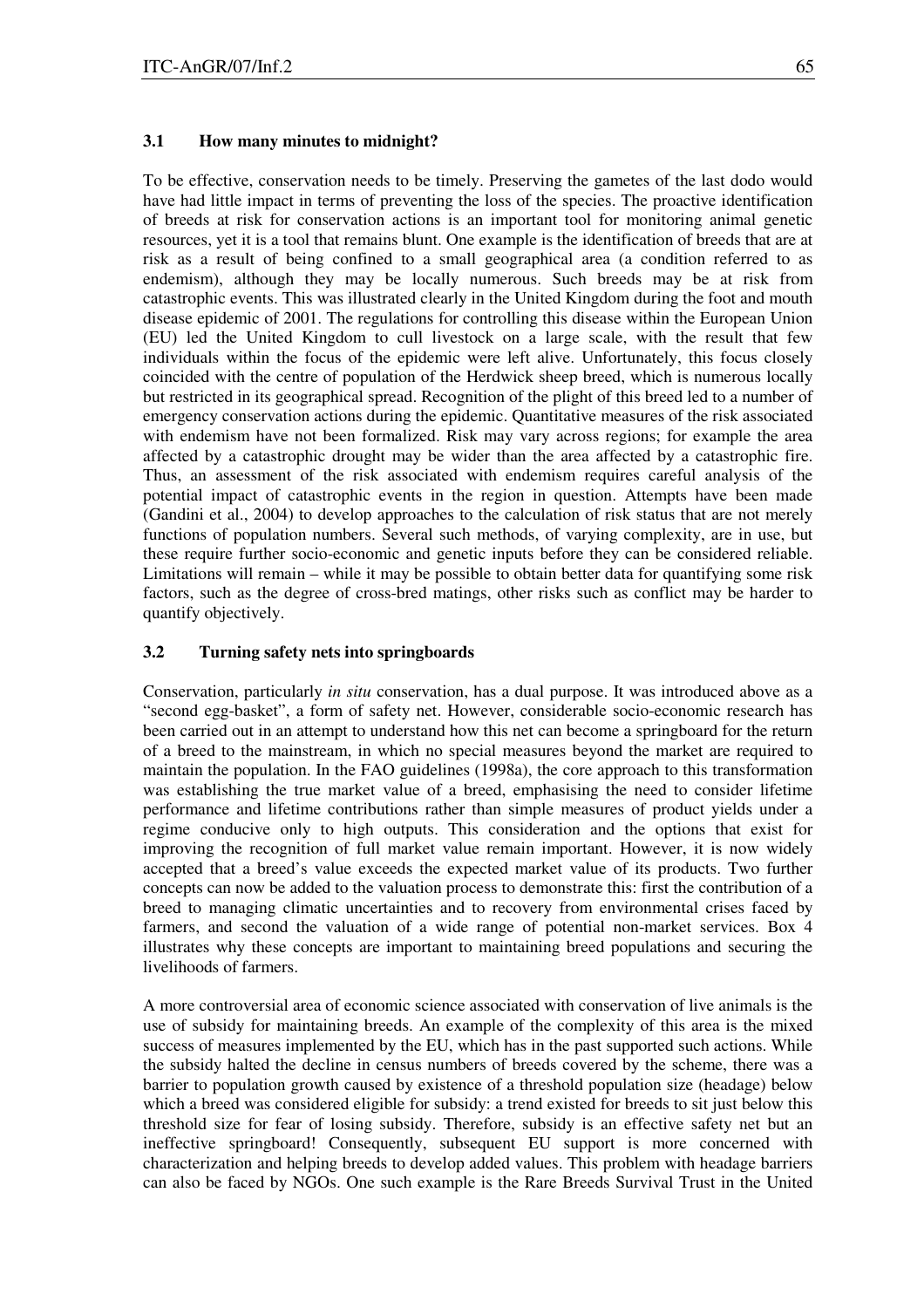Kingdom, which has re-vamped its qualifying conditions to allow it to act more effectively as a springboard for moving breeds beyond "at risk" status.

**Box 4.** Beyond the expected product value

*Managing uncertainty*. This can be illustrated by the considerable variation that exists between breeds in terms of their ability to withstand drought, which is empirically seen to be much greater than variation within breeds. Farmers in many regions rely on their livestock as a means of maintaining livelihoods through droughts. A breed providing this service may perform a more vital role than a breed that provides better returns in the good times but fails in the bad times leaving the farmer without support. Therefore, the valuation of a breed's performance needs to take account of the foreseeable crises that affect the production environment in which it is kept, rather than the average conditions. This process of valuation does not need to involve a straight choice between one breed and another: farmers in many regions recognize the benefits of maintaining a mixed economy of breeds, maintaining highly productive breeds to capitalize on the good times, while maintaining the robust breeds as insurance for the bad times. This latter role maintains populations, while securing livelihoods in the fullest sense of the word "secure".

*Non-market values.* Many products and services generated by livestock breeds are not marketed; these often include: transportation and traction; manure as fertilizer or fuel; fibre and skin for clothing; household meat, milk and eggs. Breeds may differ in their ability to provide these services. In addition livestock provide financial and socio-cultural services.

Financial services (Dorward et al., 2005) can depend on the animal having longevity in the environment in which it is maintained and retaining productivity in the harsher times of the production cycle. The ability to provide such services will clearly depend on the breed. Examples of financial services include:

- *buffering* (or consumption smoothing) whereby investments are made in livestock during periods when production or income exceeds consumption needs and then these investments are drawn upon later in the season when lower production and income are not sufficient to support consumption needs;
- *saving*, whereby animals are kept explicitly to provide for some major expenditure (such as a major purchase or investment, or expenditure on school fees or an important social activity);
- *insurance*, where animals are kept solely for the provision of insurance against unexpected events that either reduce income or require additional expenditure, such as accidents or illness; and
- *collateral* for borrowing.

Sociocultural services include important *social integration* functions in livestock keepers' society and culture. Traditional breeds may confer status on the individual owners, and may contribute to the sense of identity of whole communities through associations with traditional agricultural systems or landscapes, folklore, cuisine, ceremonies, and crafts<sup>10</sup>. It should also be kept in mind that commercial breeders gain status when their animals are priced or exhibited.

## **3.3 The genomic revolution**

The genomic revolution with its tools of complete genome sequence, dense high-throughput genotyping at increasingly affordable prices, and rapid detection of genetic polymorphism are primarily new tools of characterization – to go from sequence to consequence. These developments will lead to an advance of an order of magnitude beyond our current understanding, are addressed in the companion paper. However, in the context of this paper, DNA has "traditionally" been used as the source of DNA markers with which to measure a genetic distance between breeds, or to measure genetic variation between and within breeds. These measures are then used to prioritize actions with a view to maximizing the diversity conserved (Eding & Bennewitz, 2007). There is an unresolved debate over the use of such methods, as there are sound arguments for basing actions on established and valued phenotypes rather than the measures based on anonymous marker DNA. One reason for basing actions on phenotypes is that empirically there appears to be a poor correlation between quantitative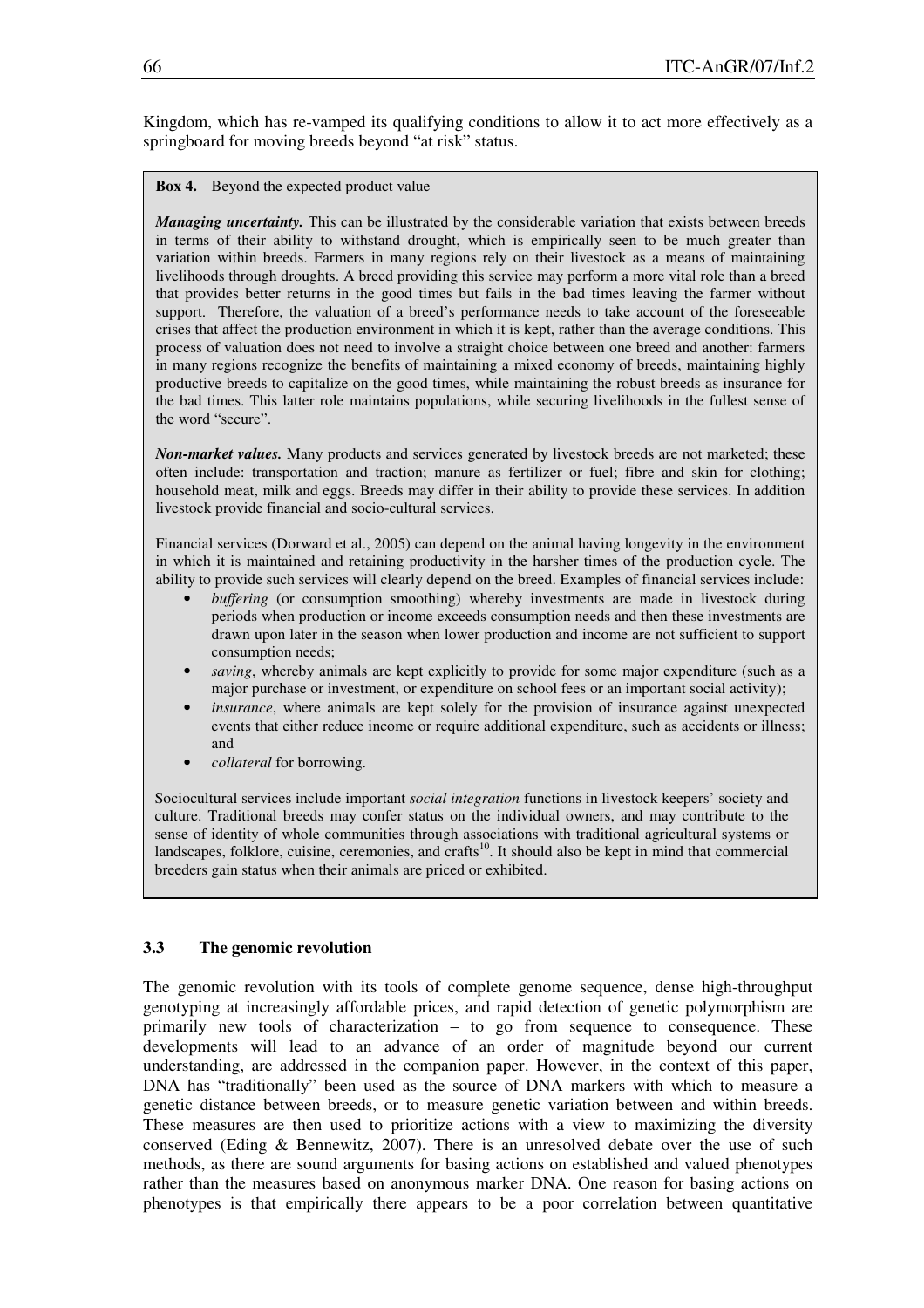measures of diversity based upon phenotypes and molecular measures of diversity (Reed & Frankham 2001). A future outcome of the genomic revolution may be to improve this correlation through the richness of the information obtained with the new genomic tools. However if, as argued in section 1 above, there is a need to set in place a comprehensive global conservation strategy, rather than one led by a process of choosing among breeds, then the issues surrounding prioritization among breeds may become more academic.

# **3.4 Dealing in diversity**

One of the perennial concerns of managing populations *in vivo* in conservation schemes has been the fear of inbreeding and the loss of diversity. Inbreeding is an unavoidable and natural process present in all populations, and as Bryson (2005) points out, to avoid all inbreeding in humans back to the time of Julius Caesar would require more humans than have ever lived! There are considerable scientific arguments to show that problems associated with inbreeding are related to the rate at which it occurs, not the observed degree, with faster rates associated with higher risks of genetic problems. This was addressed in the FAO guidelines (1998a), but science has continued to advance in this area. New techniques have shown how this rate of inbreeding can be managed simultaneously with maximizing selection opportunities under a range of circumstances. Combining these twin objectives is important for the management of breeding within conservation schemes, as populations may need to have deleterious genes removed, which is a form of selection, or may be part of a selection programme to improve their economic viability. The same core technique can be modified to minimize the rate of inbreeding given the resources available. Such techniques benefit from establishing the sires and dams of offspring each generation to build the pedigree. See Box 5 for more details. In summary, these techniques move breeders from contemplating a win–lose "trade-off" between selection gain and inbreeding, to taking advantage of a win–win by obtaining the maximum gain whilst managing rates of inbreeding.

**Box 5.** Managing rates of inbreeding in live animals

Breeding schemes may have conservation or selection objectives, but all schemes can be broadly classified into two groups: more sophisticated schemes with extensive pedigree recording and where genetic evaluations for selection are computed by combining information on a candidate and its relatives; and other schemes that are limited in their scope to accumulate full pedigrees on offspring, and/or rely on mass selection procedures. For the first group of schemes the sophistication of the scheme is sufficient to incorporate optimal contribution methods (Meuwissen, 2007) into selection procedures to manage rates of inbreeding. For the second group the rate of inbreeding can be managed with the use of a simple table, based on the ratio of number of breeding females to breeding males and the lifetime family size of a breeding female (Woolliams, 2007). The latter table is a more developed version of the T4.1 given in the FAO Guidelines for managing small populations at risk (FAO, 1998a).

Not all the issues of inbreeding are concerned with live animals: in cryopreserved gene banks the diversity "put in" limits the diversity "taken out". The diversity put in depends on how donor animals are sampled– both how many and which ones. In the event of a crisis, expending time considering this may be a luxury. However, there are established techniques for identifying which individuals from a breed should contribute, and the size of their contribution, in order to maximize the genetic variation that can be mobilized from the cryopreserved bank, even where there are constraints on the numbers sampled. These are most easily applied if pedigrees are available, using the same core technology as for conservation schemes using live animals.

# **3.5 Managing expectations from cryoconservation**

In a cryopreserved gene bank there is no interest on deposits − you only get out what you put in, at best! This observation is central to the design of cryopreserved gene banks. Such banks require funds, effort and commitment to collect samples and to maintain them ready for a time of need, and it is vital that in the time of need the gene bank is fit for the purpose. The FAO guidelines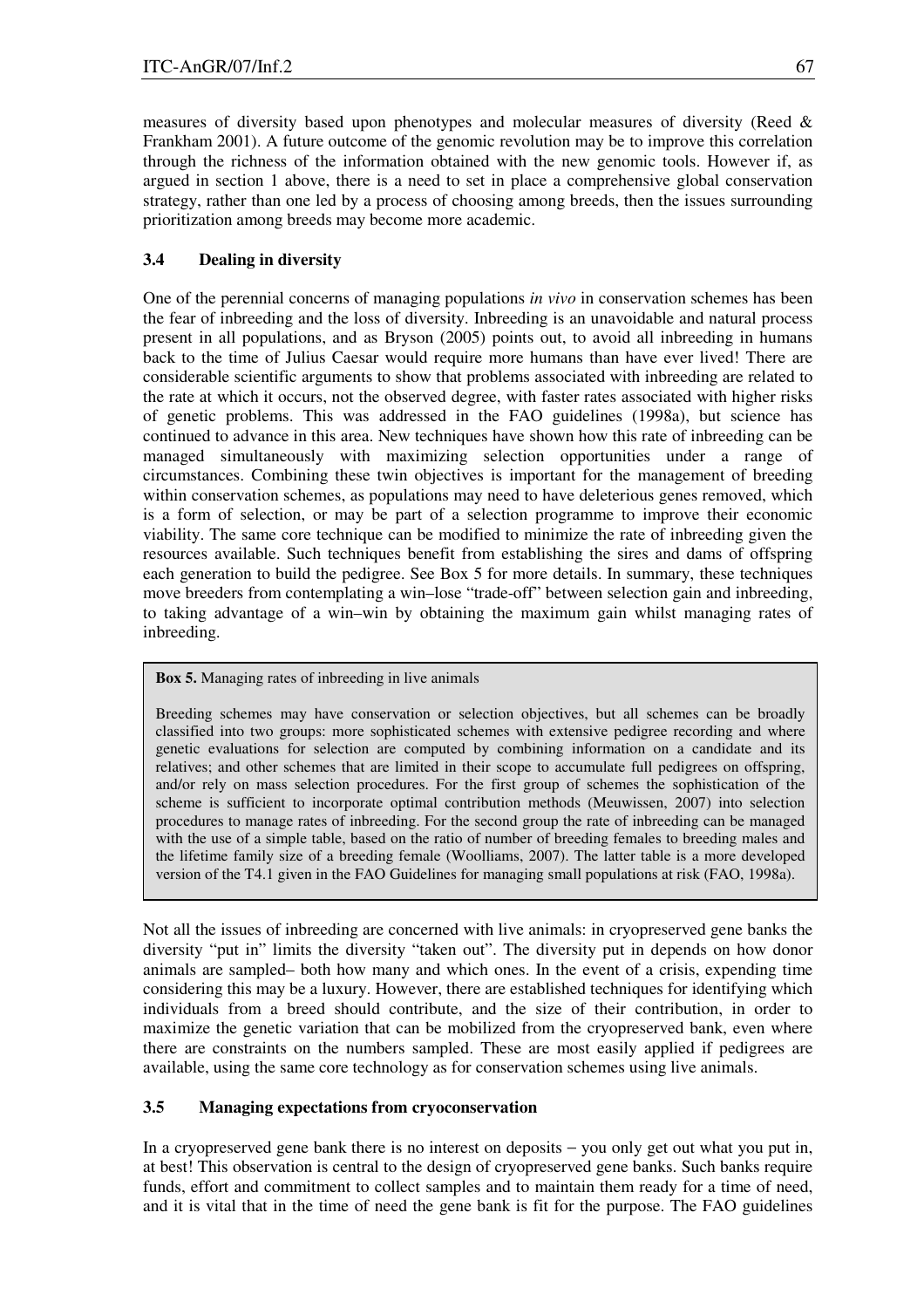(1998a) introduced clear and valuable objectives for setting up gene banks as templates for others to develop and customize to specific needs. There are now examples (Roughsedge et al., 2006), such as the semen archive linked to the United Kingdom's National Scrapie Plan in which the sample numbers and sampling plan are linked to the objectives to be met in the future, *after* the semen is withdrawn from the bank. What was recognized by the FAO guidelines (1998a), and is now becoming more widely accepted, is that the amount of germplasm required for worthwhile objectives may be large and/or time consuming to acquire. It is essential that the managers of a cryopreserved gene bank recognize not only what the use of the stored material can achieve, but also what it *can't* achieve, as false expectations inevitably lead to poor strategic decisions.

## **3.6 Achieving more with less**

It was already remarked in Box 3 that most use of cryopreservation techniques for breeding surrounds cattle, with little use in some other species. So it is to be expected that the effectiveness of cryoconservation of gametes and their use post thaw varies widely between livestock species. This is illustrated by Box 6, which is extracted from the FAO guidelines (1998a), which shows large differences between species in the time taken to collect sufficient semen to achieve the same package of measures defined by quantified outcomes from using the semen.

**Box 6.** The time taken to acquire sufficient cryopreserved semen for achieving the FAO "default" package of objectives for ten livestock species (see Note 1 below). The numbers of samples required for the package are defined by requirements after use post-thawing, i.e. what is ultimately achieved from using the semen.

|         |                | Days required to complete sample collection |
|---------|----------------|---------------------------------------------|
|         | <b>Buffalo</b> | 60                                          |
|         | Cattle         | -11                                         |
|         | Goat           | 3                                           |
| Mammals | Horse          | 208                                         |
|         | Pig            | 123                                         |
|         | Rabbit         | 10                                          |
|         | Sheep          | 10                                          |
| Poultry | Chicken        | 153                                         |
|         | Duck           | 191                                         |
|         | Turkey         | 492                                         |

#### **Notes**

**1.** The "default" package is detailed in Section 5.2.6 of *Guidelines for Management of small populations at risk (FAO, 1998a)* and includes semen for quantified sub-objectives involving reestablishment, supporting *in vivo* conservation, new breed development, and scientific research.

**2.** The numbers of samples required for the package are defined by requirements after use postthawing, i.e. what is ultimately achieved from using the semen.

**3.** The times indicated are taken *Management of small populations at risk*<sup>7</sup>, and are based upon leading technology current in 1998. While these times have been reduced for some species as a result of subsequent research, the large differences between species in required time will remain.

Furthermore, only for a minority of livestock species is it possible to routinely restore an animal with an intact genome of a breed produced entirely from cryopreserved material, i.e. an embryo, or cell, or gametes of both sexes. It is not yet possible in any poultry species. The relevance of this is that for those species where it is not possible, re-establishment of a breed from cryopreserved material must involve another breed and repeated backcrossing. Important incremental advances continue to be made in the broad range of cryopreservation techniques, partly through the pull of mainstream animal breeding seeking new opportunities. An example of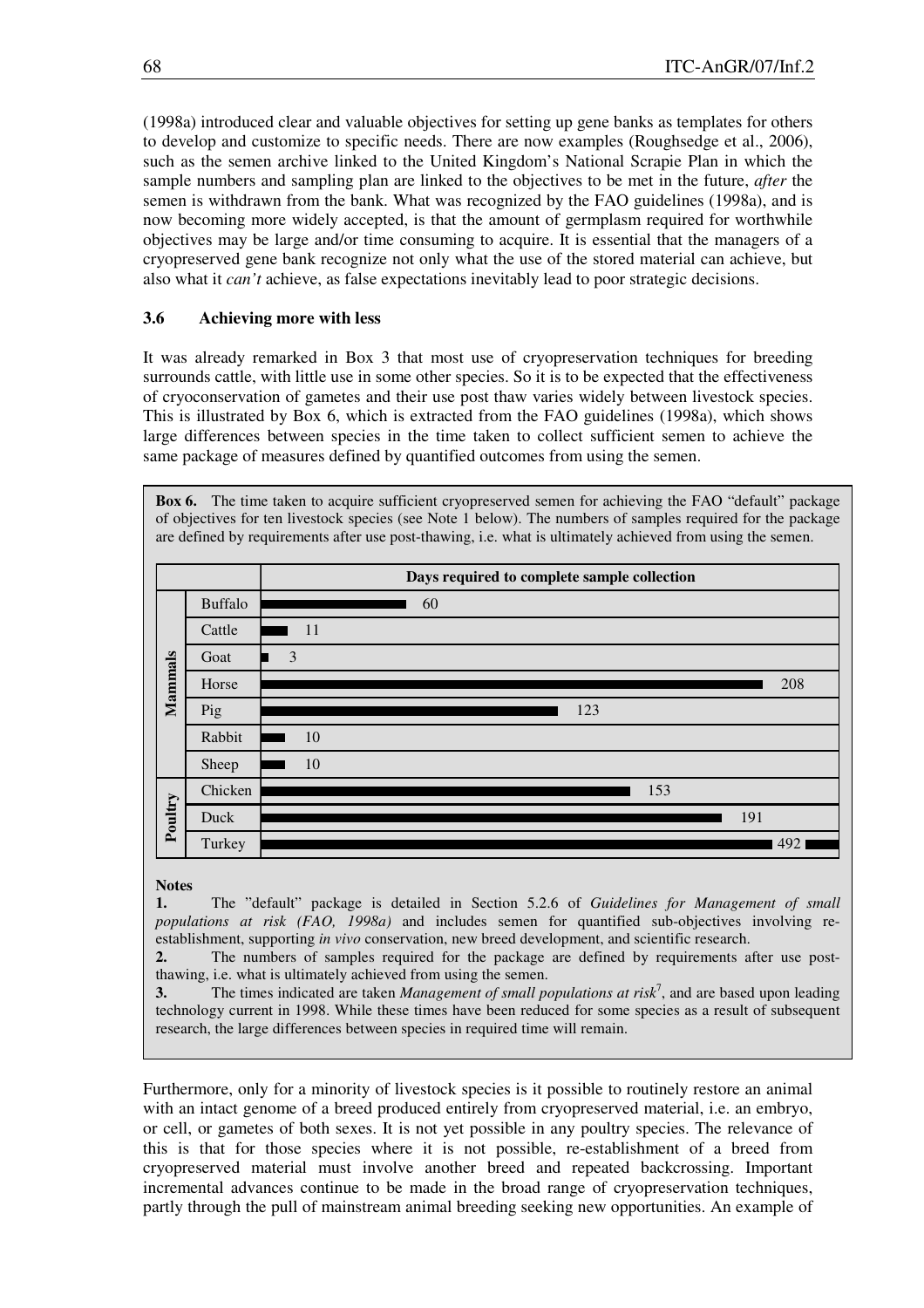notable improvement is the effective cryopreservation of oocytes in cattle. However significant and important challenges remain and some are listed in Box 7.

**Box 7.** Desirable advances in cryopreservation efficiency for the purpose of conservation

**1.** Reducing the scale of variation between species, exemplified in Figure 2, in the time taken to obtaining sufficient semen (or embryos) for delivering an identical quantified outcome post-thaw.

**2.** Developing a practical procedure to produce an intact genome of a poultry breed entirely from cryopreserved material.

**3.** Establishing reliable procedures in a range of species for obtaining thawed embryos for transfer that have little or no variation in the numbers of embryos per embryo (or oocyte) donor. Depending on the technique used for embryo or oocyte recovery this variation can be considerable and can create a serious lack of diversity in the resulting offspring. This is often ignored in simple formulae for number of embryos required, but the diversity "in" determines the diversity "out"!

**4.** Developing measures on semen pre-freezing to predict semen quality post-thaw. This would increase success rates per unit of stored semen, reduce numbers of doses stored and the reliability of outcomes post thaw. However the time taken to collect the semen might not be reduced.

**5.** Refining strategies for making best use of cryopreserved semen and embryos to re-establish extinct breeds (Boettecher et al., 2005). More rapid re-establishment would encourage more use of gene bank material in such cases.

One important new opportunity in conserving breed diversity is the potential use of somatic cell nuclear transfer (SCNT), leading to cloning (Wilmut et al., 1997). This is perhaps paradoxical, as cloning acts against diversity by creating individuals with identical genotypes! The explanation of this paradox is that the initial steps in the process involving the collection, preparation and storage of cells prior to nuclear transfer is a much more flexible technique, requiring fewer facilities, than the collection of gametes for cryopreservation (FAO, 1998b; Woolliams & Wilmut, 1999). FAO identified SCNT in 1997 as a viable option for emergency conservation actions where other more established techniques may be difficult to implement. Since then SCNT has been demonstrated in a wider range of livestock species, and its efficiency appears to be increasing in many parts of the world (Box 8). Given the developments in this field, the scope of application of SCNT and the recommended procedures for using SCNT in conservation actions should be reviewed and revised.

# **3.7 Ensuring best practice**

The previous sections 3.1 to 3.6 have demonstrated that science continues to make important and valuable advances in sharpening the tools conservation more effective in achieving a diverse set of objectives. The state of the art in this area was drawn together in 1998 by FAO to ensure best practice, and some aspects of cryopreservation were reviewed by ERFP (2004). It would be timely to comprehensively refresh these guidelines.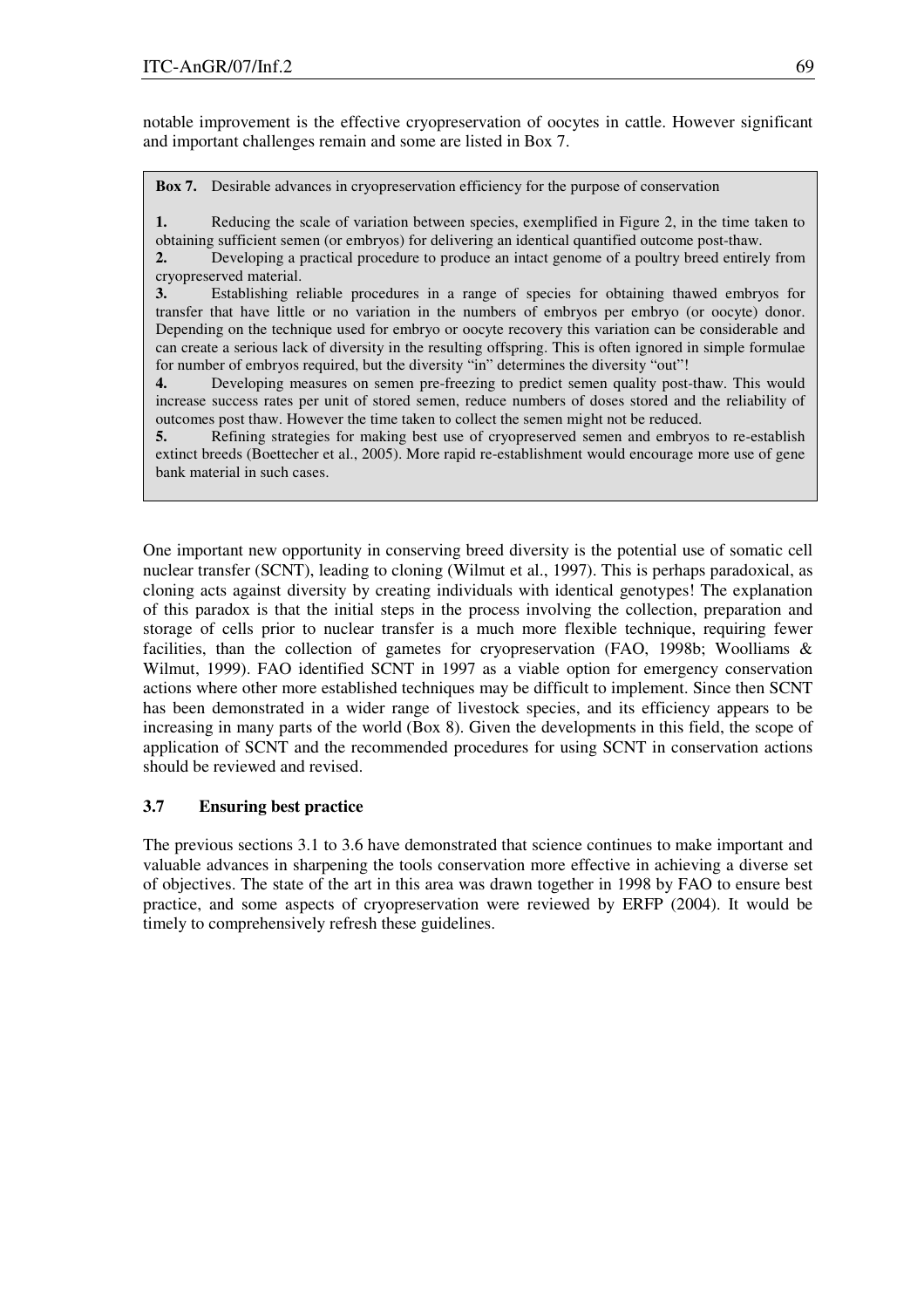#### **Box 8.** Somatic cell nuclear transfer and cloning

Somatic cell nuclear transfer (SCNT) was first demonstrated in sheep with the creation of Dolly by Wilmut and co-workers (Wilmut et al., 1997) in 1997. In principle, this technique allows the creation of large numbers of animals with identical genotypes, by transferring a nucleus from a donor cell into an enucleated oocyte to create an embryo for transfer. Since Dolly the technique has been demonstrated in several mammalian livestock species: cattle (1998), goats (1999), pigs (2000), rabbits (2002) and horses (2003). The technique has also been demonstrated in rodents, dogs, cats and ferrets, leading to the hypothesis that SCNT may be feasible for all mammalian species. It has yet to be demonstrated in any avian species.

Although much of the public's attention has been drawn to its potential use for commercial cloning on demand, SCNT has properties that make it an attractive proposition for use in conservation schemes. An outline procedure for use in conservation would be to collect tissue samples, e.g. skin samples from live animals, prepare the cells for culture and store. When required for re-establishing a live animal, the cells would be thawed and used for nuclear transfer to create an embryo that could be then cultured *in vitro* and finally transferred to a recipient animal. Neither the donor of the enucleated oocyte nor the recipient need be the same breed as the nucleus donor.

The strengths of SCNT compared to gamete or embryo cryopreservation are primarily in the collection and storage of material:

- The cost of equipment and training required for collection and initial treatment of tissue samples is comparatively low.
- Samples that have been given an initial treatment can be transported back to a central laboratory for further processing and cryopreservation over a relatively long time period, unlike the nearimmediate and on-site cryopreservation required for gametes and embryos.
- In may be possible to recover and re-process cell lines after accidental thawing, providing this is identified early enough, unlike thawed gametes and embryos.

The weaknesses of SCNT are primarily in the use of the cells post-thawing:

- low efficiency of providing viable embryos; and
- increased risks of disorders at birth, sometimes fatal, associated with sub-optimal embryo culture procedures.

As early as 1997, FAO had identified SCNTas a viable technique for emergency conservation actions. Since then, the technique has been shown to be feasible in several livestock species, as described above, and there is anecdotal evidence that the efficiency of producing viable embryos free of disorders can be considerably increased with experience. In conclusion, it would be timely to review the potential of this technique and to integrate it more firmly into conservation guidelines. It may be that SCNT can only be recommended as a desired option for a few livestock species in special circumstances; however it may be worth considering the cryopreservation of somatic cells even for poultry on the assumption that advances in technology may eventually make nuclear transfer viable in avian species. Groeneveld (2005) proposed to create national genebanks on the basis of somatic cells.

## **4. MEETING THE CHALLENGE**

In section 1, it was argued that there is a need to establish a comprehensive conservation strategy for animal genetic resources in the face of the global trends and growing uncertainties described in the first paper in this series. Experience has shown that securing animal genetic resources is best carried out proactively, giving time for the development of effective *in situ* conservation schemes wherever possible. This will not be possible in all cases, and securing the *full* range of animal genetic resources, as argued in section 1, will require the resources to provide a cryoconserved backup of all breeds. As identified in Box 3, such a strategy would require an extension of current capacities: cryopreservation techniques are not yet a global technology although routine in many countries, and species other than cattle would need to be addressed. There would be a need to refine the techniques for several species, with particular attention given to poultry. However, it is best to start now with current best practice rather than wait with animal genetic resources unsecured and at risk.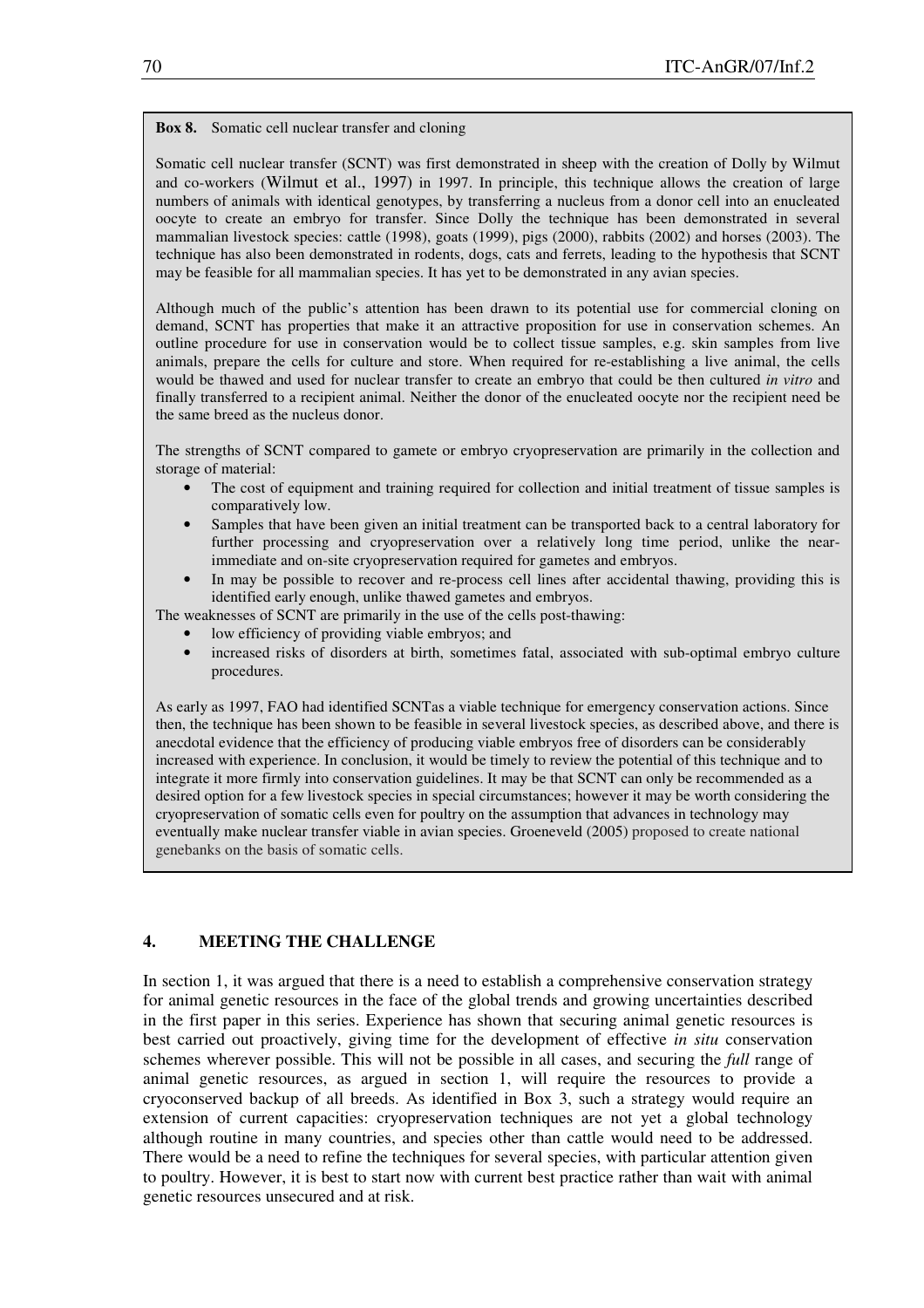Coordination of gene banks will be needed either through multilateral or bilateral agreements. In this context, there is a need to resolve how cryoconserved material can be stored in duplicate (or more) locations, to reduce the risk of catastrophic failure of one; how access and use can be made timely and traceable, with appropriate security to manage disease pathogens; and how replenishment of the gene bank can be achieved after access and use. These aspects are discussed in the FAO guidelines (1998a) and ERFP guidelines (ERFP, 2004), but the principles contained therein need to be fleshed out. Of primary importance is the principle that such gene banks should encourage use – provided such use is equitable – as it is to the benefit of all.

Large-scale conservation cannot be achieved overnight for more than 7 000 breeds of domestic livestock! Operationally, in the face of the many drivers for change in what we require from animal genetic resources a strategy is required to capture the diversity these breeds represent, and to ensure that few, if any, slip between the cracks. Some components of this strategy can be suggested. As breeds are more likely to get lost in more rapidly changing systems, an initial step would be for institutions funding development programmes to be proactive in requiring project proposals to identify conservation needs, and to supply costed and timebound plans for addressing these needs that would be available for review and eligible for funding. Such plans would be easier to draw up and organize if they were to be based upon "default" packages of quantified sub-objectives for the cryopreserved material, such as that suggested by FAO (1998a), or successor guidelines, which may then be customized to meet particular needs, if appropriate. A further important step is to identify an "emergency" package for geographically restricted breeds in the event of catastrophic events, such as drought and disease, and a fund for putting this into action when required. Such a package may require a range of options, including the collection of somatic cells, depending upon capacity in the affected area, the need and the time available. With these steps in operation, gaps in *ex situ* collections could be assessed to identify the need for further actions. None of these steps preclude the development of regional or national initiatives based on their own priorities.

## **5. CONCLUSION**

Livestock production faces major challenges through the coincidence of major drivers of change, some with conflicting directions: these are (i) an unprecedented global change in demands for traditional livestock products such as meat, milk and eggs, (ii) large changes in the demographic and regional distribution of these demands, (iii) the need to reduce poverty in rural communities by providing sustainable livelihoods, (iv) the possible emergence of new agricultural outputs such as biofuels making a significant impact upon traditional production systems, (v) a growing awareness of the need to reduce the environmental impact of livestock production, and (vi) the uncertainty in the scale and impact of climate change. These challenges, with their inherent unpredictability, should be met by first securing the livestock genetic resources that are available to humankind.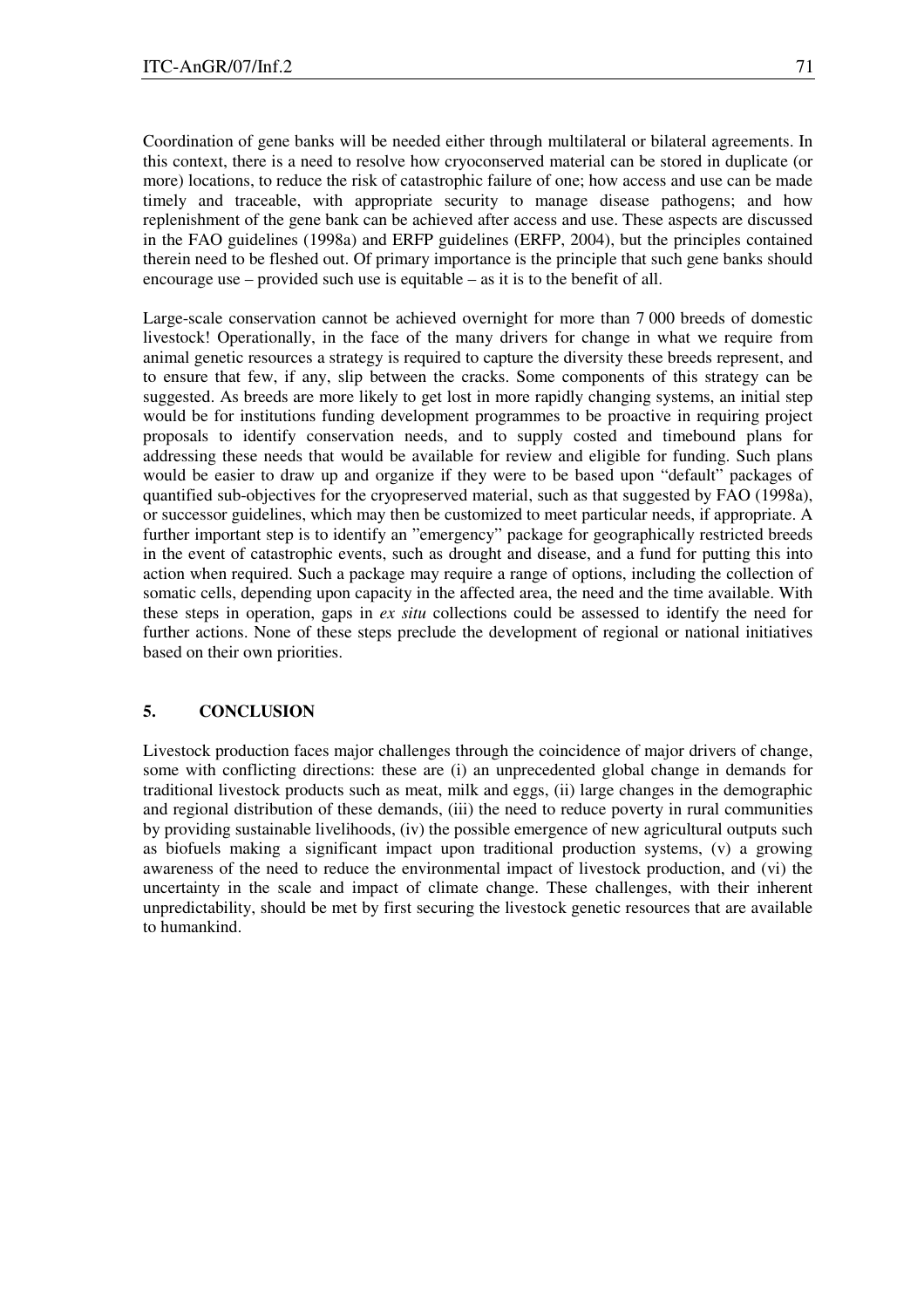## **REFERENCES**

**Boettcher, P.J., Stella, A., Pizzi, F. & Gandini, G**. 2005. The combined use of embryos and semen for cryogenic conservation of mammalian livestock genetic resources. *Genetics Selection Evolution*, 37: 657–675.

**Bryson, B.** 2005. *A short history of nearly everything*. Broadway Books.

**Cundiff, L.V., MacNeil, M. D., Gregory, K.E. & Koch., R.M.** 1986. Between- and withinbreed genetic analysis of calving traits, and survival to weaning in beef cattle. *Journal of Animal Science,* 63: 27–33.

**Dorward, A., Kydd, J., Morrison, J. & Poulton, C.** 2005. Institutions, markets and economic co-ordination: Linking development policy to theory and praxis. *Development and Change,* 36: 1-25.

**Eding, H. & Bennewitz, J**. 2007. Measuring genetic diversity in farm animals. *In* K. Oldenbroek, ed. *Utilisation and conservation of farm animal genetic resources,* pp. 103–130. Wageningen, the Netherlands. Wageningen Academic Publishers. 232pp

**ERFP**. 2004. *Guidelines for the constitution of national cryopreservation programmes for farm animals*, edited by S-J Hiemstra. Publication No. 1 of the European Regional Focal Point on Animal Genetic Resources. http://www.rfp-europe.org/files/file00244.pdf

**FAO.** 1998a. *Secondary Guidelines for Development of National Farm Animal Genetic Resources Management Plans. Management of Small Populations at Risk*. Rome.

**FAO.** 1998b. *New developments in biotechnology and their implications for the conservation of farm animal genetic resources: reversible DNA quiescence and somatic cell cloning.* Report on a joint workshop of FAO and Istituto Sperimentale per la Zootechnia Monterotondo. Rome.

**FAO**. 2007. *Global Plan of Action for Animal Genetic Resources.* Rome*.* 

**FAO.** 2007: *The State of the World's Animal Genetic Resources for Food and Agriculture*, eds. B. Rischkowsky & D. Pilling, Rome, 511pp. ftp://ftp.fao.org/docrep/fao/010/a1250e/a1250e.pdf

**Gandini, G. & Oldenbroek, K.** 2007. Strategies for moving from conservation to utilization. *In*  K. Oldenbroek, ed. *Utilisation and conservation of farm animal genetic resources,* pp*.* 29–54. Wageningen, the Netherlands. Wageningen Academic Publishers. 232pp.

**Gandini, G.C., Ollivier, L., Danell, B., Distl, O., Georgoudis, A., Groeneveld, E., Martyniuk, E., van Arendonk, J.A.M. & Woolliams, J.A.** 2004. Criteria to assess the degree of endangerment of livestock breeds in Europe. *Livestock Production Science*, 91: 173–182.

**Gibson, J., Gamage, S., Hanotte, O., Iñiguez, L., Maillard, J.C., Rischkowsky, B., Semambo, D. & Toll, J**. 2006. *Options and strategies for the conservation of farm animal genetic resources*. Report of an International Workshop (7–10 November 2005, Montpellier, France). Rome CGIAR System-wide Genetic Resources Programme (SGRP)/Bioversity International. 53 pp.

**Groeneveld, E**. 2005. A world wide emergency programme for the creation of national genebanks of endangered breeds in animal agriculture. *Animal Genetic Resources Information, Bulletin* 36: 1-6.

**IPCC.** 2007: Summary for policymakers. *In* S. Solomon, D. Qin, M. Manning, Z. Chen, M. Marquis, K.B. Averyt, M.Tignor & H.L. Miller, eds. *Climate change 2007: the physical science basis.* Contribution of Working Group I to the Fourth Assessment Report of the Intergovernmental Panel on Climate Change. Cambridge, UK and New York, NY, USA. Cambridge University Press.

**Meuwissen, T.H.E.** 2007. *In* K. Oldenbroek, ed. *Utilisation and conservation of farm animal genetic resources,* pp*.* 167–193. Wageningen, the Netherlands. Wageningen Academic Publishers. 232pp.